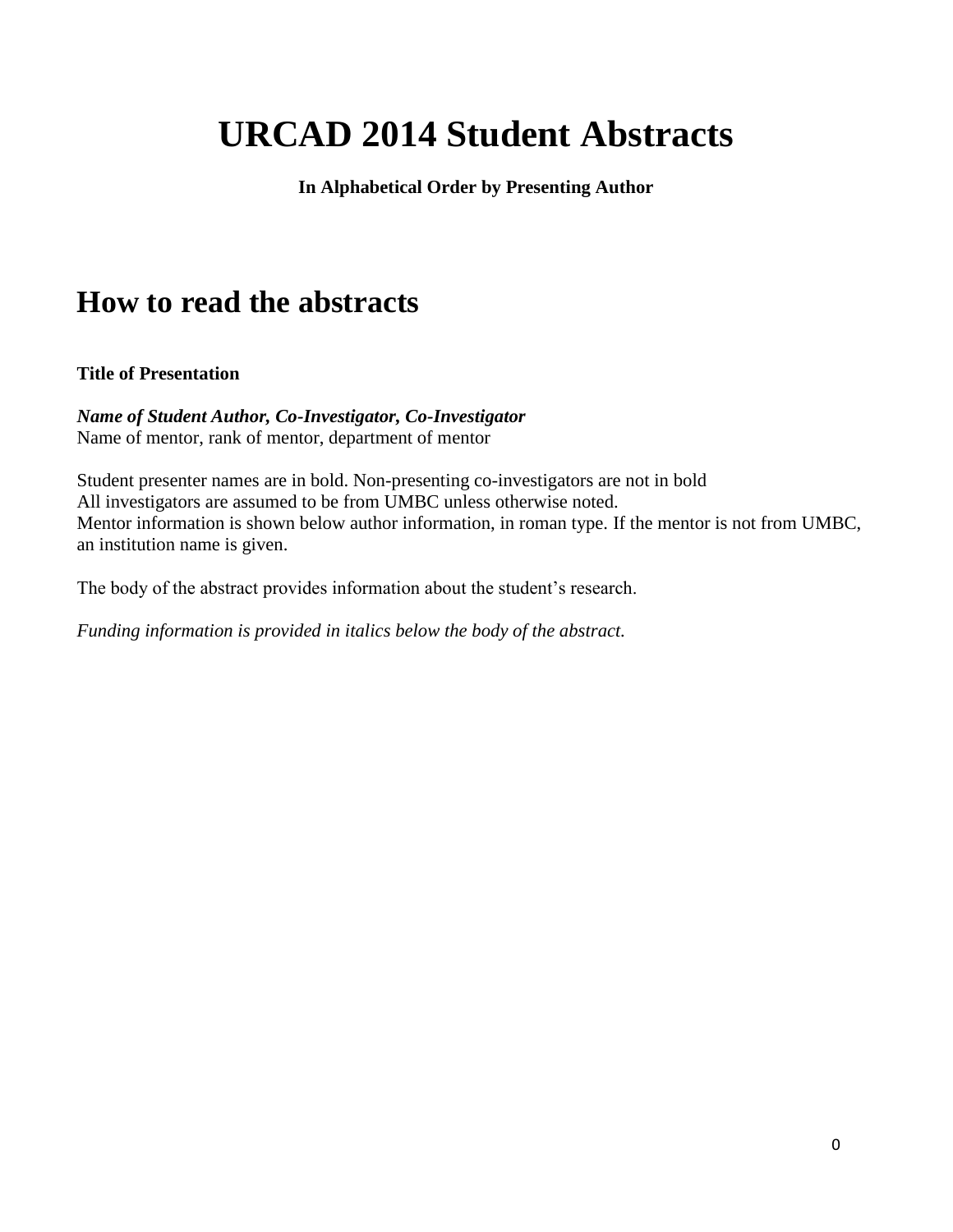#### **Use of Social Marketing Principles to Promote Positive Diabetes Care Practices in Older Hispanics and African Americans**

## *Fadaka Adebayo*

Angelica P. Herrera, Assistant Professor, Department of Sociology and Anthropology

Older Hispanics and African Americans are twice as likely as non-Hispanic Whites to have Type II Diabetes (T2DM), which compromises quality of life and leads to unnecessary health care expenditures. Old age and a lack of culturally targeted messages can further complicate the comprehension of diabetes care regimens. Social marketing principles and techniques – product, price, place, and promotion (the 4 Ps) – can be used to generate positive messages that motivate and influence positive behavioral change. The present study draws on a systematic review of literature and qualitative ethnographic interviews with older racial and ethnic minorities with T2DM to identify misaligned perceptions and sociocultural and structural barriers and then to create positive messages using Social Marketing principles. Content analysis of ethnographic interviews and literature review resulted in eight overarching themes, now in our adapted Health Belief Model, which would be amenable to health behavior change. These themes included mistrust in health advice, spirituality, psychological distress, family loss and suffering, functional health and disability, family support, gender identity, and cultural associations with food. Suitable placements included public transportation sites, barber and beauty shops, places of worship, local ethnic grocery stores, and community based social services centers.

*This work was funded through an Undergraduate Research Award from the UMBC Office of Undergraduate Education.*

## **Antimicrobial Activity of Fluoroquinolone Antibiotics: Consequences for UV-based Wastewater Treatment**

#### *Hollie Adejumo*

Lee Blaney, Assistant Professor, Department of Chemical, Biochemical, and Environmental Engineering

Wastewater treatment removes contaminants from sewage and eliminates threats to human and ecological health. Fluoroquinolone antibiotics have been measured in wastewater and may contribute to antimicrobial resistance in bacteria. The goal of this research is to understand the interaction(s) of fluoroquinolone antibiotics and microbial populations. In particular, the antimicrobial activity of fluoroquinolones will be measured against a common environmental indicator organism, *Escherichia coli.* We hypothesized that the antimicrobial potency of fluoroquinolone antibiotics against *E. coli* will be in the same order of magnitude for difloxacin, enrofloxacin, norfloxacin, and pefloxacin. To test this hypothesis, we ran bioassays and generated inhibition profiles using the Hill equation for each fluoroquinolone. The  $IC_{50}$  is the concentration that results in 50% inhibition of a microorganism. Our findings indicate that fluoroquinolones with similar chemical structures have similar IC<sub>50</sub> values. Difloxacin, enrofloxacin, norfloxacin, and pefloxacin demonstrated IC<sub>50</sub> values of 28.1, 38.2, 154, and 232 µg/L, respectively. The Hill slope, which describes the steepness of the inhibition profile, of difloxacin was the greatest  $(H = 29.7)$ , whereas the Hill slope for the other three fluoroquinolones was similar  $(H = 3.1-6.3)$ . These profiles will be used to describe the antimicrobial activity of wastewater treated with UVbased processes.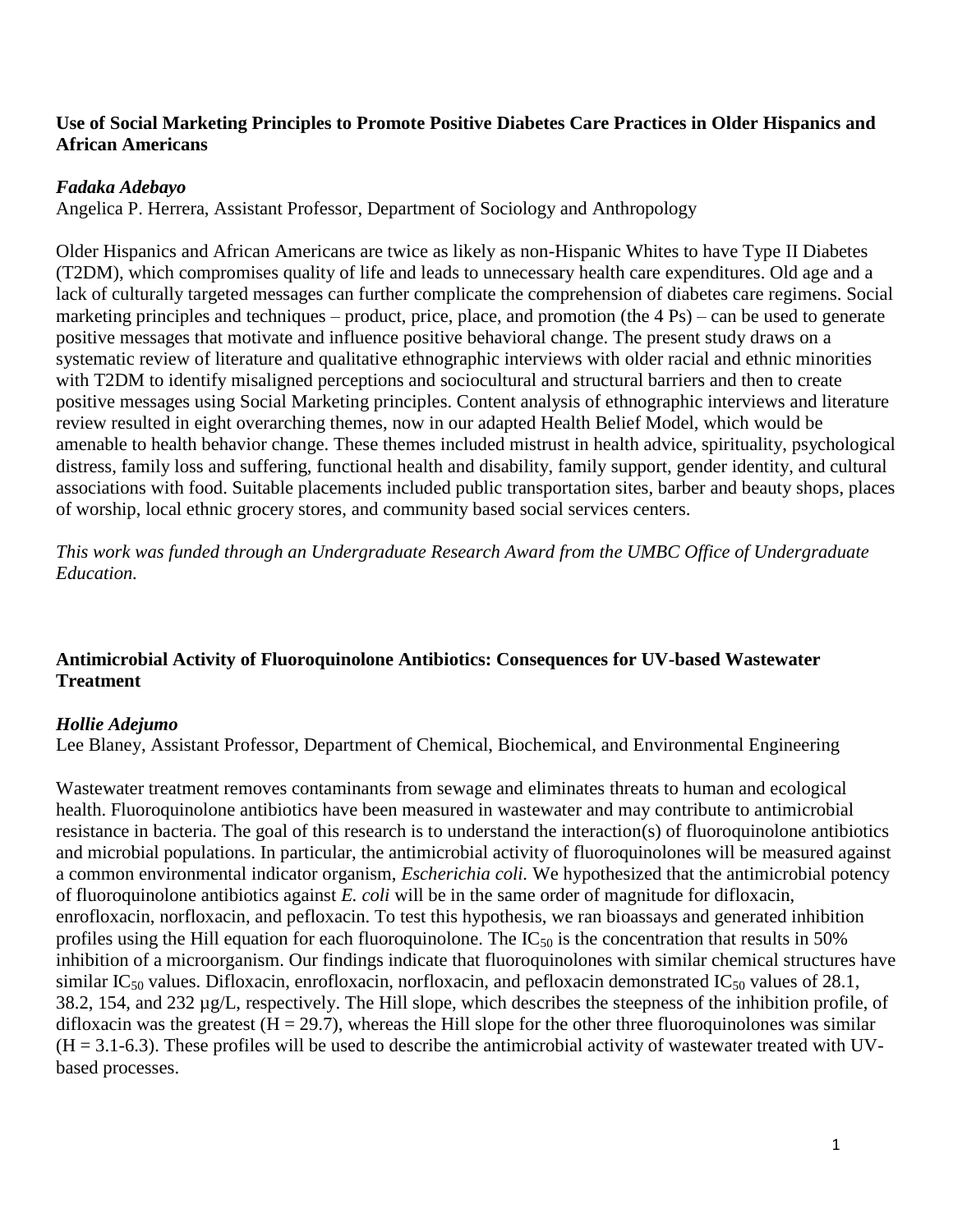## **Improving Brief Constructed Responses (BCRs) in Science Using RACES Strategy**

## *Jeania Afrin*

Jonathan Singer, Associate Professor, Department of Education

The purpose of the present study was to examine the ability of RACES to improve seventh grade students' ability to develop BCRs. The RACES intervention provided a sequential framework for students to follow as they developed science BCRs: (1) **R**estate the question or statement, (2) **A**nswer the question or statement, (3) **C**ite information or examples from the text or investigation to support their answers, (4) **E**xplain their information or examples, and (5) **S**ummarize their answers and connect to the overall topic. Baseline data from Maryland's Seventh Grade Standard Science Benchmark Assessment indicated that students struggle to develop brief constructed responses (BCRs): They often fail to fully justify their responses with specific details from a scientific investigation, selected reading, or graphical representation of data. Such justifications are essential to explain scientific phenomenon. The data are being collected on their next Benchmark Assessment to see students' improvement on their BCR responses.

## **The Cloning and Expression of Whooping Crane Photopigments**

*Ifeolu Akinnola, Elelbin Ortiz, Devyani Ujla, Robert McCready, Evan Cameron, Alexandra Kingston, Megan Porter, Thomas Cronin, Phyllis Robinson*

Phyllis Robinson, Professor, Department of Biological Sciences

The whooping crane (*Grus Americana*) is an endangered species of bird native to North America and has yet to have its visual system characterized. Photopigments are a class of G-protein coupled receptors that respond to light. Each photopigment responds to a different wavelength of light. Our goal was to determine the sequences of whooping crane opsins and the spectral properties of the expressed visual pigments. We cloned the avian opsin genes and subcloned the genes into a mammalian expression vector and expressed them in a heterologous expression system. We are now in the process of comparing the whooping crane's visual system to that of other avian creatures. We have also begun research on melanopsin within the whooping crane. Our goal with melanopsin is to discover the number of forms within the whooping crane and characterize each one as we have done with the other photopigments. Melanopsin is known as a non-visual protein that plays a role in regulating circadian rhythm and pupillary light reflex.

*This work was funded, in part, by a grant from the National Eye Institute to P.R.R, a NIH/NIGMS MARC U\*STAR T34 08663 National Research Service Award to UMBC, and by the Howard Hughes Medical Institute's Precollege and Undergraduate Science Education Program.*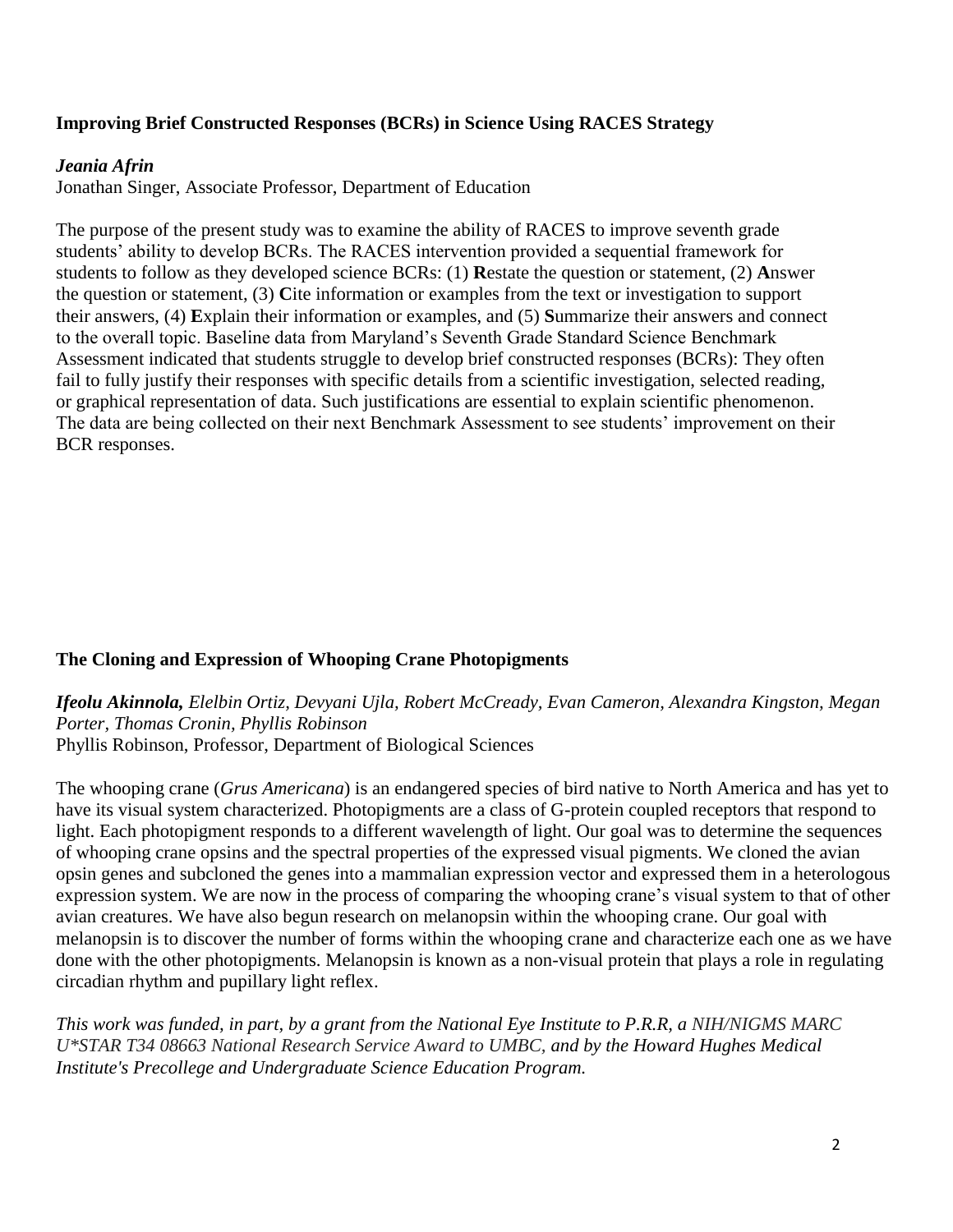## **Increasing Student Knowledge on How to Identify and Describe Relationships among Inscribed Angles, Radii, and Chords**

## *Kerianne Allen*

Jonathan Singer, Associate Professor, Department of Education

This study focuses on student understanding of identifying and describing relationships among inscribed angles, radii, and chords. In order to measure the growth of student knowledge, pre and post assessment measures will be compared and analyzed. This study will run through the course of 6 weeks in a Baltimore city public high school. The test group is 31 tenth grade geometry students. Throughout the study, students participated in student centered learning activities. Students will be encouraged to discuss their reasoning throughout lessons. Lesson plans will include the appropriate use of technology to display new information and student work. AgileMind, an online learning program used in mathematics classrooms in an urban school district, will be incorporated in daily lesson plans. Students will be given a performance assessment task, along with formal and informal formative assessments to gauge progress throughout the study. After the unit is complete, students will be given a summative post assessment which will determine the growth in knowledge. The target result is 80 percent of students will pass the post assessment.

## **Structure and Variation of the Warble Song in Grasshopper Sparrows (***Ammodramus savannarum***)**

#### *Aymen Alqazzaz, Mary Willard*

Bernard Lohr, Assistant Professor, Department of Biological Sciences

The song repertoire of male Grasshopper Sparrows (*Ammodramus savannarum*) contains two distinct songs: the "buzz" song, and the acoustically more complex "warble" song. Unlike the buzz song, the structure of the warble song has been relatively under-studied, and its function is less well understood. The two songs are often sung independently, however the warble song can sometimes immediately follow the buzz song in sequence (but never precedes the buzz song). The warble song type can be recognized by a sequence of structurally distinct acoustic elements, with certain elements repeated more than once in each song. It is usually sung in the latter part of a breeding cycle, and is only sung by successfully paired males. We analyzed 20 warble song spectrograms from the Maryland population using qualitative visual judgment. We segmented the songs into repeatable elements, and constructed a syllable repertoire library of the Maryland population. We then compared these data with songs recorded in other populations. Our study aims to assess if certain acoustic features are exclusive to particular populations. Such a distinction would suggest that certain acoustic characteristics might be useful in distinguishing among subspecies, and warrants more detailed study of differences in this species' song.

*This work was funded through the UMBC Department of Biological Sciences and an Undergraduate Research Award from the UMBC Office of Undergraduate Education.*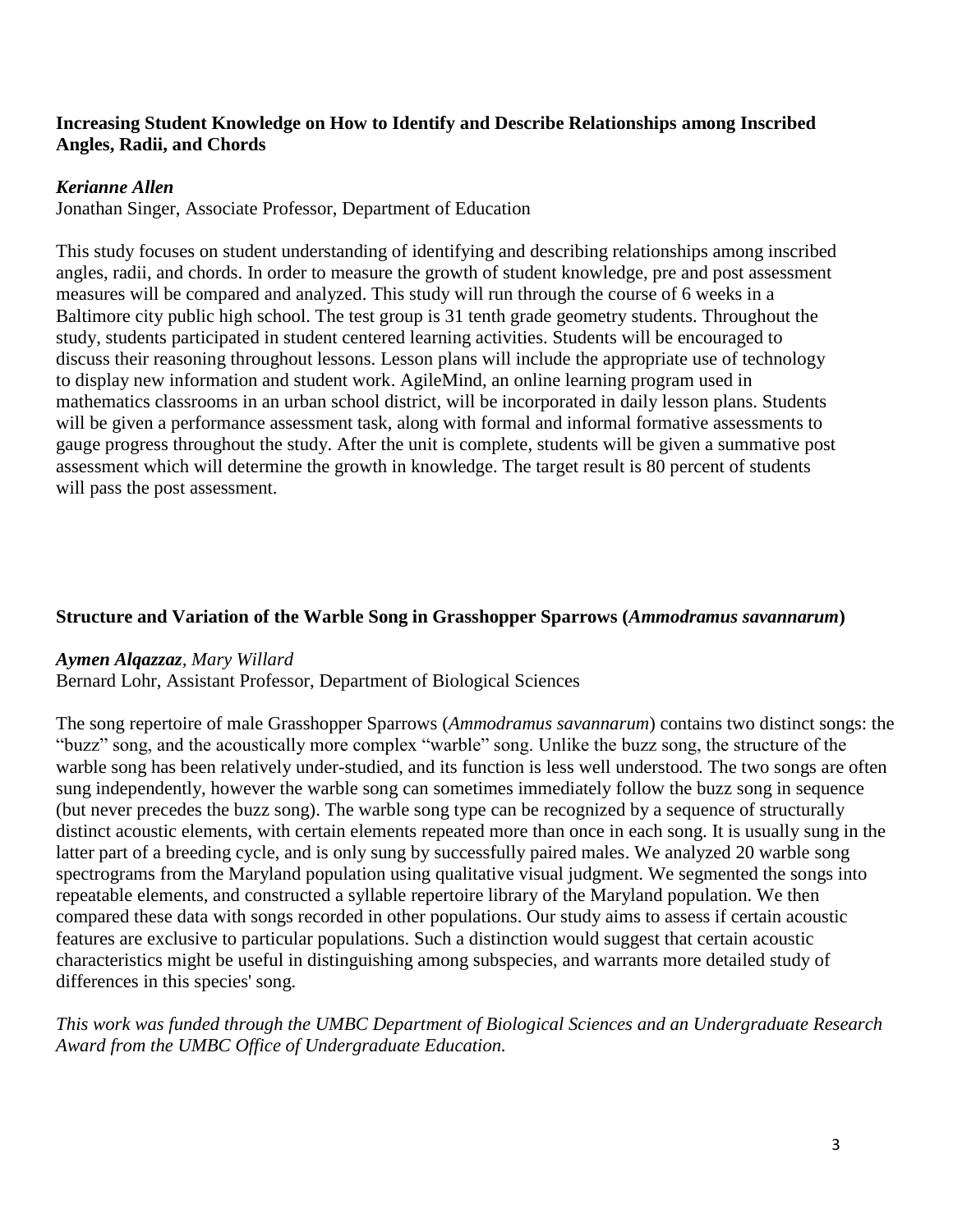## **A Recombinant Protein as a Cancer Therapeutic to Overcome Tumor-Related Immune Suppression and Enhance Tumor Rejection**

## *Juan A. Alvarez, Lucas Horn, Samuel T. Haile, Julie B. Wolf, Suzanne Ostrand-Rosenberg* Suzanne Ostrand-Rosenberg, Professor, Department of Biological Sciences

The immune system has the capability of rejecting tumor cells and overcoming cancer, however, many tumors thrive due to expression of cell surface immunosuppressive ligands. These ligands are potential targets for cancer therapeutic agents. Programmed Death Ligand-1 (PD-L1, or B7-H1) is an immunosuppressive ligand and is expressed on most tumor cells. It acts as an "off signal" to cytotoxic T cells whose job is to eliminate malignant cells, and therefore protects tumor cells from T-cell attack. We have previously shown that a soluble form of CD80, a costimulatory molecule with two Immunoglobulin-like (Ig-like) extracellular domains (IgV and IgC), blocks PD-L1 and prevents the deactivation of T cells in the presence of tumor. The IgV-like domain is thought to be responsible for binding PD-L1. We hypothesize that expression of a recombinant CD80 with a deleted IgC domain may be as efficacious as the full-length protein and would be a potential improvement for large scale production of this molecule as a cancer therapeutic. We have generated a human CD80 gene lacking the IgC-domain and inserted it into the pLHCX vector. Recombinant protein will be assessed for stability and its ability to prevent PD-L1-mediated immune suppression.

*This work was funded, in part, by NIH/NIGMS MARC U\*STAR T34 08663 National Research Service Award to UMBC and the Meyerhoff Scholars Program at UMBC.*

## **Investigating a Potential Chemopreventive Agent in a Brca1 Mutant Mouse Model**

## *Chinwendu L. Amazu*

Laundette Jones, Assistant Professor, Department of Pharmacology and Experimental Therapeutics, University of Maryland School of Medicine

Breast tumors with *Breast cancer susceptibility gene 1* (Brca1) mutations are often Estrogen Receptor (ER) and Progesterone Receptor (PR) negative, making them resistant to hormonal therapy. Understanding the basis for this phenotype could provide new ideas for treatment options. Loss of Brca1 function leads to increased ER/PR signaling, and increased proliferation of ER/PR-negative mammary epithelial cells (MEC). This study examined the effectiveness of a novel chemopreventive agent, RLI, in preventing the expansion of the ER/PR negative lesions. Brca1 mutant mice were treated five times per week with RLI or a placebo at three months of age and euthanized at nine months for tissue collection and examination. Preliminary data showed that in contrast to untreated mice, Brca1 mutant mice treated with RLI retained the expression of ER in MEC. My project focused on using western blot analysis to quantitate the levels of proteins associated with ER signaling and proliferation, including PR, Cyclin D1, and Neu in both groups of mice. We found that PR was present in RLI-treated mice. Further characterization and optimization of these proteins will be necessary to determine RLI's effectiveness. Ultimately, we anticipate that RLI may serve as a chemopreventive treatment for breast cancer patients with Brca1 mutations.

*This work was funded, in part, by NIH/NIGMS MARC U\*STAR T34 08663 National Research Service Award to UMBC, a grant to UMBC from the Howard Hughes Medical Institute through the Precollege and Undergraduate Science Education Program and by Amgen Pharmaceuticals.*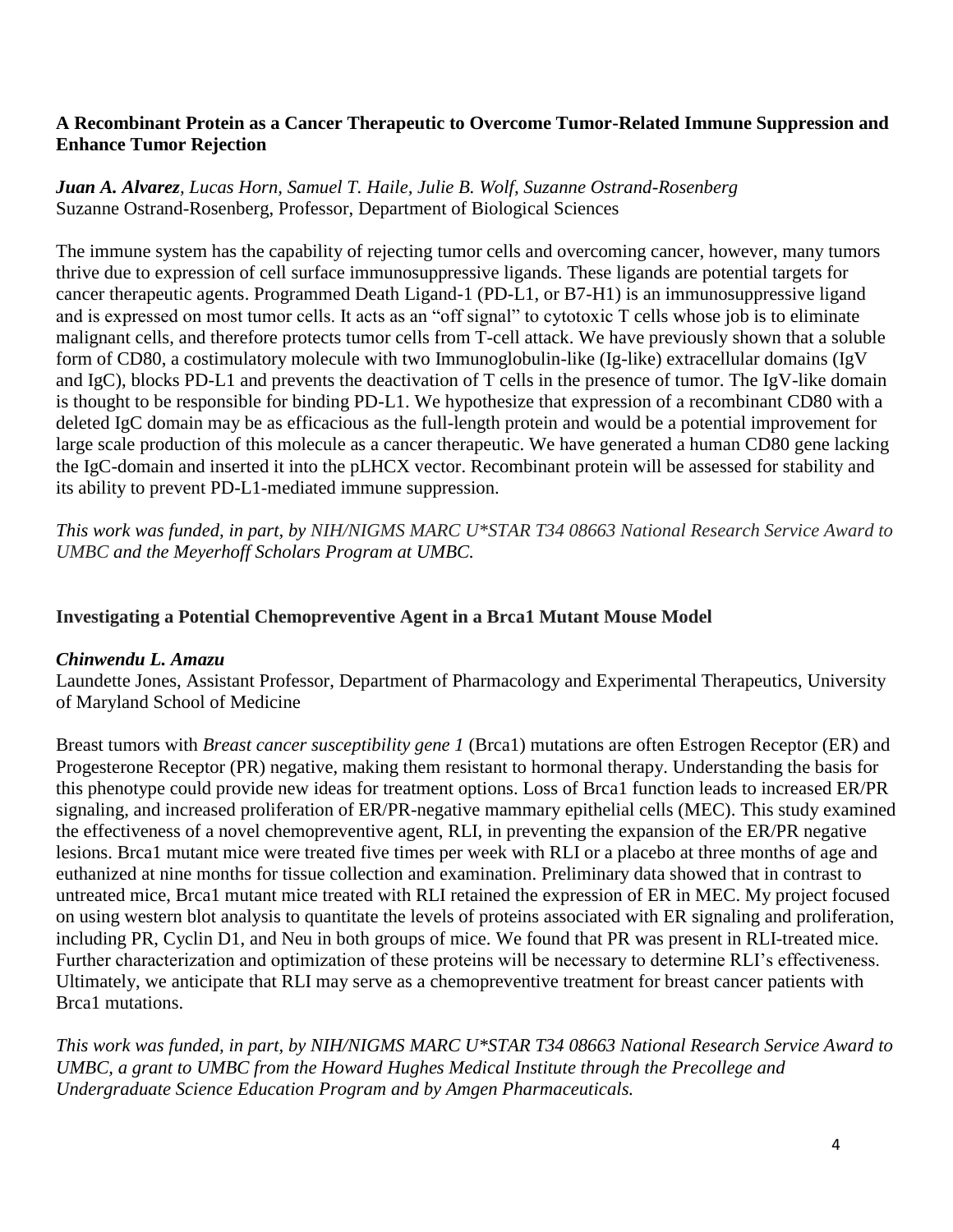## **Investigating Reciprocal Regulation of the Circadian Clock by Plant Innate Immunity**

## *William L. Angel, Chong Zhang*

Hua Lu, Associate Professor, Department of Biological Sciences

A thorough understanding of plant defense mechanisms is critical to the success of genetic engineering to enhance plant resistance against devastating pathogens. Recent studies have shown that the circadian clock, the internal time measuring machinery, regulates plant innate immunity. Data from Dr. Lu's laboratory further indicate that flg22, a 22-amino acid peptide from bacterial flagellin, not only activates basal defense but also influences clock activity. This leads us to hypothesize that components of flg22-triggered signaling could regulate the circadian clock. To test the hypothesis, we crossed flg22 signaling mutants to a wild-type plant expressing luciferase (LUC), an enzyme that produces light when given its substrate, under the control of the clock promoter *CCA1*. We identified plants carrying a homozygous mutation disrupting a flg22 signaling component and the CCA1:LUC reporter in the F2 generation by PCR and harvested these plants for seeds. Seedlings of such a genotype will be monitored for luciferase activity with an instrument detecting luminescence every hour for seven days in the constant light condition. Any change in the phase, period, or amplitude of luciferase activity would indicate the disruption of the clock activity, which is likely due to the change of flg22 signaling.

## **Determining the Effects of Autophagy on Morphology of** *Aspergillus nidulans*

#### *Sara R. Arussy, Christopher L. Yankaskas*

Mark R. Marten, Professor, Department of Chemical, Biochemical, and Environmental Engineering

Filamentous fungi are a crucial part of the current biotechnology economy, particularly when used for the production of therapeutics and enzymes. The Marten Lab, in part, focuses on optimizing fungal protein secretion in *Aspergillus nidulans*. To this end, hundreds of mutant strains have been generated and screened for increased secretion capacity. Once mutants with high secretion capabilities are identified, their morphology is analyzed, and ultimately strains that also have favorable morphology for use in bioprocesses (i.e., higher branching rate) are selected for further study. Small, highly-branched fungi increase fermentation efficiency by reducing viscosity, thus improving oxygen and nutrient delivery to the cells. We hypothesize that hyphal branching is, in part, regulated by autophagy. Autophagy is a cellular-level recycling process that occurs in a wide range of species from fungi to humans. To test this hypothesis, the morphology of the parent strain TN02A3 is to be compared to that of two strains missing key autophagy genes atg8 and atg13. In order to achieve this, image analysis protocol was developed and preliminary signs of autophagy were established using confocal microscopy with the fluorescently (i.e., GFP) tagged Atg8 protein.

*This work was funded, in part, through an Undergraduate Research Assistantship Support (URAS) Award from the UMBC Office of Research Administration. Additional funding was provided by the National Science Foundation (Award 1159973).*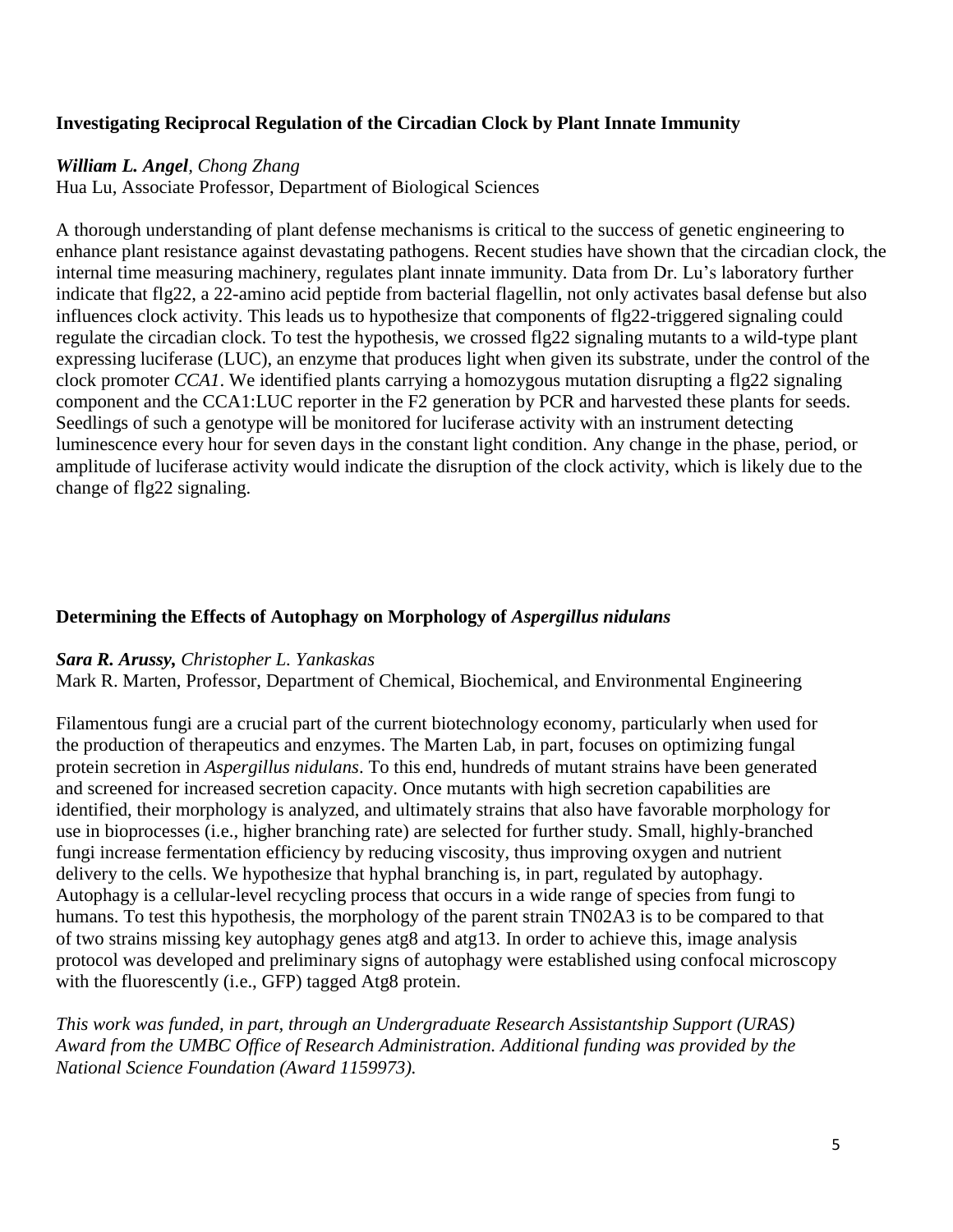## **Ion Exchange and Mixed-Mode Chromatography for the Optimization of Protein Purification**

#### *Ifemayowa A. Aworanti*, *Mayyada El-Sayed*

Douglas D. Frey, Professor, Department of Chemical, Biochemical, and Environmental Engineering

There is an urgent need for the development of efficient and robust protein separation methods in the food and pharmaceutical industries to ensure higher purity, yield and throughput. In this work, ion-exchange (IEX) and mixed-mode (MM) chromatography techniques were used to study the adsorption mechanism for the interaction between proteins and IEX/MM packings. Column experiments using each of the anion exchange and mixedmode packings were conducted under differing pH and ionic strength. Retention time of protein in the column, under different conditions, was used to calculate the linear equilibrium adsorption constant for the proteincolumn packing interactions. Experimental data was fitted to analytical and statistical models to enable prediction of the amount of protein adsorbed under a variety of conditions and hence elucidate the underlying mechanism of adsorption. This work is important in developing computer-aided design methodologies for predicting the effect of pH and ionic strength on protein purification.

*This work was funded, in part, by NIH/NIGMS MARC U\*STAR T34 08663 National Research Service award to UMBC.*

#### **Study of rbfA suppressor in** *Escherichia coli*

#### **Sara Azeem, Monika Bhatt**

Philip J. Farabaugh, Professor, Department of Biological Sciences

Proteins are synthesized in cells by ribosomes in a process called translation. Ribosomes are molecular machines that polymerize amino acids into polypeptide chains, which form proteins. A ribosome acts as a platform for messenger RNA (mRNA), an unstable copy of genetic information carried by DNA, and transfer RNA (tRNA), a physical link between DNA /RNA and amino acid sequence of proteins, to come together. The prokaryotic ribosome consists of a large subunit, 50S, and a small subunit, 30S. The small 30S subunit is composed of 16S ribosomal RNA (rRNA), which binds to 21 r-proteins. The large subunit is made of 23S and 5S RNA. The small and large subunits bind together to form a very stable, long-lived, protein-RNA complex. Ribosome assembly has many steps and uses various assembly factors and enzymes that monitor the process. Ribosome binding factor A, rbfA, is a cold shock protein that is considered to be involved in the maturation of a functional small subunit. When rbfA is deleted, the ribosome is not assembled properly, causing the cells to be cold sensitive and slow growing. We will determine how rbfA interacts with the ribosome and the ribosomal protein, rps5.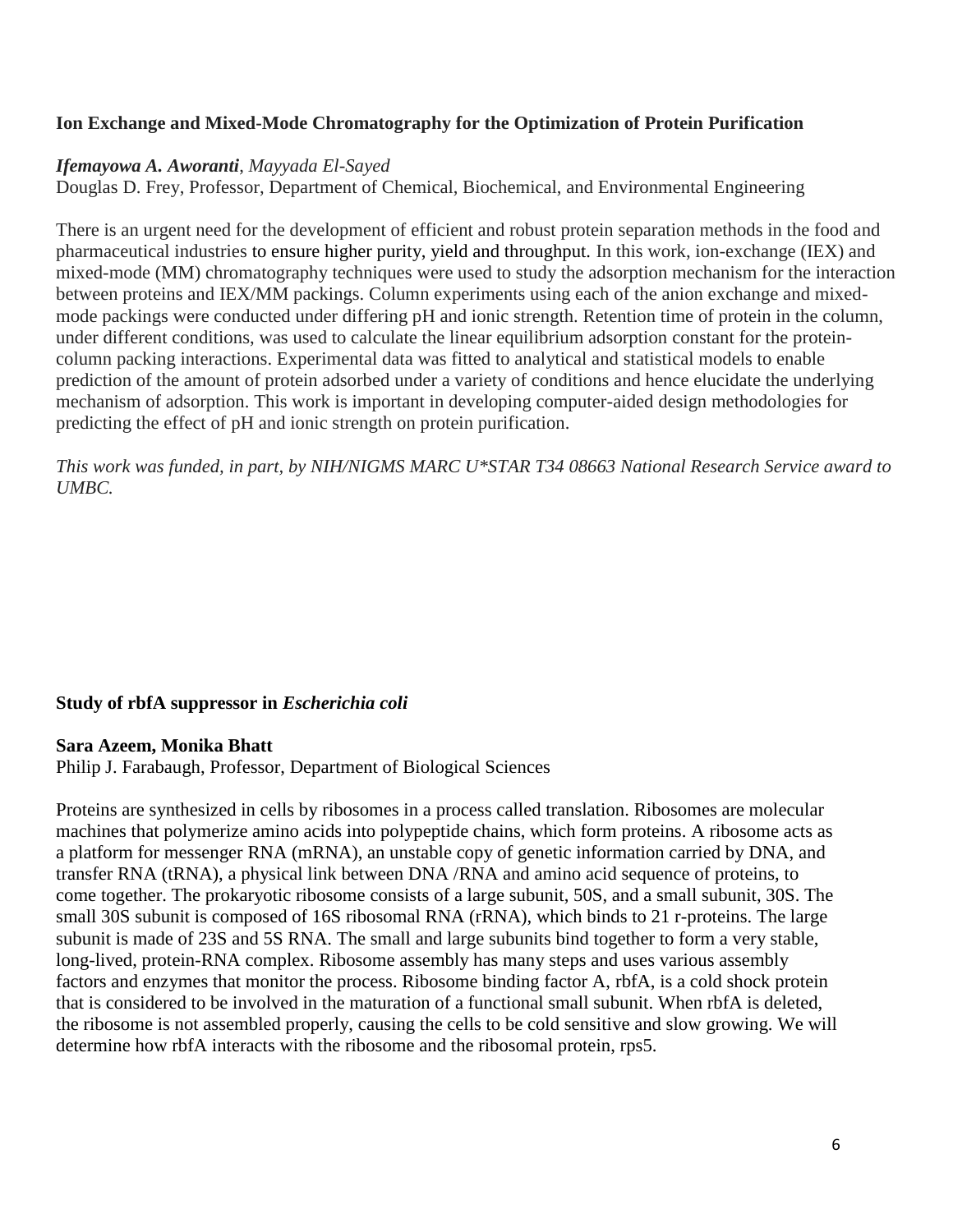## **Enhancing the Inducible Mouse Model for Prostate Inflammation**

## *Sagar Bajpai, Arya Ashok*

Charles Bieberich, Professor, Department of Biological Sciences

Prostatitis is the most common outpatient condition in men under fifty, and benign prostate hyperplasia (BPH) is the most prevalent male non-malignant growth disorder. In cases of asymptomatic inflammatory prostatitis, 90 percent exhibited elevated IL-1β expression. Using the rtTA-TetOn system, an inducible mouse model for prostate inflammation, pro-inflammatory cytokines such as Interleukin-1 Beta (IL-1β) were used to induce prostatic inflammation to further understand their roles in BPH and prostatitis. The model consists of the Tet-Operator driving the expression of the interleukin that is activated by the presence of doxycycline coupled with rtTA expression driven by the prostate-specific Hoxb13 promoter. The current aim is to increase efficiency of the rtTA-TetOn system by modifying the poly(A) signal of the rtTA gene. By changing the current SV40 poly(A) signal with the β-globin poly(A) signal, which is known to support robust transgene expression, we hypothesize that the rtTA gene expression will encompass all the prostate lobes, driving further expression of genes downstream of the Tet-Operator. A GFP reporter gene will be used to visually characterize expression in the prostate. An improved rtTA-TetOn system that induces gene expression in all prostate lobes may offer insight into understanding roles of inflammatory cytokines in the prostate inflammation.

*This work was funded in part by the National Institute of Diabetes and Digestive and Kidney Diseases (NIDDK) and the Howard Hughes Medical Institute's Precollege and Undergraduate Science Program.*

## **Incorporation of L4 into Ribosomes is Temperature Dependent in L4 Mutant Strains**

*Ademayowa Balogun, Mohammad Shamsuzzaman, Marlon Lawrence, Janice Zengel, Lasse Lindahl* Lasse Lindahl, Professor, Department of Biological Sciences

In ribosomes, the vital cellular machinery conserved in all living organisms, rRNA performs the function of decoding mRNA and catalyzing peptide bond formation, whereas ribosomal proteins bind rRNA and assist rRNA folding and function. Ribosomal protein L4 has a globular domain and extension loop. Mutations in this loop confer resistance to macrolide antibiotics. To determine the functional role of the loops we have studied viable *Escherichia coli* mutants lacking L4 loops. Although the loops are not essential for ribosome function, the growth of the mutant strains is compromised. L4 mutant strains lacking the large loop entirely are cold sensitive and, in comparison to wild-type, grow much slower at 37° C than at 42° C. We hypothesize two explanations for this observation: 1) at higher temperature, mutant L4 assembles more efficiently into the preribosomal complex and 2) ribosome function of translation improves at the higher temperature. Our results demonstrate that increased growth rate of L4 mutant strains is due, at least in part, to more efficient incorporation of mutant L4 into the ribosome at higher temperature. Our data also show that there is a build-up of ribosomal intermediates when L4 mutant strains are shifted from higher to lower temperatures during the logarithmic growth phase.

*This work was supported by NIH/NIGMS MARC U\*STAR Grant T34 08663 Award to UMBC and NSF grant 092057.*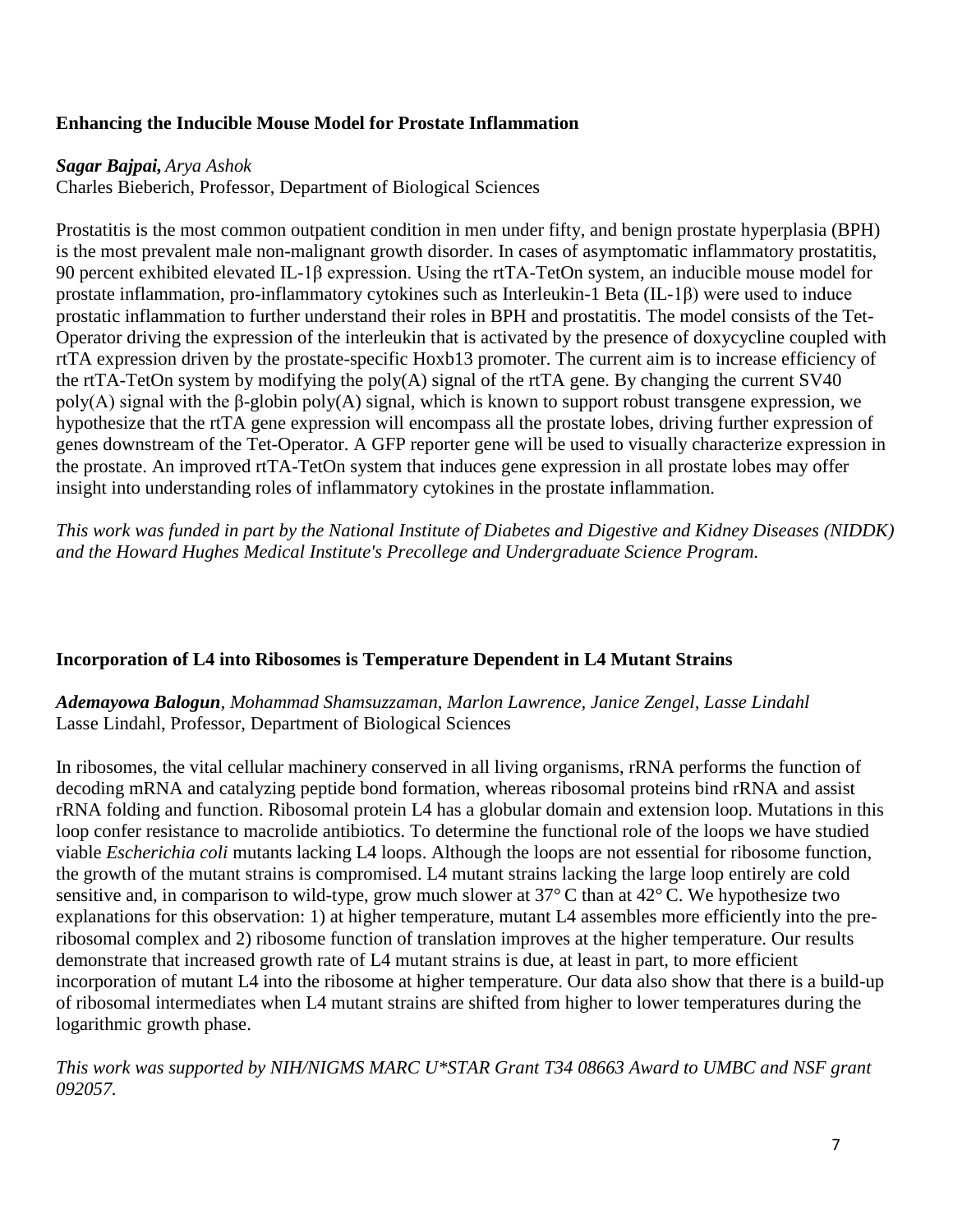## **Captain Henry Dashiell's Papers and Neo-Latin, the Continued International Use of Latin in the 18th Century**

## *Amber B. Barnett*

Esther Doyle Read, Adjunct Professor, Department of Ancient Studies

The Dashiell Archival Collection at the Fells Point Visitors Center includes several thousand documents dating from 1785 to the 1980s associated with the Dashiell family of Baltimore. Two of the collection's letters are written in Neo-Latin, and were carried onboard the ship *Venus* in 1799 by Captain Henry Dashiell during a voyage from Baltimore to Batavia, in Sumatra. I translated these letters written to the governor of Gibraltar, an English colony, and found that they allowed Dashiell to enter port there. They raise the question of why the British still used Latin in 1799, and reveal insight into Captain Dashiell's life. When these letters were written, Latin was still an international diplomatic language; Napoleon had just come to power; and the United States was engaged in the Quasi-French War. Dashiell used the Latin letters to try to successfully pursue his commercial enterprise to Batavia, which unfortunately ended when the French captured the *Venus* in July 1799 at Sᾶo Iago in the Cape Verde Islands. The letters illustrate why Latin is not just for classicists, but also historians; as a diplomatic language, it provides a window into the past and helps us to understand our connection to that past.

## **Improving Line of Sight Coverage of Remote Controlled Drone Using an Autonomous Quadcopter**

#### *Alex Barton, Kiara Forman, Scott Forster, Sarah Khalife, Fitzhugh Malloy*

E.F. Charles LaBerge, Professor of the Practice, Department of Computer Science and Electrical Engineering

Many remotely controlled aircraft are flown with First Person Video (FPV). FPV is a system where video from a camera on the front of an aircraft is transmitted to a monitor on the ground. The pilot uses the monitor on the ground to fly the plane. In order for this system to operate, Line of Sight (LOS) must be maintained between the ground transmitter and the aircraft receiver. This drastically limits the use cases, and current implementations are only viable in open terrain. We have developed an autonomous solution to solve this problem. Our solution uses an autonomous quadcopter to fly radio relay equipment between the FPV aircraft and the pilot. Our system is capable of routing both control and video information around large objects, such as buildings and trees, successfully, and in real time. This methodology can be further extended to operate with any radio controlled vehicle and has great significance in military and civilian reconnaissance.

*This work was funded by the Department of Computer Science and Electrical Engineering at UMBC.*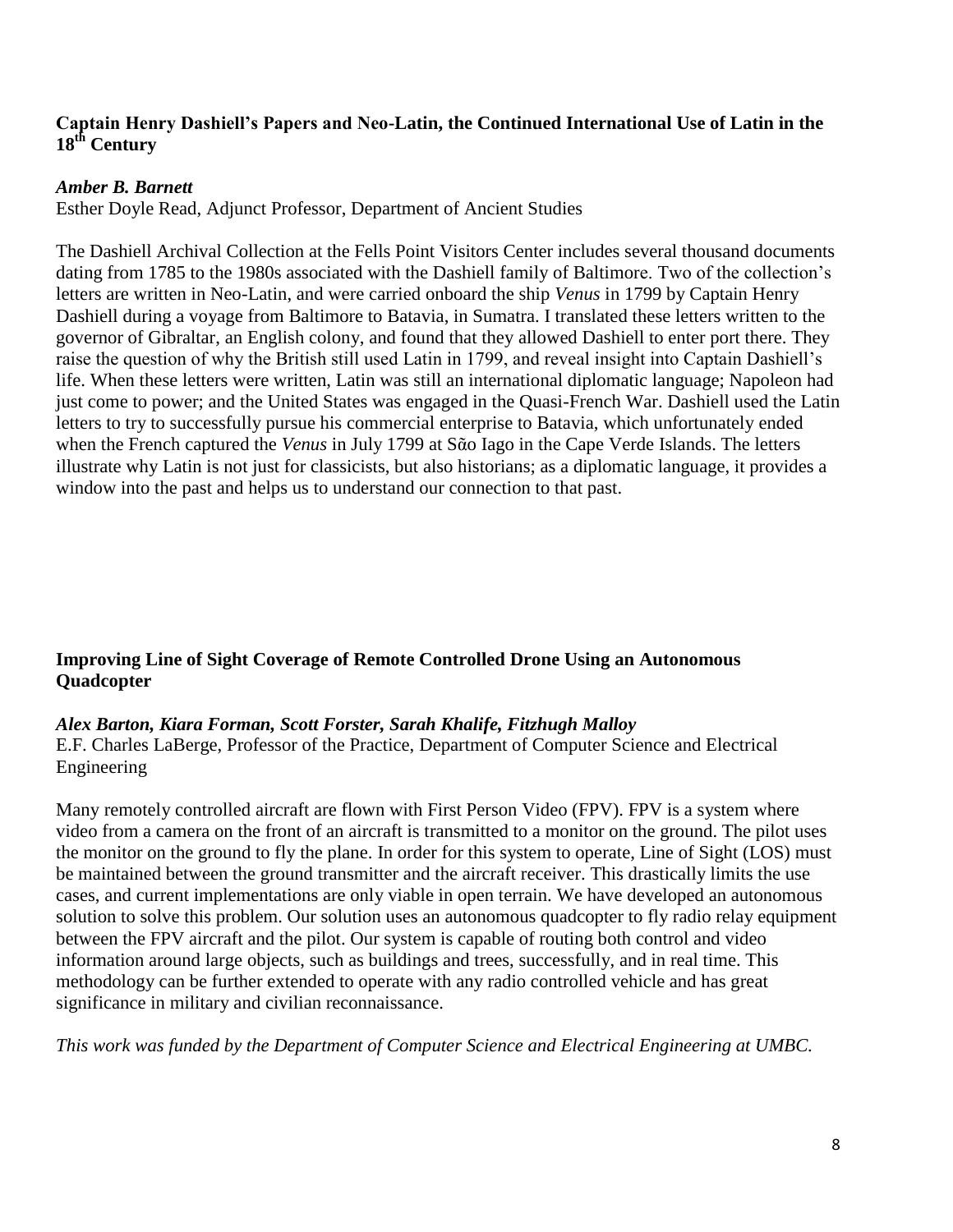## **Interculturality between U.S. Americans and Chileans**

#### *Travis Bell*

John Stolle-McAllister, Associate Professor, Department of Modern Languages, Linguistics and Intercultural Communication

While Chile is geographically isolated from the United States, the two cultures are not isolated. In an era of globalization, U.S. exchange students often experience the convergence of cultures, but their experiences are less frequently shared or inquired about. The purpose of this project is to gather opinions about U.S. American culture, Chilean culture, and the exchange of the two cultures from multiple perspectives. To do so, 10 Chilean host family members and 10 U.S. exchange students studying in Chile were asked 20 questions in a recorded video interview. The interview questions asked participants to compare the two cultures' values and customs, discuss their experiences with Chilean and U.S. culture, and give an opinion about the cultural exchange between the two cultures. The results of those interviews were condensed into a 25-minute documentary. Many participants voiced the opinion that cultural differences may stem from Chile being a more collectivistic culture and the U.S. being a more individualistic culture. A majority of participants noted an increase in the presence of American media, businesses, and lifestyle in Chile. The documentary captures a unique dialogue of how culture is viewed by U.S. exchange students and Chilean host families.

#### **Equality in Diaspora: Jews in Ptolemaic Alexandria**

#### *Sierra Benson-Brown*

Timothy J. Phin, Lecturer, Department of Ancient Studies; Esther Doyle Read, Lecturer, Department of Ancient Studies

During the Ptolemaic period (323-30 BCE), the Diaspora Jewish population in the city of Alexandria, Egypt achieved greater social equality while simultaneously maintaining its religious identity. This was not the case under previous dynasties, nor ever became the case in other regions of Egypt. The consensus among scholars concerning Jews living in Egypt is that they were mistreated, unequal, and abused. However, it can be argued that while the Ptolemies were in power, Jews were not only held in high esteem but they also influenced the city's culture and government. Jewish influence can physically be seen in the city of Alexandria through the city plan and its buildings. Despite the Alexandrian Jews remaining steadfast in their faith, they were well versed in Greek culture. Jewish philosophers resided in Alexandria and it is believed that the Hellenizing of Jewish culture in Alexandria led the way for a more allegorical interpretation of the scriptures in later times. Through occupations, citizenship, and cultural syncretism, Jews in Alexandria made substantial contributions to the multicultural city and reached a level of cultural equality previously unknown to them.

*This work was funded, in part, by the Department of Ancient Studies at UMBC.*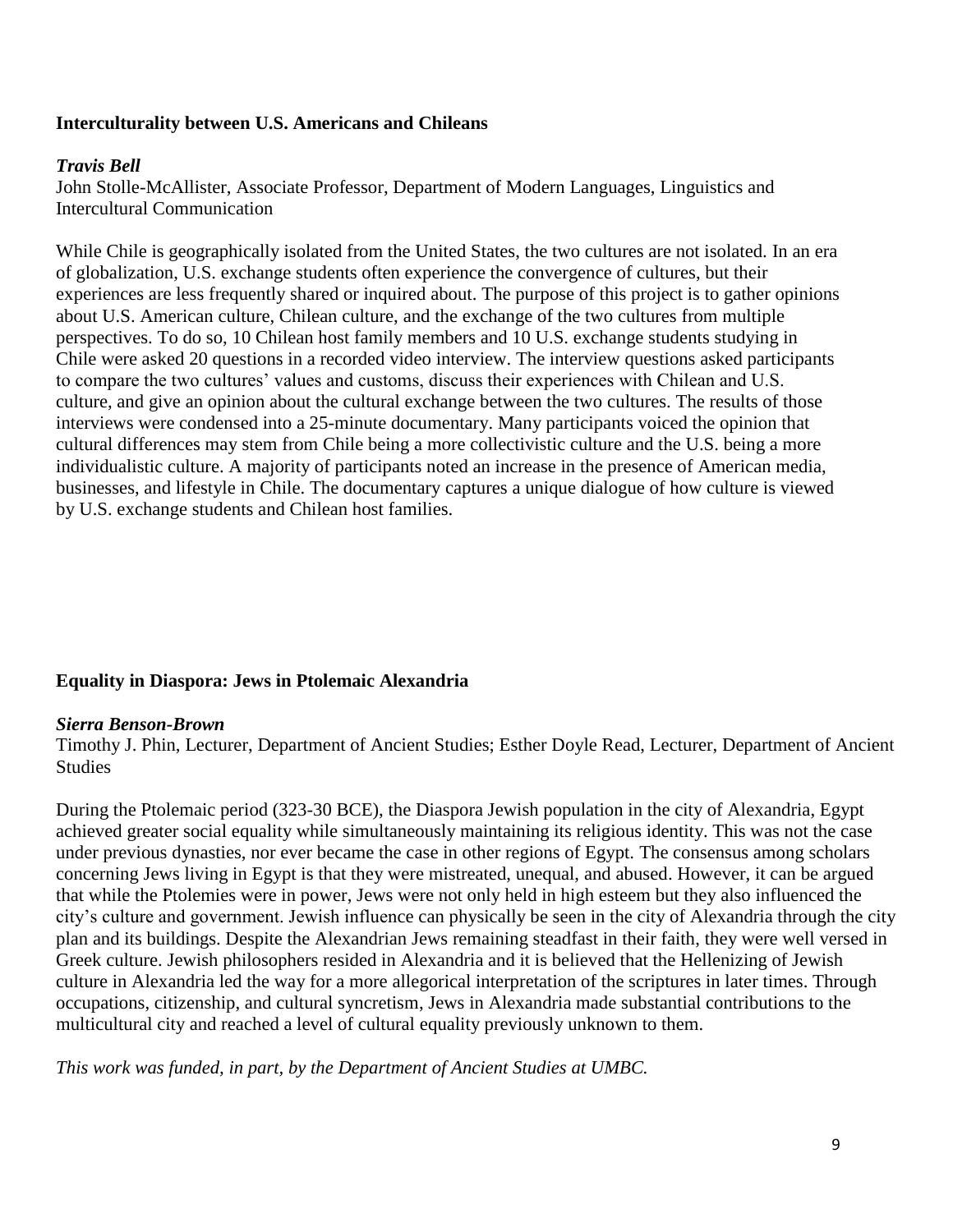## **Periodic Poling of Electro-Optic Polymers for Efficient Terahertz Generation**

## *Kim Berghaus, Matthew Wilcox*

L. Michael Hayden, Professor, Department of Physics

In this project we utilized periodic poling as a tool to create a well phase-matched nonlinear optical system. Phase-matching increases the efficiency of the nonlinear processes which lead to the creation of terahertz (THz) frequency radiation. THz frequency waves have applications in diverse fields such as communications, materials science, security imaging, and chemical and biological sensing. We created THz waves by shining femtosecond infrared laser pulses onto poled nonlinear optical polymers. The nonlinear properties of the polymers lead to difference-frequency generation (DFG), which creates the THz waves. However, when the polymer becomes too thick, destructive interference of newly generated light with previously generated light causes a reduction of the total generated THz light. To counteract these effects we use periodic poling, which means to change the polarization of the polymer layer in an alternating way, to create an optical system with high efficiency. We created a system using multiple layers of Z53, an optical polymer with promising nonlinear properties. In this project we focus on acquiring experimental evidence for our promising theoretical predictions. We investigated the benefits of periodic poling by taking data in the bulk system versus the periodically poled system at different pump-frequencies.

## **Using Machine Learning to Classify Trouble Tickets**

#### *Michael Berlin*

Tim Finin, Professor, Department of Computer Science and Electrical Engineering

The IT help ticket queue for the UMBC Division of Information Technology uses keywords to sort help tickets into more manageable categories, so that the tickets can be directed to people who specialize in that sort of problem. During the course of a ticket's lifetime, a typical trouble ticket gets reclassified several times, adding significantly to the time it takes to respond to it. In order to properly classify future tickets, the Division of Information Technology decided some sort of AI approach would be best, which would provide much better accuracy. This kind of category choosing is common to machine learning, and is called a Classification problem. A lot of very high quality data were given to me, so I first ran Naive Bayes, a very common machine learning algorithm, on the set in order to establish baseline accuracy. The next step was to try at least two other algorithms on the data, multivariate logistic regression and a Support Vector Machine, in order to see which handles this kind of data best. I also used MALLET's feature selection algorithms to see if I could improve upon all three approaches, or just find a best approach outright.

*This work was funded through an Undergraduate Research Award from the UMBC Office of Undergraduate Education.*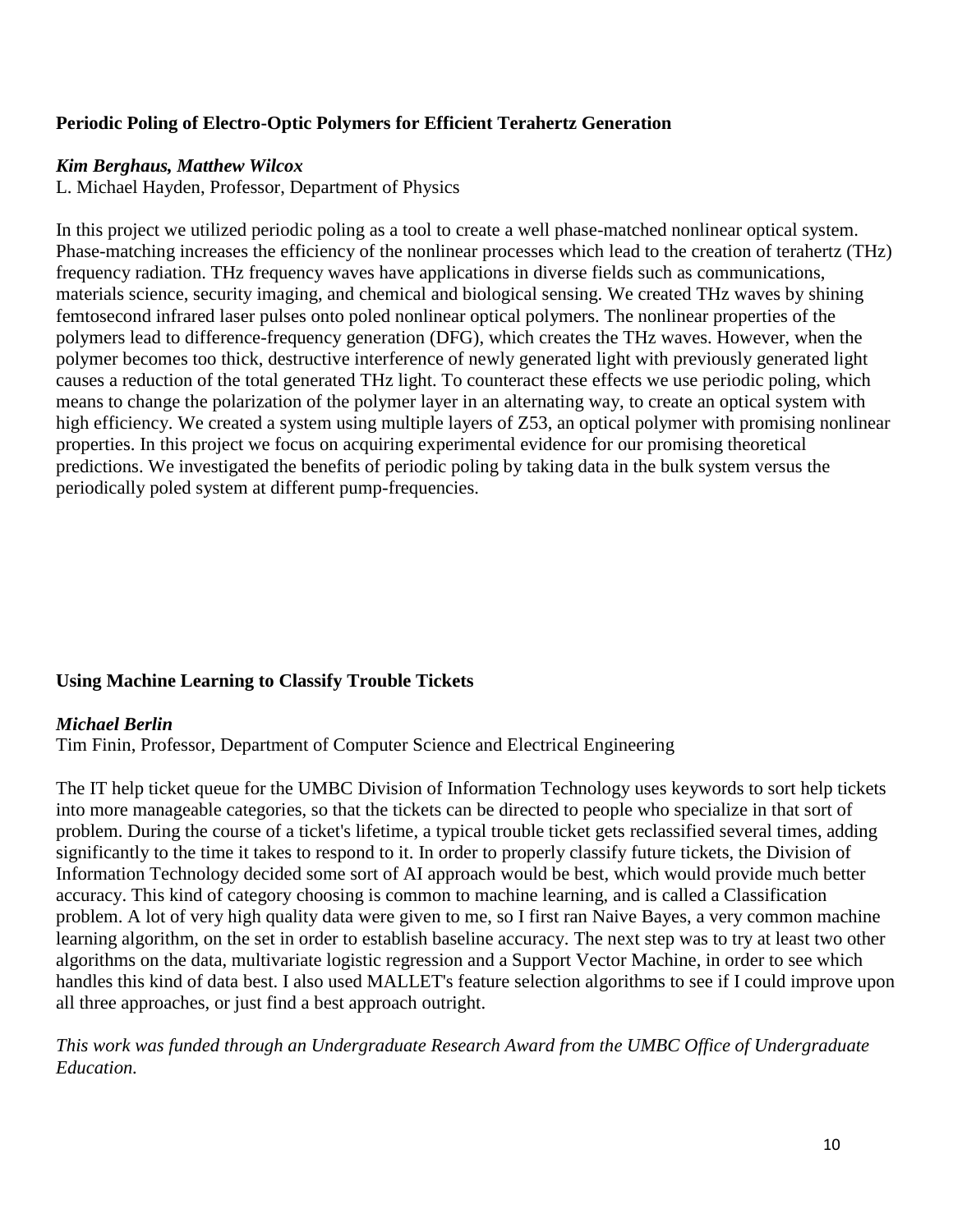## **Characterization of Microfluidic Channels Created Using PDMS and Soft Lithography**

## *Drayton Blanchard, Brian Stevens*

Gymama Slaughter, Assistant Professor, Department of Computer Science and Electrical Engineering

Diabetes is a very prevalent health issue today. Regulation of insulin levels is a difficult task that currently requires injections of insulin into the bloodstream via needles and other invasive methods. These methods rely on the keen attention of the individual with diabetes to monitor their own blood sugar levels and administer insulin accordingly. This project proposes to develop an intravascular device that dispenses insulin in response to an excessive amount of glucose in the blood. A two-step polydimethylsiloxane (PDMS) oxidation method that uses soft lithography on PDMS has been developed to fabricate reservoirs to contain the insulin. Microfluidic channels with various geometries are created using this method. The influence of these channels with various geometries on bonding strength is investigated and compared to other methods such as plasmamodified PDMS and other silanized polymers.

*This work was funded, in part, by NIH/NIGMS MARC U\*STAR T34 08663 National Research Service Award to UMBC and National Science Foundation.*

## **Enhancing Students' Level of Geometric Thinking through Van Hiele Phase-based Learning**

#### *Catherine N. Bloomer*

Christopher Rakes, Assistant Professor, Department of Education

The present study investigated the levels of geometric thinking of an honors geometry class containing ninth and tenth grade students from a suburban high school over the span of 18 weeks (two marking periods). The goal was to enhance 85 percent of the target students' geometric thinking by at least one level through Van Hiele's phase-based learning. The Van Heile levels of geometric thought are visualization, analysis, informal deduction, formal deduction, and rigor. The intervention involved teaching the first four levels of geometric thinking in every lesson. Student Van Heile levels were assessed with the *Van Hiele Geometry Test* (25 multiple choice items, five items per level). Students were assessed prior to the intervention, and the class with the lowest levels was chosen for this study. This test was administered to students an additional two times as a preand post-test, once before a unit on polygons and once after the unit.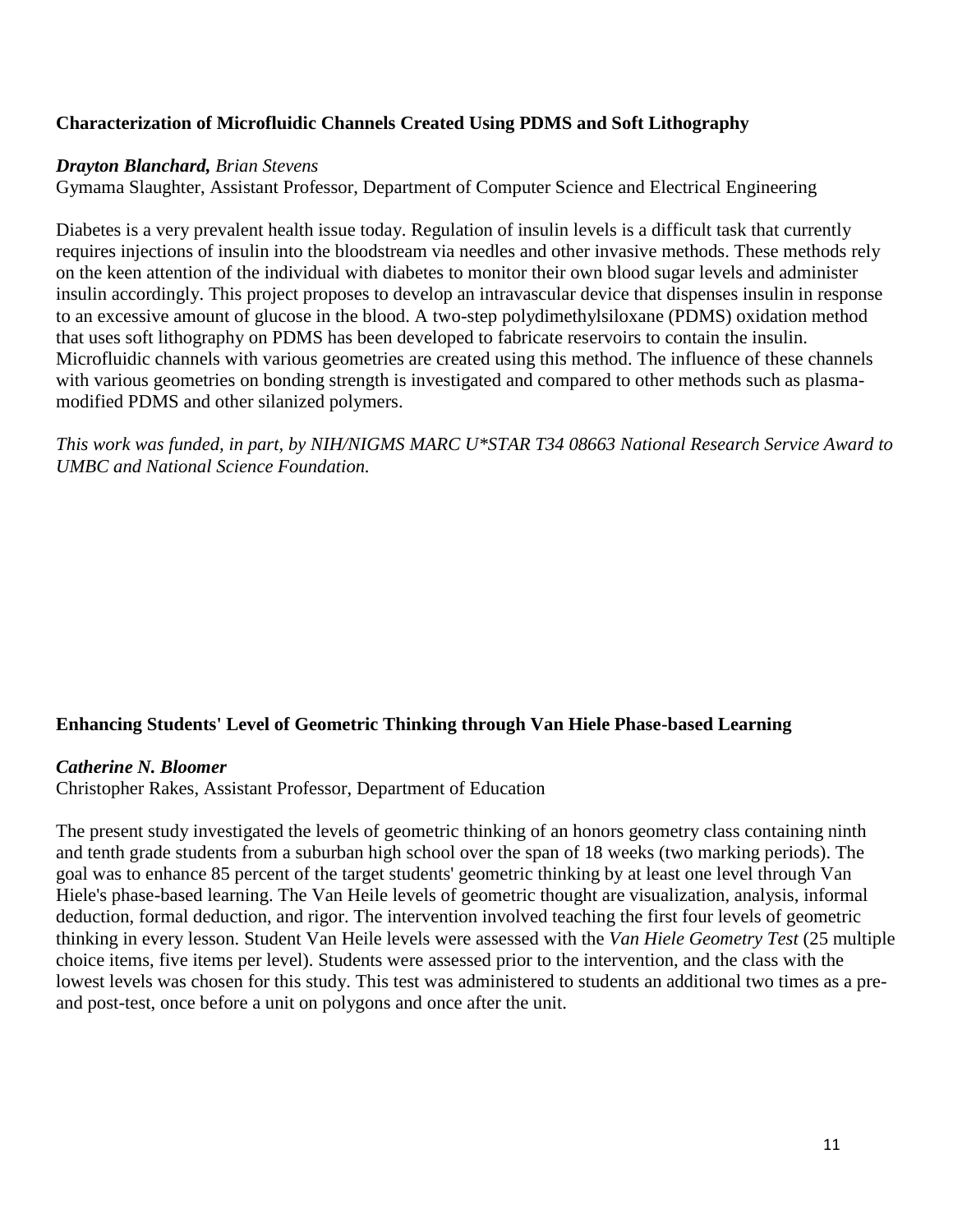## **Quantification of Buffering Agents in Cell Culture Media**

## *Robert M. Breen, Rebecca L. Neubauer, Andrea R. Gray*

William R. LaCourse, Professor, Department of Chemistry and Biochemistry

Cell Culture Media (CCM) is an integral part of bioreactor bioprocesses. CCM contains many key nutrients such as amino acids, salts, sugars, vitamins, and fatty acids. These compounds create an environment that is optimal for cell growth. Buffering agents represent a large portion of CCM as they are necessary to maintain a suitable pH environment. Quantification of these buffering agents (in particular HEPES, TRIS, MOPS, and MES), is necessary for the complete analysis of all manufactured and spent media (i.e., media leftover after bioprocesses are completed). The goal of this project is to develop an analytical method to separate and detect the buffering agents, in order to determine their amounts in manufactured and spent media. These quantitative assays can then be used to improve the CCM formulation in order to create the most efficient cell culture environment.

*This project was funded, in part, by B.D. Biosciences and UMBC.*

## **The Influence of Stochastic Parameters on Calcium Waves in a Heart Cell**

## *Matthew W. Brewster*

Matthias K. Gobbert, Professor, Department of Mathematics and Statistics; Xuan Huang, Department of Mathematics and Statistics; Bradford E. Peercy, Assistant Professor, Department of Mathematics and Statistics; Padmanabhan Seshaiyer, Department of Mathematical Sciences, George Mason University

Calcium is a critical component in many cellular functions. It serves many important functions such as signal transduction, contraction of muscles, enzyme function, and maintaining potential difference across excitable membranes. In this study we examine spontaneous calcium waves in heart cells and how they initiate, propagate, and affect a transient measure of total cytosolic calcium. Calcium sparks are intracellular release events that are important in converting electrical stimuli into mechanical responses. As a sequence of calcium release units (CRUs) begins to release calcium throughout the cell, a wave is triggered and can lead to irregular heartbeats and possibly a life threatening ventricular fibrillation. We investigate the effects of stochastic release from CRUs on generating calcium waves considering a distribution for the flux density term sampled a) once for all CRUs and b) for each CRU independently. We include a stochastic flux density term as more physiologically appropriate than a fixed release rate. We use an array of statistical techniques as well as parallel computing to facilitate the large number of simulation runs.

*This work is funded, in part, through an Undergraduate Research Award from the UMBC Office of Undergraduate Education and NSF grants, and uses the UMBC High Performance Computing Facility.*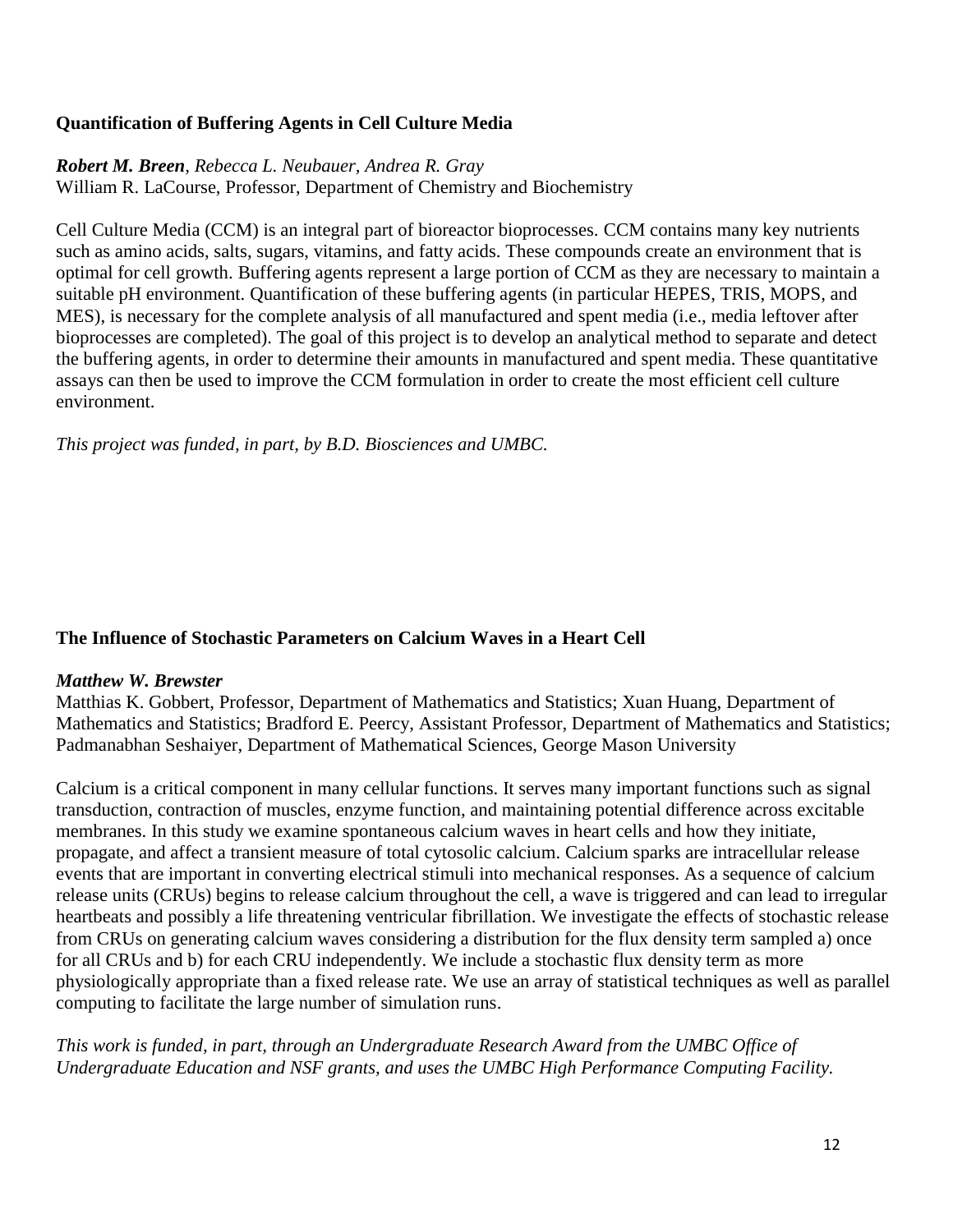## **Increasing College and Career Readiness through Laboratory Experiments**

#### *David A. Buckingham*

Jonathan Singer, Associate Professor, Department of Education

Lab design, execution, and report ability are essential to College and Career Readiness as determined by the Common Core State Standards and Next Generation Science Standards. This study focuses on the effect of gradually reduced scaffolding on high school students' ability to design, execute, and report a laboratory investigation. The population utilized for this project is composed of an  $11<sup>th</sup>$  grade honors physics class set in a suburban area high school. Scaffolding consists of a gradually reduced format structure, prompt guidance, and direct instruction given to the students during and following laboratory investigations. Students must learn the importance of rigorous data collection and experimental design as well as the ability to coherently report on their investigations and findings in a technical format. Student learning is measured through performance on labs, with a standardized rubric for pre and post measurement focused on identical performance objectives.

## **Maternal Psychological Well-being, Parenting Style, and Chinese Immigrant Children's Social-Emotional Adjustment**

#### *Grace E. Calvin, Jing Yu*

Charissa S. L. Cheah, Associate Professor, Department of Psychology

The present study explored predictors of developmental adjustment among young Chinese immigrant children, an understudied group. Poor maternal psychological well-being may predict children's maladjustment through parenting. Prior research demonstrated that Chinese immigrant mothers' higher psychological well-being predicted more authoritative parenting (i.e., high control and high warmth), and mothers' authoritative parenting predicted Chinese immigrant children's high levels of inhibitory control, which in turn predicted low levels of child difficulties. We hypothesized that higher levels of maternal psychological well-being would predict more authoritative and less authoritarian parenting (i.e. high control and low warmth), which in turn would predict lower levels of child difficulties. Chinese immigrant mothers residing in Maryland (*n =* 151, *M*age = 37.72, *SD*  $= 4.37$ ) with preschool-age children (*Mage*  $= 4.52$ , *SD*  $= 0.90$ ) reported on their authoritative and authoritarian parenting styles and their psychological well-being. Children's teachers rated children's social-emotional difficulties. As expected, correlational analyses indicated that maternal psychological well-being was positively associated with authoritative and negatively associated with authoritarian parenting. Authoritative parenting, but not authoritarian parenting, was negatively correlated with child difficulties. Path analyses will be conducted to explore the mediating role of maternal psychological well-being.

*This work was funded by a grant from the Foundation for Child Development Young Scholars Program and NICHD (1R03HD052827-01) to Charissa S. L. Cheah.*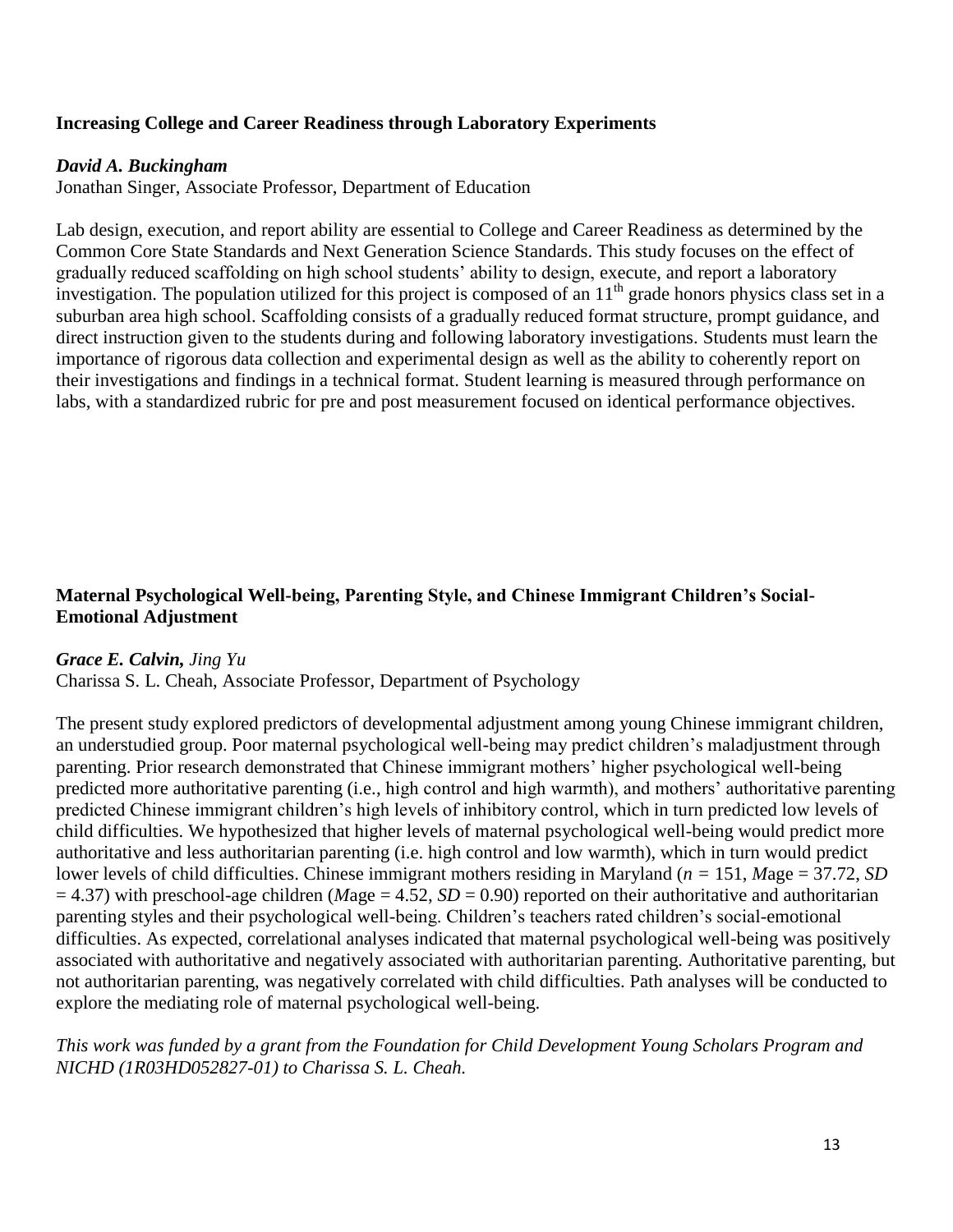## **Testing For Female Song in Newly Recognized Species: The Puerto Rican Oriole**

#### *Susanna K. Campbell*

Kevin Omland, Professor, Department of Biological Sciences

Bird song is typically thought of as a male trait, especially in temperate zones. However, in tropical bird species, it is common for both males and females to sing. Previous research by our group suggests that the ancestor of all orioles had both female and male song and that female song has been selected against and lost repeatedly with movement north to temperate areas. The focus of the current project is to test for female song in the Puerto Rican Oriole (*Icterus portoricensis*), which was recently given full species status in 2010, by the American Ornithologists' Union. If we observe female song in this tropical species, I will compare the song recordings to those of male Puerto Rican Orioles and determine the role that female song plays in mate selection and/or territory defense. I will apply this information to more accurately reconstruct the ancestral state of the common ancestor to orioles. The knowledge gained in this study will help us understand the evolution of oriole song in relation to breeding latitude, and lead to better understanding of a tropical icterid native to the United States.

*This work was funded, in part, by The Explorers Club Youth Activity Fund, Sigma Xi Grants-in-Aid of Research, an Undergraduate Research Award from the UMBC Office of Undergraduate Education, an NSF Research Experience for Undergraduates, and NIH/NIGMS MARC U\*STAR T34 08663 National Service Award to UMBC.*

#### **Effects of Multitasking on Reading Comprehension and Puzzle Solving**

#### *Kim C. Casimbon*

Diane Alonso, Senior Lecturer, Department of Psychology

Recent research has examined the effects of multitasking on in-class laptop use, text messaging, and Instant Messaging (IM) during class lectures. Prior studies have found a negative relationship between IM usage and comprehension score. Those who spent more time instant messaging their partners online had poorer academic performance. The current study examines the effects of dual tasking, focusing on the performance of either two related or unrelated activities as compared with single task performance. One hundred fifty participants are assigned to either a dual task group attending to two related tasks (reading a passage while viewing a video), performing two unrelated tasks, (solving three side-by-side puzzles while viewing the video), or doing one task at a time, (either just reading the passage, puzzle, or video task by itself). Performance will be evaluated using assessment scores for each activity. Participants in the dual task groups are expected to score lower on their assessments compared to those in the single task groups. Furthermore, those who are reading a passage and viewing the video simultaneously will score the lowest compared to other groups. Due to various technological advances, it is important to note the consequences of multitasking particularly in learning environments.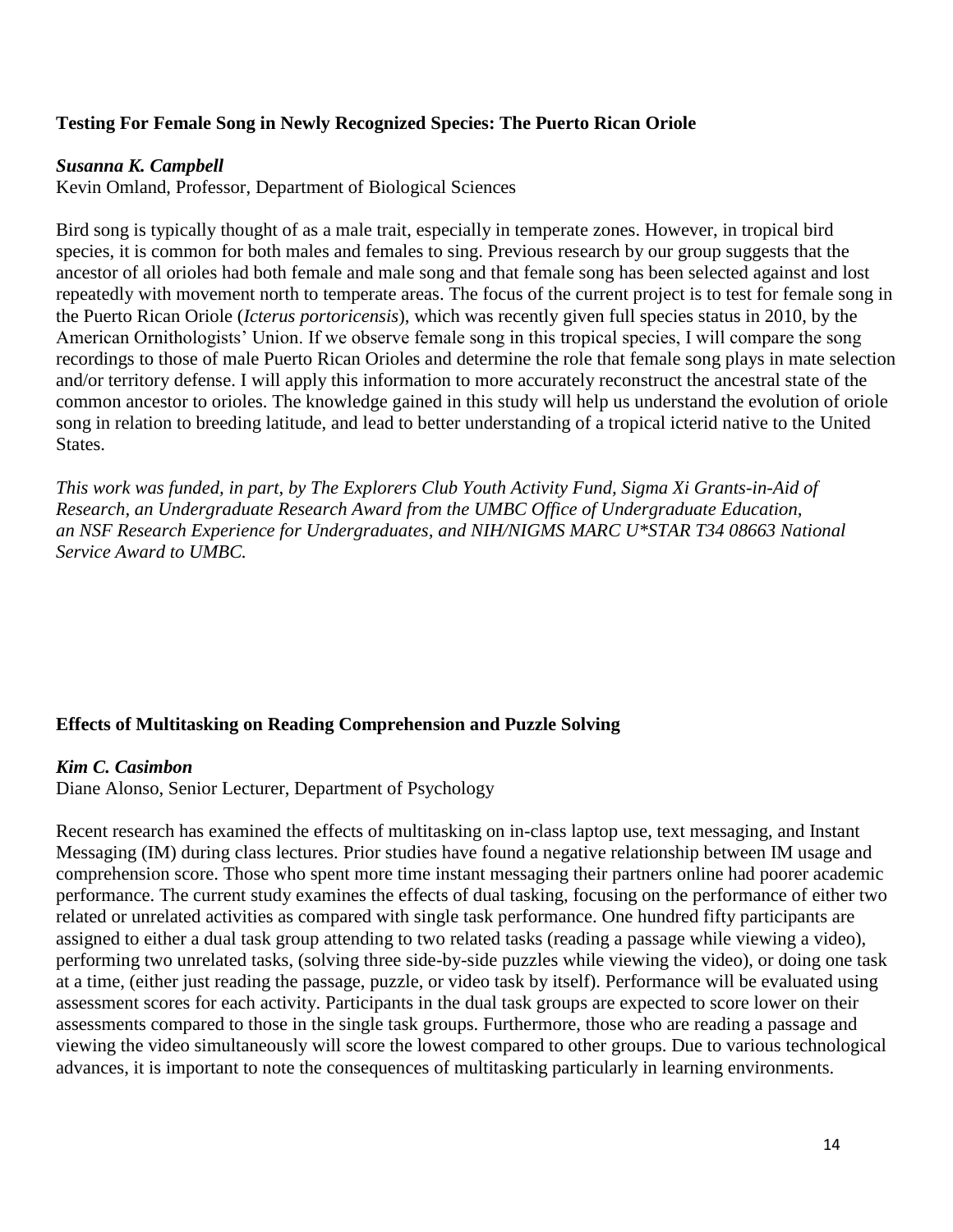#### **Modeling Mathematics**

## *Brittany L. Chatfield, Emmanuel C. Ramos*

Chris Rakes, Professor, Department of Education

The ability of students to develop strong modeling representations is a critical practice in the Common Core State Standards for Mathematics Practice. Modeling demonstrates students' ability to draw connections between multiple strategies and equivalent representations of mathematical situations. Modeling mathematics allows students to use multiple routes to solve problems that are different and unique. The present study analyzed the degree to which students used appropriate models to solve a variety of mathematical tasks. During the intervention period, students were taught the S.O.L.V.E. strategy and a way to use graphs and tables to enhance their ability to communicate accurate solutions and use multiple representations for modeling mathematical structures and solutions. Students demonstrated their understanding of modeling through problem solving by using tables, graphs, algebraic expressions, and various other tools to represent a situation mathematically. A unit pre- and post-assessment was used to measure the degree to which students use modeling. The ability for students to develop strong modeling representations is critical for all students in problem solving and analysis.

## **Possibilities: An Anticipatory Look at the Ethical Issues in Stem Cell Research**

## *Benjamin Cherry, Oleksandr Aleksandrovych, Kit Kearney*

Richard Wilson, Lecturer, Department of Philosophy

This scholarship addresses certain ethical issues raised by induced pluripotent stem cells. They have already successfully been made from human skin cells in the laboratory. These cells have the capability to alter the medical world; injuries deemed irreparable and diseases deemed incurable can be healed and remedied. The life expectancy could not only potentially rise, but become incalculable as a result. Our ability to create iPSCs raises ethical issue concerning lawful and medical use: there is a very thin line between the use and abuse of iPSCs. We take an anticipatory approach to attempt to resolve the social and ethical problems stemming from this technology. We consider the impact iPSCs have on privacy, issues of access to treatment, reproductive medicine, and enhancement versus restorative uses. We identify these issues by employing well established ethical principles. These same principles are then used to provide solutions to those problems. This process of analysis is then repeated using the National Society of Engineers' Code of Ethics since engineers are the main stakeholders considered. Our recommendations consider the existing framework of addressing privacy and rights issues, the prioritizing of treatment recipients (similar to organ transplantation), and the structuring of a basis by medical experts for the therapeutic use of induced pluripotent stem cells.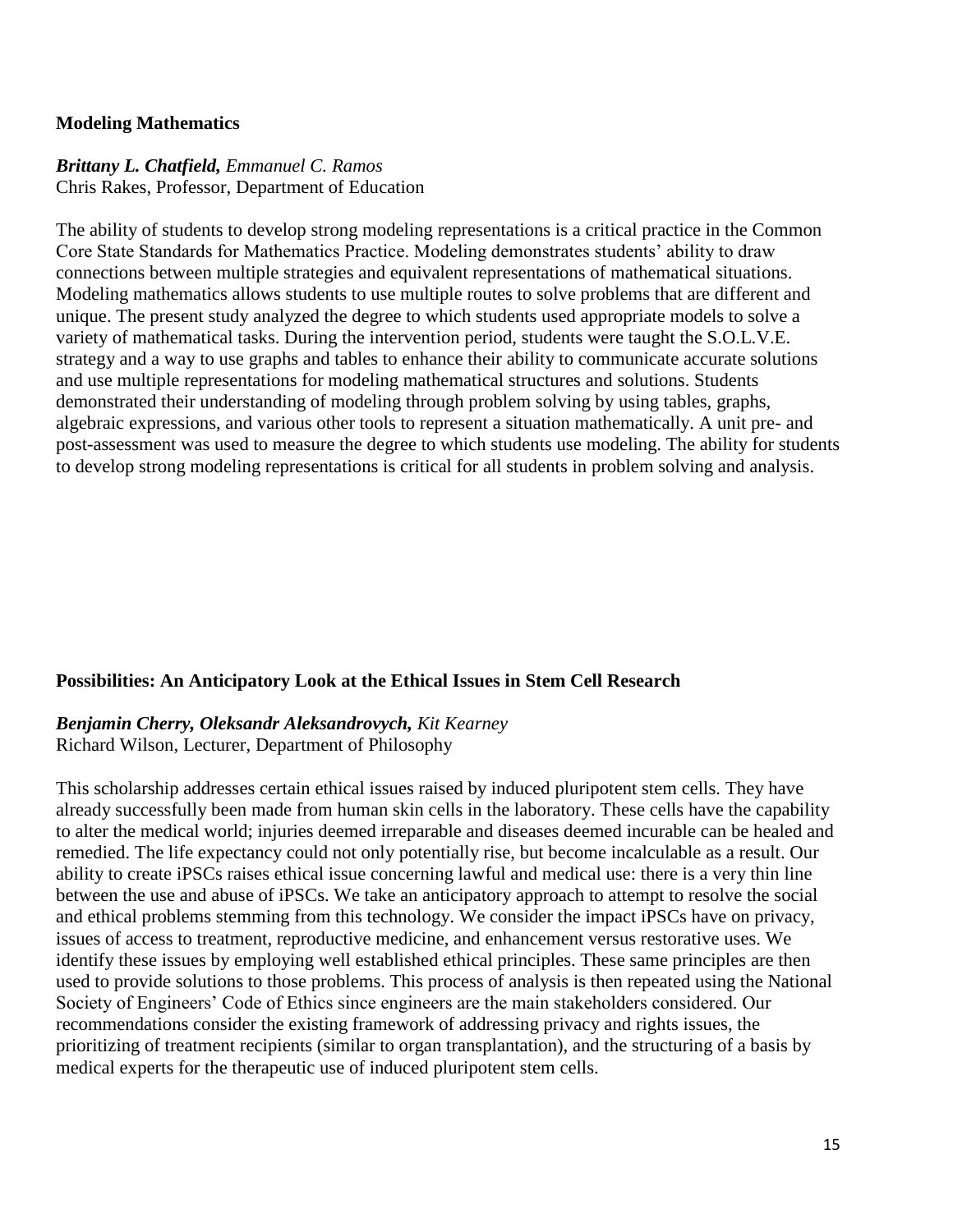## **The Relation between Accurate Perception and Marital Satisfaction in Newlywed Couples**

## *Cho Fung Chim*

Robin Barry, Assistant Professor, Department of Psychology

Previous research has examined the impact of partner perception on marital satisfaction on a context-general level, in which most researchers assess couples' personal traits or typical communication behaviors. Nevertheless, controversy remains regarding whether accurate perception or positively biased perception of one's partner contributes to marital satisfaction. In other words, is it better to see your partner accurately or more positively than the partner sees him or herself? Additionally, relatively little research has focused on a context-specific level, which examines behavior during specific conflictual interactions. In the present study, accurate perception is defined as the level of agreement between the married spouses on the items that measure their self-rated and partner-rated communication behaviors during their conflict discussions. It is hypothesized that couples' accurate perception of each other's conflict communication behavior during a conflict discussion predicts their marital satisfaction. This hypothesis will be tested using linear regression in a sample of 114 newlywed heterosexual couples. The results suggest that husbands who more accurately perceived their wives' adversarial conflict behaviors experienced higher marital satisfaction; and wives who more accurately perceived their husbands' collaborative conflict behaviors experienced higher marital satisfaction. The results of this research will inform research on couples' communication and partner perception and potentially help couple therapists find ways to improve couples' marital relationship.

## **Fear Be Gone: Endocannabinoids Modulate Subsecond Dopamine Release during the Extinction of Fear Memories**

## *Vivian C. Chioma*, *Erik B. Oleson, Joseph F. Cheer,*

Erik B. Oleson, Department of Anatomy and Neurobiology, University of Maryland School of Medicine; Joseph F. Cheer, Associate Professor, Department of Anatomy and Neurobiology, Department of Psychiatry, University of Maryland School of Medicine

Post-traumatic stress disorder (PTSD) is a debilitating anxiety disorder caused by experiencing dangerous situations. Environmental stimuli associated with such events are capable of independently producing persistent fear responses, a central feature of PTSD. Fear-conditioning models, in which the ability of a conditioned cue to elicit a freezing response is measured, are often used to investigate the therapeutic potential of drugs for PTSD and the neural mechanisms responsible for their utility. Here, we investigate how the endocannabinoid and mesolimbic dopamine systems interact during the extinction of fear memories using a fear-conditioning model, pharmacology and fast-scan cyclic voltammetry. Prior to assessing conditioned fear responses, animals were pre-treated with either the cannabinoid CB1 receptor antagonist rimonabant (0.3 mg/kg IV) or vehicle. In vehicle-treated rats, the conditioned tone produced freezing behavior that persisted through the first 10 trials and produced a sharp decrease in dopamine concentration. In comparison, rimonabant-treated rats were more resistant to the extinction of fear memories, as freezing behavior persisted through 15 presentations of the conditioned tone and the tone-induced decrease in dopamine was less apparent. These data suggest that there is a critical interaction between the endocannabinoid and mesolimbic dopamine systems in the extinction of fear memories.

*This work was funded, in part, by NIH/NIGMS MARC U\*STAR T34 08663 National Research Service Award to UMBC and NIH Grants R01DA022340 (JFC) and T32NS007375 (EBO; director Bradley E. Alger).*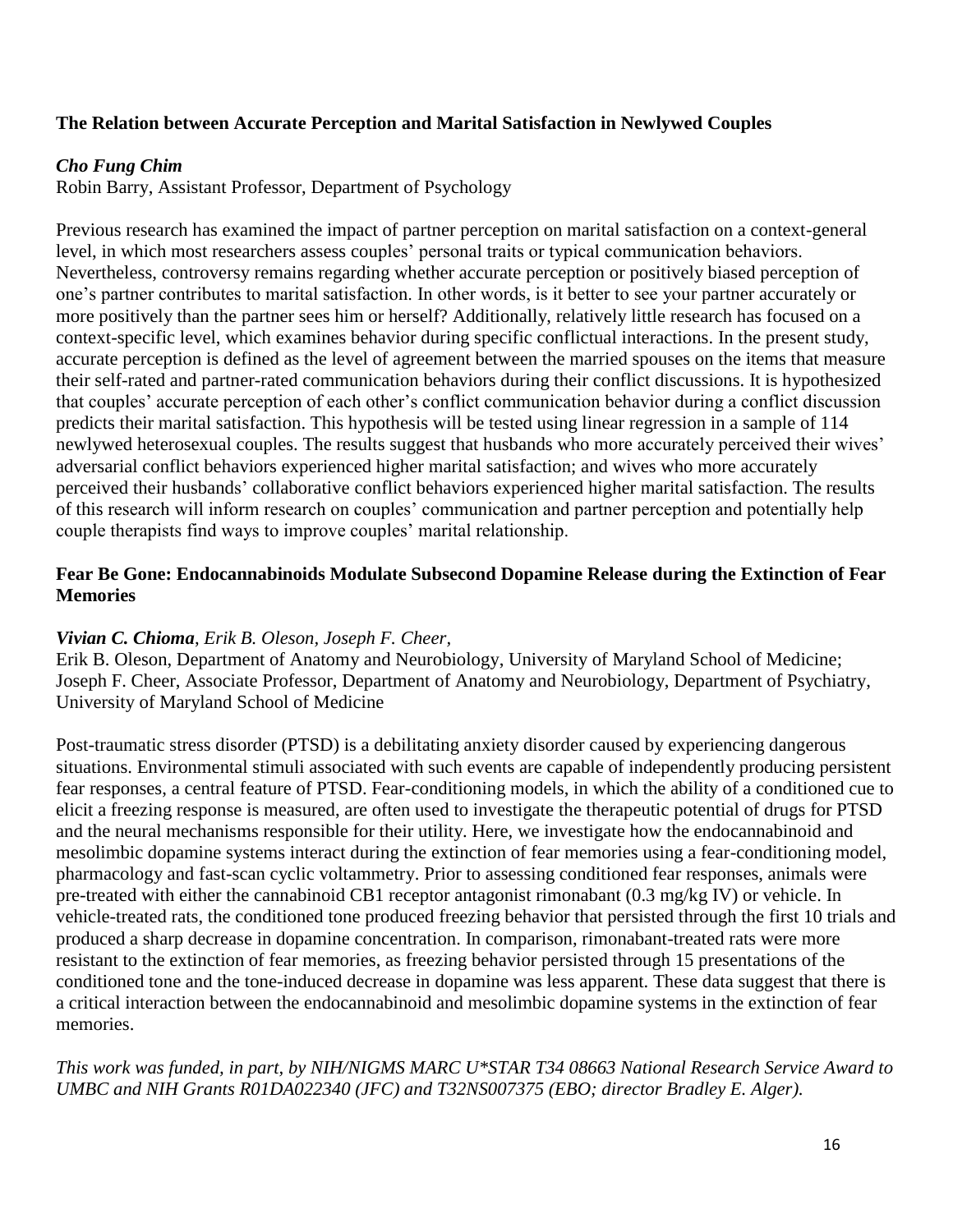## **Genetic Basis of Natural Variation in Innate Immune Function: The Effects of Syndecan on Phagocytosis**

*Briani D. Claggett, Margaret Kemper, Kathryn Bus, Michelle Starz-Gaiano* Jeff Leips, Associate Professor, Department of Biological Sciences

All multicellular organisms rely on the innate immune system to provide the first line of defense against infection. There is a great deal of variation in the ability to clear infection among individuals within populations. This variation is due to environmental and genetic factors. Our lab is interested in identifying genes responsible for this natural variation in innate immune function. We used *Drosophila melanogaster* in a genome-wide association study (GWAS) and identified 1700 polymorphisms throughout the genome that affect the ability to clear bacterial infection. Phagocytosis and the production of antimicrobial peptides, the two main components of the innate immune response, may have contributed to the results of the previous study. In our current study we focus on validating the effect of the Syndecan (*Sdc)* gene on phagocytosis. We are using the Gal4/UAS system along with RNAi interference to knock down expression of the *Sdc* gene in hemocytes of the heart and to assess the cells' ability to engulf bacteria. As many aspects of the innate immune response in Drosophila are similar to those in humans, results from this study could provide a general understanding of the genes regulating phagocytosis and elucidate its relative importance in the clearance of infection.

*This work was funded, in part, by NIH/NIGMS MARC U\*STAR T34 08663 National Research Service Award to UMBC and by NIH grant R01-DK084219.*

#### **Determining Song Choice in Song Birds**

#### *Sergiu Costinas*

Bernard Lohr, Assistant Professor, Department of Biological Sciences

A number of song characteristics may be subject to sexual selection in territorial songbirds. In preparation for conducting tests to study song choice in the context of sexual selection, a software algorithm for performing choice tests with female birds using a modified operant conditioning chamber and procedure was developed. This type of operant chamber presents two alternative choices for the subject and allows for the subject to differentiate between those two choices. The circuits designed facilitate operant conditioning of the subject by providing auditory "rewards" for the subject after a selection. Once the subject is trained to respond in the operant chamber, choice testing can commence. Preparatory work prior to beginning trials consisted of designing and testing hardware and subject housing. The choice test circuit measures the type and number of selections made to activate the playback of specific songs, and uses these results to determine song preference. The initial choice test will focus on the two song types produced by Grasshopper Sparrows, "buzzes" and "warbles." Preferences of the female for the two song types under different conditions will be tested. Initial trials have begun with simple choice tests to acclimate subjects.

*This research was funded by the UMBC Department of Biological Sciences and an Undergraduate Research Award from the UMBC Office of Undergraduate Education.*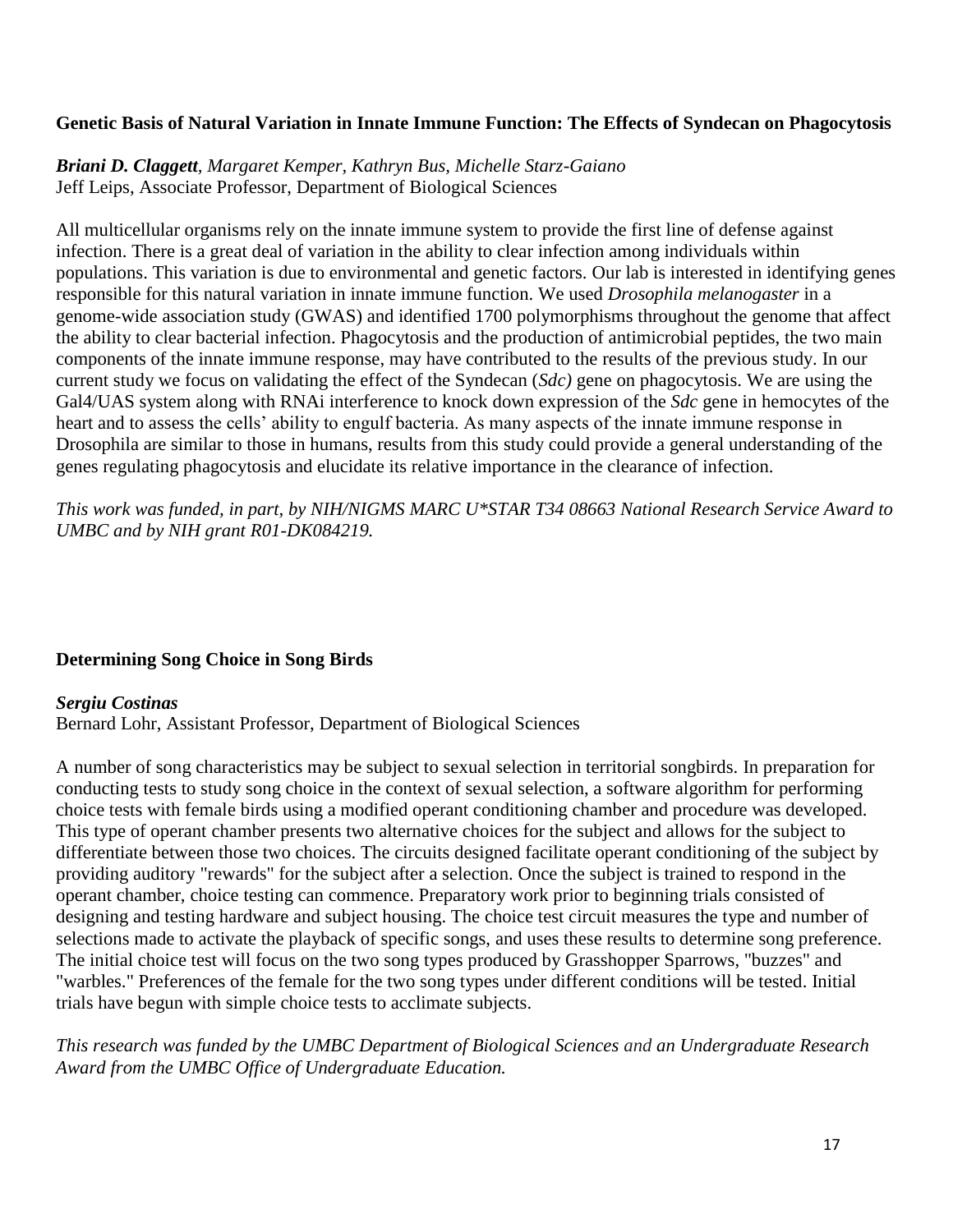## **Variation in Human Rights Violations in Iraq: 1991 to the Present**

#### *Rachel Crane*

Ilsa Lottes, Professor, Department of Sociology and Anthropology

Changes in the realization of the human rights of citizens in Iraq were sparked by sanctions placed on that country by the United States in 1991. The research reported here uses both qualitative and quantitative data to illustrate fluctuations in human rights violations in Iraq during four time periods between 1991 and the present. Examples of human rights violations as defined by the United Nations and agreed upon by a large majority of the world's countries are documented using sources that include both Amnesty International and Human Rights Watch. Findings indicate that the invasion of Iraq by the United States contributed to multiple human rights violations committed against the Iraqi people and prevented a positive trend toward the increased freedom of many groups in that country. Suggestions are made for how the foreign policy of the USA can change to reduce its harmful effects. These changes are derived from the work of social scientists who have studied characteristics of countries that either promote or harm human rights realization in countries worldwide.

#### **The Lost Colony: Finding Elyoner**

#### *Christine Cruz*

Terry Bouton, Professor, Department of History

This research examines the Lost Colony of Roanoke as an historical and cultural phenomenon. When this original colonization attempt failed in 1587, the missing English settlers left to us the first and oldest American mystery, with only a handful of clues to help us solve it. When I began my research, my goal was to find the origination of the Lost Colony legends and explain why, after four centuries, they still resound with modern Americans. To attain this goal, I traveled to many of the locations central to the Colony's history, interviewed experts, professors, and locals, examined primary documents, and collected any and all information I could that was related to the Colony. It was a journey through memory, time, and history that revealed the Colony's legacy to still be very much a living, breathing process. This research uses primary sources as the groundwork upon which present-day Americans affected by Roanoke base their opinions, beliefs, and personal histories. However, the focus of the work is not on the original English settlers themselves, but rather on the modern cultural influence of the Colony and how it has personally touched and shaped the lives of Americans.

*This work was funded through an Undergraduate Research Award from the UMBC Office of Undergraduate Education.*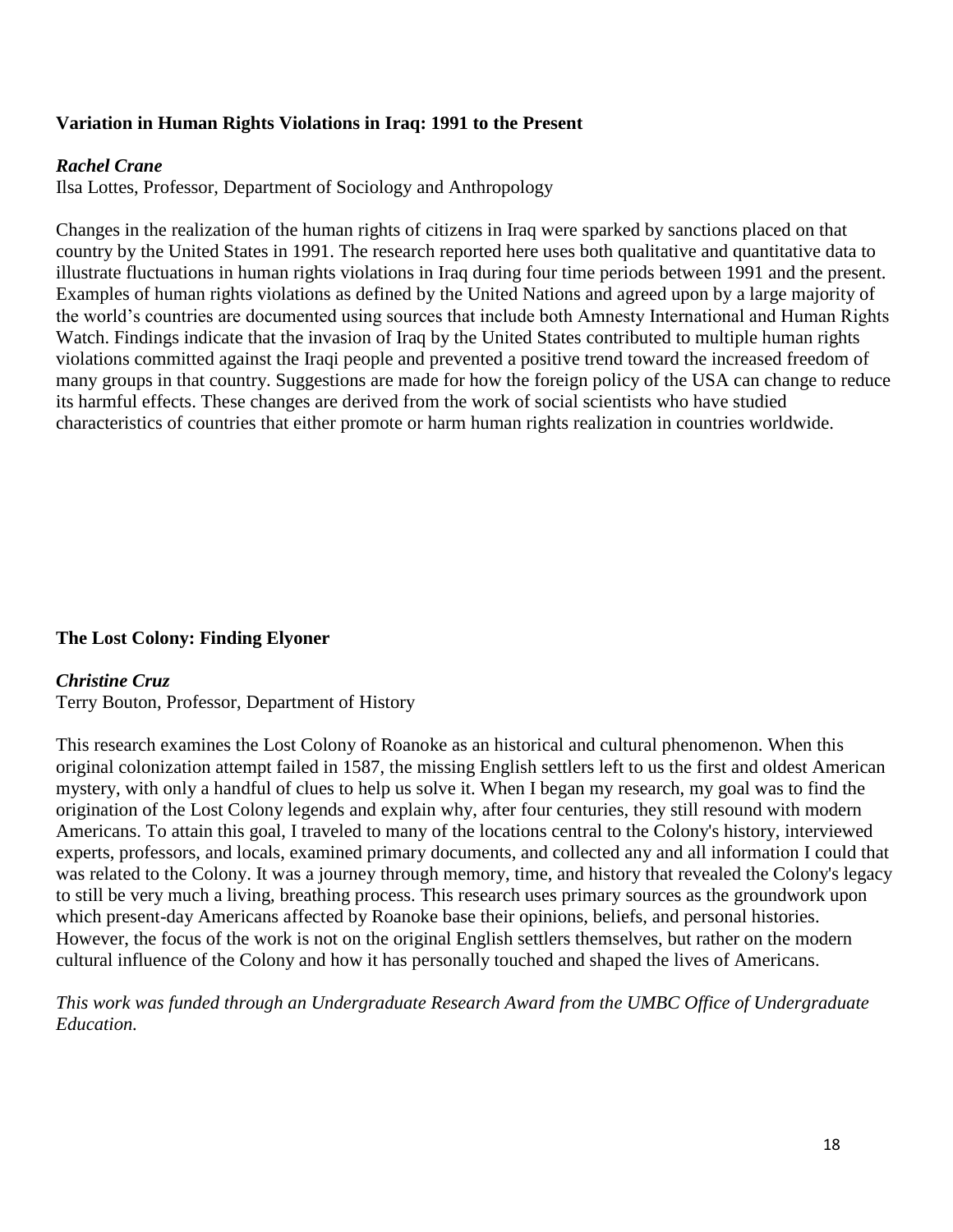## **The Study of Charged Nanoparticles of Crotamine and Plasmid DNA**

## *Steven Dakermanji*

Richard Karpel, Professor, Department of Chemistry and Biochemistry

At millimolar levels, crotamine is toxic. However at micromolar levels, this 42-residue polypeptide from the South American rattlesnake venom has been shown to penetrate rapidly dividing cells, and carry plasmid DNA molecules into these cells. Thus, crotamine might have a high level of medicinal use as a carrier of recombinant DNA molecules containing genes with anticancer properties. Crotamine has a high net positive charge which allows it to bind to the net negatively charged DNA very easily. Rather than simply attaching to a single DNA strand, there is evidence of aggregation of many strands of DNA and crotamine. This leads to the formation of nanoparticles, which can then be characterized using dynamic light scattering (DLS). DLS experiments are able to give insights on the crotamine–plasmid DNA aggregates under different conditions. We are using DLS to characterize the charge of the crotamine-plasmid DNA aggregates and the effects of different conditions, like salt, on the extent of aggregation, with a view toward understanding how the charge of the nanoparticles affects their ability to be transported into cells.

*This work was funded through an Undergraduate Research Award from the UMBC Office of Undergraduate Education.*

## **Production of** *Aspergillus nidulans* **Mutants for the Study of Protein Secretion Mechanisms**

#### *Raissa Dantas, Karthik Boppidi, Nicholas Rogers*

Mark R. Marten*,* Professor*,* Department of Chemical, Biochemical and Environmental Engineering

Our goal is to understand how fungi secrete proteins and to investigate reasons for differences in the total amount of protein secreted. Filamentous fungi are the workhorses of the biotech industry and are extensively used in the production of a variety of enzymes. However, protein expression and secretion can be inconsistent. We hypothesized that there is a correlation between highly branched mutants and high protein secretion. To test our hypothesis and investigate protein secretion mechanisms, we used *Aspergillus nidulans* mutants. A variety of analytic approaches were taken. First, we tested for alpha amylase and cellulase secretion by growing these mutants on solid media plates. The protein secreted is directly proportional to the size of the halo around the colony, and we quantified the images to determine exact protein amount. We also grew mutants on liquid media and analyzed the proteins secreted into the media. The data from the above experiments lead us to believe that we may have a mutant that has higher protein secretion than the wild-type strain. Our next step is to further investigate these promising mutants using proteomic analysis and chemical genetic profiling. These results will then be used to choose a limited number for genomic sequencing.

## *This work was supported in part by the National Science Foundation under grant No. 1159973 to Mark Marten and by MARC U\*STAR grant T34GM008663 to UMBC.*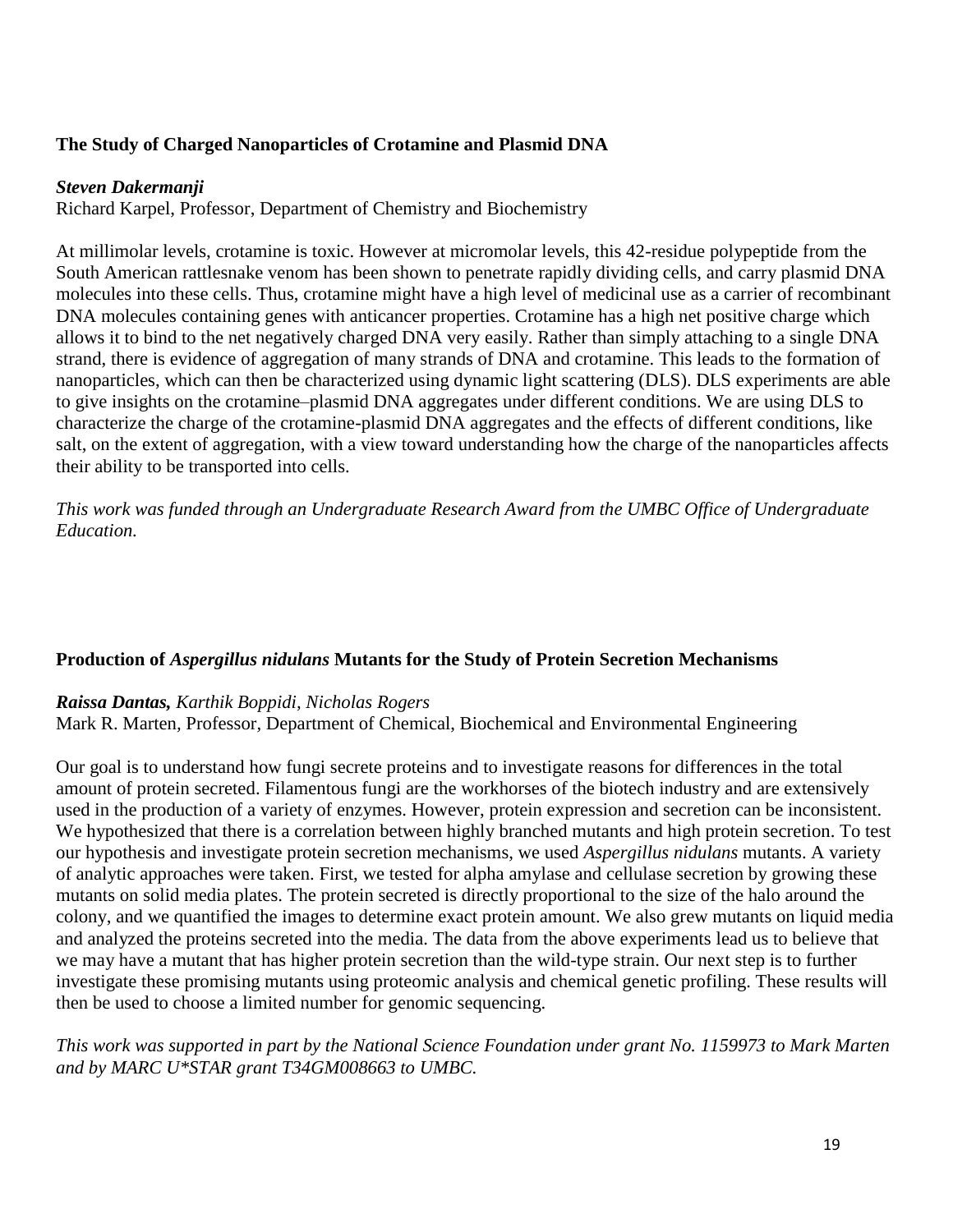## **Characterization of Novel Signaling Regulators in Cell Migration in Drosophila**

## *Erica A. Dasi, Afsoon Saadin*

Michelle Starz-Gaiano, Assistant Professor, Department of Biological Sciences

Cell migration is essential in the normal development and maintenance of multicellular organisms. However, the mechanisms that decide which cells are to become migratory and how the cells physically move are poorly understood. In this investigation, we will be observing the migration of cells known as border cells in *Drosophila melanogaster*. Specifically, we will look at the influence of the Janus Kinase and Signal Transducer and Activator of Transcription (JAK/STAT) signaling pathway and how it is regulated in these cells. The use of *D. melanogaster* in our research can be helpful because their tissues are transparent. This allows us to visualize the movement of the border cells *in vivo*. *D. melanogaster* are also useful in gene discovery, since many tools are available to alter gene function, and in explaining possible molecular controls of similar phenomena in other multicellular organisms because their genes are well-conserved. We are using a combination of genetic and imaging techniques to test if candidate JAK/STAT regulators alter border cell migration. This work can help in increasing our understanding not only of the process of cell migration during development generally, but also in mammalian processes such as wound healing and cancer metastasis.

*This work is funded in part by an NSF CAREER Award to MSG.*

## **Practitioner Preferences Regarding Psychosis Risk Screening**

## *Beshaun J. Davis*

Jason Schiffman, Associate Professor, Department of Psychology

Identifying individuals at high-risk before they develop psychosis may be possible with recent advances in the conceptualization of an "Attenuated Psychosis Syndrome" (APS) characterized by functional decline and subthreshold positive symptoms such as unusual thought content, perceptual distortions, delusions, or suspiciousness that occur with distress and/or disability. Researchers estimate that 70 to 90 percent of people who develop psychosis will experience attenuated psychosis symptoms prior to diagnosable psychotic illness. Recently, three brief questionnaires (Prime Screen, Prodromal Questionnaire-Brief, and Youth Psychosis At-Risk Questionnaire-Brief) have been validated as viable tools for assessing APS, but little is known about practitioner preferences with regard to these three inventories. This study explored practitioner preference with regard to these questionnaires in an effort to help to establish a brief diagnostic standard for assessing psychosis risk in young patients. To that end, a web-based survey was employed. Participants were presented with background information and de-identified examples of each screener after which they were asked to indicate preference and to state for which age group they thought each was appropriate. We also evaluated how comfortable clinicians who specialize in adolescent care are with treating psychosis and using standardized instruments to assess psychotic symptoms.

*This work was funded through an Undergraduate Research Award from the UMBC Office of Undergraduate Education.*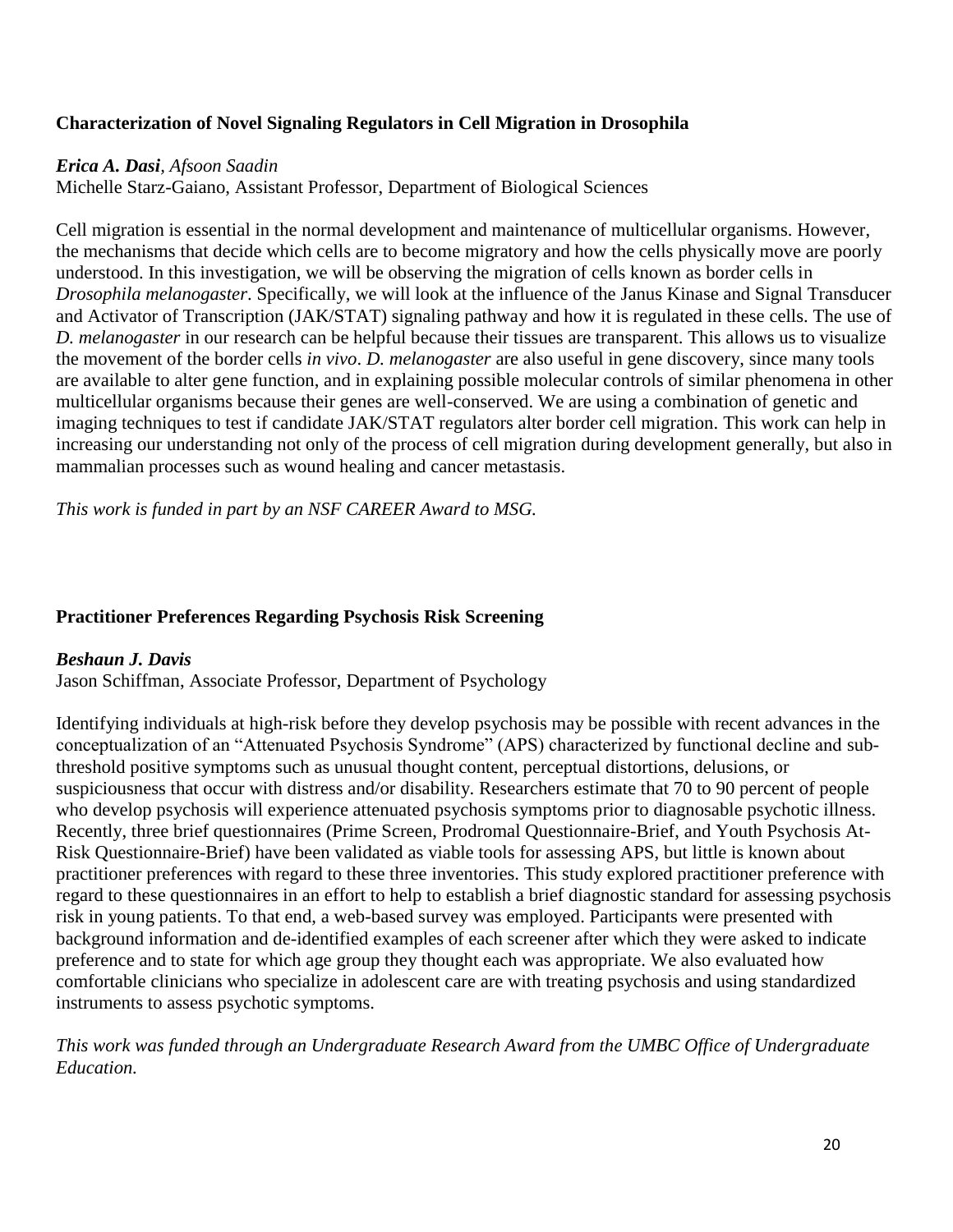## **Motivating Students by Varying Media and Providing Differentiated Instruction**

#### *Matthew Davis*

Jonathan Singer, Associate Professor, Department of Education

Students often have difficulty finding meaning in Physics Two, a course taught to seniors at some urban high schools. The material covered goes into detail on topics that are often first introduced in junior-year college courses, exposing students to electricity, magnetism and modern physics. Data were collected and it was determined that roughly 65 percent of students pass their Unit Tests with a score of 75 percent or better. This research was conducted to assess whether the use of dynamic inquiry-based instruction would improve student outcomes. It also implemented different instructional media that allowed students to vary the method in which their content was delivered. Students were able to choose from videos, labs, and online simulations to supplement classroom instruction. At the conclusion of the quantum mechanics unit student data were collected again to determine the effectiveness of providing students a variety of means to acquire deeper understanding of abstract concepts.

#### **Representation of Families in Caldecott Medal Books from the 1990s**

#### *Nicole J. De Leon*

Kathy Scales Bryan, Senior Lecturer, Department of American Studies

Since 1938, the Caldecott Medal has been awarded annually to children's picture books with outstanding and distinguished illustrations. As children's books are an agent of socialization, it is important to have an understanding of how Caldecott Medal winning books represent different aspects of society such as the family unit. Considering historical and modern constructs of the family, this study analyzes how Caldecott Medal books from the 1990s depict and represent families. Qualitative methods of textual and visual analysis were used to examine familial structure, gender roles, and cultural representations of family. Utilizing the Association for Library Service's list of Caldecott Medal and Caldecott Honor books from each year within the 1990s, books were selected upon review of text and illustrations in order to ensure familial representations. The results of this analysis indicate the diverse range of families represented within Caldecott Medal books of the 1990s, and the importance of such diversity when discussing children's books as an agent of socialization.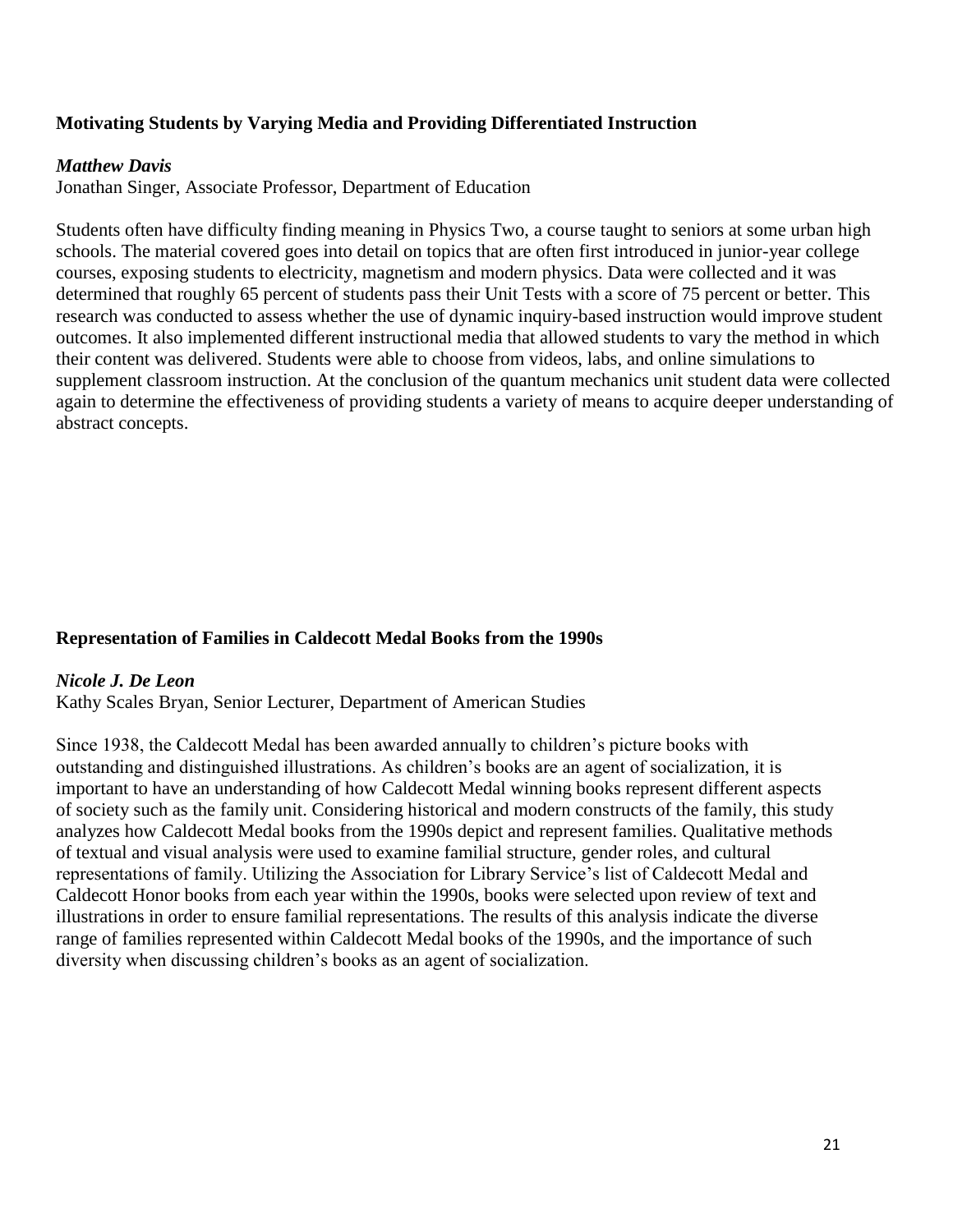## **Effects of Anticipatory Anxiety on Children's Pain Tolerance**

*Mariana de Matos Medeiros, Natasha Barlow, Nour Al Ghriwati, Julia Zeroth, Jessica Hoehn* Lynnda Dahlquist, Professor, Department of Psychology

Past research has yielded conflicting results regarding the effects of anticipatory anxiety on children's tolerance of acute pain. This study aimed to assess whether a relation exists between child-reported anticipatory anxiety, as measured on a visual analogue scale (VAS), and tolerance of laboratory-induced pain—i.e., exposure to ice cold water via a cold pressor test (CPT). The CPT is designed to induce pain that can be terminated at any time. Pain tolerance is defined by the amount of time in seconds that a participant endures the cold water before removing his/her hand. Forty-four children (22.7 percent females) aged 5-16 years (*M* = 8.90 years), were asked to rate their level of anxiety on the VAS prior to submerging their hand in approx. 7 °C cold water. Pearson correlations and linear regressions revealed that anticipatory anxiety accounted for 43.6 percent of the variance in pain tolerance ( $p = .003$ ,  $f<sup>2</sup> = .23$ ). These findings highlight the importance of designing interventions to reduce anxiety in children prior to painful medical procedures.

#### *Salt. Rose. Witness.*

#### *Alexis R. DeVance*

Doug Hamby, Professor, Department of Dance

*Salt. Rose. Witness.* is a multi-disciplinary performance work that investigates the construct of Blackness as a disruption. An ensemble work, *Salt. Rose. Witness*, interweaves personal and historical narratives to examine individual negotiations of identity and body politics in a "post-racial" society. These narratives assumed a deeper meaning during the summer of 2013 as I followed the televised trial and media surrounding the case of Trayvon Martin versus George Zimmerman. *Salt.Rose.Witness.* premiered in November 2013 at the UMBC Senior Dance Concert. In March 2014 an excerpt of the dance was performed in the adjudicated concert at the American College Dance Festival at Ohio University and was selected for inclusion in the national dance showcase to be held at the Kennedy Center this summer in Washington, DC.

*This work was funded by the Summer Research and Study award through the UMBC Dance Department.*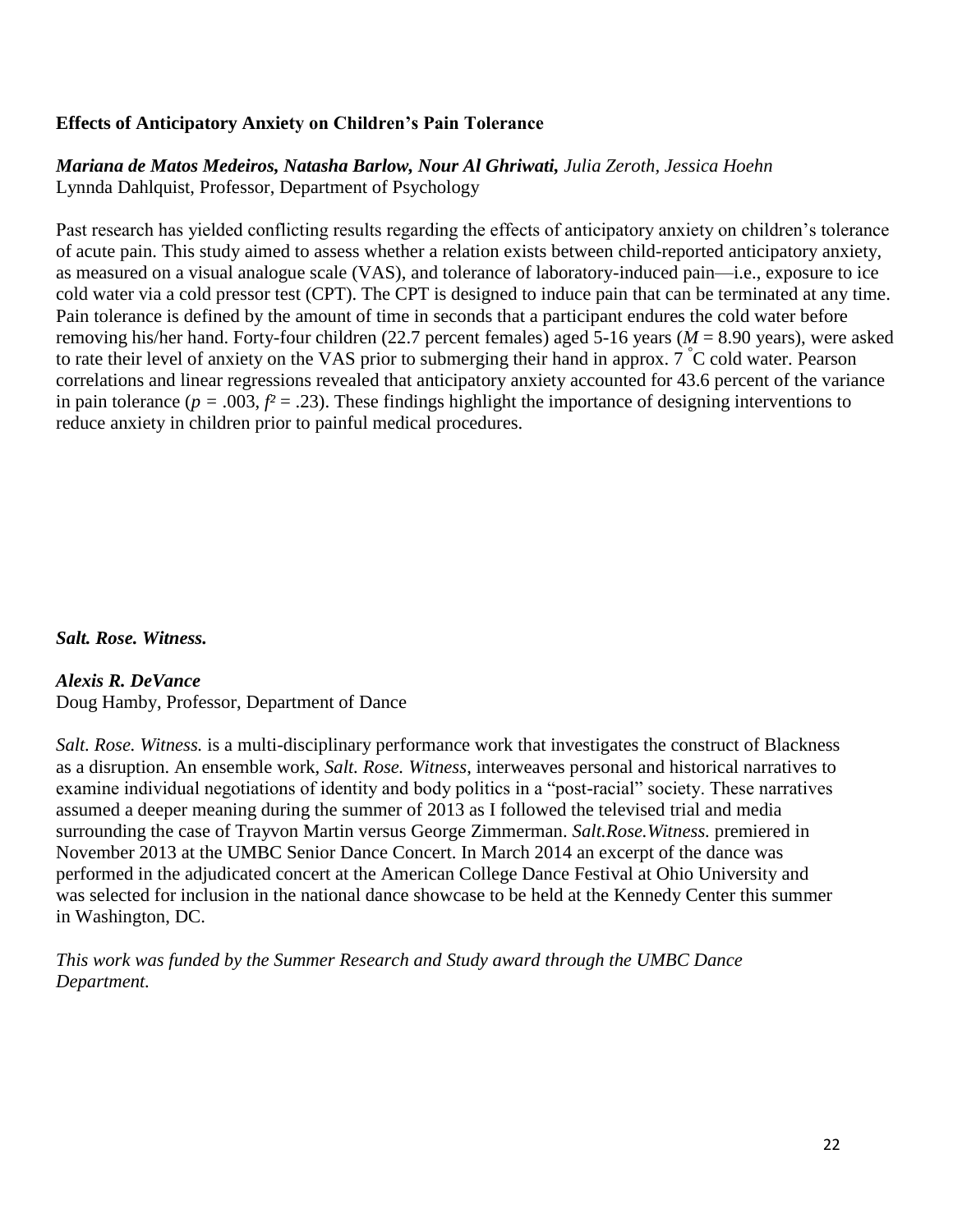#### **Anchor-Free Underwater Node Localization Scheme**

## *Stephen C. DiBenedetto, Bradley D. Potteiger*

Mohamed Younis, Associate Professor, Department of Computer Science and Electrical Engineering; Lloyd Emopkae, Department of Computer Science and Electrical Engineering

Traditional underwater localization relies on line-of-sight (LOS) links to properly utilize ranging information. Unfortunately, the accuracy of the ranging techniques such as time of arrival (TOA), time difference of arrival (TDOA) and angle of arrival (AOA) can be significantly degraded by LOS instabilities in the underwater medium. This project proposes a novel underwater signal reflection-enabled acoustic-based localization scheme (UNREAL) that employs both LOS and surface-reflected non-line-of-sight (NLOS) ranging information to locate a node that has drifted away. The LOS and NLOS links are classified by incorporating a surface-based recovery mechanism, which recuperates the channel impulse response information through homomorphic deconvolution. A closed-form least square method is developed to use such classification to locate the node by either using the LOS AOA measurements or the NLOS AOA from the estimated water surface reflection point. Every node in the network can be used as a reference point to locate the lost node when LOS AOAs are available. Simulation results are carried out in a controlled tank with the measured water surface then being used in a simulated environment for validation. The results demonstrate the advantage of our approach over competing schemes in the presentation.

*This work was funded, in part, by the National Science Foundation and funded through an Undergraduate Research Award from the UMBC Office of Undergraduate Education.*

## **Heaven's Light and Hellfire: A Study of the Post-Vocalic /r/ Among Disney's Heroes and Villains**

## *Juliana R. Doddridge*

Thomas T. Field, Professor, Department of Modern Languages, Linguistics and Intercultural Communication

The purpose of this study is to determine whether or not there is a trending difference between the dialect of the protagonist and the dialect of the antagonist in animated children's movies. Studies into dialect and accent stereotyping in the media may reveal insight into the source of language prejudice. This is a useful precursor to studying the effect the media and its treatment of linguistic variation have on a young audience. While there are many possible speech variations and a vast quantity of movies that could be analyzed, this study focuses on the pronunciation, or lack thereof, of the post-vocalic /r/ in Disney movies. In order to obtain the data, 10 of the most popular Disney movies, determined by cross-referencing a number of 'favorites' lists from the internet, were analyzed and data were gathered on two characters from each – the main hero and the main villain. While not every movie followed the trend, there is evidence to suggest that it is common for the protagonist to pronounce his or her /r/ as often as possible, and for the antagonist to eliminate it at least some of the time, if not at almost every opportunity.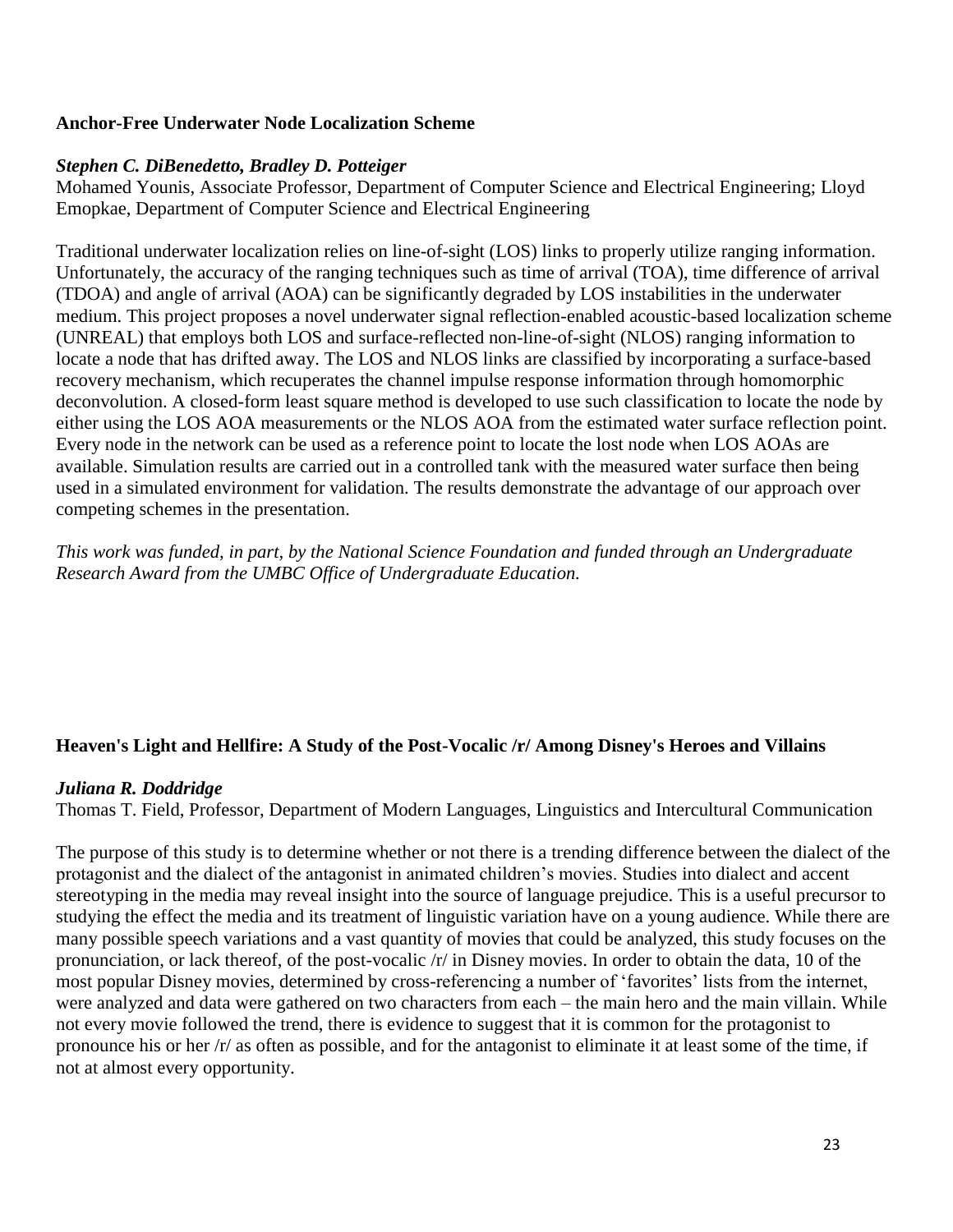## **Improving Sight Reading**

#### *Eugene Dorestal*

Jonathan Singer, Associate Professor, Department of Education

Sight reading is the highly valued ability to perform a piece of music while seeing it for the first time. Musicians with this skill are highly sought after and it is expected at the professional level. In music education, there are festivals where school bands and orchestras are adjudicated and sight reading is one area in which the students are evaluated. This study involved eight sixth-grade students in a year-long percussion class and it seeks to increase their music reading fluency by at least 10 percent. It is associated with the Student Learning Outcome, which is also to improve sight-reading ability. Strategies include singing common patterns that frequently occur in music and ear training. Students are also taught the STAR (Sharps/Flats, Time Signature/Tempo, Accidentals, Rhythm, Signs) method. They are assessed to demonstrate the strength of their sight-reading ability at the beginning of the sight-reading unit. They were also surveyed before the unit, at the midpoint, and at the end to gauge their overall comfort with sight reading. They also provided input on which techniques they felt helped them improve the most and why.

## **Improving Students' Proficiency in Reading Skills, Strategies, and Comprehension through Guided Instruction**

#### *Christine B. Dougherty*

Jonathan Singer, Associate Professor, Department of Education

High school students often have trouble reading a detailed passage and discerning the relevant information. Whether it is the length of the reading that distracts students or their lack of active-reading strategies and experience, students need guided instruction provided through scaffolding and multiple opportunities for practice. Based on the midterm diagnostic examination, students demonstrated weaknesses in establishing the connections between the text and the meaning of consequent questions. The test had two detailed passages with accompanying multiple-choice reading comprehension and analysis questions for selected student responses. To improve students' proficiency in reading comprehension and their ability in expressing the key ideas, the teacher integrated the use of excerpts from prior standardized test using a "think aloud protocol." The teacher thoroughly demonstrated her thinking process (underlining, circling, writing in margins, talking to text, etc.) aloud to students as they worked through reading passages together. By the end of the eight-week instructional period, students were re-evaluated using the methods presented in the diagnostic exam.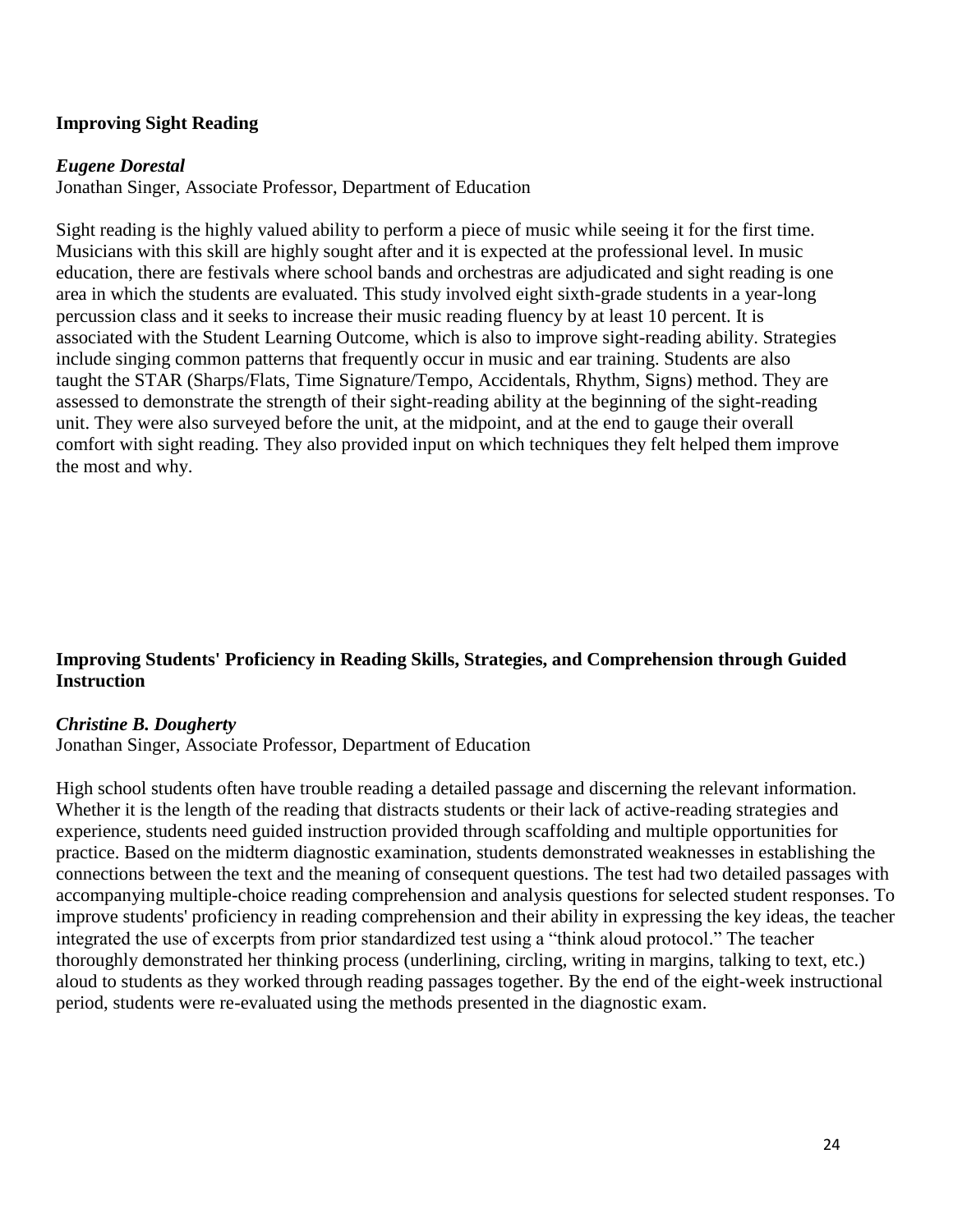## **Functional Characterization of Soybean** *JAR1* **Gene in** *Arabidopsis thaliana*

#### *Vy T. Duong, Patricia Hoang, Arianne Tremblay*

Hua Lu, Associate Professor, Department of Biological Sciences

Soybean (*Glycine max*) is a valuable crop in the U.S. and worldwide. Increasing soybean resistance to pathogens is critical for global agriculture, as soybean diseases caused by pathogens lead to tremendous economic losses. This research identifies soybean genes homologous to known defense genes of the model plant Arabidopsis and characterizes these genes for their roles in conferring disease resistance in soybean. Potential soybean defense genes are identified via bioinformatics analysis by comparing their homology to known Arabidopsis defense genes. Candidate genes are amplified from soybean cDNA libraries, cloned into entry vector pENTR and then into binary vector pRAP15 using the Gateway cloning system, and used for transformation of Arabidopsis mutants defective for the homologous gene*.* The soybean *JAR1* gene (designated *GmJAR1*) is the subject of this study. Arabidopsis *JAR1* is involved in defense signaling mediated by jasmonic acid. Our results show that overexpression of the *GmJAR1* gene complements the *jar1-1* Arabidopsis mutant in disease resistance and responses to jasmonic acid treatment. We will further use the *GmJAR1* construct to transform soybean and test selected soybean transgenic plants for disease resistance. We expect the study to identify important soybean defense genes that could improve soybean disease resistance and increase crop yield.

*This work was funded, in part, by United Soybean Board to H. L.* 

## **Learning in the French Language Classroom: The Effect of Weekly Listening Comprehension Exercises on Student Learning**

#### *Andrea Nicole Duval*

Linda Oliva, Assistant Professor, Department of Education

One of the greatest challenges that students face when learning a foreign language is mastering listening comprehension. Constant exposure to the language greatly reinforces vocabulary and pronunciation and boosts student confidence with the subject matter. This project took place over a period of eight weeks and explored the effect of continuous language listening practice on the listening comprehension abilities of the students in a French I class. The participants, who attend high school in an urban setting, comprised a group of about 120 students primarily living within Baltimore City. The data for this project were taken in the form of a pre-assessment and post-assessment, extracted from the listening section of the 2012 French National Exam, a French language assessment exam administered to high school French students across the country. Instructional methods included daily exercises during which students repeatedly listened to an audio clip in French while being prompted to pick out certain words and phrases, until they had gained a better understanding of the clip as a whole. This project is still under analysis.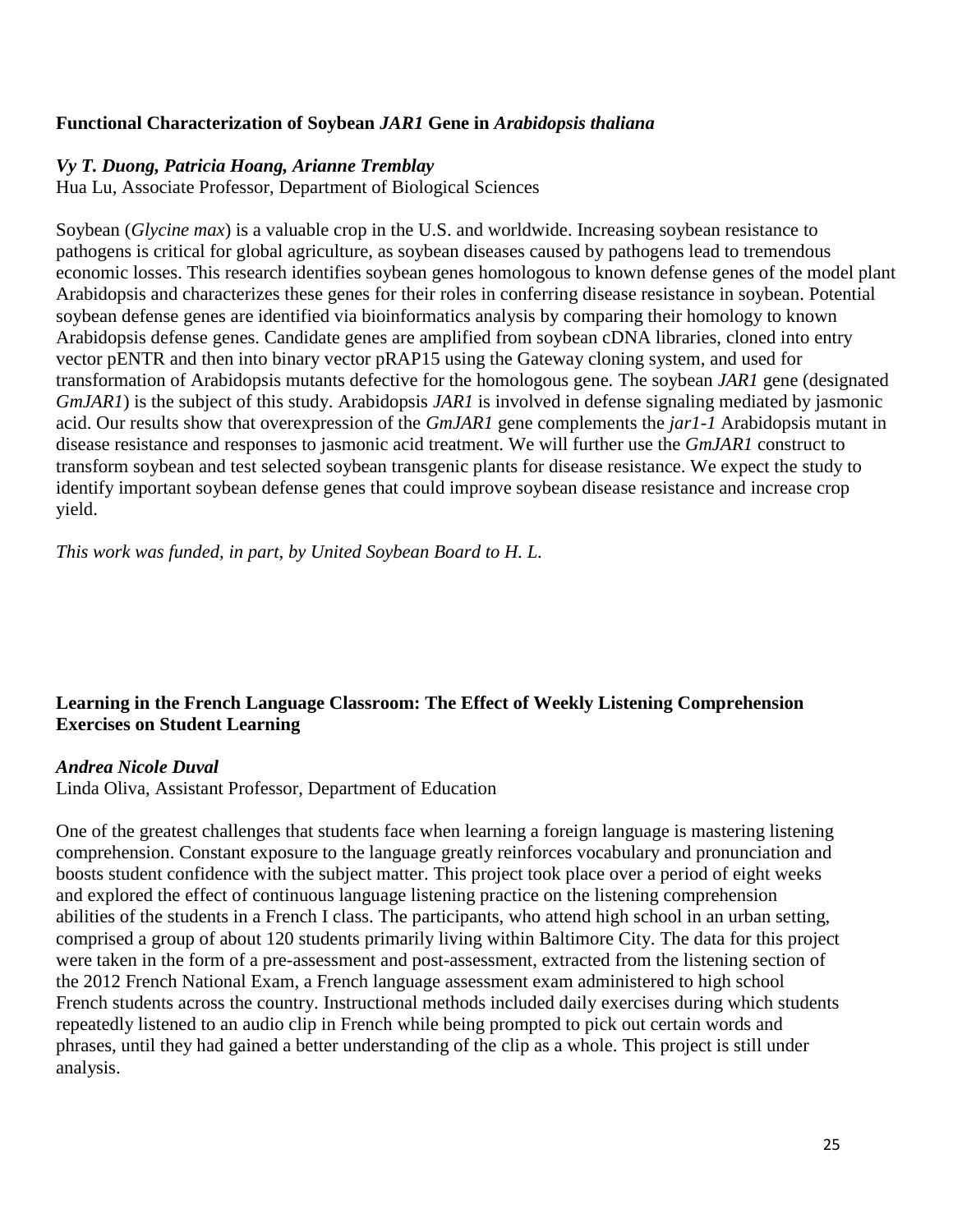## **From Dracula to Ditches: Exploration of Roman Mithraism in Dacia**

#### *Erin Edwards*

Esther Doyle Read, Lecturer, Department of Ancient Studies; Tim J. Phin, Lecturer, Department of Ancient Studies

I participated in the Apulum Mithraeum III Project in Alba Iulia, Romania, an archaeological excavation of a Roman temple dedicated to the god Mithras. Mithraism was known for its mysterious practices in the Roman Empire. Beginning in the first century AD and continuing into the fifth century AD, it was comprised entirely of men, typically in the military. It arrived in *Dacia* by the third century AD, when Rome conquered the region, establishing a new capital and settlements. My research for this project included a review of current scholarly literature on Mithraism and visiting the National Museum of Alba Iulia where many local Mithraic artifacts are kept. I noted types of artifacts in Mithraeums specific to Alba Iulia; further, I learned a great deal about Roman Mithraism through archaeological excavation. Records of Mithraic practices were rarely written down, thus the archaeological excavation was crucial to my research because most of what scholars know about Mithraism is derived from archaeological excavations. Through this excavation, we were able to confirm that this structure was a Mithraeum and I was able to apply my background research to understanding and interpreting our artifacts as well as planning for further excavation for summer 2014.

## **The Influence of Brain Eigen Oscillation Frequencies (Control Channels) to the Executive Functions of Brains**

*David M. Eisen, Kevin Zhang, Qinglei Meng, Mohammad Islam, Elliot Hong*<sup>1</sup> *, Fow-Sen Choa* <sup>1</sup>Department of Psychiatry, Maryland Psychiatric Research Center and University of Maryland Baltimore Fow-Sen Choa, Professor, Department of Computer Science and Electrical Engineering

The human brain can be modeled as a complex computer network in which large amounts of information (visual, auditory, and other sensory) are transmitted through data channels. However, much like a computer system, there exist control channels in the brain which synchronize and route data by intelligent algorithms. Recent studies have shown these control channels are related to brain alpha (7 - 13 Hz) and beta (14 - 40 Hz) wave oscillations. High-frequency beta waves synchronize multiple area data to focus attention and the low frequency alpha waves desynchronize competing data inputs so that attention can be focused on a single task at a time. In this investigation, by using a 16-channel electroencephalographic system and apply the technique of binaural beats, we first scan several subjects' brains and identified each brain's preferred frequencies (control channels). We then studied how these control channels influence each subject's brain executive functions. Brain executive functions were tested with computer gaming programs and the Stroop test under the influence of these measured control channel frequencies, which again generated by binaural beat. We found that high-beta waves increase executive function performance and speed up the completion of incongruent tests, while low-alpha waves have little effect on limiting executive function performance.

*This work was funded through an Undergraduate Research Award from the UMBC Office of Undergraduate Education.*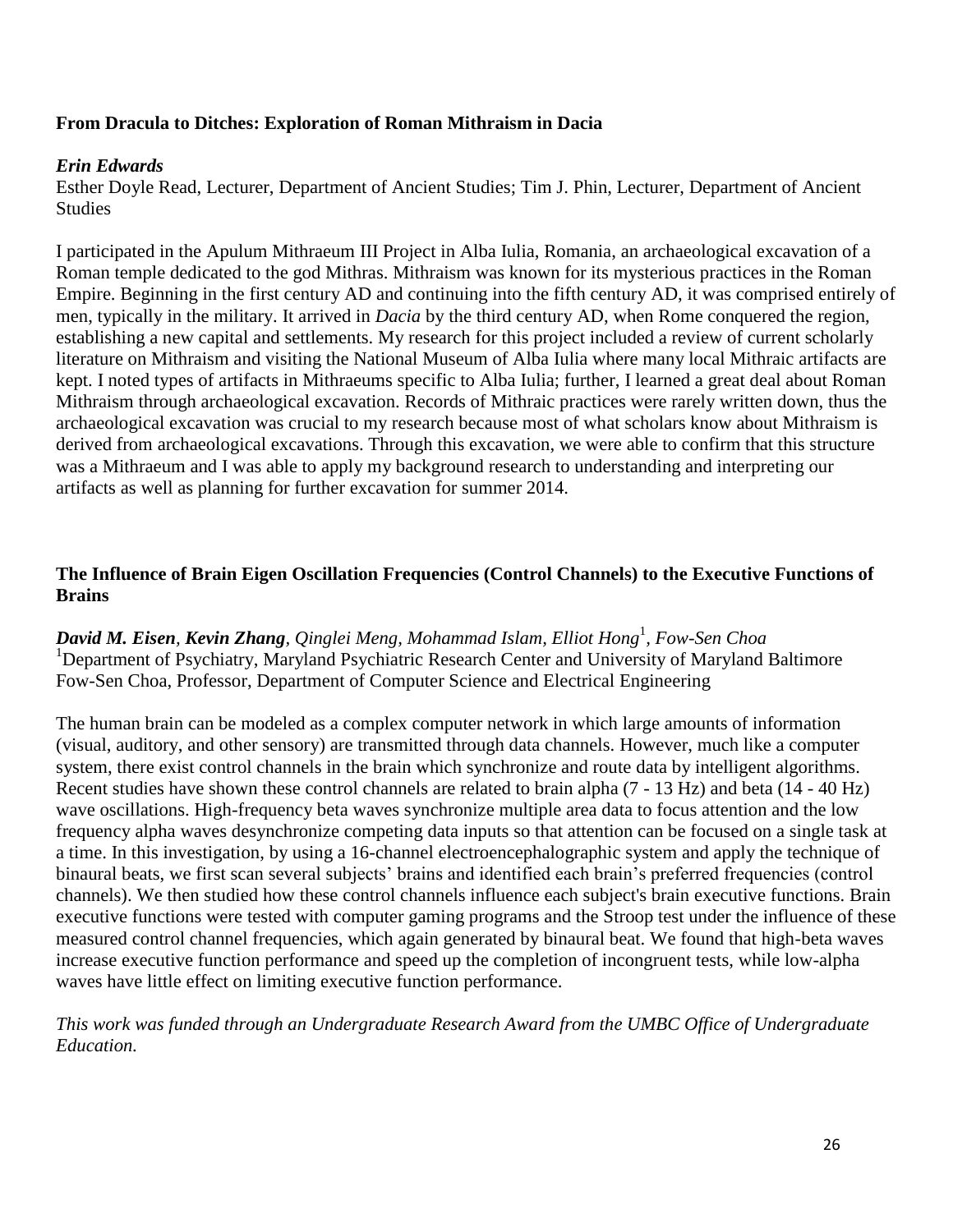## **The Interactions between the 5'UTR and CANC Protein in Late Phase Viral Assembly of the Murine Leukemia Virus**

## *Alexander Emmanuelli, Deborah Girma*

Michael F. Summers, Professor, Department of Chemistry and Biochemistry and Investigator, Howard Hughes Medical Institute

The Moloney murine leukemia virus (MoMuLV) is a retrovirus that causes cancer in mice. The genomic RNA of MoMuLV exists as a dimer, which is necessary for the assembly of virions by the gag polyprotein. Gag consists of three domains: matrix, capsid (CA), and nucleocapsid (NC). NC binds to the viral RNA during assembly, and CA engages in gag-gag lattice interactions but has been shown to affect gag-RNA interactions. The 5'-untranslated region (5'UTR) contains a 350 nucleotide packaging signal (Psi) that directs dimerization and packaging of the viral genome. The RNA dimer forms from intermolecular kissing interactions between the SL-C and SL-D hairpin structures of the monomer. Within the Psi site is a 101 nucleotide core encapsidation signal, containing a sequence, UCUG, which has been shown to interact with NC to initiate viral assembly. Mutations have been made to the UCUG, SL-C, and SL-D regions to further study the role of these secondary structures in viral assembly. We aim to perform gel shift assays with the NC and CANC proteins, which will provide insight into protein-RNA interactions during the late phase of the viral life cycle.

*This research is funded in part by NIH grant R01AI81604 and the Howard Hughes Medical Institute.*

## **Characterizing the Foraging Behavior of Malaria Vectors during the Wet Season in Nchelenge, Zambia**

## *Samantha Eng, Smita Das<sup>1</sup>*

<sup>1</sup>Department of Molecular Microbiology and Immunology, Johns Hopkins School of Public Health Douglas E. Norris, Professor, Department of Molecular Microbiology and Immunology, Johns Hopkins School of Public Health

In collaboration with the International Centers for Malaria Research (ICEMR) project, mosquito collections were conducted during the wet season from March-April 2012 in Nchelenge, Zambia to characterize the foraging behavior of malaria vectors. This area experiences holoendemic malaria transmission despite control measures such as distributing long-lasting insecticide-treated nets (LLINs) and indoor residual spraying (IRS). Centers for Disease Control light trap (CDC LTs), aspiration, and pyrethrum spray catch (PSC) collections were performed. Of the 412 anopheline mosquitoes collected, *Anopheles funestus*, *An. gambiae*, and *An. leesoni* made up 83.2 percent, 8.77 percent, and 8.02 percent of the collection, respectively. The relative indoor abundances indicate that *An. funestus* is the primary malaria vector and *An. gambiae* is the secondary vector. Additionally, the human blood index (HBI) of blooded *An. funestus* was 1.00, suggesting that *An. funestus* is highly anthropophilic and exhibits endophagic and endophilic behaviors. Accordingly, it is expected that the sporozoite infection rate and therefore the entomological inoculation rate (EIR) will be higher in *An. funestus* than in *An. gambiae*. Characterizing and understanding the foraging behaviors of anopheline vectors in Nchelenge will contribute to the development of effective control measures against malaria in this region.

*This work was funded through the JHMRI Summer Program, JHMRI Fellowship, Johns Hopkins Global Health Established Field Placement Award and "Malaria Transmission and the Impact of Control Efforts in Southern Africa" IRB No: 00003467 to SD, T32 Grant (2T32AI 007417) to SD & LCN, NIAID ICEMR (U19AI089680- 03) and JHMRI support to DEN, and UMBC, Meyerhoff Scholars Program, and NIH NIDA support to SE.*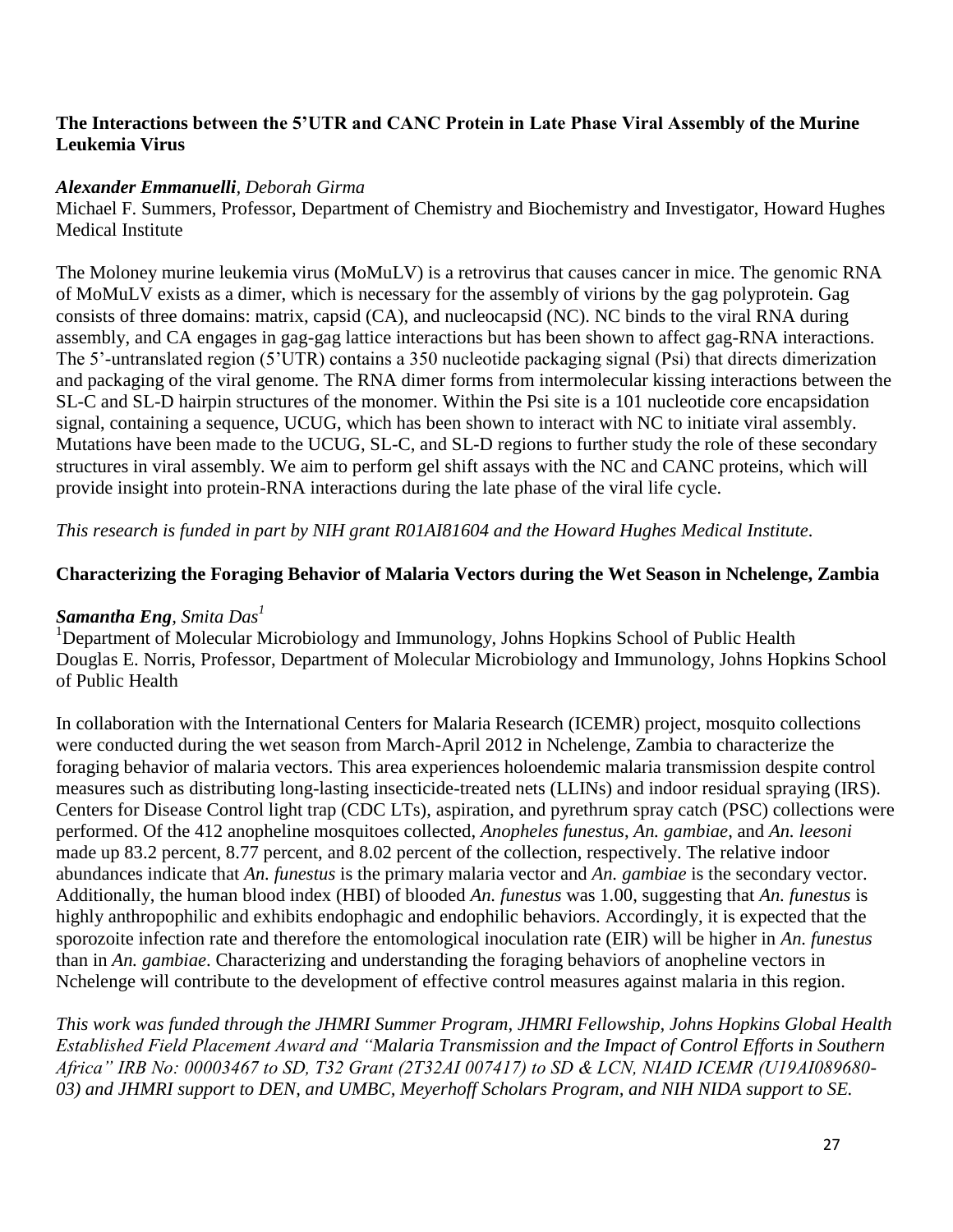## **Violations of Human Rights in Four Non-Western Countries: Afghanistan, Iran, Nigeria and Saudi Arabia**

#### *Narges Ershad*

Ilsa Lottes, Professor, Department of Sociology and Anthropology

In recent decades, violations of the human rights of women have been highlighted by the United Nations and other international organizations. This presentation focuses on the human rights of women in four countries with a substantial Muslim population: Afghanistan, Iran, Nigeria and Saudi Arabia. The research questions were: What human rights of women are presently being violated in each country? What are the similarities and differences in these rights' violations among these countries? To what extent can these rights' violations be attributed to scholarly interpretation of Islam? Human rights described in basic UN documents (the International Covenant on Civil and Political Rights, International Covenant on Economic, Social and Cultural Rights and Convention on the Elimination of All Forms of Discrimination against Women, and platforms from the Cairo and Beijing conferences) are linked to specific practices and beliefs in each of the four countries. In the articles and books examined authors generally included information describing whether and how practices and beliefs are due to custom, tradition, or Islam. Findings show both similarities and differences. The differences in violation of rights indicate that either factors other than Islamic beliefs contribute to the violation of rights or that interpretations of Islam show great variability.

## **The Relationship between Academic and Social Self-Concepts and Reading and Mathematics Achievement**

## *Alexander C. Evans*

Shuyan Sun, Assistant Professor, Department of Psychology

Previous research has found positive relations between academic achievement and academic self-concept. However, the effect of social self-concept on academic achievement was less clear. This led to two questions: Are social and academic self-concepts related? Do they correlate with academic achievement? Using a sample of 8,868 eighth graders in the Early Childhood Longitudinal Study Kindergarten Cohort, we examined the relationship between academic and social self-concepts and academic achievement in reading and mathematics. Academic self-concept (i.e., academic interest in reading and mathematics and expectation of future educational attainment) and social self-concept (i.e., self-esteem and locus of control) were measured by questions drawn from the student self-description questionnaire, and reading and mathematics achievement were measured by standardized achievement tests. Results indicated that academic self-concept and social self-concept were significantly correlated with each other. After controlling for student gender and race/ethnicity, both academic self-concept and social self-concept predicted reading and mathematics achievement. Among the five dimensions of self-concept, expectation of future educational attainment was the strongest predictor of academic achievement. Furthering our understanding of the role of self-concepts in academics will have important implications for fostering academic achievement.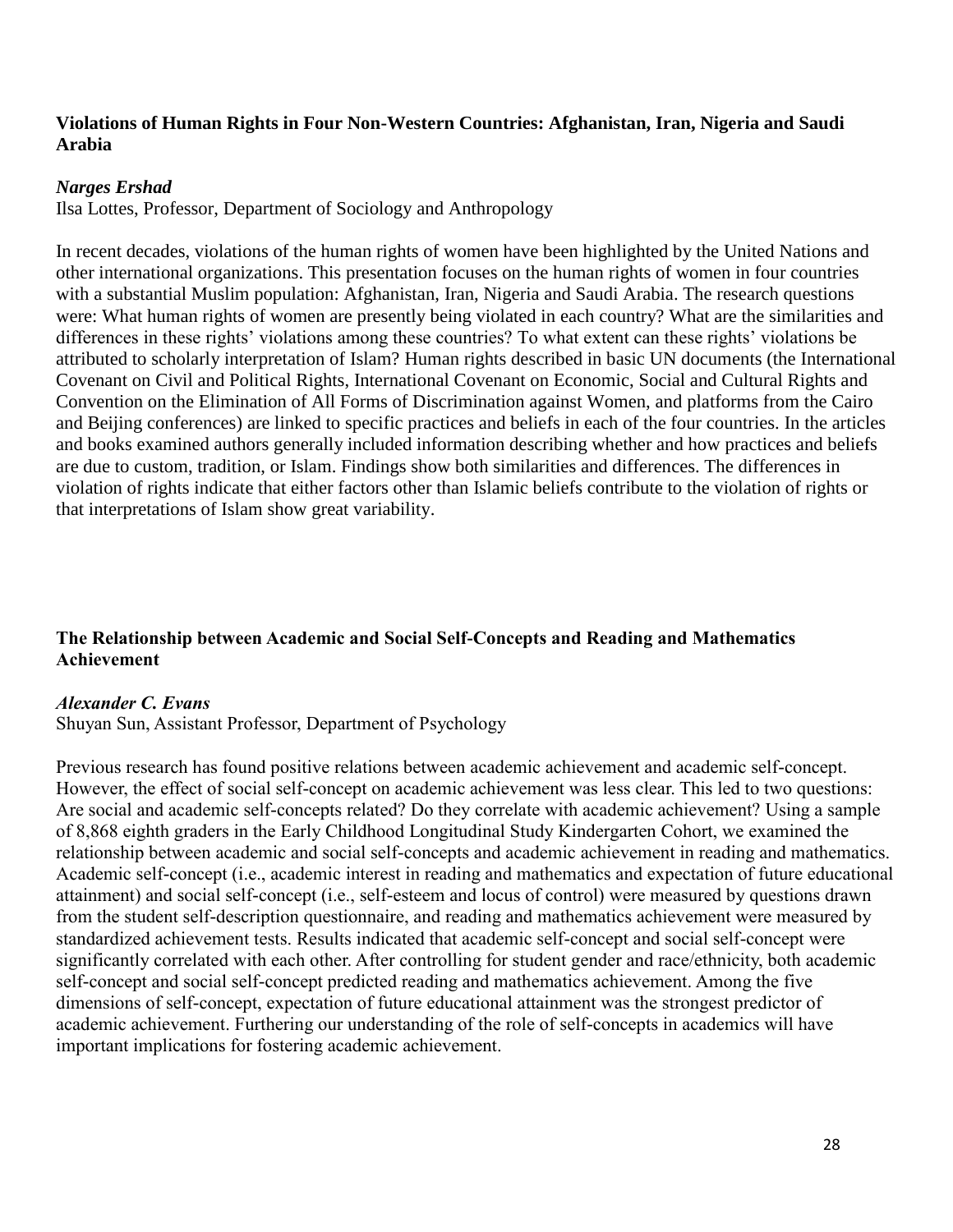## **Effects of Avoidant Coping on Daily Mood among Blacks and Latinos with Recent Discrimination Experiences**

#### *Faith N. Evans, Angela A. Mensah, Alfred N. Rotimi*

Danielle L. Beatty Moody, Assistant Professor, Department of Psychology; Elizabeth Brondolo, Professor, Department of Psychology, St. John's University

The objective of this study is to determine whether avoidant coping, (e.g., trying not to think about a specific event and/or being numb to it) moderates the relationship of recent discrimination exposure to daily negative mood. A sample of 551 Black and Latino participants living in New York City completed the Perceived Ethnic Discrimination Questionnaire-Community Version (PEDQ-CV) Past Week subscale, Impact of Events Scale (IES) Avoidance subscale, and diary entries assessing the following diary outcomes: negative mood, social exclusion, harassment, and negative social interactions. Greater past week discrimination predicted all four diary outcomes (all *p* values < .0003). The *past week discrimination X IES* term predicted all diary outcomes at *p* values < .04. Simple effects analyses revealed that among those reporting lower IES scores (indicating less avoidance), higher past week discrimination was more strongly associated with all diary outcomes (all *p* values < .0001) than among those reporting higher IES scores (*p* values ranging from .01 -.17). The findings indicate that individuals who avoid thinking about ethnic discrimination have lower levels of daily negative mood when they have experienced ethnic discrimination during the past week. Future research that further assesses the interplay among discrimination, coping, and mood is warranted.

*This research was funded in part by NIH grant HL068590 (Brondolo).*

## **Body Weight and Internalizing Problem Behaviors: Social Support, Self-Concept and Locus of Control as Protective Factors**

#### *Shafaq Fatima*

Shuyan Sun, Assistant Professor, Department of Psychology

Previous research has found that obese individuals are more likely to have internalizing problem behaviors, lower reading scores, and lower self-esteem than their counterparts. The purpose of the current study was to identify protective factors that reduced the risk of internalizing problem behaviors in eighth graders using data from the Early Childhood Longitudinal Study- Kindergarten Cohort. Internalizing problem behaviors were measured by a student self-description survey. Obesity status was indicated by the body mass index (BMI). Potential protective factors included social support, self-concept, and locus of control. Results based on 8,766 eighth graders showed that obesity rates increased over time: one percent in kindergarten, two percent in first grade, five percent in third grade, 17 percent in fifth grade, and 25 percent in eighth grade. In the eighth grade, individuals with higher BMIs tended to have more internalizing problem behaviors. After controlling for socioeconomic status, maternal/paternal education, race, parenting style and BMI, the three protective factors explained 16 percent of the variation in internalizing problem behavior and BMI was no longer significant. In other words, social support, self-concept, and locus of control may protect overweight and obese children from developing internalizing problem behaviors. The findings have important implications for developing obesity prevention and intervention programs.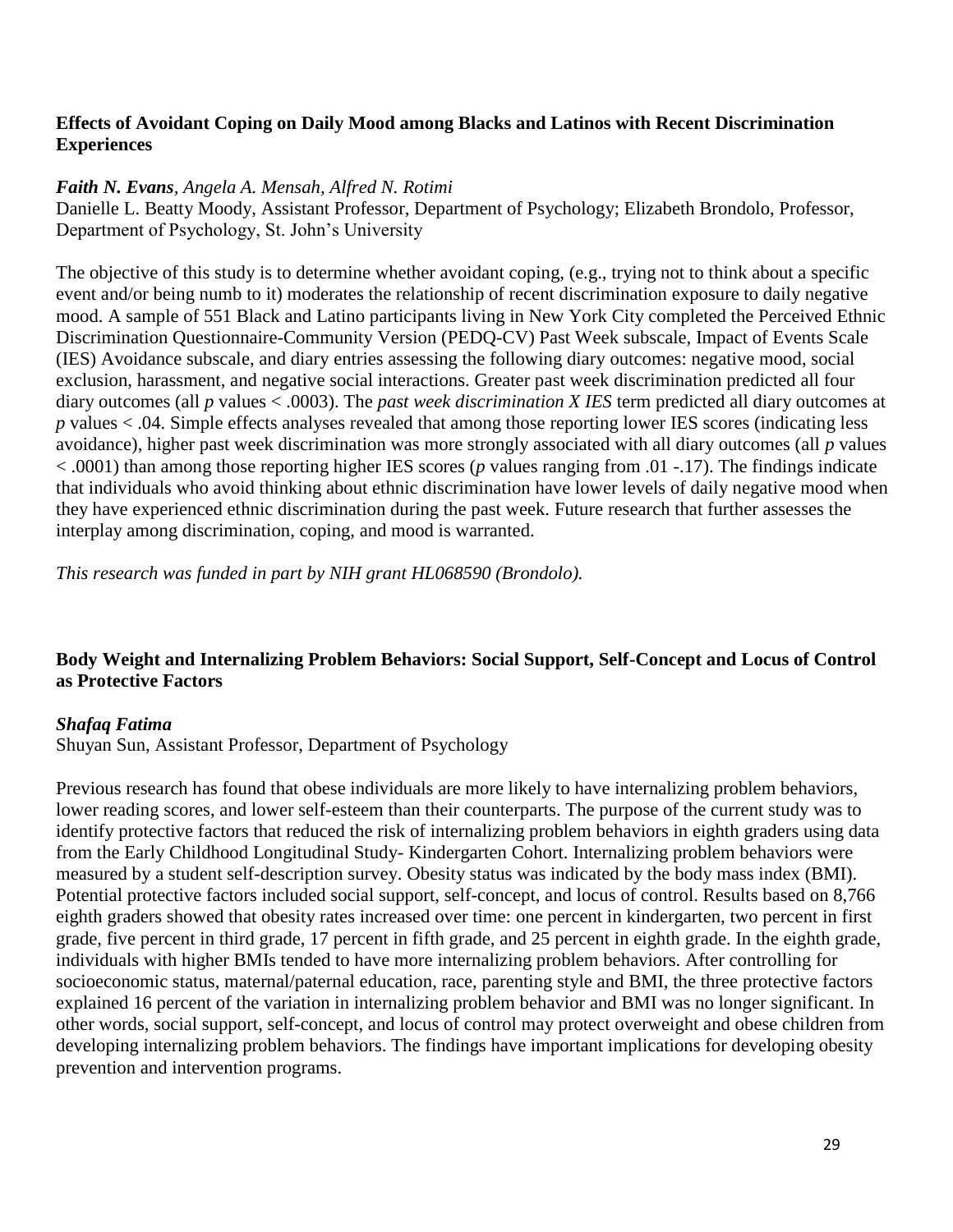## **Quantum Computing**

*Matthew Fertig, David Andrew, Nick Greisser, Alex Guthrie* Richard Wilson, Lecturer, Department of Philosophy

Quantum Computing is a highly advanced technology that relies on qubits that placed in super positions to create the same zeroes and ones that a normal computer would, but also with the ability to simultaneously exist. The creating of this type of supercomputer is so powerful that it currently does not have any sort of limits on what it can or cannot do. The type of power that a quantum computer holds sparks new scenarios to which the ethical principles deontology, consequentialism and contractarianism, can be applied. Some of these new situations will relate to identity theft, hacking, and loss of privacy. These three different scenarios all are tremendously different, yet they all have the ability to be devastating.

#### *Brush and Bone***: An Animated Look at the Beauty Beyond Skin Deep**

#### *Deborah Firestone*

Neal McDonald, Assistant Professor, Department of Visual Arts

This film explores the inner workings of the body through the medium of 3D animation. Typically, the only way the inside of the living body can be observed non-invasively is through the use of specialized medical equipment. While much can be learned from anatomical drawings and the like, a flat, still image does not tell the whole story. An animation, however, can show so much more. In *Brush and Bone*, pen lines become bone, and brushstrokes become muscle and tendon, revealing the human body as a literal work of art. As the model comes together, its components will move in unison, muscles contracting, tendons pulling, and bones rotating in their sockets. I am building this animation in Autodesk Maya, a 3D modeling and animation program. In creating *Brush and Bone*, I have been extensively examining anatomical references so I can build my models as accurately as possible. My ultimate goal is to help people look at their bodies in a whole new light, and to inspire appreciation for the beautiful complexity that we too often take for granted.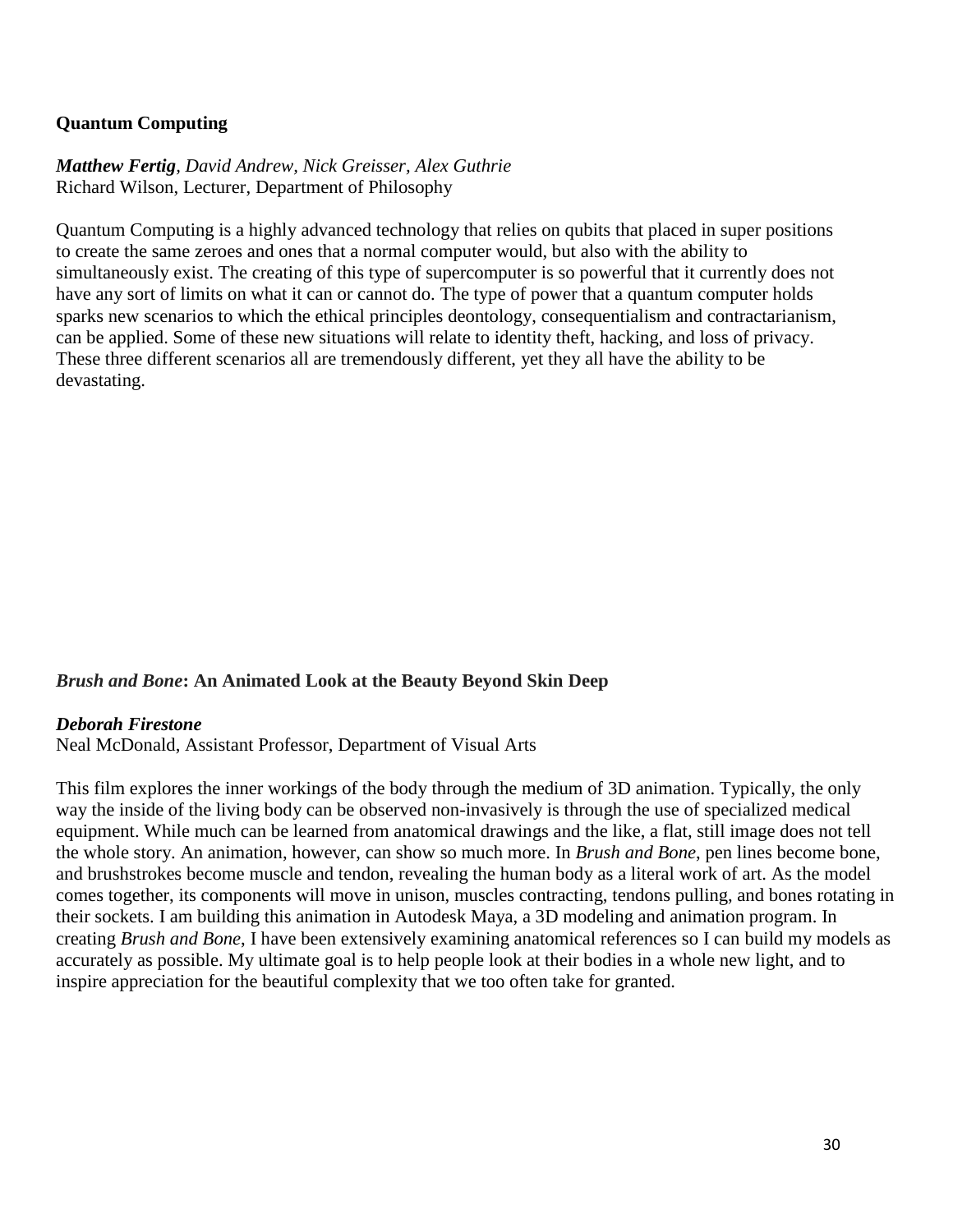## **Boalian Theatre in Practice**

#### *Mabelle N. Fomundam*

Alan Kreizenbeck, Professor, Department of Theatre

Boalian theatre, derived from the teachings of Augustus Boal, differs from common forms of theatre in which actors follow a set script or maintain creative liberty to improvise. Spectator engagement becomes vital: audience members are encouraged to become co-actors by contributing their ideas, voices, and bodies to further the storyline, react to the climax, alter the denouement, or even introduce entirely new discourse. In order to question the possibilities and limitations of Boalian methods, this research investigated whether Boal's techniques could be used by people in the United States and Switzerland to address issues of racial discrimination and suicidal behavior. Literature review, observational studies, and interviews targeting a focus group of Boalian practitioners were the methods used for data collection, testing whether Boal's methods could be applicable to such complex dilemmas. Boalian methods serve various functions: they provide an environment for everyday people to resolve conflicts; they become a creative space for discovering ways of dealing with difficulties; and they nurture a sense of community. They are therapeutic, as they expose injustices and strengthen communities. Boalian methods can be applied within the UMBC student community to deal with various hardships affecting students.

*This work was funded through an Undergraduate Research Award from the UMBC Office of Undergraduate Education.*

## **Increasing Student Achievement by Outlining Curriculum with Guiding Problems**

#### *Michael Fornaro*

Jonathan Singer, Associate Professor, Department of Education

High school algebra students are frequently disengaged in class material partly due to the fact that they are not aware of the purpose of individual lessons in the context of the larger unit. Inserting structures in the classroom to help students make sense of individual topics and apply more meaning to them in a broader context could increase student engagement over the course of the unit, which would also lead to an increase in student achievement and understanding. The goal of the present study was to determine the effect on student achievement of aligning lesson material with guiding questions that assess students on the same skills that they will be assessed on at the end of the unit. New topics were introduced via guiding questions, which were focused on solving problems within a particular context. Such problems engaged students in class material and provided them with more opportunities to engage in higher-order, problem-oriented thinking and development of metacognitive strategies. The results of the study showed that students showed growth in understanding after the inclusion of guiding questions in the instruction, suggesting that aligning lesson material to guiding questions promotes student achievement.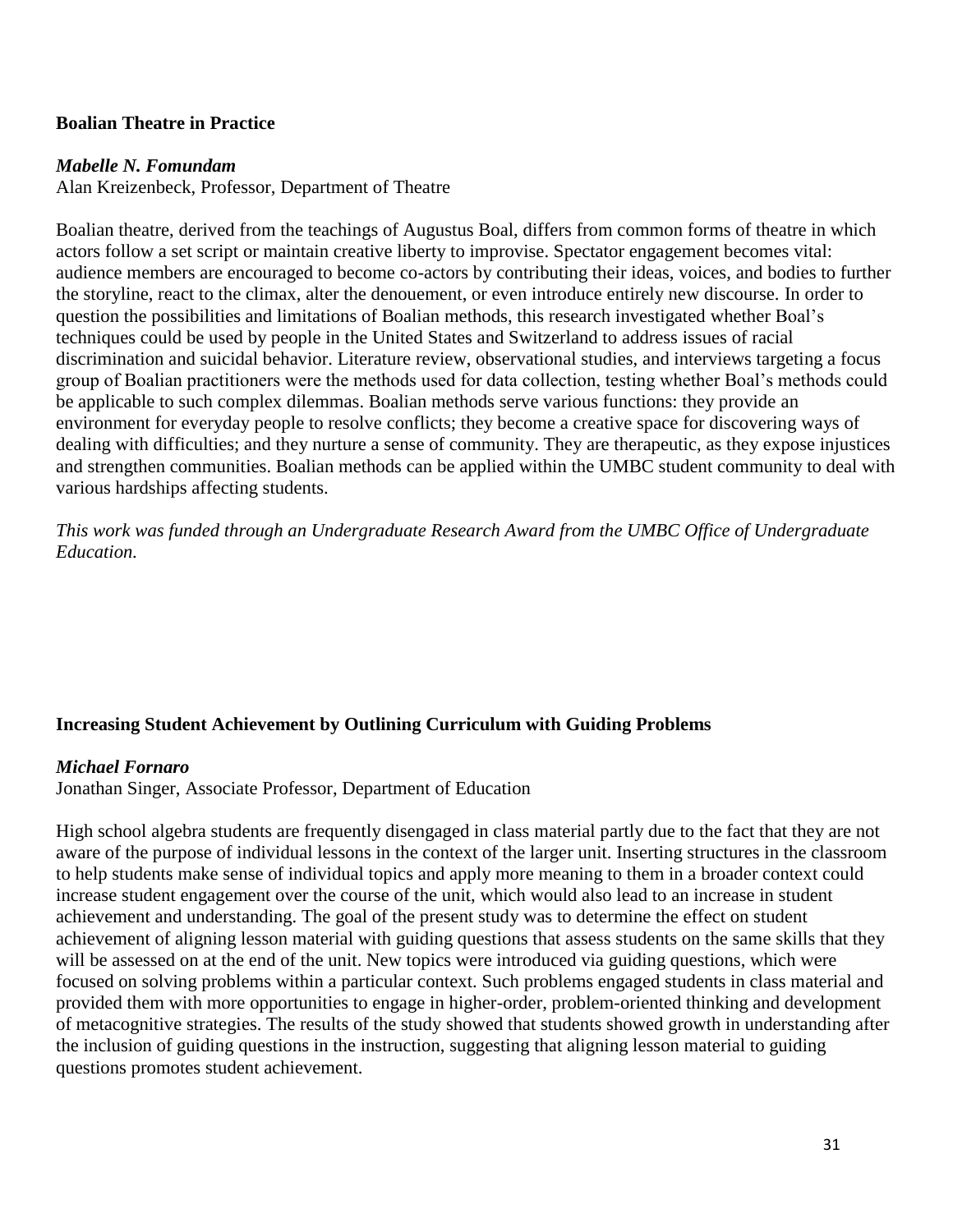## **A Compound-Complex Problem: Methods for Increasing Sentence Variation**

## *Elizabeth A. Forney*

Cheryl North, Assistant Professor, Department of Education

In English Language Arts, many students struggle with making their writing more interesting and engaging. Several factors, such as a sparse vocabulary and a lack of awareness of sentence variation, contribute to this significant problem within student writing. This research analyzes methods of increasing students' awareness of and attention to sentence structure and evaluates whether this results in more complex and engaging writing. Methods such as incorporating manipulatives into writing instruction, creating activities that encourage word play, and providing explicit instruction on syntactical elements will be implemented over the course of one month in a seventh grade English Language Arts classroom at a suburban middle school. Student growth will be measured using traditional grammar assessments, writing rubrics that target specific areas of growth, and analysis of the text-complexity of student writing using the Microsoft Word Readability Level.

## **Recording an Experience of Literacy: A Person-Centered Approach**

#### *Ian A. Forsythe*

Bambi Chapin, Associate Professor, Department of Anthropology

Written-word literacy is valued in our society and has been institutionally established as a way to determine cognitive ability and social-economic worth. Although plenty of child literacy studies define development as a primary concern, adult literacy studies consider the need to create an integrative discourse the primary concern. By conducting fieldwork in an adult literacy center in Baltimore, I attempted to define how this particular "literacy environment" was constructed by a teacher and used by the students. Later I recorded interviews with one non-literate adult discussing her understandings and feelings concerning literacy. This study suggests that adult literacy efforts can better meet students' needs by developing an understanding of each non-literate adult's relationship with literacy through a dialogue concerning this topic in tandem with creating a bridging "literacy environment" that considers students' everyday life.

*This work was funded through an Undergraduate Research Award from the UMBC Office of Undergraduate Education.*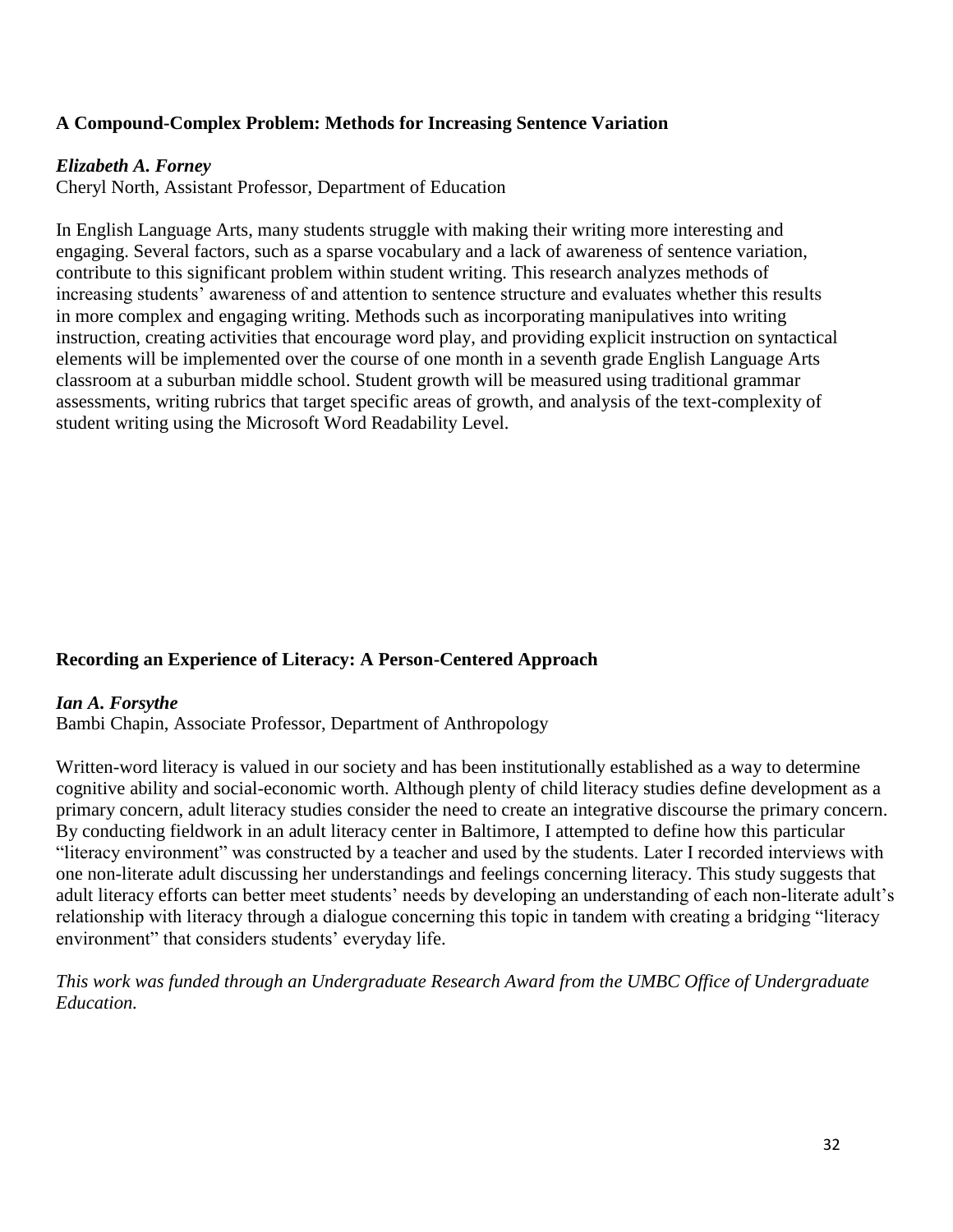## **Improving Students' Critical Thinking When Using Charts and Graphs**

#### *Jeremy Fryer*

Linda Oliva, Assistant Professor, Department of Education

It is extremely important for students to be able to critically analyze texts of multiple mediums in order to be successful in college, career, and life. This research project investigated the ability of ninth grade students to analyze charts and graphs in human geography. Students were given explicit instruction on analytical skills to interpret visual and graphic information while studying human geography. The baseline data were measured on selected questions given for the midterm exam. The performance data were taken from a summative assessment given at the end of the third quarter. Analyzing charts and graphs is a skill used in multiple disciplines.

#### **Investigation into Dipole Interactions of Ultra-Cold Fermions in a Harmonic Trap**

#### *Robert J. Gagliardi, Ralph Kenneth L. Colmenar*

Jason Kestner, Assistant Professor, Department of Physics

Ultra-cold atoms are atoms which are maintained at microkelvin temperatures. These temperatures allow for the quantum mechanical properties to become important to the system. The purpose of this research is to find the energy levels of dipole interacting ultra-cold atoms, using an effective interaction potential. Specifically, this research found the energy levels of a two spin up, one spin down fermionic system in a quasi-one-dimensional harmonic trap exhibiting Dipole-Dipole Interaction (DDI). We based our interaction potential on a short-range delta function interaction along with a long-range dipolar interaction. We constructed an algorithm to numerically solve for the energy states with interaction introduced as well as to correctly identify antisymmetric wave functions with respect to the exchange of two particles with the same spin. Our numerical results converge on the well-known energies of three fermions in a harmonic trap in the absence of an interaction potential. We also discovered that energy levels cross one another; this warrants further investigation into what effect the energy crossings have on the system's states such as affecting the ground state's symmetry.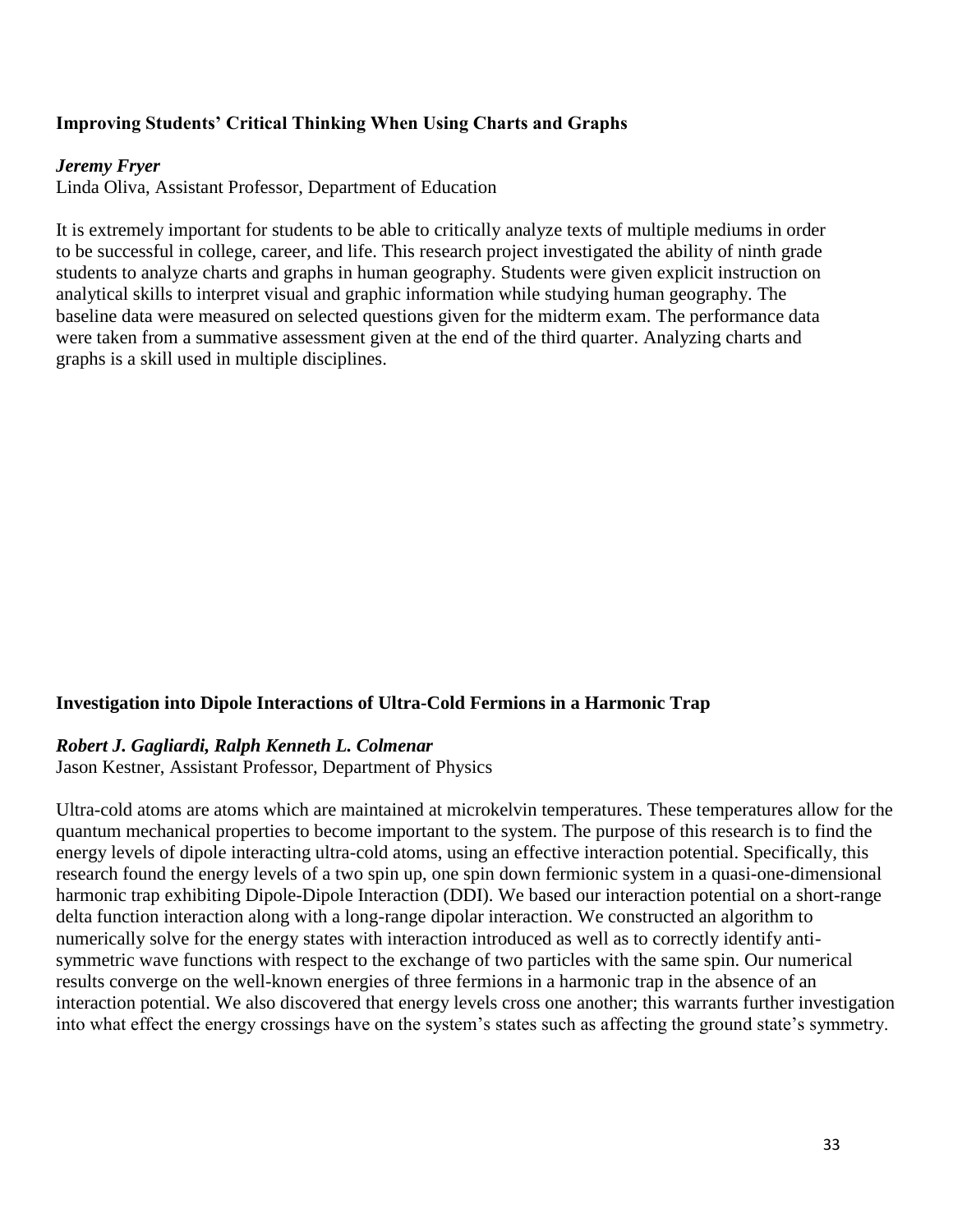#### **Innovations in Computer Game Development**

## *Game Developers' Club: Paul Tschirgi, Michael Leung, Alex Lacey, Tad Cordle, Calvin Kumagai, Eliot Carney-Seim, Austin Pagano*

Marc Olano, Associate Professor, Department of Computer Science and Electrical Engineering

Every year the Game Developer's Club breaks up into many smaller groups to create games pooling the collective talents of programmers and artists to bring an interactive experience to life. Each project is chosen after a weekend (48 hours) of rapid prototyping. After project selection, teams are organized to focus their energy on pushing the game concepts to completion targeting showcasing dates such as URCAD and Artscape over the summer. This year we have four projects: EMT Merci, a 3D phone game about a medic; Project Jack, a 2D brawler using physics-based animations and damage; Zombie Survival, a 2D top-down shooter about maneuvering around monsters; LeEK Engine, a student-made game engine with 3D physics, scripting, mesh rendering, and hierarchies. This year EMT Merci brings exciting new development in advanced 3D sound technology from Visisonics, a College Park startup. Project Jack uses characters completely based on body-part collision to interact and move while Zombie Survival explores the use of multiple game-engines and how they contribute to a successful project. LeEK Engine is built from the ground up, bringing study to the structure of framework and architecture for processing games in real-time.

## **Mirror Images: The U.S. and Its "Southern Brother"**

#### *Zoe E. Gensheimer*

Mark A. Durant, Professor, Department of Visual Arts

This past summer I traveled to Mexico to study darkroom photography. I returned again in the fall for a semester to live with social movement actors and learn about their systems of community-based organizing. My time abroad triggered questions around the deep social and political divisions (as well as the over-funded and guarded border) between the United States and Mexico. Despite our geographical location as next-door neighbors, our populations remain isolated and ignorant of the challenges facing one another. This separation is disturbing because our struggles for equality and justice are, in the end, one and the same. Photography is said to be the universal language, and is therefore an effective medium with which to build communication. While in Mexico, I compiled a body of images portraying the people and places I visited. Now back in the U.S., I plan to share this work which reveals the ways in which the struggles of the Mexican people are mirrors of our own struggles here in the United States. I hope that this series will open dialogue with family, friends, and the wider community of UMBC and Baltimore City around nationalism, immigration, racism, and capitalism.

*This work was funded, in part, through an Undergraduate Research Award from the UMBC Office of Undergraduate Education and through the Linehan Summer Research and Study Award.*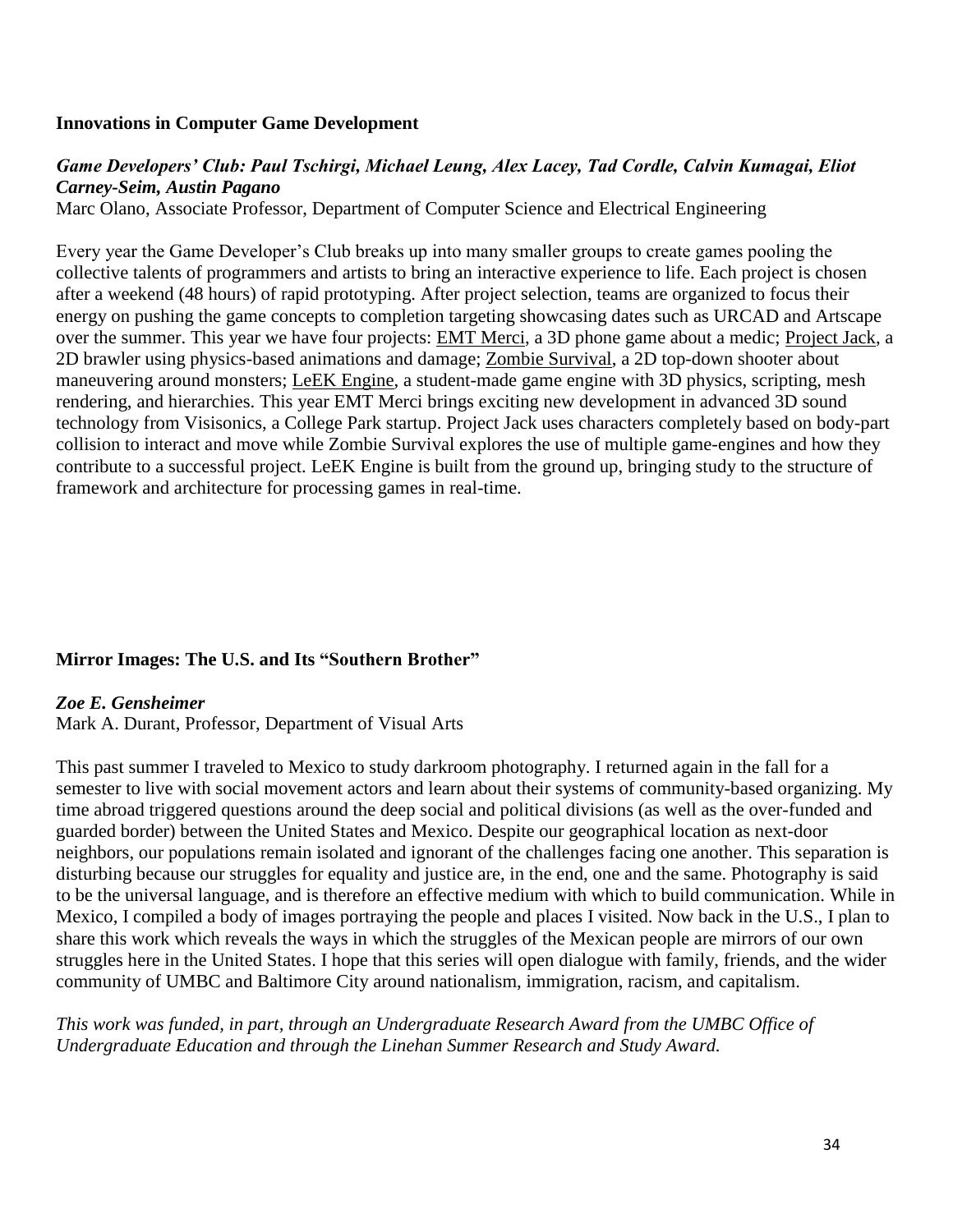## **Tumors May Prevent Anti-Tumor Immunity by Altering Plasma Membrane Molecules Essential for T-Cell Activation**

## *Sanchari Ghosh, Pratima Sinha*

Suzanne Ostrand-Rosenberg, Professor, Department of Biological Sciences

T cells, white blood cells of the immune system, are capable of rejecting tumors when activated. This process requires formation of the immunological synapse, the interface between an antigen-presenting cell (APC) and T cell. Several cell surface proteins are integral to this process, including cell surface molecules Major Histocompatibility Complex (MHC I and II) and Intercellular Adhesion Molecule-1 (ICAM-1) on APCs, and Tcell receptor (TCR), and lymphocyte function-associated antigen-1 (LFA1) on T cells. Myeloid-Derived Suppressor Cells (MDSC) accumulate in cancer patients and dampen patients' ability to generate an anti-tumor Tcell response. Previous results showed significant downregulation of ICAM-1 and MHCII on macrophages in the presence of tumor, suggesting that function of the immunological synapse is reduced in individuals with tumor. To determine the mechanism of downregulation we are investigating the enzyme A Disintegrin and Metalloproteinase domain 17 (ADAM17), which cleaves ICAM-1, and the cell surface molecule Membrane-associated RING-CH1 (MARCH1), which stimulates the ubiquitination and degradation of MHCII. Our recent results suggest that the MDSC-induced effects on the immunological synapse may be due to activation of ADAM17 on MDSC. Understanding these mechanisms will help determine the role of MDSC in defective synapse formation, and could lead to therapeutic strategies for the treatment of cancer.

*This investigation was funded through a URA from UMBC OUE, NIH/NIGMS MARC U\*STAR T34 08663 National Research Service Award to UMBC, and NIH RO1CA84232 and RO1CA115880.*

## **Resource-sharing and Psychological Sense of Community among First-Generation Latin American Immigrants**

## *Kaitlyn Golden*

Anne Brodsky, Professor, Department of Psychology

Much discourse surrounds the political, social, and economic effects of immigration to the United States. The U.S. Census Bureau reports that fifty-three percent of immigrants are of Latin American origin (2012). Using qualitative, semi-structured interviews conducted with individuals in the Baltimore-D.C. metropolitan area, this research focuses on two support networks used by first-generation Latin Americans: their families and their fellow members of the Latino/a community. McMillan and Chavis' (1986) theory of psychological sense of community (PSOC), comprised of membership and boundaries, shared emotional connection, integration and fulfillment of needs, and mutual influence, provides the coding and analysis framework for exploring familial and communitybased resources. Important findings from this research demonstrate that in the face of acculturation challenges such as language barriers and discrimination, participants' networks offer access to education and job opportunities and emotional support. PSOC fosters connections among Latin community members needed for sharing these resources; reciprocally, resource-sharing strengthens PSOC among the Latino/a community. Family relationships strongly impact the acculturation process of first-generation immigrants. Members of the Latino community often serve as emotional resources for individuals who feel the lack of familial presence in the US.

*This work was funded through a URA from UMBC OUE.*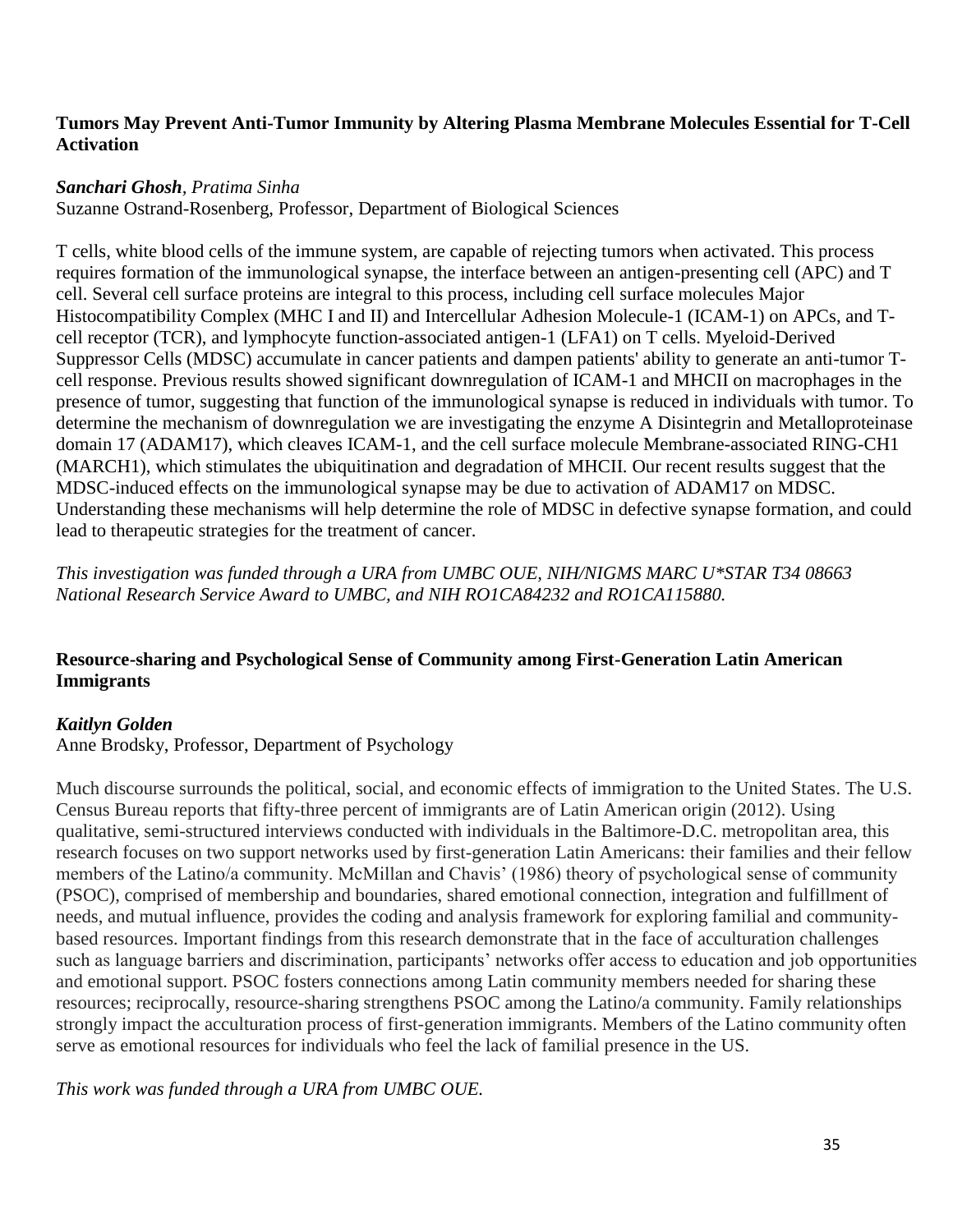# **The Zebrafish Embryonic Brain Is Tolerant to Oxygen Deprivation**

### *Andrew K. Goodwin***,** *Katherine Cerra*

Rachel Brewster, Associate Professor, Department of Biological Sciences

Anoxia and return to normoxia, the complete absence of oxygen and subsequent re-oxygenation, are detrimental to humans, causing improper embryonic development, stroke, and other hypoxia-related injuries. In anoxia, oxygen-requiring cellular functions are impaired. Upon return to oxygen, metabolic homeostasis is damaged as oxygen is suddenly reintroduced. Both conditions harm cellular structures, which may cause cell death. Previous studies have shown that zebrafish embryos can tolerate anoxia for up to 24 hours in a developmentally arrested state, resuming normal development upon re-oxygenation. Based on this observation, it has been postulated that zebrafish have an adaptive mechanism in place to survive anoxia. If zebrafish are truly anoxiatolerant, little to no cell death should result. To investigate this, apoptosis was examined in the hindbrain of control (untreated), anoxia, and anoxia/re-oxygenated embryos. Preliminary data indicate that anoxia alone causes minimal cell death, albeit more than seen in anoxia/re-oxygenated embryos, which are similar to controls. Further experiments on the limits of tolerance are ongoing by extending the length of anoxic treatment. In the long term, the goal of these studies is to establish zebrafish as a model for anoxia-tolerance, whose amenability to genetics may enable the discovery of potential targets for treatment of hypoxia-related injuries.

*This work was funded, in part, by NIH 5R01GM085290.*

# **Associations between Early Parental Involvement, Home Language, and Academic Achievement in Later School Years**

## *Deepika P. Gorre*

Shuyan Sun, Assistant Professor, Department of Psychology

The present study examines whether parental involvement in early school years and language spoken at home are significant predictors of children's academic achievement in later school years. Data from the Early Childhood Longitudinal Study Kindergarten Cohort were used in this study. Parental involvement in the spring of kindergarten was measured by questions selected from parent interviews. Children's academic achievement in reading and mathematics were measured by standardized achievement tests in kindergarten and third grade. Results show that after controlling for children's race/ethnicity, gender, household income, and mothers' education, parental involvement and home language predict children's reading and mathematics test scores. The findings have important implications for facilitating children's academic achievement through home activities.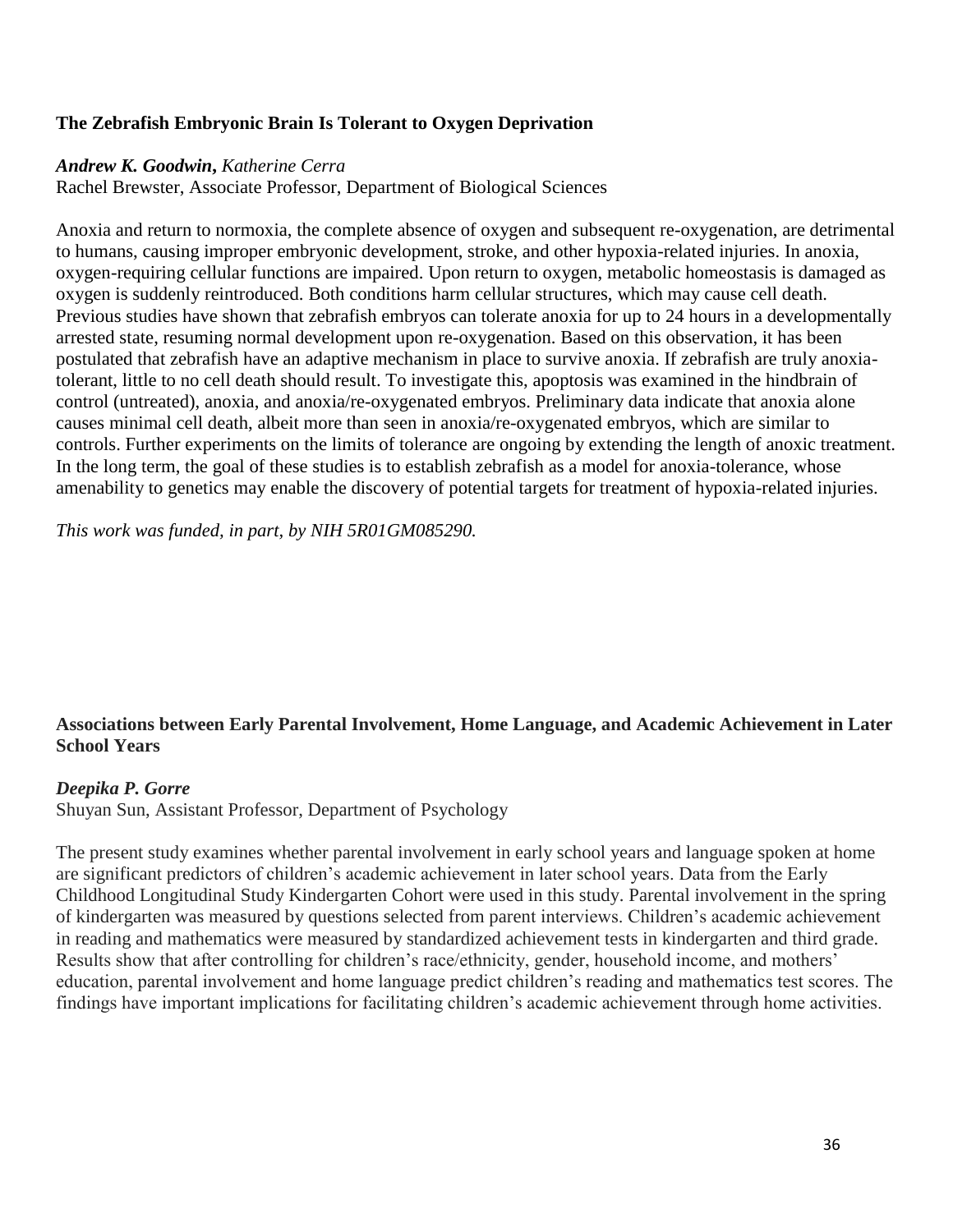### **Precision in Measurement**

### *Jeremy J. Gosnell*

Christopher Rakes, Assistant Professor, Department of Education

Many of the Career and Technology Education programs (e.g., allied health, culinary arts, and diesel truck and power systems) at an urban magnet tech school require students to be able to perform precise measurements in real-world situations. The object and goal of my teaching intervention were to increase students' ability to find the area of given triangles, quadrilaterals, circles, regular, and irregular polygons to the nearest tenth of a unit with given formulas. Students were given a five question pre-test prior to instruction with a unit centered on extending the students' understanding of area measurements. Students were tested on their ability to perform the skill prior to instruction and their ability to perform the same skill after instruction. The objective focused on students who scored less than a five on the pre-assessment. The target for the project was that 85 percent of these students scored at least one point higher on the post-test.

### **Oxidized Cellulose Route to Production of Silver Nanoparticles**

### *Hamsa N. Gowda*

Yordan Kostov, Research Professor, Department of Chemical, Biochemical, and Environmental Engineering; Marie-Christine Daniel, Associate Professor, Department of Chemistry and Biochemistry

Silver nanoparticles have been used for a diverse array of optical, biological, and electrical applications, owing their versatility to their unique physical and chemical characteristics. The chemical approach to the production of nanoparticles utilizes the chemical reduction of silver ions to metallic silver. Traditionally, both a reducing agent and an additional stabilizing agent are required for preparation of the nanoparticles in addition to prolonged high temperature treatment of the reaction mixture. However, we have recently developed a method for silver nanoparticle preparation in which a single compound, oxidized cellulose, an inexpensive, biocompatible, and readily available abundant material, acts both as a reducing and a stabilizing agent. Furthermore, the reactivity is so high that the synthesis proceeds rapidly at room temperature and even at  $4^{\circ}$ C, which opens the door to novel applications. Characterization and optical properties was assessed through dynamic light scattering (DLS), transmission electron microscopy (TEM), Fourier transform infrared spectroscopy (FTIR), spectrophotometry and fluorometry. The stability of these nanoparticles with time was assessed by following the evolution of their optical properties and overall size distribution. Therefore, this new "green" method offers an alternative for inexpensive mass production of these particles.

*This research was supported in part by a grant to UMBC from the Howard Hughes Medical Institute through the Precollege and Undergraduate Science Education Program.*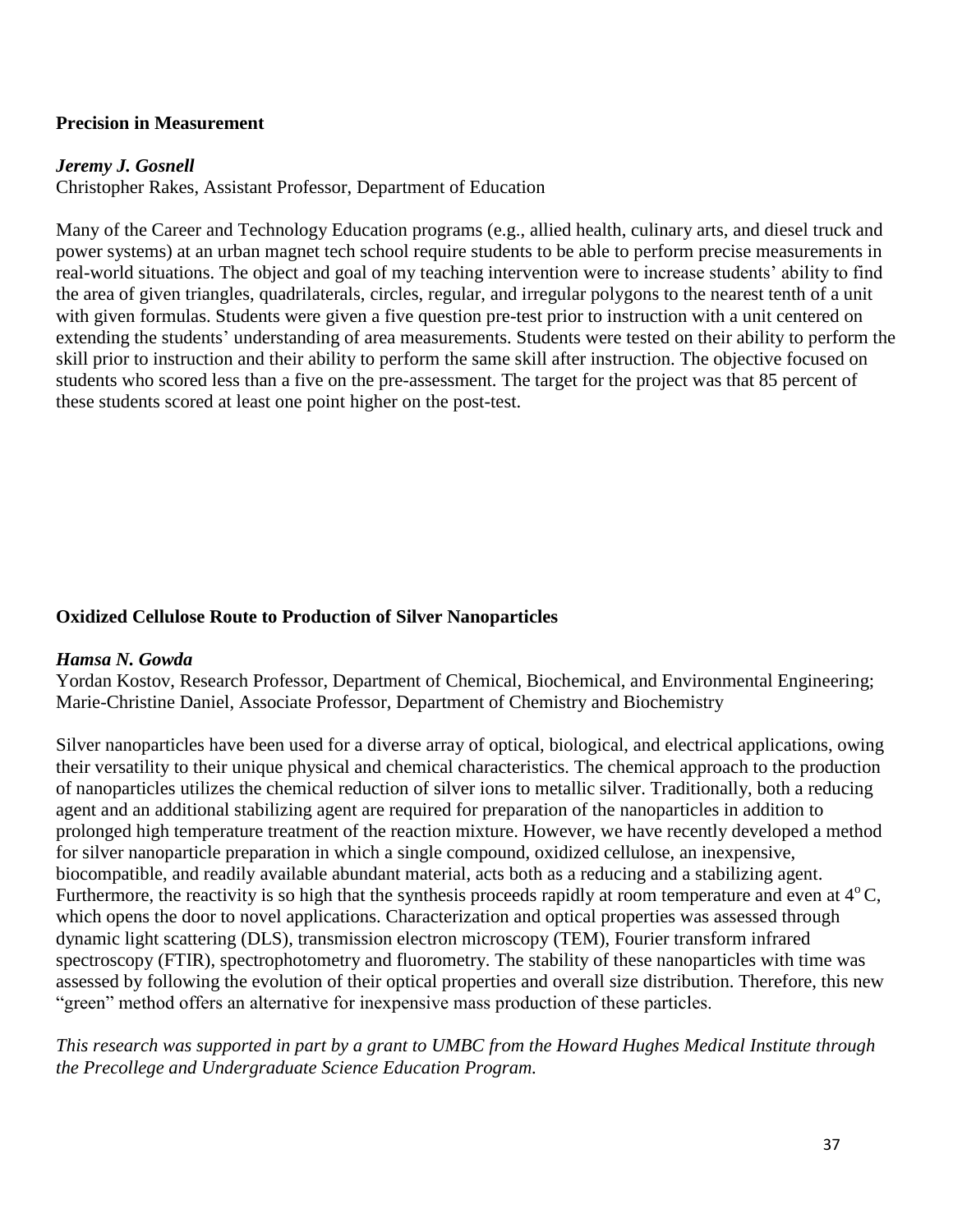### **The "(Be)coming of the Greeks:" Reviewing Archaeological Evidence for Greek Arrival ca. 2200 B.C.E.**

#### *Molly Greenhouse*

Esther Doyle Read, Lecturer, Department of Ancient Studies

In prehistory, Greece was inhabited by a people who spoke a language unrelated to Greek and whose culture appears significantly different from that of the later Mycenaeans. In an effort to explain seemingly abrupt cultural and linguistic developments, a hypothesis popularly termed the "coming of the Greeks" suggests that an invasion or immigration must have brought proto-Greek language and culture to the Aegean during the Bronze Age. By analyzing existing arguments concerning the hypothesis, as well as primary evidence, this research attempts to create an alternative explanation for the development of Late Bronze Age Greek culture by reconciling archaeological, historiographical, and linguistic evidence. It concludes that climatic events had a dramatic impact on the Mediterranean region around 2200 B.C.E., leading to a complicated period of depopulation and immigration that redistributed cultural groups across the landscape. There is no "coming of the Greeks" as a single discrete event, but this migration and cultural mixing, as well as technical innovations such as the pottery wheel, facilitated the development of a distinct culture in Greece after 2200 B.C.E with a much stronger, more continuous material record; one that shows continuity with the Mycenaeans of the Late Bronze Age.

#### **The Effect of Progress Checkpoints on Student Performance**

#### *Alexandra P. Grieves*

Linda Oliva, Assistant Professor, Department of Education

Students often find themselves upset when they receive unexpected grades the same day progress reports are distributed to parents. In order for students to take home the grades they anticipate, this research examined the effectiveness of frequent progress reports, or "checkpoints," on student performance across Spanish I and Spanish II in a Baltimore City high school. The opportunity for students to selfmonitor is a step towards completing work, setting goals, and even improving attendance. Every two weeks, 10 minutes of class time was taken for students to review their individual checkpoints, which included current grades, missing tasks, days absent, and late arrivals. Students were also given written feedback that commented on what they could do to improve and what they were doing really well. Baseline data from first semester, in which only two progress reports were distributed, was compared to the frequent checkpoint data from second semester. A group of 50 students was tracked, and changes in grades between checkpoints were presented in relation to the grades between progress reports from the first semester. Analyses are ongoing through the second semester; however, preliminary results are promising and will be shared during the presentation.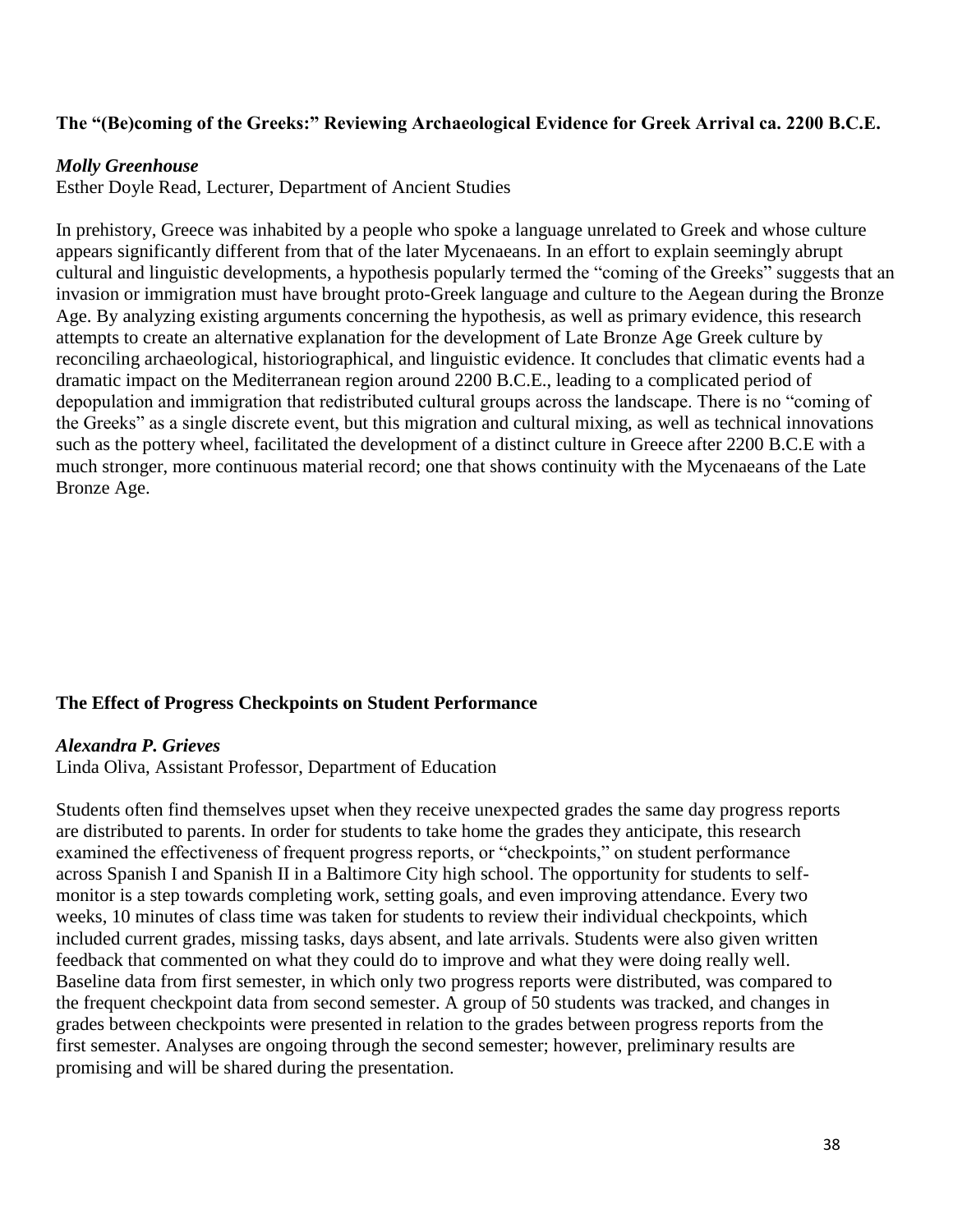# *Rhinelander v. Rhinelander***: Challenging Racial Hierarchies in the 1920s**

### *Raquel Grinage*

Michelle Scott, Associate Professor, Department of History

During the 1920s, Americans' definitions of "whiteness" and "blackness" were associated with more than just a skin color, but a set of characteristics and mannerisms that determined the social and citizenship status of a person. Even with a typical white phenotype, if there was a drop of black blood, a person was still considered black and those who tried to challenge that "one drop rule" could be punished, including whites themselves. Using the 1924 New York state case of Rhinelander v. Rhinelander, in which white Leonard Rhinelander sued his biracial wife, Alice Rhinelander, for an annulment on the claim of fraud based on the notion that he supposedly did not know Alice was biracial, I argue that even the richest and most educated of those deemed white would be punished for violating the one drop rule. By potentially having legitimate offspring with a black woman, Leonard Rhinelander threatened the racial hierarchy of America and was punished for it. Looking at the legislation dealing with miscegenation and the Rhinelander case, I examine how the fears of "passing" and race mixing challenged and changed concepts of whiteness, racial privilege and social status in the 1920s.

*This work was funded, in part, by a travel award from the UMBC Office of Undergraduate Education.*

## **DNA Barcoding for Pharmaceutical Discovery in Fungal Endophytes**

### *Brenda Gutierrez*

George D. Weiblen, Associate Professor, Department of Plant Biology, University of Minnesota

The tremendous and relatively unexplored biodiversity in tropical rainforests is a potential source of new medicines. A 50-hectare plot in Papua New Guinea (PNG) was established to investigate forest dynamics and to enable pharmaceutical discovery among 500 different tree species. We inferred a Bayesian phylogeny of 350 species using a DNA barcode (rbcL). High biodiversity is promising for pharmaceutical prospecting but finding natural products with antimicrobial properties can be difficult. A fungal endophyte (E279) producing novel antibiotics with anti-tuberculosis activity was cultured from a leaf of *Psychotria leptothyrsa* located in the PNG forest plot*.* In order to facilitate the discovery of endophytes similar to E279, we used the phylogeny of PNG trees to test the hypothesis that closely related trees host specific endophytes. However, E279 appears to be a generalist with similar endophytes found in different plant species throughout the angiosperm phylogeny. Although we found that plant phylogeny does not predict endophyte distribution in this case, the phylogeny could be useful for finding host-specific endophytes with antimicrobial activity.

*This work was funded, in part, by the NSF-REU grant DBI-1062910.*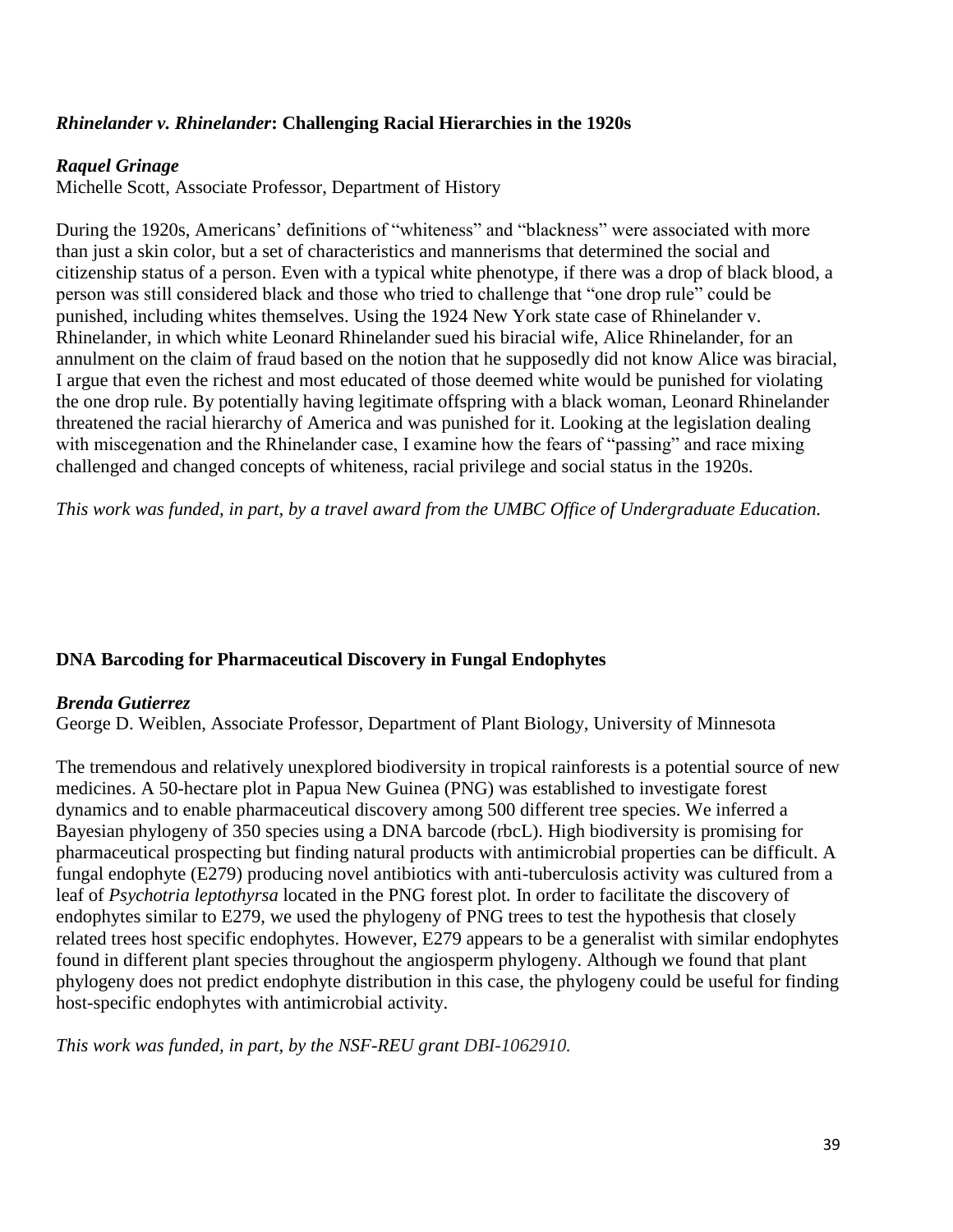### **Does Coping Style Account for Differences in Posttraumatic Stress Symptoms among Partner-Violent Men?**

### *Hannah H. Gutjahr*, *Galina A. Portnoy*

Christopher M. Murphy, Professor and Chair, Department of Psychology

Research on men being treated for the perpetration of Intimate Partner Violence (IPV) reveals high rates of past trauma exposure with significant variation in the development of posttraumatic-stress disorder (PTSD) and posttraumatic-stress symptoms. The present research study examines differences between partner-violent men's use of twelve coping styles in order to better understand factors that influence the development of abusive partner behavior and posttraumatic stress symptoms following trauma exposure. Data were collected from a sample of partner-violent men who presented for treatment at the New Behaviors Program within the Domestic Violence Center (DVC) of Howard County. Approximately 185 participants were included in the current study. It is hypothesized that partner-violent men with trauma histories and posttraumatic symptoms were more likely to engage in negative coping styles (i.e., selfdistraction, denial, venting, substance use, and behavioral disengagement) rather than positive coping styles (i.e., active coping, planning, positive reframing, humor, religion, and partner/friend-focused support). Analyses of variance will be conducted to determine whether significant differences in coping styles exist between three groups of partner-violent men. Better understanding of differences among these groups may help to create more effective and comprehensive prevention and treatment programs for partner-violent men.

# **Correlation of Initial Steps for Balance Recovery in a Simulated Fall**

### *Jichele M. Harris*

Mark W. Rogers, Professor, Department of Physical Therapy and Rehabilitation Science, University of Maryland School of Medicine

Our lab focuses on studying the neuromotor and biomechanical causes of falls in the elderly population by simulating a stumble using a robotic balance perturbation system. This information can then be used to assist in the prevention of falls that result in injuries. This projects aims to analyze how initial stepping reactions to a simulated fall are correlated to overall balance. The project also researched if there was a significant correlation between initial recovery step type and gait velocity. MATLAB was used to analyze previously collected falls data. Future research on this topic could include an analysis of the center of mass (COM) and center of pressure (COP) for those identified as fallers and non-fallers. Conclusive data will be used to underpin the development of interventions for preventative balance training, which will help those who are prone to falls.

*This work was funded, in part, by NIH/NIGMS MARC U\*STAR T34 08663 National Research Service Award to UMBC and NIH CA167268-01 and National Institute on Aging /NIH grant R01AG029510 to MWR.*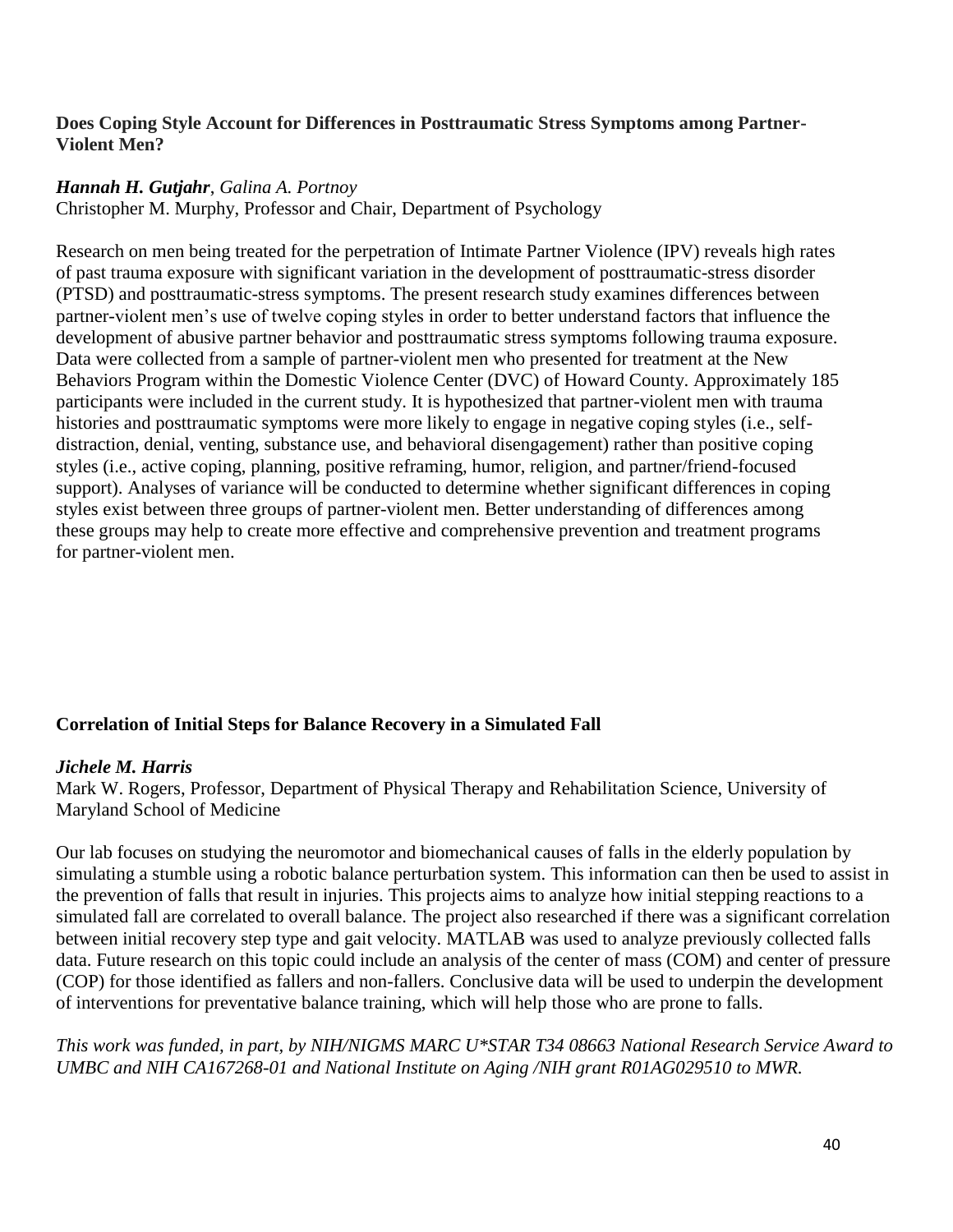## **Baltimore Voices: Creating a Comprehensive Sense of Place and Identity**

### *Samantha D. Hawkins*

Sarah Chard, Associate Professor, Department of Sociology and Anthropology

This photo-ethnographic research investigates what it means to be a Baltimorean and explores the complex interaction between place and identity. Identity is, largely, an individualized construction of self-understanding influenced by life experience, culture, and environment. Using Baltimore City as a case study, this research explores how individuals develop a sense of place and identity in the modern urban context. Through in-depth oral history, interviewing, and visual research methods, I have compiled a collection of approximately 20 diverse narratives about what it means to be a Baltimorean. Not only do these qualitative accounts help preserve aspects of Baltimore's lived history, they also provide insight into the development of personal, as well as, cultural identity. These interviews indicate a common view of Baltimore as a "blue collar," hard-working, small town, whose residents share a mutual respect for one another. Additionally, the changing industrial scene in Baltimore has resulted in a collective mourning of a loss of Baltimore history and identity.

*This work was funded, in part, by an Undergraduate Research Award from the UMBC Office of Undergraduate Education.*

## **Image Processing for Steel Quality Control**

### *Xiaofei He, Patrick Husson, Qi Tan, Jonathan Becker*

E.F. Charles LaBerge, Professor of the Practice, Department of Computer Science and Electrical Engineering

Over one billion tons of steel are produced every year as raw material for everything from automobiles to food packaging. With such large demand, steel distributors, such as Titan Steel in Baltimore, must find new ways to monitor the quality of the steel they send to customers in order to maximize efficiency. This research seeks to prove that image processing on a digital signal controller is a viable solution to this problem. By successfully implementing an HSV colorspace thresholding algorithm in MATLAB, the analysis concludes that thresholding is more effective than visual inspection in detecting and quantifying rust and chemical stain defects. By implementing the algorithm on a digital signal controller and integrating it with a digital camera, the research shows that inspection can occur at speeds in excess of 300 feet per minute without a significant decrease in accuracy. Image processing in tandem with current visual inspection techniques will allow Titan Steel and other distributors to increase the efficiency of quality control.

*This work was funded by UMBC's Department of Computer Science and Electrical Engineering.*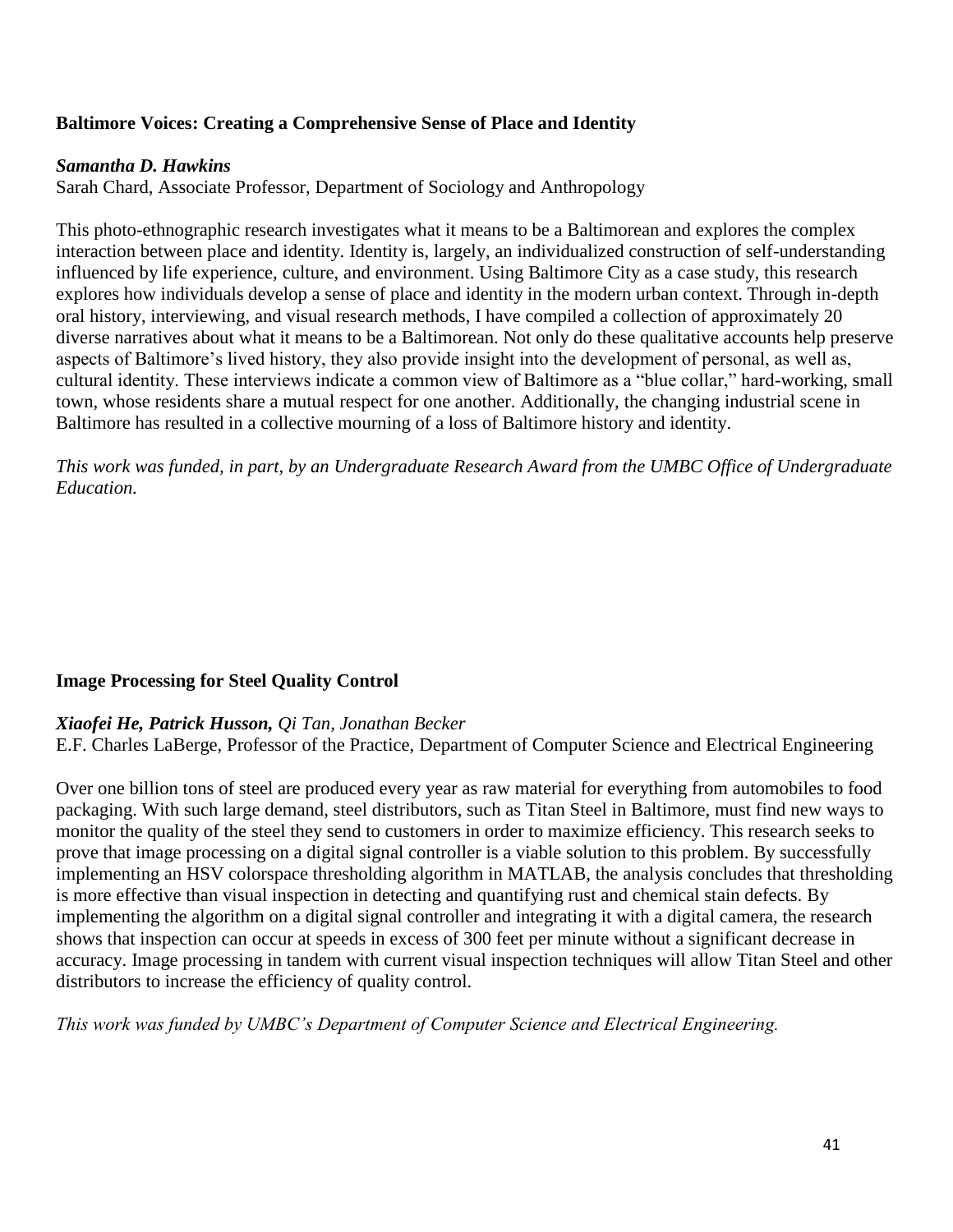## **Cognitive Effects of Proton Irradiation at Differing Energies and Exposures**

*Nicholas Heroux, Kirsty Carrihill-Knoll, Zachary Beck, Chelsea Baxter, Bernard Rabin* Bernard Rabin, Professor, Department of Psychology

During exploratory missions outside the magnetic field of Earth, astronauts will be exposed to various forms of radiation including solar particle events which are composed of protons and particles of high energy and charge (HZE). Previous research suggests that the relative biological effectiveness (RBE) of different components of space radiation may vary as a function of particle energy and exposure conditions. Behavioral studies were conducted to characterize the role of proton energy and exposure conditions (head only or whole body irradiation) on the disruption of cognitive performance. In several replications, male Sprague-Dawley rats were exposed to either 1000 MeV/n or 150 MeV/n protons and different exposure conditions at the NASA Space Radiation Laboratory (NSRL) at Brookhaven National Laboratory (BNL). After irradiation the rats were shipped to UMBC and tested using novel object recognition, spatial memory, elevated plus maze, and the radial arm maze behavioral tasks. Cognitive performance was variably disrupted across all tasks. Results were not consistent across replications; there were no consistent differences in performance as a function of proton particle energy or treatment. As such, the possible risk of a performance deficit resulting from exposure to protons cannot be reliably estimated without further exploration.

*This work was funded through NASA Grants NNJ06HD93G, NNX08AM66G, NNX13AB73G, and an Undergraduate Research Award from the UMBC Office of Undergraduate Education.*

### **Arts Advocacy: Promoting Policy Change**

#### *Mary B. Hester*

Carolyn Forestiere, Associate Professor, Department of Political Science

Research suggests that there is a correlation between participation in the arts by children and academic performance, development of confidence, creativity in problem solving, and motivation, as well as many other variables. However, the arts, specifically dance, are often the first programs to be eliminated when cuts need to be made. This research aims to build upon existing literature on the benefits of dance lessons for children and attempts to communicate the results in a policy-oriented manner. In summer 2013, I volunteered to teach dance lessons to a group of 22 children enrolled in the Easton YMCA and Elementary School Summer Learning Program. I observed positive changes in the students' behavior, motivation, and happiness among other improvements, and found this experience to be in line with existing research. This evidence was then integrated with examples in the literature and research on current arts initiatives, policies, and programs provide a political context for this study. The results of this study bring to light the importance of an education in the arts and the potential benefits of dance lessons.

*This work was funded by an Undergraduate Research Award from the UMBC Office of Undergraduate Education.*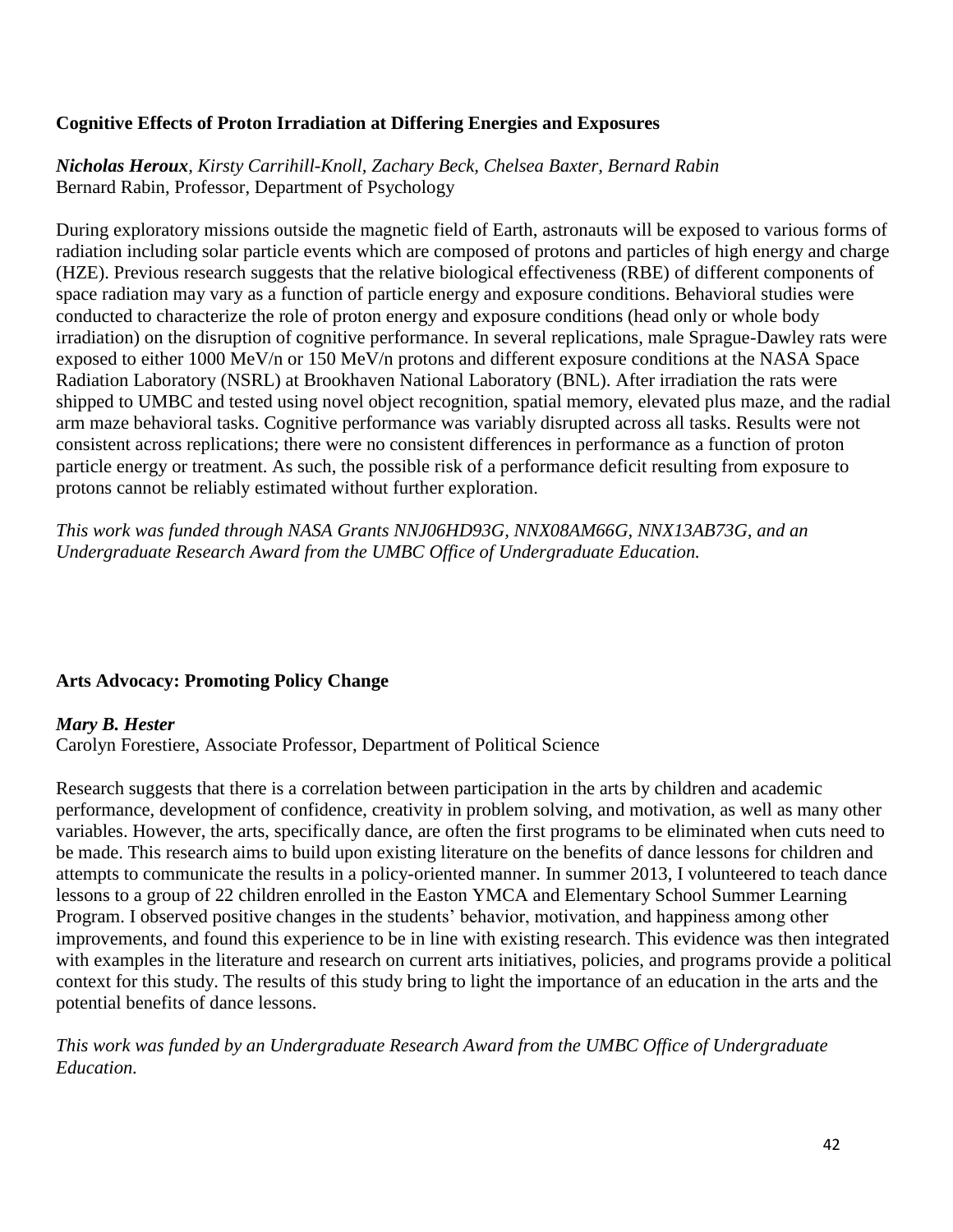### **The Kincaid Legacy**

#### *Emily Hinz*

Lisa Cella, Professor, Department of Music

This research investigated the role of William Kincaid in the establishment of the American flute school in the twentieth century. This research also examined the impact of Kincaid upon today's finest flute instructors through interviews and text analysis of his works. Through my studies, I have found Kincaid's viewpoints to be distinctly different from the prevalent French school of his day. Most notably, Kincaid's ideas regarding tone production have contrasted with the French school and have infiltrated the styles of many American flutists. Advocating the abandonment of French embouchure, Kincaid argued that one's tone must be molded to the mood and style of the piece. I have discovered, however, that as his ideas were disseminated first through his most prominent students, Joseph Mariano and Julius Baker, and then to the next generations, his core ideas have become progressively fragmented. My research has shown, for example, that while many American flutists hold Kincaid's view of tone production, the French embouchure is still widely accepted in the United States. Thus, after an initial immersion in Kincaid's American style, American flutists have continued to evolve, incorporating aspects of both the French school and the American school, resulting in a rich and diverse style of flute playing.

*This work was funded through an Undergraduate Research Award from the UMBC Office of Undergraduate Education.*

### **BreakingGround with Connect**

### *Marcus Hockaday, Kathleen Greaney, Jamie Jaegers, Arielle Ngameni Mouani*

Galina Madjaroff, Clinical Assistant Professor, Department of Management of Aging Services

This research focuses on the lack of intergenerational relationships between UMBC students and the elderly. To build upon these relationships, UMBC students were paired with senior citizens at the Charlestown Retirement Community, located in the Baltimore area. These students lead basic technology courses for seniors interested in acquiring new technology skills. The elderly – a vulnerable target population with legitimate need for assistance – received life-changing guidance from these students. The computer and other forms of advanced technology are intuitive, even second nature to most UMBC students, but older adults found them to be intimidating. In order to evaluate the efficacy of the intergenerational relationship building, the students will conduct a short qualitative study by interviewing the seniors about their experience. Preliminary interviews suggest that seniors are eager to learn new technological skills and are excited to work with UMBC students to achieve formal use of technology, an intergenerational relationship, and learn more about the facilities use of connecting residents through the web.

*This work was funded, in part, by BreakingGround.*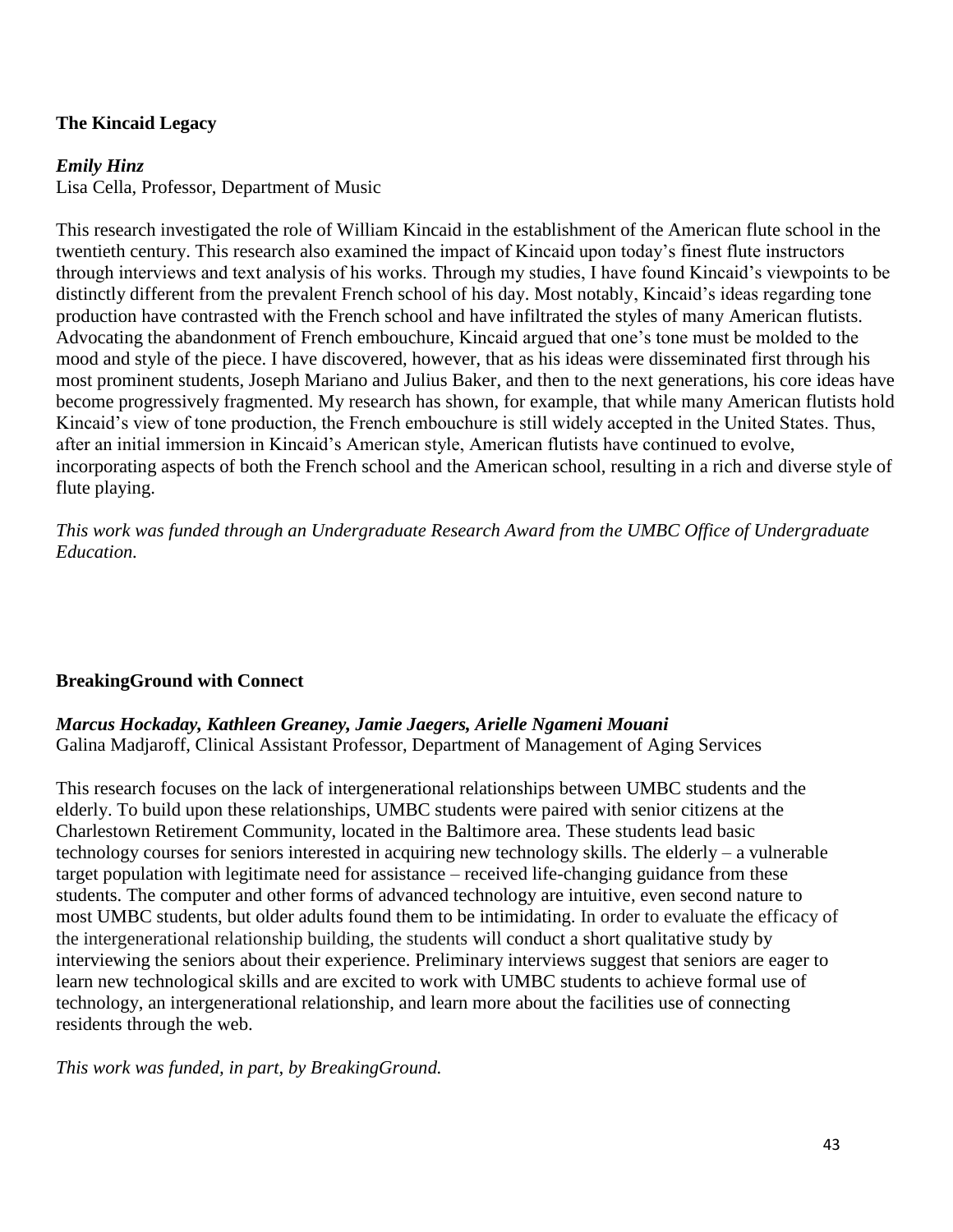### **Exploration of ESL Classroom Pedagogies**

### *Hannah E. Hollamon*

Kathy Bryan, Senior Lecturer, Department of American Studies

Bilingual education, or English as a Second Language programs, is an important educational practice in the United States due to the vast assortment of languages spoken in this country. This research focuses on methods and programs for teaching English to non-native speakers in mainstream classrooms in which the language of instruction is English. Expanding on an earlier project in which ESL professors from a local community college were interviewed, I conducted a textual analysis of professional discourse in eight ESL trade publications. This analysis highlights the framework of ESL programs and how certain methods of instruction can work for or against student learning. In addition, various undercurrents that affect ESL learners that may otherwise be invisible to an uninformed observer are recognized. This research emphasizes the complexities of bilingual education in the United States, notes the diversity of learners, and reveals how many programs are not standardized. The respect and value of bilingual individuals are also accentuated through the research completed.

### **Adaptive User Interfaces**

### *Catherine Hornback, Abdullah Ali*

Amy Hurst, Assistant Professor, Department of Information Systems

We are working to build adaptive user interfaces to help individuals with pointing problems access a computer. This work extends models previously built by Dr. Amy Hurst for detecting users' ability to use a computer mouse. We built a two-part program written in Java. The first part is a graphical user interface window that takes in user's clicks within an area. It calculates the click duration and then passes it to the second part of our program, which uses machine learning and models to determine, based on the click duration, whether the user is having difficulty clicking. The result is displayed in realtime on the screen. The goal of our work is to take user input such as mouse movement, click duration, or slip distance and use the machine learning models to detect if the user is having difficulties interacting with the system. If so, the program would either give feedback or turn on accessibility features. The follow up action will be selected after conducting interviews and evaluations in the future with users with physical disabilities and care givers.

*This work is funded through a grant from the Department of Education, NIDRR grant number H133A130057.*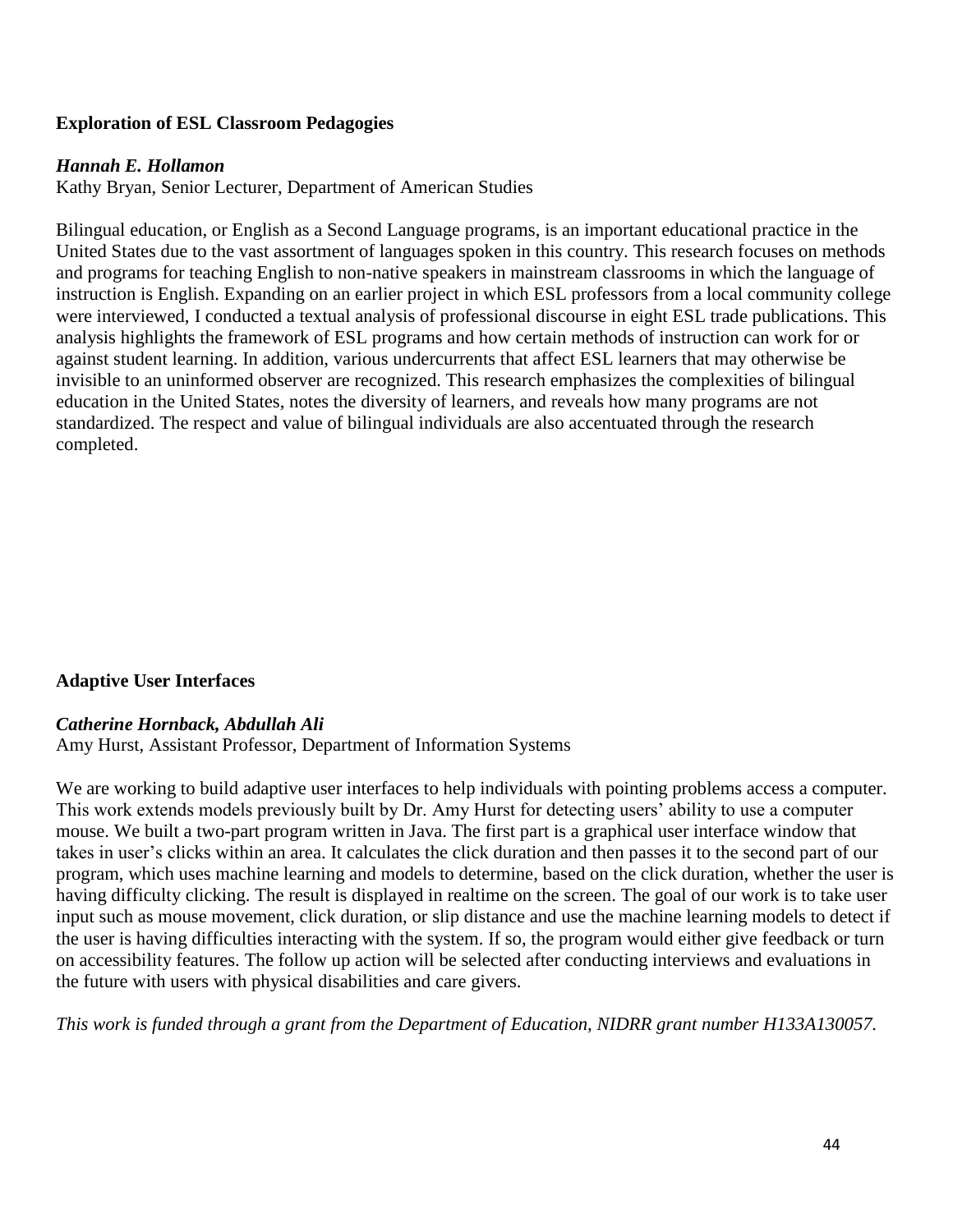### **Evaluating the Efficacy of Low-Tech Processes in Removing Bacterial Contaminants from Drinking Water Supplies**

### *Dalton Hughes, Chris Mullen, Madison Bondoc and Hollie Adejumo*

Lee Blaney, Assistant Professor, Department of Chemical, Biochemical, and Environmental Engineering

Approximately 760 million people do not have access to safe drinking water; a disproportionate number of those people are located in Sub-Sahara Africa. In January 2013, the UMBC Chapter of Engineers without Borders (EWB-UMBC) travelled to a 500-person village in Isongo, Kenya to assess drinking water quality. Results from the water quality tests revealed high levels of fecal coliforms and *Escherichia coli*, both of which are indicators of pathogenic bacteria; furthermore, interviews indicated that children suffer from dysentery and other waterborne diseases. The use of readily available, low-tech processes may prove advantageous in decreasing the high bacterial counts in the Isongo water supplies. For this reason, we investigated the ability of UV solar disinfection (SODIS) and PÜR coagulation-disinfection (ferric sulfate/calcium hypochlorite) to treat water from the UMBC Library Pond. Experiments were conducted in triplicate and chemical/bacterial water quality data were measured to determine the effectiveness of each treatment process. Videos were recorded to demonstrate how each process works; these videos will be included in our presentation. Ongoing research is focused on building and testing a slow sand filtration system. The results of these studies will be incorporated into future EWB-UMBC projects in the Isongo area.

*This work was funded through an Undergraduate Research Award from the UMBC Office of Undergraduate Education.*

## **Environmental Effects on Cellular Differentiation Regulation**

### *Michael Ishak*, *Jacob Kott*

Jose Ortega, Department of Biological Sciences; Stephen Miller, Associate Professor, Department of Biological Sciences

The objective of this study is to investigate the effects of varying growth environments on cellular differentiation in the green alga *Volvox carteri* and how such effects are executed at the molecular level. *V. carteri* possesses only two cell types, reproductive cells (gonidia) and somatic cells. In the wild-type strain EVE, somatic cells remain differentiated because they express the *regA* gene, which suppresses growth and dedifferentiation. In a mutant strain pReg, some somatic cells dedifferentiate into gonidia, and the phenotype becomes stronger as cultures become more crowded. This observation led to the hypothesis that somatic cell differentiation can be influenced by external macronutrient (sulfate, phosphate, or nitrogen) concentrations, especially when *regA* or other cell-differentiation genes are mutated. To test this idea, EVE and pReg were cultured in media limited for sulfate, phosphate, or nitrogen, and it was found that deprivation for each of these macronutrients led to increased rates of dedifferentiation in mutant pReg individuals but not in EVE. To determine whether a defect in the *regA* gene might be responsible for the pReg phenotype, we are cloning and sequencing PCR products made from the pReg *regA* gene, with results to be reported.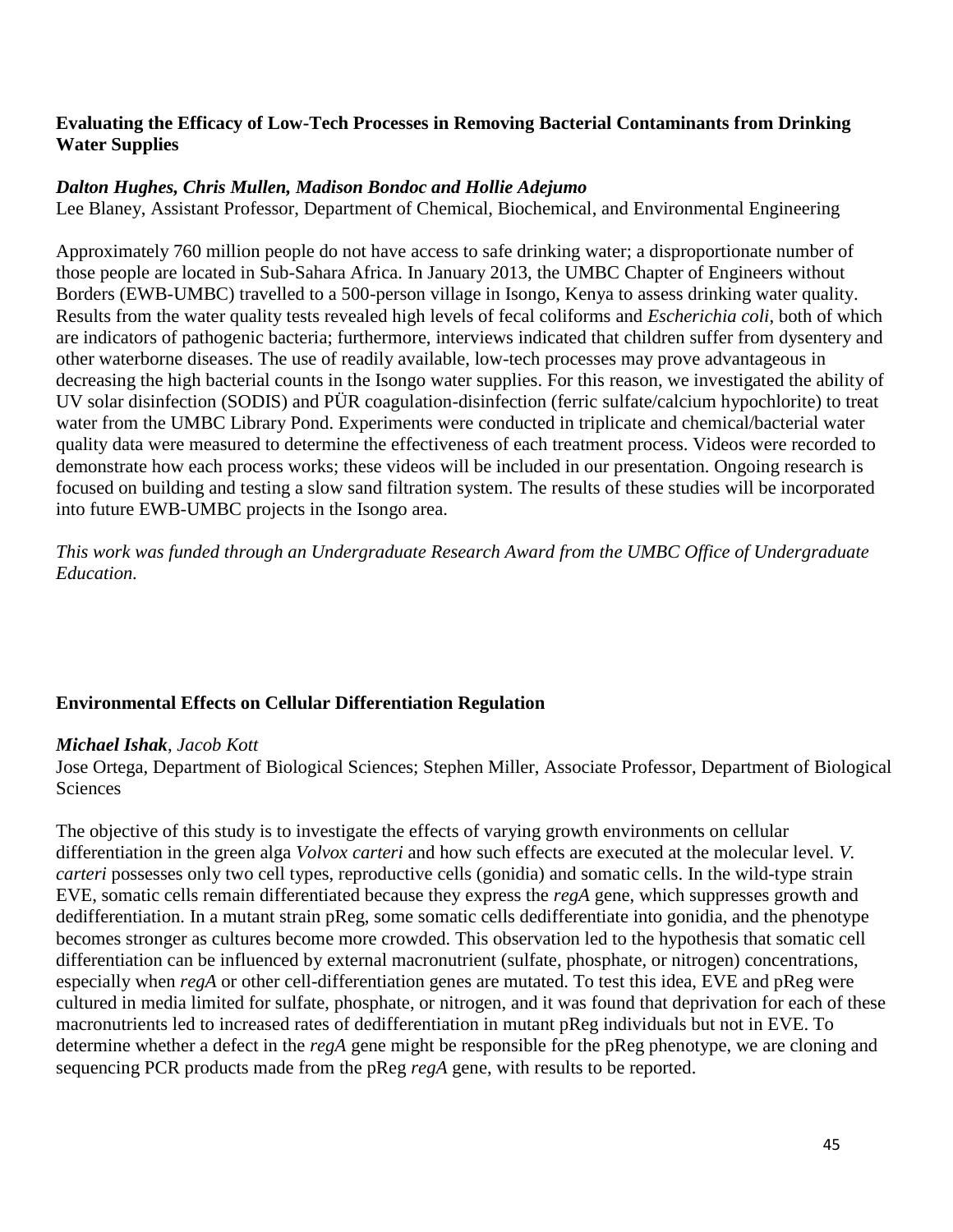## **A Mathematical Model of Melanopsin Phototransduction and Light Adaptation**

#### *Abigail Jackson, Jessica Ortega*

Phyllis Robinson, Professor, Department of Biological Sciences; Kathleen Hoffman, Professor, Department of Mathematics and Statistics

Melanopsin is a recently discovered photopigment found in intrinsically photosensitive retinal ganglion cells (ipRGCs). It is involved in non-image forming vision, including circadian photoentrainment and the pupillary light reflex. It is also involved in light-related disorders, such as seasonal affective disorder. When light activates the photopigment, a phototransduction cascade commences, which produces an electrical signal that is sent to the brain. Light adaptation is the ability of the visual system to adjust its performance according to the ambient level of illumination. To describe melanopsin's phototransduction and adaptation pathways, we developed a mathematical model by using the law of mass action to convert chemical equations describing the pathway to a series of differential equations that was solved with MATLAB. Model parameters of the activation and deactivation were determined by fitting the model results to experimental calcium imaging data collected from transfected human embryonic kidney cells expressing the melanopsin gene as well as electrophysiological data collected from ipRGCs. Mathematical simulations of the single flash response and the light-adapted response produce results consistent with those seen in the experimental data.

*This work was funded by NSF for Undergraduate Biology and Mathematics Research Training, NSF IOSO721608 to P.R.R., NEI R01Y019053 to P.R.R.*

## **Understanding the Molecular Mechanisms of Synergistic Inhibition of the Hepatitis C Virus (HCV) Polymerase**

#### *Kendra V. Johnson, Jodian Brown*

Ian F. Thorpe, Assistant Professor, Department of Chemistry and Biochemistry

An estimated 200 million people worldwide have been infected by the Hepatitis C virus (HCV). Chronic HCV infection can lead to cirrhosis or cancer of the liver. The RNA polymerase (gene product NS5B) of the HCV is a vital component of viral replication. Its critical role in replication coupled to lack of evidence for a mammalian homolog, make this enzyme a promising target for small molecule therapeutics. Presently, there is no vaccine for HCV and limited approved treatments for the infection. A challenge in treating HCV is the resistance of the polymerase to current inhibitors. An approach to combating this challenge is the use of combination therapy. Specifically, we are interested in targeting the polymerase with two allosteric inhibitors. In this study, we focus on parameterization of thumb and palm binding allosteric inhibitors. Empirical bond energies, distances and dipoles of the individual ligands and the ligand-enzyme complexes are calculated using the Gaussian09 software, while the classical mechanical values are reproduced using CHARMM. The goal for parameterization is to model the potential energy of these ligands for future molecular dynamics simulations, allowing us to garner information about protein-ligand interactions in the context of synergistic inhibition. Understanding the molecular mechanisms of synergistic inhibition may allow for further optimization of small molecule inhibitors.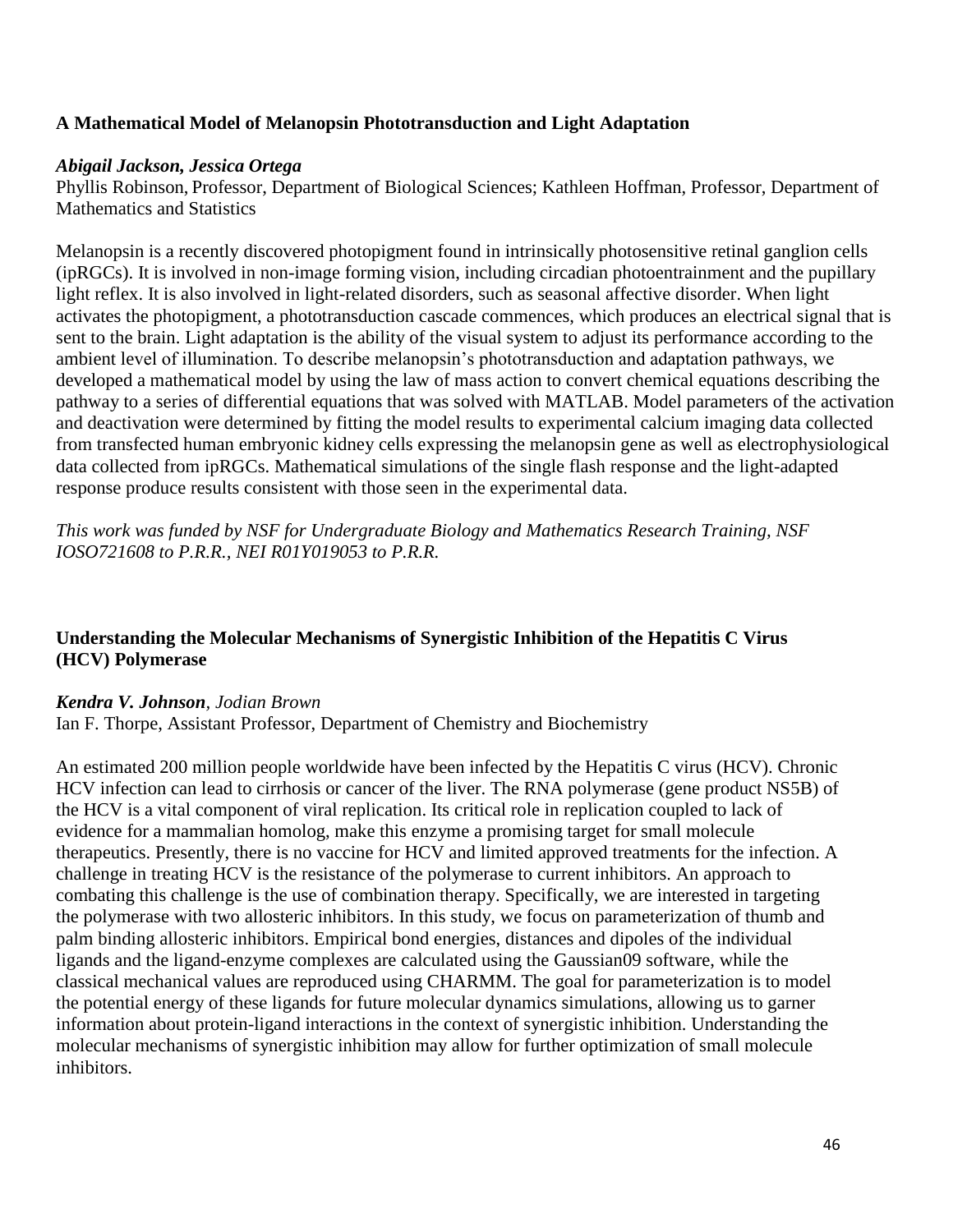### **Examining a Metal-Binding Motif in Novel Inhibitors of the Hepatitis C Virus NS3 Helicase**

#### *Jesse A. Johnson*

Paul Smith, Associate Professor, Department of Chemistry and Biochemistry

A number of compounds have been identified that inhibit individual protein products of the hepatitis C viral (HCV) genome. Non-structural protein 3 (NS3) is a particularly popular target for inhibition based on its multifunctional role in viral replication. Our lab has synthesized several compounds that inhibit NS3 helicase function at micromolar concentrations. Further modification of these compounds is required to produce structural analogs that are able to achieve more potent HCV inhibition. The lead inhibitors contain a convergent group of three Lewis-basic sites, which includes the hydroxyl group from a phenol that makes up part of the structure. This motif creates a metal-binding pocket that may be essential for viral inhibition; the importance of metal-binding will be tested by synthesizing a compound that lacks the hydroxyl group. Two synthetic routes are being investigated, one of which utilizes novel palladium-catalyzed coupling chemistry and the other employs a key Grignard reaction. The extent to which the potency of this new compound is affected will provide insight as to the structural significance of the hydroxyl group and metal binding, and can lend guidance to future syntheses of potential drug candidates.

## **Investigating a Requirement for the** *shep* **Gene in Cell Migration**

### *Michaela B. Jones*

Michelle Starz-Gaiano, Assistant Professor, Department of Biological Sciences

One of the many focuses of developmental biology relates to cell migration because it is important for animal development and disease. Specifically, one model for understanding cell movements is the study of border cells in *Drosophila melanogaster*. The border cell migration process is an important system to study because with the advances in genetics and the ability to observe the migration in real time, it offers a unique perspective beyond tissue culture. This reveals how cells migrate and the processes that are involved while they are in their natural environment. We have identified a novel gene, called alan shepard *(shep*), that is expressed in border cells. We are currently investigating whether the *shep* gene is required in cell migration. To do so, we will knock down (KD) the *shep* gene specifically in motile cells and compare the KD phenotype to that in wildtype. *Shep* encodes a predicted RNA binding protein, so future work will be directed toward learning how this may function to promote cell motility. Upon completion of this project, there will be a better understanding of border cell migration, which will aid in the overall understanding of cellular movements and developmental processes.

*This work is funded through an NSF CAREER Award to MSG.*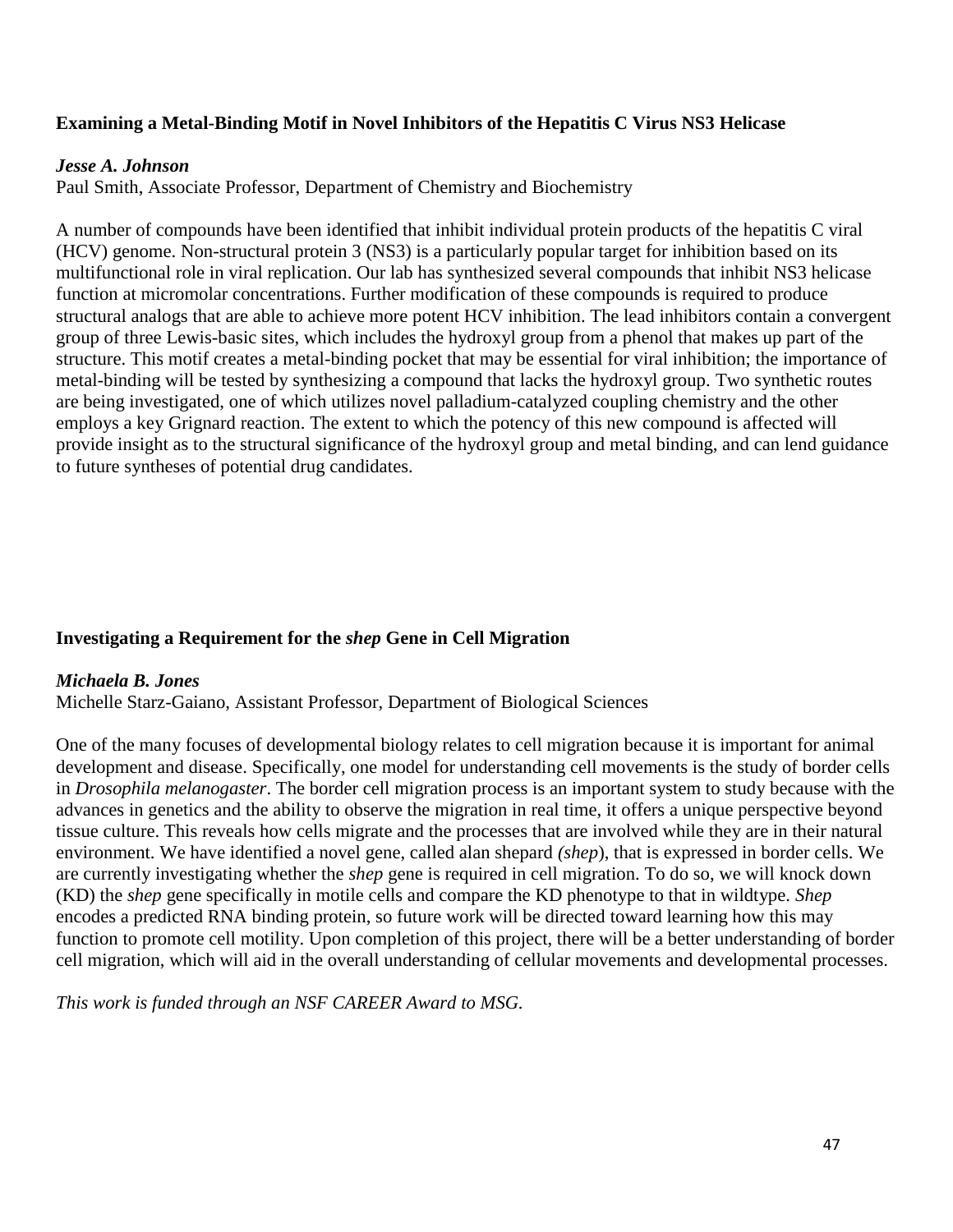# **An Updated Perspective on Fishman's Eight Stages of Language Loss**

### *Dimitri Jordan, Jean Hopewell*

Robert L. Rubinstein, Professor, Department of Sociology and Anthropology

In 1991 Joshua Fishman, a sociolinguist focused on endangered languages, developed a scale of language loss comprised of eight stages. Each of the stages outlined the waning dominance of the language in society, as well as several suggested interventions to counteract the loss of the language. However, due to the strides in technology over the past two decades, a reexamination of the scale to better suit the needs of indigenous populations at this time is in order. After exploring the historiography of language retention and reacquisition models, as well as speaking to professionals in the field as well as native speakers from the National Museum of the American Indian, we have developed a new scale in line with Fishman's that contains new measures better suited to incorporating new technologies. It is our hope that this scale can be used to create plans of action to revitalize dying Native American languages.

*This work was funded, in part, by the Department of Anthropology at UMBC.*

### **Song Output and Patterning in Grasshopper Sparrows (***Ammodramus savannarum***)**

### *Ki Jung, Julia Gao, Neema Philippe*

Bernard Lohr, Assistant Professor, Department of Biological Sciences

Sexual selection may have a strong impact on several song-related features in oscine passerines including: repertoire size, dialect, performance characteristics and song output. We operated twenty-five autonomous recording units (ARUs) from 04:00 – 10:00 EDT (6 hours/day), the major morning singing peak in this species, during May - August of 2011 and 2012. An additional nine units were operated for 18 hours/day (04:00 - 22:00 EDT) to record all songs sung by territorial sparrows throughout the course of the day. Digital sound files were analyzed using the Syrinx sound analysis software. We counted the number of buzz, warble, and combined songs produced, and mapped these onto specific periods of the female breeding cycle (egg-laying phase, hatching, etc.). We identified the major singing peak from 04:00 – 08:00 in the morning. We found a smaller, though substantial singing peak around 20:30 (sunset), and examined the output of each song type during these singing peaks. We also found that birds gradually transitioned from buzz to warble song throughout each cycle and had variable song output, suggesting that this song feature might be available for females to use in selecting either pair mates or extra-pair mates.

*This work was funded, in part, by the Chester River Field Research Station, the UMBC Department of Biological Sciences, and an Undergraduate Research Award from the UMBC Office of Undergraduate Education.*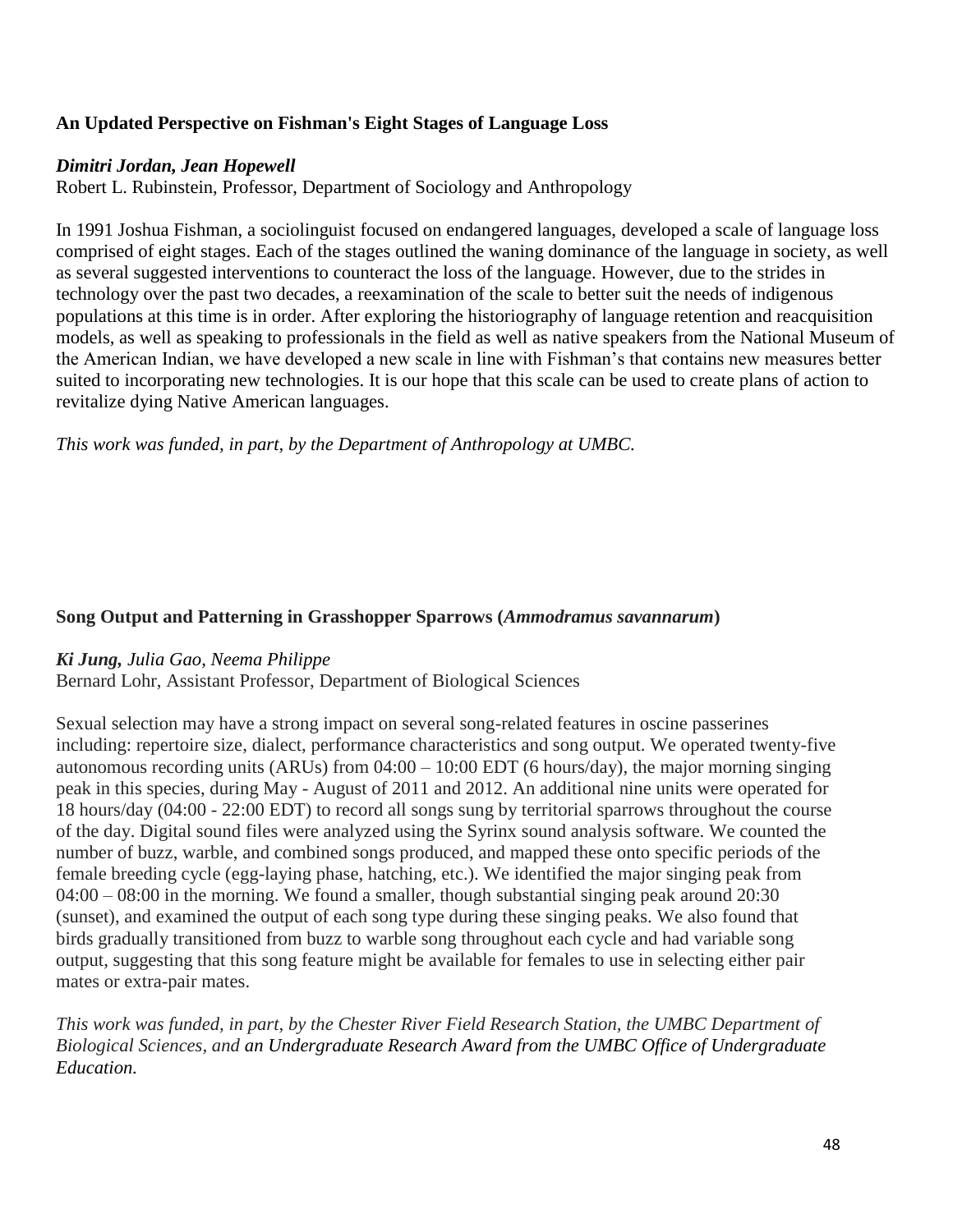## **Attracting a Younger Audience to Live Theatre in Baltimore**

#### *Caroline Jurney*

Susan McCully, Senior Lecturer, Department of Theatre

In order for live theatre to survive as an art form, we need to diversify our audiences, specifically by focusing on the demographic group that patronizes theatre the least- people ages 18-30. Baltimore has a large and thriving theatre community that caters to a wider variety of patrons than the national average. Therefore, I sought to identify which theatres and which specific practices are most successful in attracting younger audiences in Baltimore. To gather this information, I interviewed marketing representatives from community theatres, Do-It-Yourself theatre groups, semi-professional theatres, and professional theatre houses in the Baltimore area, asking about their current marketing practices as well as their current typical audiences. I then conducted a more in-depth analysis of a few of the theatres I determined to have the most success in attracting the target demographic. Finally, I compiled all of the qualitative and anecdotal data in the search for correlations between certain traits or practices and the presence of the target demographic.

*This work was funded through an Undergraduate Research Award from the UMBC Office of Undergraduate Education.*

### **Clinical and Psychosocial Factors Associated with Pediatric Sickle Cell Retinopathy**

#### *Imesha N. Kalansuriya*

Shawn M. Bediako, Associate Professor, Department of Psychology

Sickle cell retinopathy (SCR) is prevalent among children with sickle cell disease. The symptoms of SCR are often not diagnosed until the condition has reached an advanced stage –further complicating the disease experience and potentially resulting in permanent vision damage. Previous studies have shown a significant, but weak, association between clinical factors and SCR in pediatric samples. The association between the presence of SCR and other factors, however, is not well known. This study investigates the association of both clinical (e.g., pain crises and number of hospitalizations**)** and psychosocial (e.g., perceived disease severity and parental knowledge of sickle cell disease) factors with the presence of pediatric SCR. Using publically available data from the Cooperative Study of Sickle Cell Disease, we hypothesized that psychosocial factors would be independently related to an SCR diagnosis. This study is important because recognizing factors that predict SCR may help to encourage earlier screening and reduce the risks of permanent vision loss.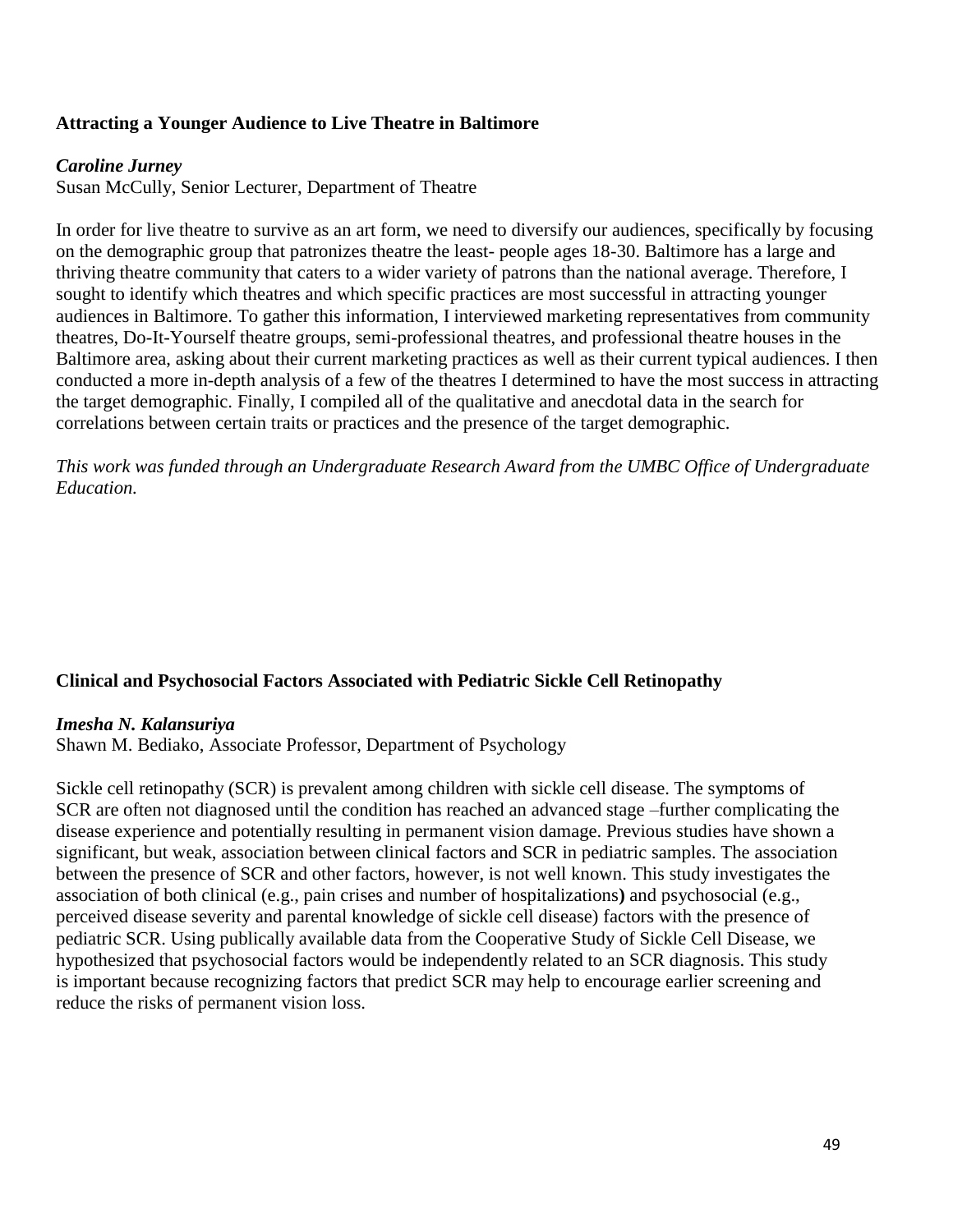### **The Association among Race, Marital Status, and Preventive Services**

# *Noora S. Kanfash, Caryn N. Bell<sup>1</sup> , Thomas A. LaVeist<sup>1</sup> , Roland J. Thorpe, Jr.*

<sup>1</sup>The Hopkins Center for Health Disparities Solutions, Johns Hopkins Bloomberg School of Public Health Roland J. Thorpe, Jr., Assistant Professor, Department of Health, Behavior, and Society, and Director, Program for Research on Men's Health, The Hopkins Center for Health Disparities Solutions, Johns Hopkins Bloomberg School of Public Health

The relationship among race, marital status, and preventive services is poorly understood. Using data from the 2000-2010 National Health Interview Surveys, we examined the relationship among race, marital status, and preventive services in 104,333 Black and 311,696 White men aged 18 and over. Preventive services included seeing a physician, specialist, eye doctor and receiving a flu shot in the past year. After adjusting for age, income, education, insurance status, weight status, self-rated health, and having usual source of care, Black men were found to have lower odds or reporting a physical (odds ratio [OR]= 0.95, 95% confidence interval [CI]= 0.87, 0.97), seeing a specialist (OR= 0.62, 95% CI=0.59,0.65), having an eye examination (OR= 0.77, 95% CI= 0.73,0.82), and receiving a flu shot (OR=  $0.83$ , 95% CI= 0.78, 0.88). There was a significant interaction between race and marital status for all preventive services except visiting a physician. Divorced White men were found to have lower odds of seeing a specialist (OR=0.90, 95% CI=0.85, 0.95), an eye doctor (OR=0.78, 95% CI= 0.74, 0.83), or having a flu shot (OR=0.71, 95% CI= 0.67, 0.76) than divorced Black men. Efforts to improve participation in preventive services should be aimed towards Black men regardless of marital status and divorced White men.

*This research was funded by grant #P60MD000214 from the National Institute on Minority Health and Health Disparities (NIMHD) of National Institutes of Health.*

## *Bartleby 2014***: Interpretive Artwork, Engaging with Poetry and Prose**

### *Stephen Kelley, Marissa Regelin*

Sally Shivnan, Senior Lecturer, Department of English; Guenet Abraham, Associate Professor, Department of Visual Arts

UMBC's creative arts journal is an interdisciplinary effort that showcases the talent and diversity found in the university's student body. Every year the staff selects among the large number of short stories, essays, poems, and artwork submitted, for inclusion in the journal. With the publication of each new *Bartleby*, advanced graphic design students are invited to interpret select pieces in the journal to translate into a visual medium. Importantly, these students have no contact with the authors of the works, as they develop their interpretations. This year, however, this initiative has been expanded substantially. Interpretive posters have been designed for all of the prose and poetry in *Bartleby 2014*. This is a great step forward for *Bartleby*, as it not only allows more people to engage with the writing and with these unique artistic interpretations of the writing, but it also furthers the collaboration between departments, and between *Bartleby*'s student editorial staff and graphic design students in Visual Arts. This presentation will include a continuous slide show of the graphic design students' interpretations, playing alongside a collection of small poster panels featuring their comments on their influences and design decisions.

*This work was funded, in part, by the Undergraduate Research Initiative from the UMBC Office of Undergraduate Education, and the Student Government Association.*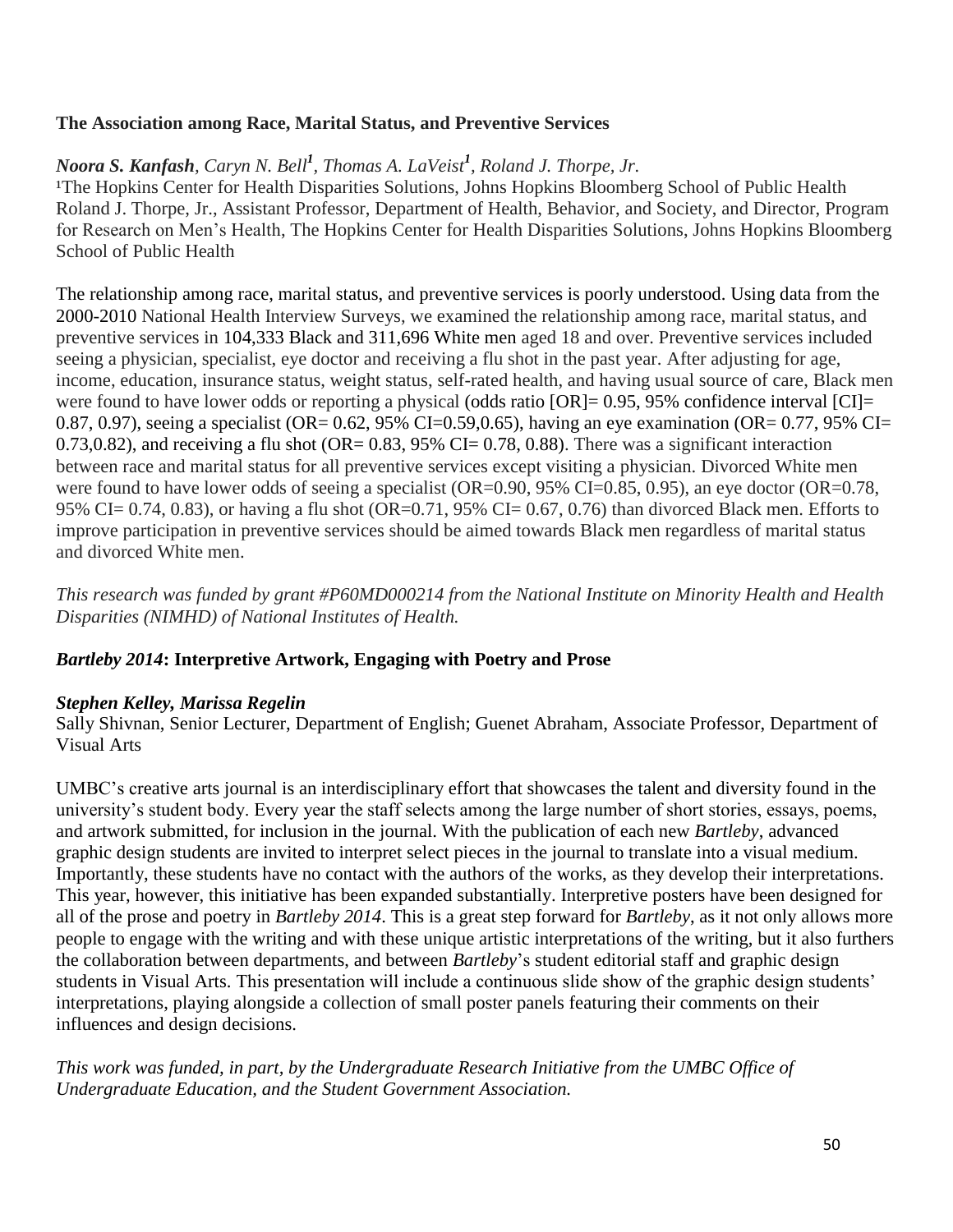### **Body Mass Index Moderates the Relation of Diary Negative Mood to Ambulatory Blood Pressure in Urban Blacks and Latinos**

### *Noore-Sabah Khan, Danielle L. Beatty Moody, Elizabeth Brondolo<sup>1</sup>* <sup>1</sup>Department of Psychology, St. John's University Danielle L. Beatty Moody, Assistant Professor, Department of Psychology

This study examined whether body mass index (BMI) moderates the relation of negative mood to ambulatory blood pressure (ABP) in 645 African Americans and Latinos (mean age 39.4 + 9.7) in New York City. Participants completed a daily diary and ABP monitoring across a 24-hour period. The diary assessed anger, sadness, and nervousness for which a composite negative mood variable was created. Significant main effects were not found for negative mood, but were found for BMI with higher BMI associated with higher ABP across the 24-hour period, daytime, and nighttime (*p*'s all < 0.006). To determine whether negative mood and BMI interact to predict ABP, a Negative Mood x BMI interaction term was created. Among individuals with lower BMI, greater negative mood was associated with higher 24-hour systolic blood pressure (SBP;  $B = 0.18$ ,  $p < 0.05$ ) and diastolic blood pressure (DBP;  $B =$ 0.14,  $p < 0.05$ ), and daytime SBP ( $B = 0.21$ ,  $p < 0.01$ ) and DBP ( $B = 0.16$ ,  $p < 0.001$ ). Further research is needed to assess the role of health behavior and related physiological pathways associated with BMI that buffer the effects of negative mood on ABP.

*This work was funded, in part by the National Heart, Lung, and Blood Institute, HL068590 (Brondolo).* 

## **Using Geolocators to Track Migratory Pathways of Orchard Orioles and Baltimore Orioles**

### *Jin Ah Kim*

Kevin E. Omland, Professor, Department of Biological Sciences; Peter P. Marra, Smithsonian Migratory Bird Center, Smithsonian National Zoological Park; Keith Hobson, Environment Canada, Prairie and Northern Wildlife Research Centre, Saskatoon, SK

Migration is the regular seasonal movement of individuals, usually between breeding and non-breeding grounds. This phenomenon is observed across a wide range of animal groups, from fish and insects to mammals and birds. Unfortunately, due to the large-scale journey, it has been difficult to track individual populations of animals. However with the innovation of light-weight tracking devices, it is possible to track the routes as well as the wintering locations of individual birds. These tracking devices, known as geolocators, use light levels and sunrise/sunset times to determine the location of the bird; the length of daylight corresponds to latitude whereas specific dawn/dusk times correspond to longitude. Using decoy models and recorded male songs, we mimicked a territorial intrusion to lure birds into our nets. We used a harness to attach the geolocators onto six Baltimore Orioles and 12 Orchard Orioles. The geolocators will constantly store data points until we recapture the returning birds in the following spring to remove geolocators, download and analyze the data. This information will be essential in studying patterns in migrational movement and timing which is important for both basic understanding of animal behavior and the conservation of our state bird and other orioles.

*This work was funded, in part, by a travel award from the UMBC Office of Undergraduate Education and NSF Research Experience for Undergraduates Supplement to Kevin E. Omland.*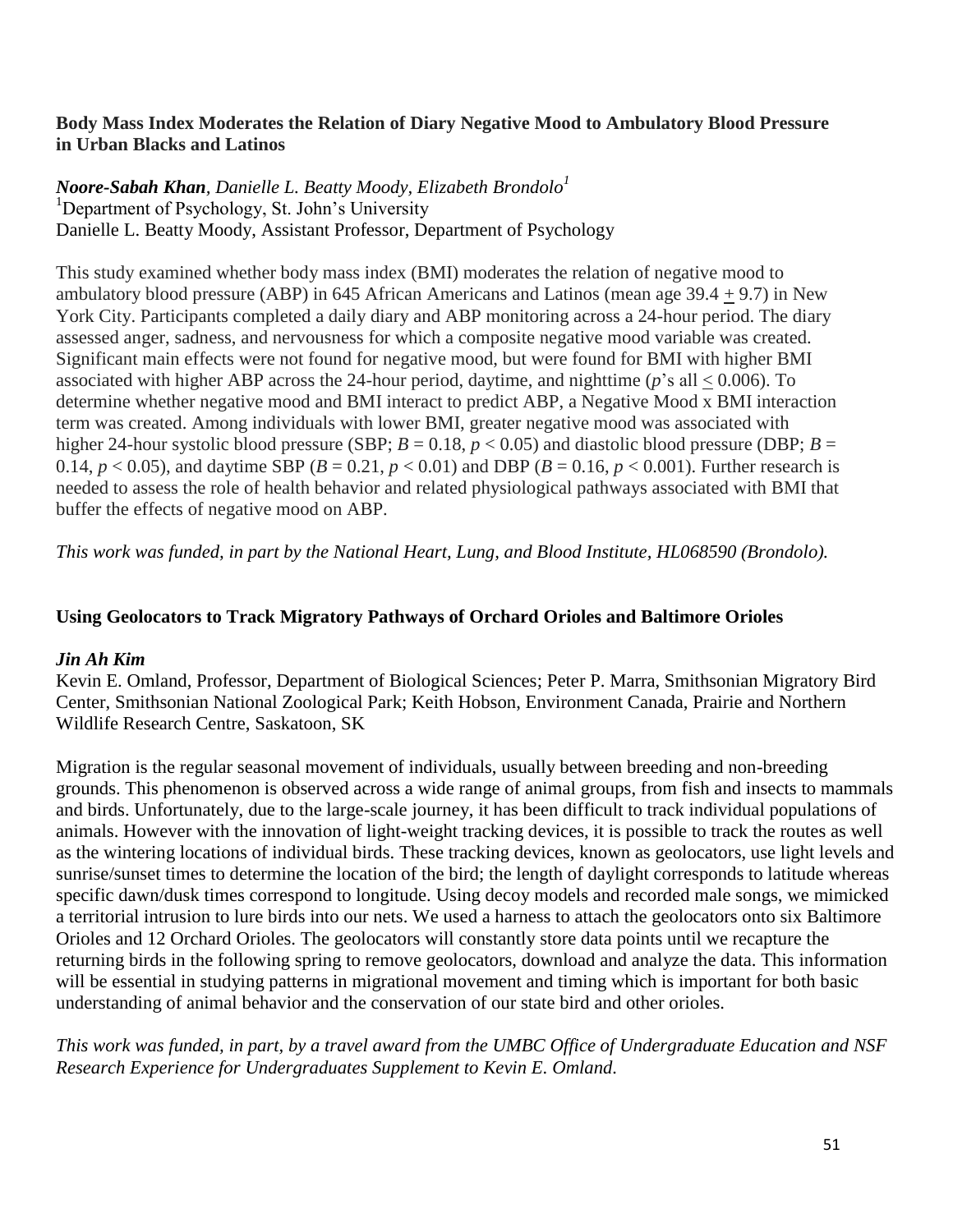### **Applying Mathematical Modeling in the STEM 8 Classroom**

#### *Amy S. Kim*

Christopher Rakes, Assistant Professor, Department of Education

Analyses of the 2012-2013 Maryland School Assessment (MSA) data indicated that students struggled with mathematical modeling, one of the eight Common Core Standards of Mathematical Practice. Mathematical modeling means representing and interpreting real-world problems mathematically using a variety of methods, including graphs, tables, diagrams, or equations. In the present study, mathematical modeling processes were modeled explicitly in various situations using a mastery approach (i.e., until the students are able to successfully model a problem in a variety of ways). Building up modeling skills allows the students to have a deeper understanding of how to better apply mathematics to a problem or situation. The intervention also included research-based practices such as think-pair-share model, self-reflection after quizzes, tests and assignments, and computer applications. The pre- and post-test included specific questions related to mathematical modeling. Quizzes and assignments served as benchmarks during the intervention period. The sample consisted of three classes of STEM 8 students. The sample consisted of a wide range of ethnicities, socio-economic backgrounds and academic ability levels. The sample also included students with special needs and non-native English speakers.

### **Writing and Remembering History**

#### *Gregory Klock*

Linda Oliva, Assistant Professor, Department of Education

This research project investigated an intervention designed to improve knowledge of Cold War history (i.e., key people and events) in inclusion classrooms as well as improve the ability of ninth grade students to form clear, direct, and well-supported pieces of writing about the Cold War. The Cold War is one of the defining international conflicts of the twentieth century, and writing about it helps students synthesize and communicate their understanding. To help co-taught students improve on knowledge of content, differentiated instruction was used to deliver information at the proper ability level of students, with the goal of improving that ability in order to retain and implement information in activities such as reading and organizing data. To help students with their writing abilities, differentiation was used in addition to modelling proper writing techniques. This study followed a two group pretest-posttest design. Two pretests were used; one involving a writing assignment given to students to determine writing ability, and the other a multiple choice test designed to determine base knowledge of the Cold War. Post assessments consisted of a different writing prompt and set of questions. Separate assessments were used to specifically gauge growth in writing and content in the two populations. Data analyses are ongoing, and results will be shared during the presentation.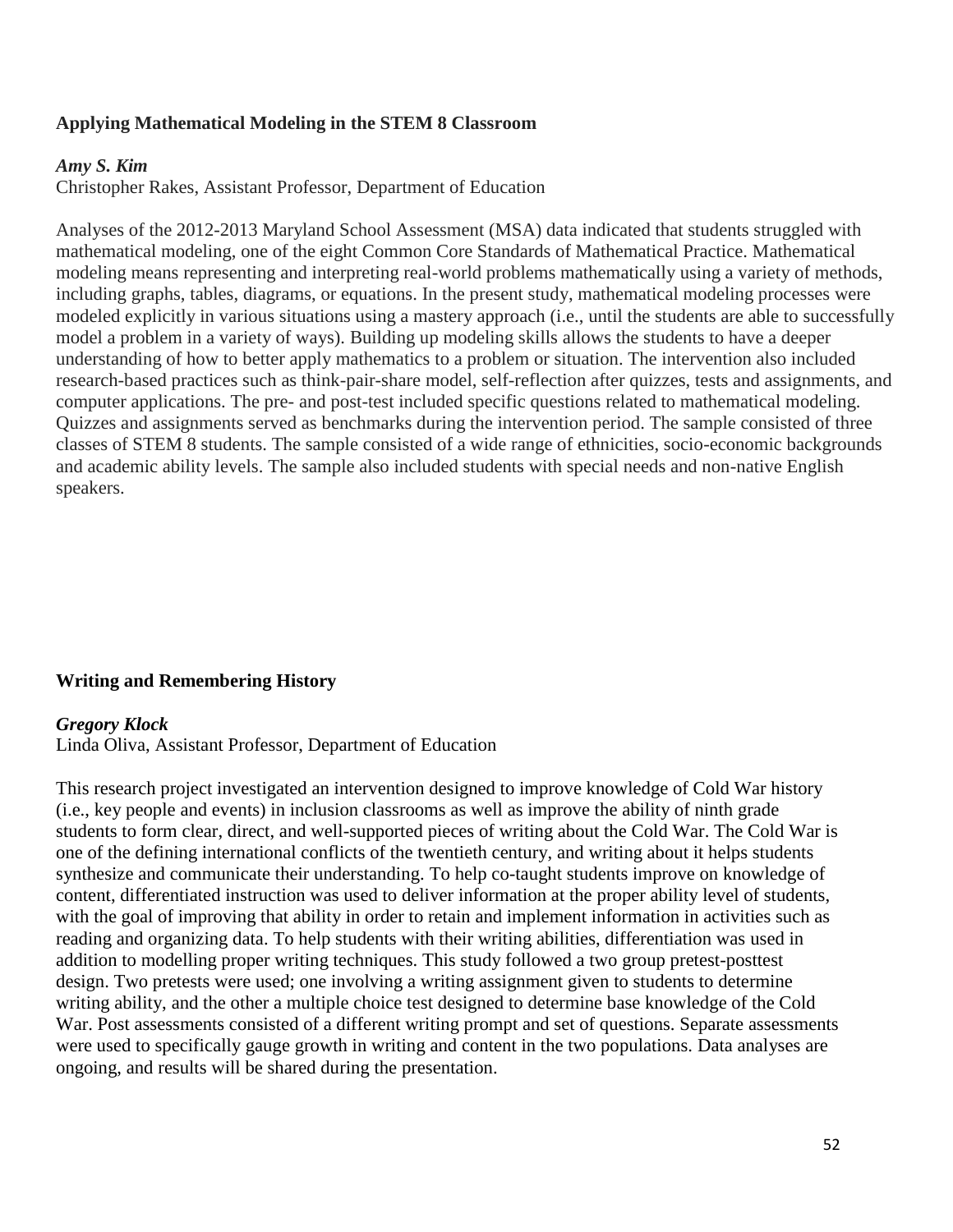### **Analysis of Cell Cycle Proteins after Distortion of Ribosome Biogenesis**

#### *Omar Koita, Md. Shamsuzzaman, Janice M. Zengel* Lasse Lindahl, Professor, Department of Biological Sciences

The ribosome is the universal machine for translating the genetic code and synthesizing protein in all biological organisms. If the balanced synthesis of ribosomal components and assembly factors is disturbed, nucleolar stress is induced. This leads to cessation of ribosome biogenesis. The ribosome also has effects on cell cycle progression. Our lab has previously examined cell cycle and cell morphology in *Saccharomyces cerevisiae* after repression of the synthesis of 54 individual ribosomal proteins. The responses are protein-specific with some proteins associated with arrest in G2/M phase, while others are associated with G1 phase arrest. The aim of the current work is to study the cellular distribution, localization and interaction of different cell cycle associated proteins after cessation of the synthesis of specific ribosomal proteins. We are currently tagging cell cycle proteins with different fluorescent protein markers. This includes linking the genes for the fluorescent protein tags to selection markers for the construction of chromosomal tagged cell cycle protein genes. Since many genes in the networks of ribosome biogenesis and cell cycle progression are conserved between yeast and humans, our work will impact the understanding of ribosomopathies, human diseases with an origin in mutations of ribosomal protein genes.

*This work was funded, in part, by NSF grant MCB0920578.*

# **Two Hearts Beat as One: A Study of Spouses' Agreement Regarding Disengaged and Engaged Communication Behavior**

## *Sam Kott*

Robin A. Barry, Assistant Professor, Department of Psychology

In romantic relationships, disengaged communication behavior between partners can have a damaging effect on the quality of couples' communication. Moreover, this effect can be exacerbated when partners cannot reach agreement about the extent of their disengagement (e.g., when a spouse perceives their partner to be less engaged than the partner perceives themselves to be). Disengaged behavior is likely to be less observable than engaged behavior because partners may disengage in both overt and covert manners. The present study was conducted to determine if self-partner agreement for disengaged behavior is lower than self-partner agreement for engaged behavior during couples' conflict communication. One hundred fourteen heterosexual married couples participated in two conflict-oriented discussions, and, following each discussion, individually completed measures of their own and their partner's engaged and disengaged communication behavior. We expected that husbands' and wives' agreement about disengaged behavior would be lower than their agreement for engaged behavior. Analyses did not support the hypothesis. Husbands and wives demonstrated comparable agreement for engaged and disengaged behavior. This research advances the understanding of how couples experience conflict communication, and may inform couple therapists' efforts to improve couples' communication.

*This work was funded through an Undergraduate Research Award from the UMBC Office of Undergraduate Education.*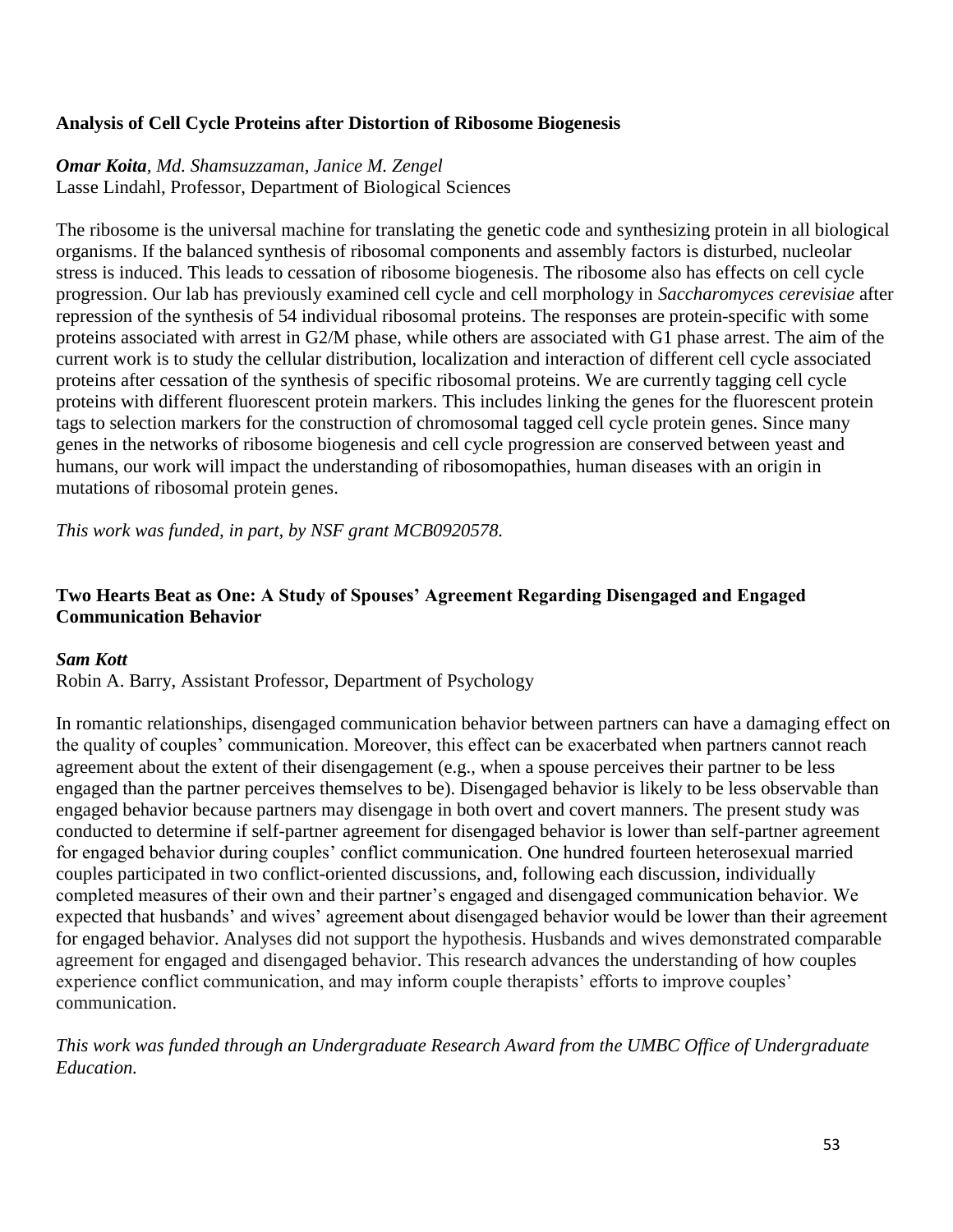### **Gender Differences in Pain Tolerance and Pain Intensity among College Students**

#### *Valerie Koury*

Lynnda M. Dahlquist, Professor, Department of Psychology

There is no distinct pattern of gender differences in commonly studied outcomes such as pain tolerance and pain intensity. The present study sought to examine whether gender differences exist in cold pressor pain. Participants were a sample of undergraduates (*N* = 69 males; *N* = 109 females) at the University of Maryland, Baltimore County. To capture pain tolerance, participants placed their hand in cold water for as long as they were able to tolerate the pain. After the participants removed their hand, they were asked to rate their pain on a scale of 0 to 100; this measured pain intensity. Independent samples *t-*tests were conducted. There was a significant difference in pain tolerance between males ( $M = 52.00$ ,  $SD = 45.00$ ) and females ( $M = 31.16$ ,  $SD = 31.16$ );  $t (176) = 3.97$ ,  $p < .001$ . However, there was not a significant difference in pain intensity between males ( $M = 61.70$ ,  $SD = 22.48$ ) and females ( $M = 61.81$ ,  $SD =$ 23.12);  $t(176) = -0.032$ ,  $p < 0.98$ . The results suggest that when exposed to cold pressor pain, females and males differ in their ability to tolerate the pain, but rate their experiences of pain similarly.

### **Alternative Control Paradigms for Remote-Controlled Helicopters**

#### *Sekar Kulandaivel*

John Park, Lecturer, Department of Computer Science and Electrical Engineering

Helicopters are one of the most difficult vehicles to control and require numerous hours of extensive flight training to master. Pilots must be capable of operating collective, cyclic, directional, and throttle controls simultaneously while managing many onboard flight systems and sensors. The development of an alternative control paradigm that is more intuitive for novice pilots may decrease the difficulty of learning general helicopter flight and increase the number of experienced helicopter pilots. The design and implementation of this alternative control paradigm on a small-scale level using a collective pitch remote-controlled (RC) helicopter focused on developing a control system that simplifies user inputs for general helicopter flight. The investigation of an unmodified helicopter's reactions to user inputs through testing and simulation determined the structure and design of an onboard control system that directly controls an RC helicopter's servomotors. By utilizing an Arduino microcontroller to analyze simplified user inputs and produce a series of more complex controls of the servomotors, this alternative control paradigm may prove to reduce the difficulty of general helicopter flight.

*This work was funded through an Undergraduate Research Award from the UMBC Office of Undergraduate Education.*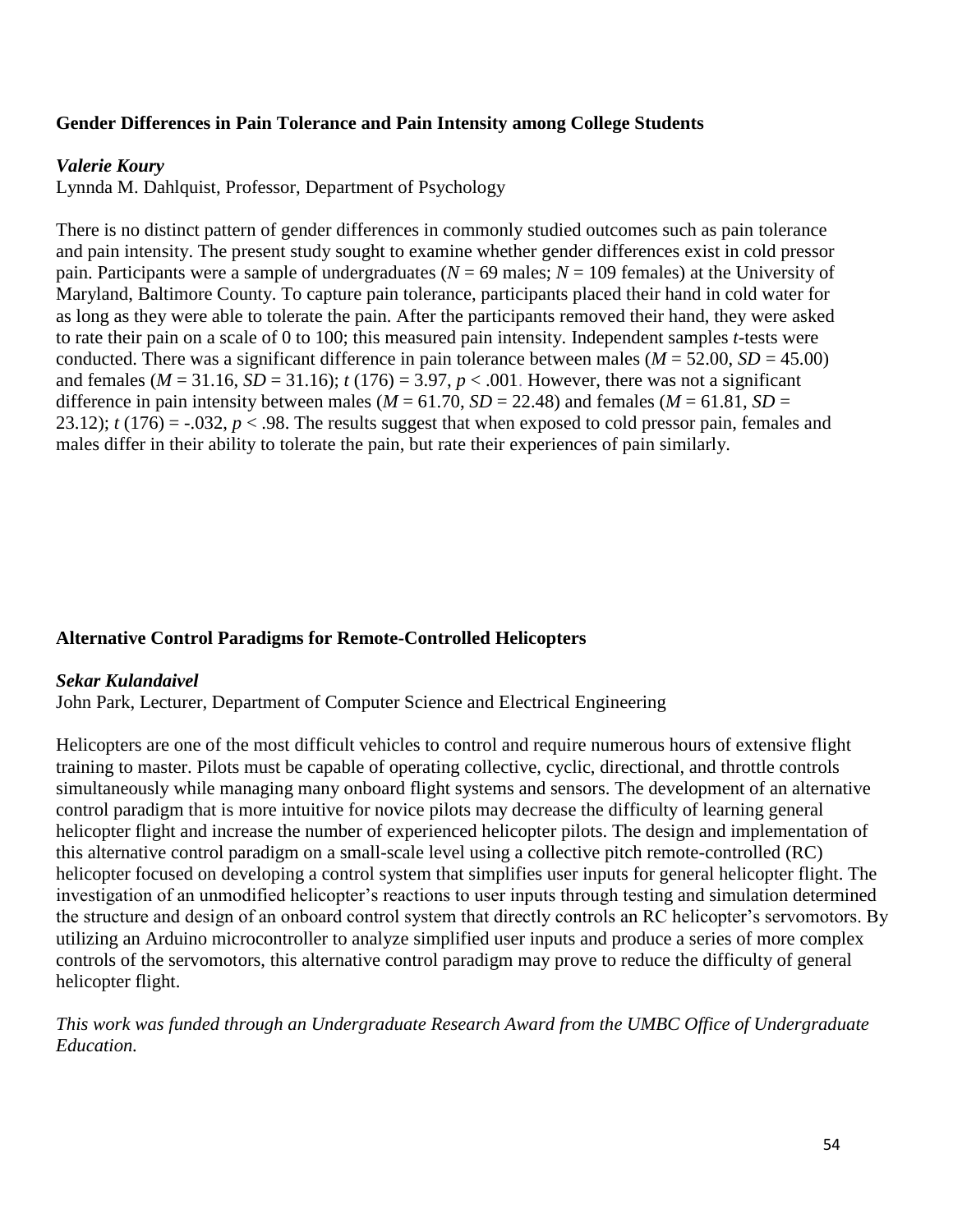### **Reframing the Window of Chinese Society II: Contemporary Art of the Millennial Generation**

#### *Robbin Lee*

Fan Yang, Assistant Professor, Department of Media and Communication Studies

For this research, I traveled to China to study the young urban population's engagement with artistic practices and to develop an understanding of the unconscious ideological motivations behind a group that is considered the product and agent of social change. The Chinese Millennials, as they are referred to in the media, those who are currently between the ages of 18-30, struggle with finding their identity while feeling separated from the historical trajectory of the Chinese people. In addition, China's One-Child Policy has shaped a very isolated, pressured, and introspective environment for young individuals, as expressed in their art. Building on my research on Chinese Contemporary Art done in Part I, I engaged with young Chinese peers on a local level, through viewing artwork and interviews. Experiencing the artwork first-hand allowed me to observe artistic trends, whereas interviews provided conceptual background. A socio-historical analysis of their creative practices within the context of globalization revealed that the few who are ushered into the artistic elite at an international level inaccurately represent the unique upbringing of the Millennial population.

*This work was funded, in part, by an Undergraduate Research Award from the UMBC Office of Undergraduate Education and by a grant from the Benjamin A. Gilman International Education Scholarship Program.*

### **Numerical Modeling of Lipid Biosynthesis in Microalgae**

#### *May M. Li, Nicole J. Carbonaro*

Ian F. Thorpe, Assistant Professor, Department of Chemistry and Biochemistry

In recent years, extensive studies have been focused on the development of alternative sources of energy to address depleting supplies of petroleum. There is a global push towards renewable sources of energy and, in particular, biofuels. Under the right conditions, microalgae can serve as one source of biofuel. These organisms are capable of producing large amounts of triacylglycerols (TAG), lipids that can be converted into usable biodiesel. Our lab uses numerical modeling to explore optimization of lipid biosynthesis in the well-studied microalgae *Chlamydomonas reinhardtii.* Using a deterministic kinetic model of the lipid pathway we created in MATLAB, we manipulated rate parameters in the model to observe the effect on lipid production. Through sensitivity analyses, we predict which enzymes in the pathway have the largest impact on TAG production. So far, our studies suggest that six enzymes have a dominant effect on TAG synthesis. These enzymes are found in the cytosol, in the steps immediately preceding TAG formation. We ultimately intend to test these predictions *in vivo*. While developed specifically for *Chlamydomonas reinhardtii,* this model should be generally applicable to other microalgae with similar mechanisms of lipid biosynthesis.

*This work was funded, in part, through an Undergraduate Research Assistantship Support (URAS) Award from the UMBC Office of Research Administration.*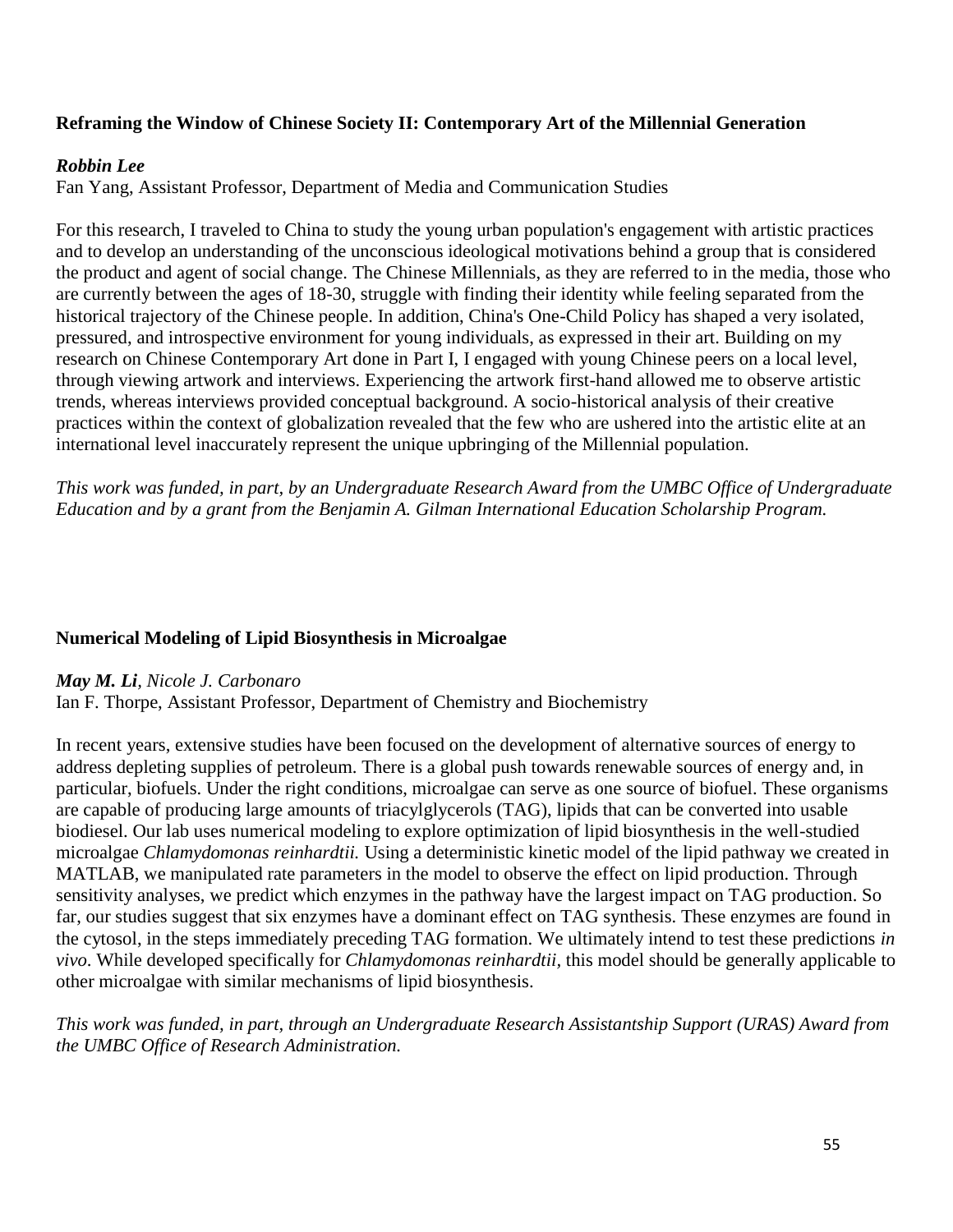# **Is the Voting Rights Act Still Necessary? Attitudinal Support of Electoral Reform in a Post-Jim Crow Era**

# *Lauren A. Lochocki, Tyson King-Meadows*

Tyson King-Meadows, Associate Professor, Department of Africana Studies and Political Science

The Supreme Court's ruling in *Shelby County, Alabama v. Holder* (2013) declared an important part of the Voting Rights Act (VRA) to be unconstitutional. The Court ruled that the coverage formula reauthorized by Congress in 2006, the provision determining which jurisdictions must obtain federal preclearance of proposed changes in election laws, was inappropriate for an era where race-based electoral discrimination has significantly declined. The Court raised doubts about the evidence used to document the impact of anti-black sentiment on minority participation. To interrogate this "Bull Connor is Dead" concept, this study utilized the Cooperative Congressional Election Study, a national Internet-based survey, to examine white support for three election reforms in 2008 (n = 1466) and in 2012 (n=901). The three reforms were voter photo ID, requiring voters to read from the U.S. Constitution, and Election-Day registration. Through bivariate analysis and multivariate logistic regression, we assessed the attitudinal, demographic, and contextual factors driving support for each reform. We found that racial sentiment measures were strong predictors of support, even after controlling for other factors. Our findings underscore the tradeoffs associated with considering attitudinal support of electoral reforms in an era where racial jurisprudence and public opinion have tilted against provisions of the VRA.

*This work was funded, in part, through an Undergraduate Research Assistantship through the Department of Africana Studies.*

# **Chromosome Conformation Capture in the chr13q22.1 Pancreatic Cancer Risk Locus**

# *Justine Lottermoser, Abdisamad Ibrahim<sup>1</sup> , Irene Collins<sup>1</sup>*

<sup>1</sup>Laboratory of Translational Genomics, Division of Cancer Epidemiology and Genetics, NCI, NIH Jason Hoskins, Postdoctoral Fellow, Laufey Amundadottir, Investigator, Laboratory of Translational Genomics, Division of Cancer Epidemiology and Genetics, NCI, NIH

Although pancreatic cancer is the tenth most common cancer in the United States, it is the fourth most common cause of cancer mortality. Like any disease, pancreatic cancer is a result of lifestyle and genetic factors, but the full extent of genetic causation is still undergoing much research. Chr13q22.1 has been shown to harbor a risk locus for pancreatic cancer through genome wide association studies (GWAS). Using chromosome conformation capture (3C) and expression quantitative trait locus (eQTL) analysis, the risk locus has been shown to influence expression of the *DIS3* gene located ~600 kb upstream on 13q22.1. Consequently, any regions that may affect *DIS3* expression are now being investigated within the laboratory. This project's region of interest is located upstream of the *DIS3* promoter on chromosome 13 in a gene desert. To determine whether our region of interest enhances or inhibits *DIS3* expression in pancreatic cancer cells, I cloned the region of interest in a construct made up of the genomic region of interest and a firefly luciferase gene. PANC-1 pancreatic cancer cells were then transiently transfected with this construct in order to perform a luciferase assay. The assay's result showed that the region of interest does enhance promoter activity.

# *This work was funded by the National Institutes of Health for the National Institutes of Health Summer Internship Program.*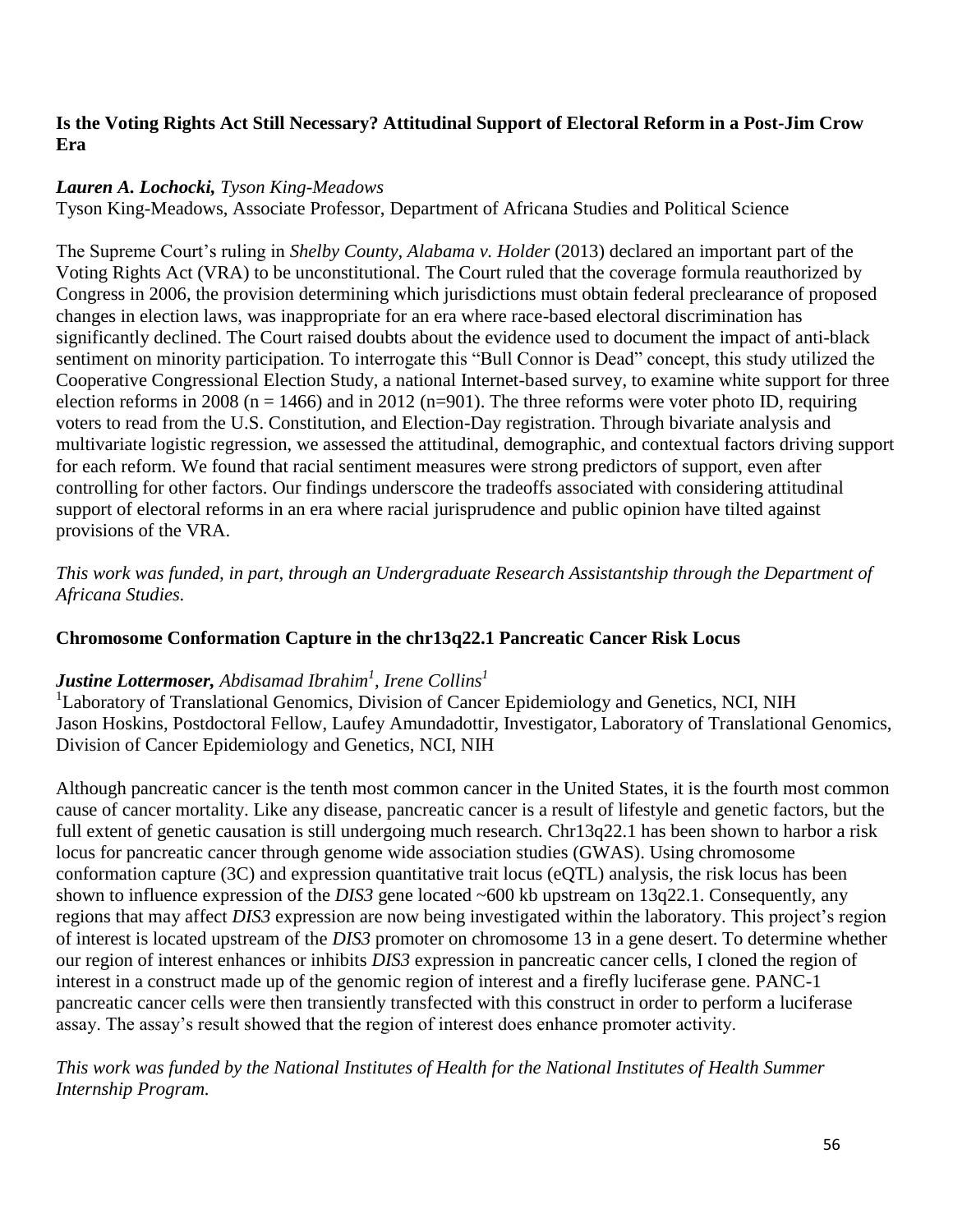## **Structural Elucidation of RNA using Modern Energy Optimization Methods**

### *Gaurav Luthria*

Bruce Johnson, Research Professor, Department of Chemistry and Biochemistry

Understanding the structure of RNA is important for investigating gene expression, vital cellular functions, and retroviral infections. Due to RNA's complex structure, energy minimization using optimizers is an efficient approach to elucidate stable molecular configurations. In the present study, a modern, non-gradient based optimizer, CMA-ES (Covariance Matrix - Adaptation Evolution Strategy) is used to determine the structure of RNA. As opposed to traditional, gradient-based optimizers, it is predicted that CMA-ES will provide fast convergence to the global minimum, corresponding to a stable structural configuration. This optimizer minimizes a self-defined energy function that incorporates steric, torsion angle, and atom distance constraints from NMR data. To increase the rate of optimization, a course grained model is incorporated which simplifies the RNA nucleotide by minimizing the number of atom interactions. Derived structures and minimized energies for the retrovirus were compared to those generated by the CYANA 3.0 program, which uses a gradient-based molecular dynamics approach. The current energy values generated using this modern algorithm are slightly higher than those generated by CYANA. After superimposing our derived structures onto CYANA's, there were minimal deviations. Additional research with fewer constraints is required to demonstrate the generality of CMA-ES optimization for structural elucidation of biomolecules.

*This project was funded by NIH grant P50GM103297, One Moon Scientific, Inc.*

# **Using a Microelectrode Array Plate to Induce Action Potentials in Neural Cells Affected by Alzheimer's Disease**

### *Vanessa Mackley, Vani Ravichandran, Dalton Hughes*

Jennie B. Leach, Associate Professor, Department of Chemical, Biochemical, and Environmental Engineering

Imagine being able to counteract the effects of Alzheimer's disease by pointing a laser at neurons in the brain. The goal of this project is to induce therapeutic effects on injured neurons by optical stimulation. One cause of neurodegenerative diseases is the inhibition of neuronal action potentials. Microelectrode Array (MEA) plates have been previously used to study the electrical excitability and action potentials of neural cells. Herein our goal is to use MEA plates to record voltage changes in the nerve membrane in order to determine how laser light and Amyloid Beta (AB; a protein thought to be the cause of Alzheimer's disease) affects action potentials. In our work, we hypothesize that optimizing the cell-to-plate interaction will provide the means necessary to study action potentials of the cells. We are culturing PC12 cells in the presence of nerve growth factor to allow the cells to produce action potentials. We plan to culture the cells on various plate coatings and image the cells to determine the most suitable environment for cell growth. These results will allow the research to proceed to the next phase wherein PC12 cells will be analyzed in the MEA plates during exposure to optical stimulation and AB.

*This work was funded, in part, by the University of Maryland, Baltimore County.*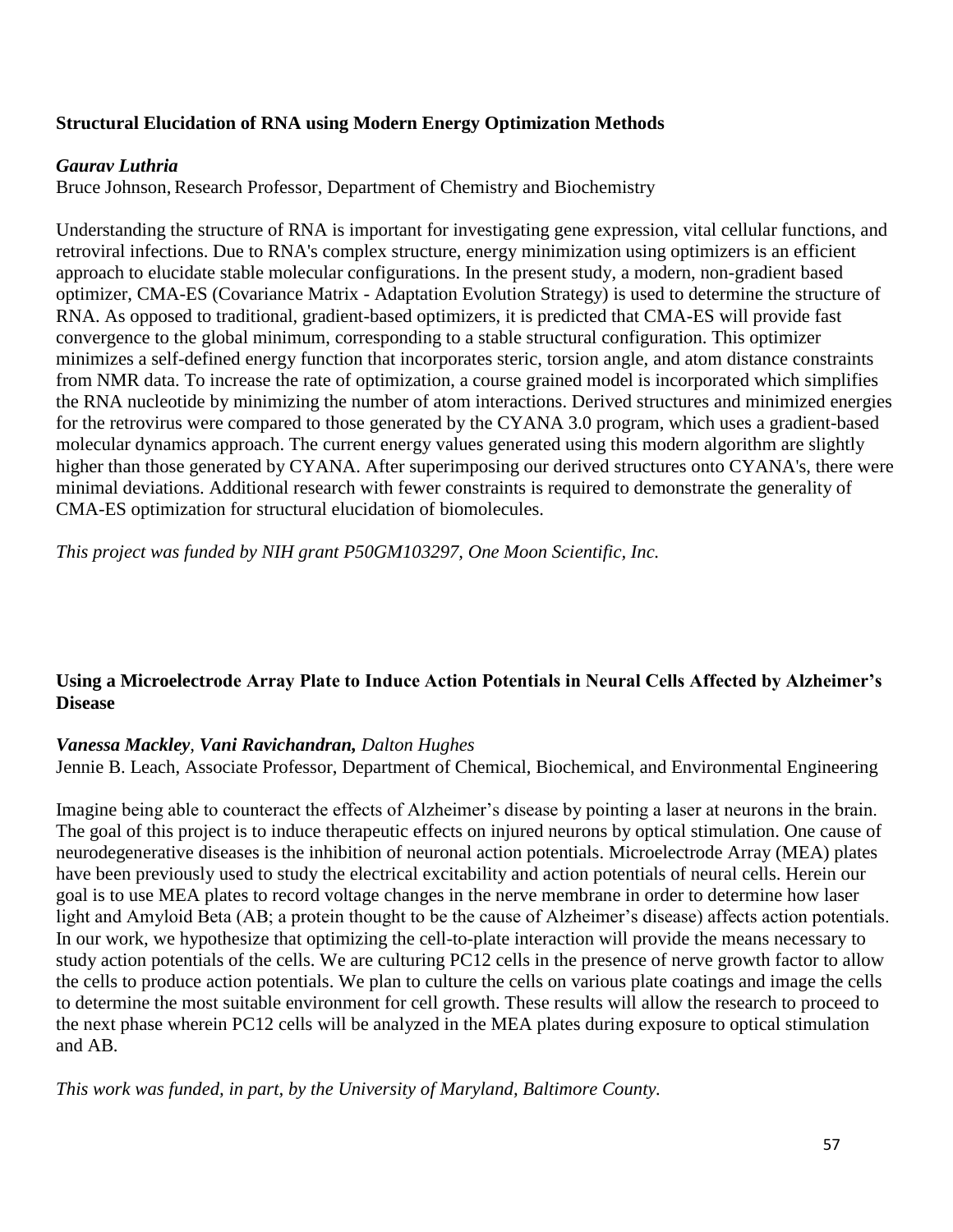### **Rogue Species Unleashed: Examining Non-Native Invasive Species, a Biological Problem with Socioeconomic Consequences**

### *Caitlyn Maczka*

Effie Siegel, Professor, Department of English, Montgomery College

Invasive species are one of the world's most severe yet most overlooked issues. Contrary to the belief of many, damage by invader animals, diseases, and plants is not just biological. Estimates for world-wide economic damage due to species invasions run into the hundreds of billions of dollars per year. This project analyzes the issue of invasive species, and how socioeconomic side effects of species invasions are felt most drastically by the world's poor. Species invasions in developing nations both exacerbate preexisting issues and create an array of new problems. This paper examines the issue via two case studies. The first is the water hyacinth in Lake Victoria, Africa, and the second is Prosopis in the Afar region of Ethiopia. In addition to causing widespread economic damage for the surrounding communities, both plants also cause extreme social tension. Social strain in these areas stems from gender roles and responsibilities in maintaining livelihood. This paper analyzes the biological, economic, and social implications of species invasions, and the multi-faceted world-wide crisis is exposed.

### **Fatigue of Dentin after Diamond Abrasive Bur Preparations**

*Behnam Majd, Hessam Majd, Elaine Romberg<sup>1</sup>* <sup>1</sup>University of Maryland School of Dentistry Dwayne Arola, Professor, Department of Mechanical Engineering

The durability of restored teeth to cyclic loading and their resistance to fracture are dependent on the fatigue properties of the restorative materials and hard tissue foundation. The objective of this investigation was to evaluate whether cutting with diamond burs causes a reduction in the fatigue strength of dentin. Beams of human coronal dentin were obtained from unrestored third molars and subjected to either quasi-static or cyclic flexural four-point loading to failure. Flaw free control beams (N=35) were prepared with diamond abrasive slicing wheels. Treated beams (N=35) were prepared by cutting with medium grit diamond abrasive burs under ultra-high-speed rotation and with copious water coolant; the bur rotation was oriented parallel to the beam length. Under quasi-static loading there was no difference (p>0.05) in the average strength between the flawfree control and the treated dentin beams. However, the fatigue life diagrams distinguished that dentin treated with diamond burs underwent a substantial reduction in fatigue strength overall, which was statistically significant ( $p \le 0.01$ ). When evaluated by the apparent endurance limit there was a 35 percent reduction in the fatigue resistance of the bur-treated dentin with respect to the control. Research focused on new methods of preparation is warranted.

*This research was supported in part by an Undergraduate Research Award from the UMBC Office of Undergraduate Education.*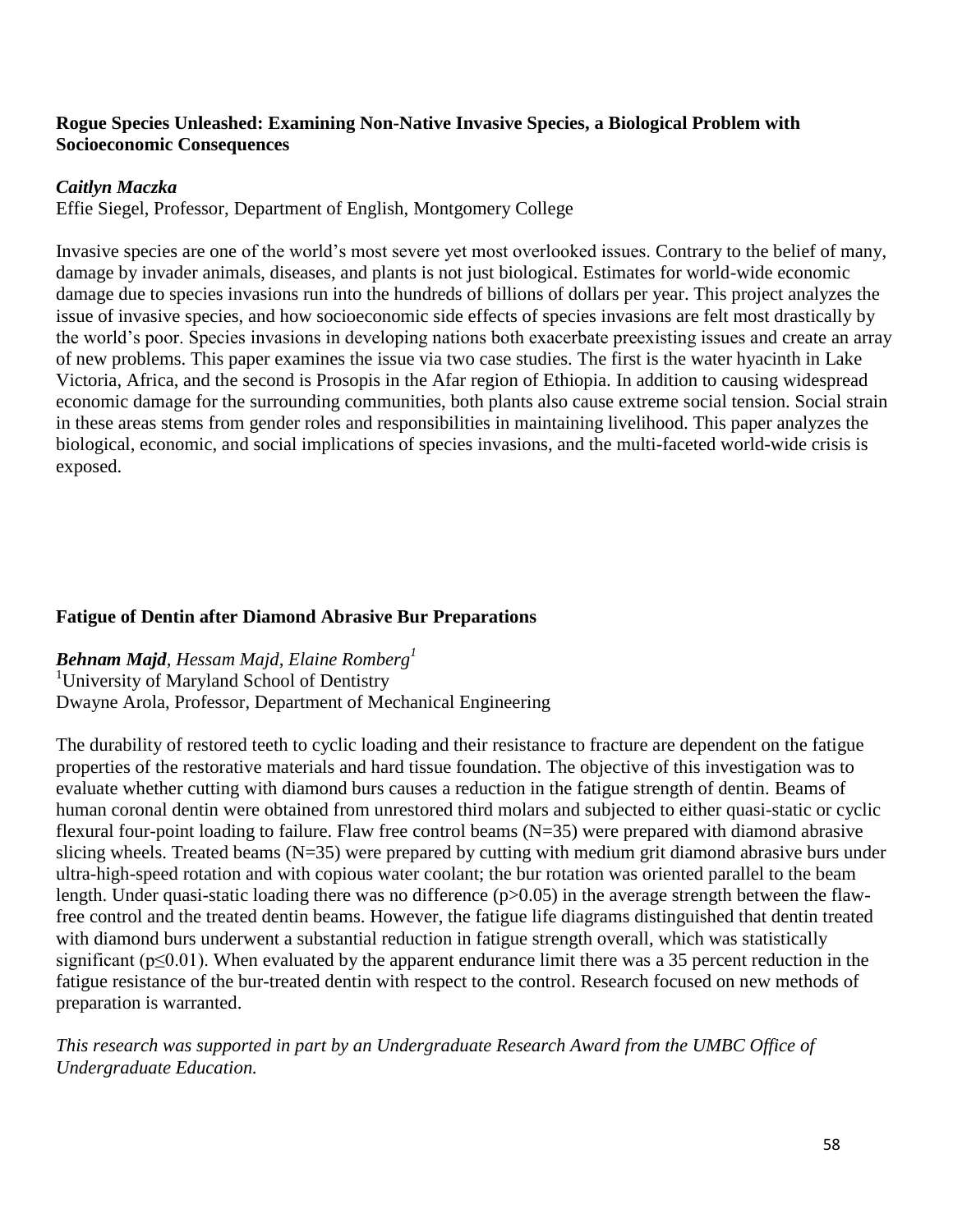### **An Analysis of the Function of L24 in the Ribosomal Complex**

#### *Oleg D. Makarevich, Jesse Fox*

Lasse Lindahl, Professor, Department of Biological Sciences

We examined the non-essential large subunit ribosomal protein 24 (L24) in *Saccharomyces cerevisiae* to ascertain its role in ribosome biogenesis and/or function. L24 deletion mutants can grow, but the lack of L24 affects translation efficiency. We have constructed a shuttle plasmid (replicates in both *Escherichia coli* and *S. cerevisiae*) that contains the sequence for HA-tagged L24 protein (pLGSD5-HA-L24) expressed under a galactose promoter. The HA tag allows us to trace the L24 protein expressed from the plasmid. We showed that synthesis of the HA-tagged L24 protein is induced by estrogen (β-estradiol) in a strain with a hybrid transcription activator containing an estrogen response element. In conclusion, we have constructed a strain in which tagged L24 can be induced efficiently. This will allow us to address a new question in ribosomal biology: Why are some ribosomal proteins dispensable and what is their function? We will be the first to observe the transition in a cell culture without L24 to the same culture with the production of L24 induced.

*This work was funded, in part, by NSF grant 0920578 to Janice Zengel and Lasse Lindahl as well as by an Undergraduate Research Award from the UMBC Office of Undergraduate Education.*

### **Student Learning Objective: Relevant Ideas in Writing**

### *Sarah Malesh*

Cheryl North, Assistant Professor, Department of Education

Eighth-grade students at a suburban middle school completed a diagnostic composition at the beginning of the school year which revealed that they had difficulty staying on topic and incorporating relevant and thoughtful ideas into their writing. These results were confirmed via formative assessments throughout the school year. The goal of this research is for students to improve their writing in those areas. To achieve this goal participants will engage in discussions that encourage elaboration, engage in peer revision, and complete research assignments that will help them gain background knowledge on their topic while learning the craft of writing. Students will be evaluated via performance-based assessments at the end of each unit and will be scored out of a four-point scale.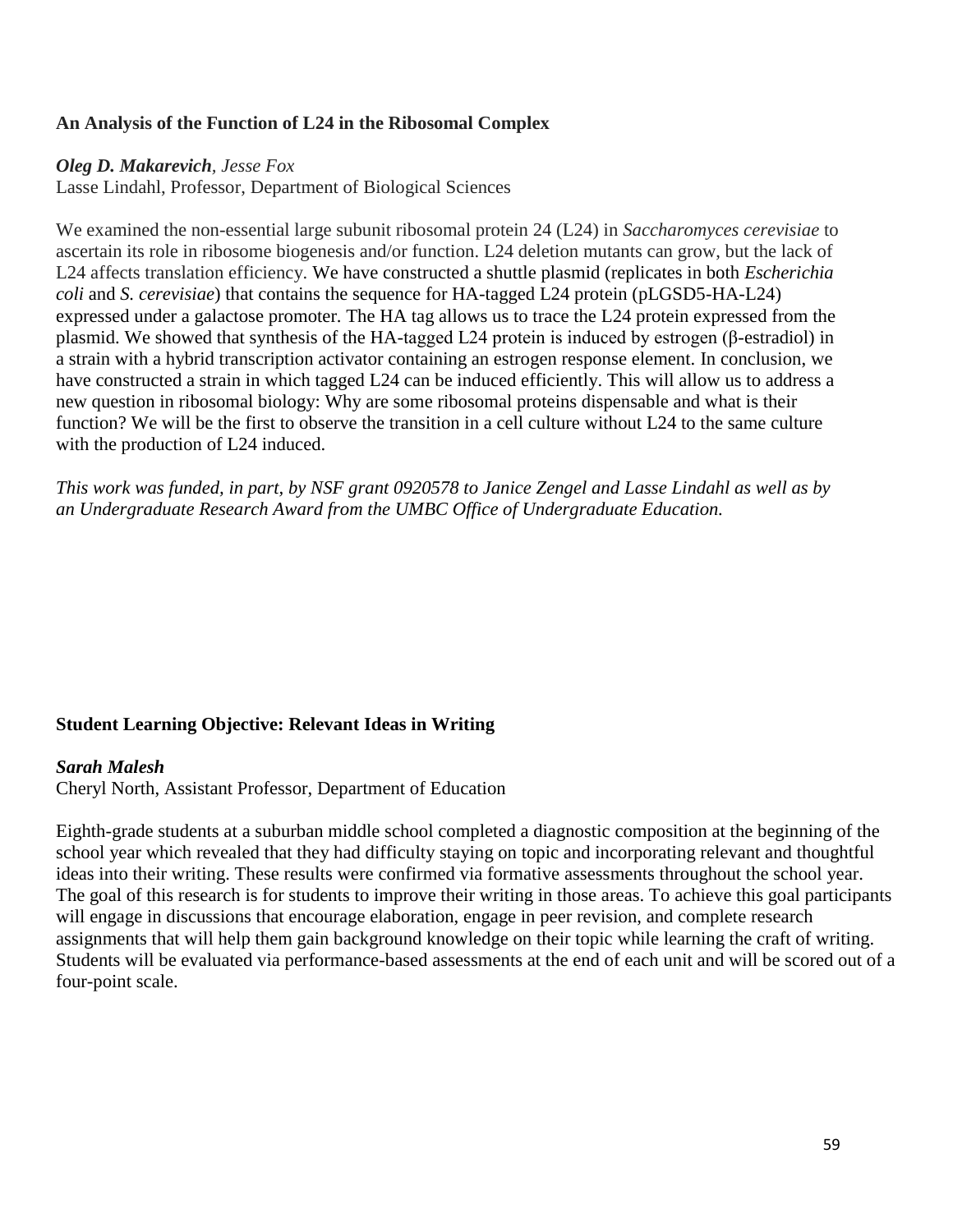### **Using Nuclear Introns to Infer the Evolutionary History of a Vulnerable Australian Songbird, the Norfolk Island Robin**

### *John Malloy, Anna Kearns, Matthias Gobbert, Kevin Omland* Kevin Omland, Professor, Department of Biological Sciences

The Australasian robin genus *Petroica* is commonly used as a textbook example of island speciation due to the radiation of the species outward from the Australian mainland (Mayr, Animal Species and Evolution, 1950). Although their common name sounds familiar, the Australian Robins comprise a distinct group not at all closely related to our American Robin. Recently, based on evolutionary analyses, a previous subspecies in the *Petroica*  genus, the Australian mainland Scarlet Robin*,* was raised to full species status while the closely related Norfolk Island Robin remains a subspecies. The Norfolk Island Robin is considered vulnerable (Norfolk Island Robin Recovery Plan, 2004) and conservation efforts are therefore critical. However, the evolutionary analyses of this group that resulted in this new taxonomy were performed solely with mitochondrial DNA. Previous work done by the Omland Laboratory at UMBC has shown mitochondrial analyses to potentially be misleading. This project uses nuclear intron DNA from a wide sampling of Australian Robins to infer a more conclusive and thorough evolutionary history of the genus as a whole, as well to determine whether the Norfolk Island Robin should be considered a distinct species.

*This work was funded, in part, by the Undergraduate Biology and Mathematics Training Program at UMBC.*

## **Vocabulary and Geographic Features Student Learning Objectives**

### *Logan D. Masters*

Linda Oliva, Assistant Professor, Department of Education

This study examined the effects of sustained explicit instruction on students' ability to analyze geographical features and improve vocabulary competencies. The subjects were sixth grade special needs students with Individual Education Plans and 504 plans. The intervention included supports, such as proper scaffolding, graphic organizers, and appropriate reading strategies. The specific skills in vocabulary that were examined were the interpretation of words and phrases as they are used in text, including the determination of technical, connotative and figurative meanings and the analysis of how specific word choices shape meaning or tone. The specific skills in analysis of geographic features include the ability to use photographs and thematic maps to identify and describe physical and human characteristics of early civilizations. Formative and summative assessment data were collected and analyzed. The target Student Learning Objectives were that at least 85 percent of targeted students would score a minimum of 70 percent on a post-unit vocabulary assessment and that 85 percent of targeted students would score a minimum of 70 percent on a post-unit geography assessment.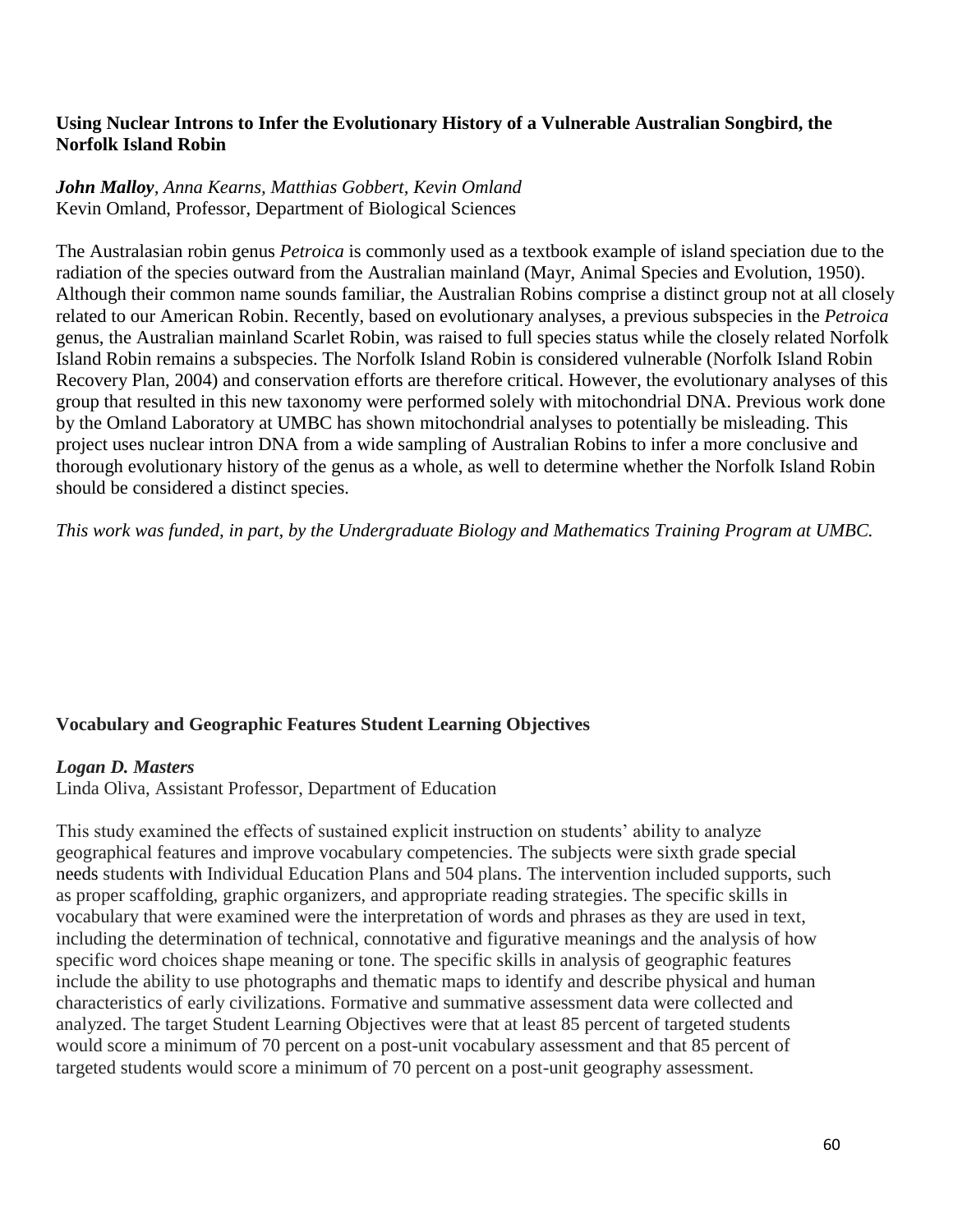# **The Characterization of All Carbon Structures, C4, C5, and C<sup>6</sup>**

# *Kori McDonald*

Joel F. Liebman, Professor, Department of Chemistry and Biochemistry

With many carbon structures still unknown and undiscovered, it becomes increasingly important to find a way to discover, characterize, and understand these structures. One of the projects in the Liebman lab seeks to characterize the all carbon structures with the formulas of  $C_4$ ,  $C_5$ , and  $C_6$ . A matrix method is applied to characterize all drawn structures, upon which every carbon is numbered and used to generate an adjacency matrix, as well as uniquely derived matrices, for the structure. From the adjacency matrix we derive certain combinations of eigenvalues and eigenvectors. The eigenvalues and eigenvectors are a representation of the energy levels for each structure and the type of structure. With this we hope to gain a better understanding of what is chemically reasonable for our produced structures.

*This research was supported in part by a grant to UMBC from the Howard Hughes Medical Institute through the Precollege and Undergraduate Science Education Program.*

## **Usability of a Universal Jamming Gripper for Mobility Impairments**

## *Samantha A. McDonald, Jeremy Chang*

Shaun Kane, Assistant Professor, Department of Information Systems; Amy Hurst, Assistant Professor, Department of Information Systems

The ability to grab and move objects can be increasingly difficult for those with mobility impairments. Robotic arms have been applied to this issue by mimicking the gripping ability of a human hand. However, most robotic arms are costly and require immense programming and customization for use. There is also the issue of creating a gripper that can pick up a universal set of items. A robotic gripper for persons with disabilities must be able to pick up a variety of items without the need for constant interchanging parts or programming. The gripper must also be inexpensive, with easily replaceable materials. In this research we are applying Brown's invention of a robotic gripper, which uses granular jamming, to an accessibility application. By creating our own universal gripper with a balloon, coffee grounds, funnel, vacuum, and power supply, we were able to recreate a similar model to Brown's gripper and test its effectiveness for mobility impairments. This research has shown a potential design for an assistive gripper. With a higher degree of engineering, one can use this design to create an inexpensive and assistive robotic arm.

*This work was funded, in part, by the UMBC Department of Information Systems.*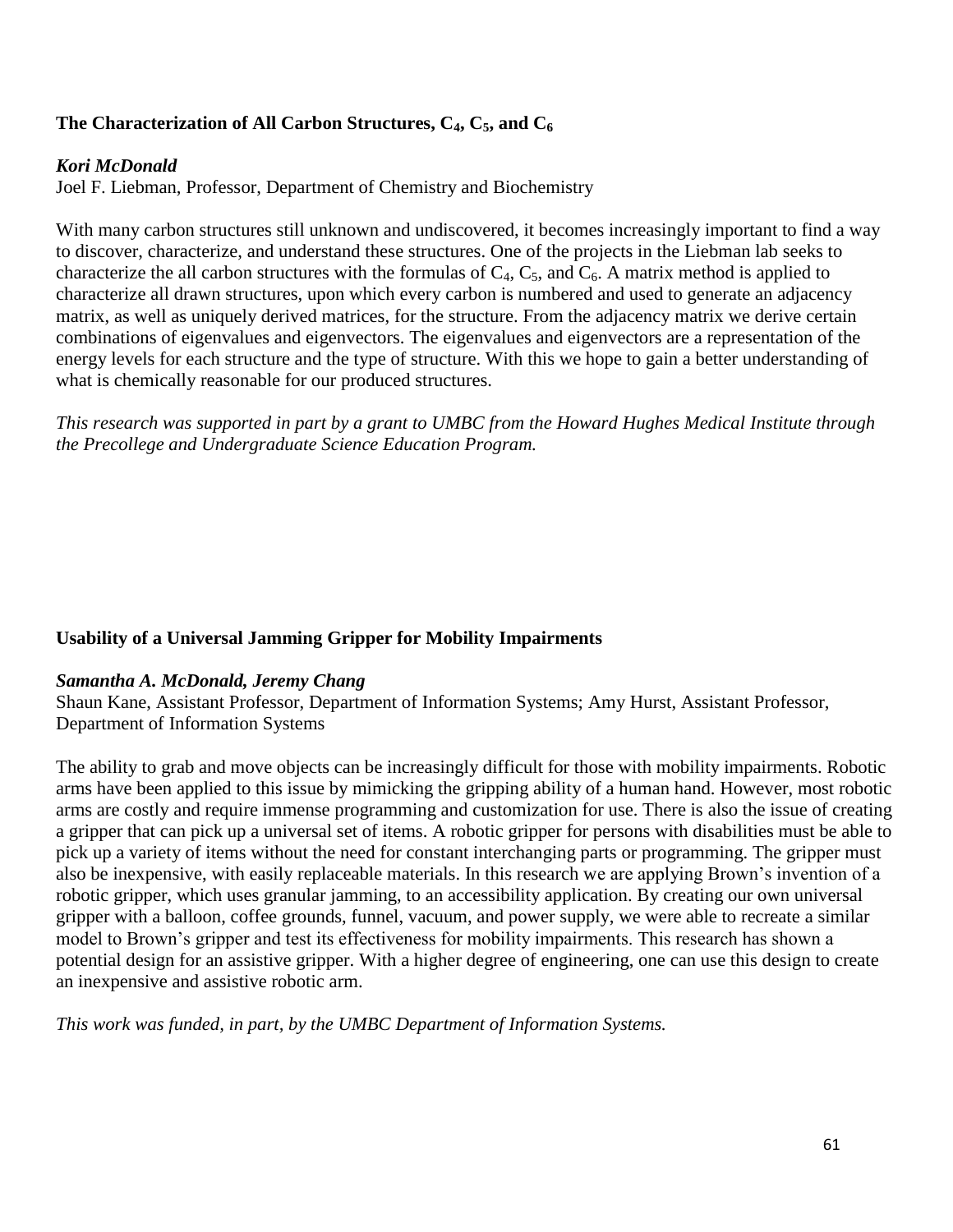### **Tactile Tools for Educational Research**

### *Samantha A. McDonald, Joshua Dutterer*

Shaun Kane, Assistant Professor, Department of Information Systems; Amy Hurst, Assistant Professor, Department of Information Systems

As our society enters an era of digitalized education, we must consider the effects on the variety of users, including students who are visually impaired. Homework, presentations, and in-class lectures are increasingly presented online through dominantly visual mediums, disproportionately disadvantaging these students. In this study, we examine a set of tactile education tools custom-created for a specific user in a classroom environment. Our test student is enrolled in a course that is inherently visual-based: Graphic Design for Interactive Systems. To assist his education, we created over 10 novel tools with the use of a laser cutter and 3D printer in order to help him grasp ideas such as color formats, font types, web layouts, and web design. These tactile tools were inexpensive and made in a relatively small amount of time, suggesting the feasibility of our approach. Our designs proved to be extremely helpful. His feedback concluded an increased understanding of the class material and the confirmation of tactile tool potential for other class environments.

*This work was funded, in part, by the UMBC Department of Information Systems.* 

## **Pottery Production Techniques of Ancient Greece**

### *Cara M. McGaughran*

Esther Doyle Read, Lecturer, Department of Ancient Studies

Although Athenian painted pottery is considered the norm in studies of Greek vases, there were many other, more purely utilitarian, types manufactured in Greek workshops. The focus of my study is a "worker's bowl" from Olympia in the UMBC Marie Spiro Collection, which is of unknown date. This bowl may be more representative of the types of pottery used by the lower class, whether slave worker or poor free person, or it may be indicative of the variety of types of pottery used in a household. Using data from various museum collections, archaeological excavation reports and journal articles, I will concentrate on different methods of ceramic production, which include the collection of raw materials, the methodology used to create and fire pottery, and the decoration techniques that were used. This research will then enable me to establish a temporal provenance for the bowl and to determine for whom this type of ceramic ware may have been produced. This will add to our knowledge of artifacts in the Spiro Collection.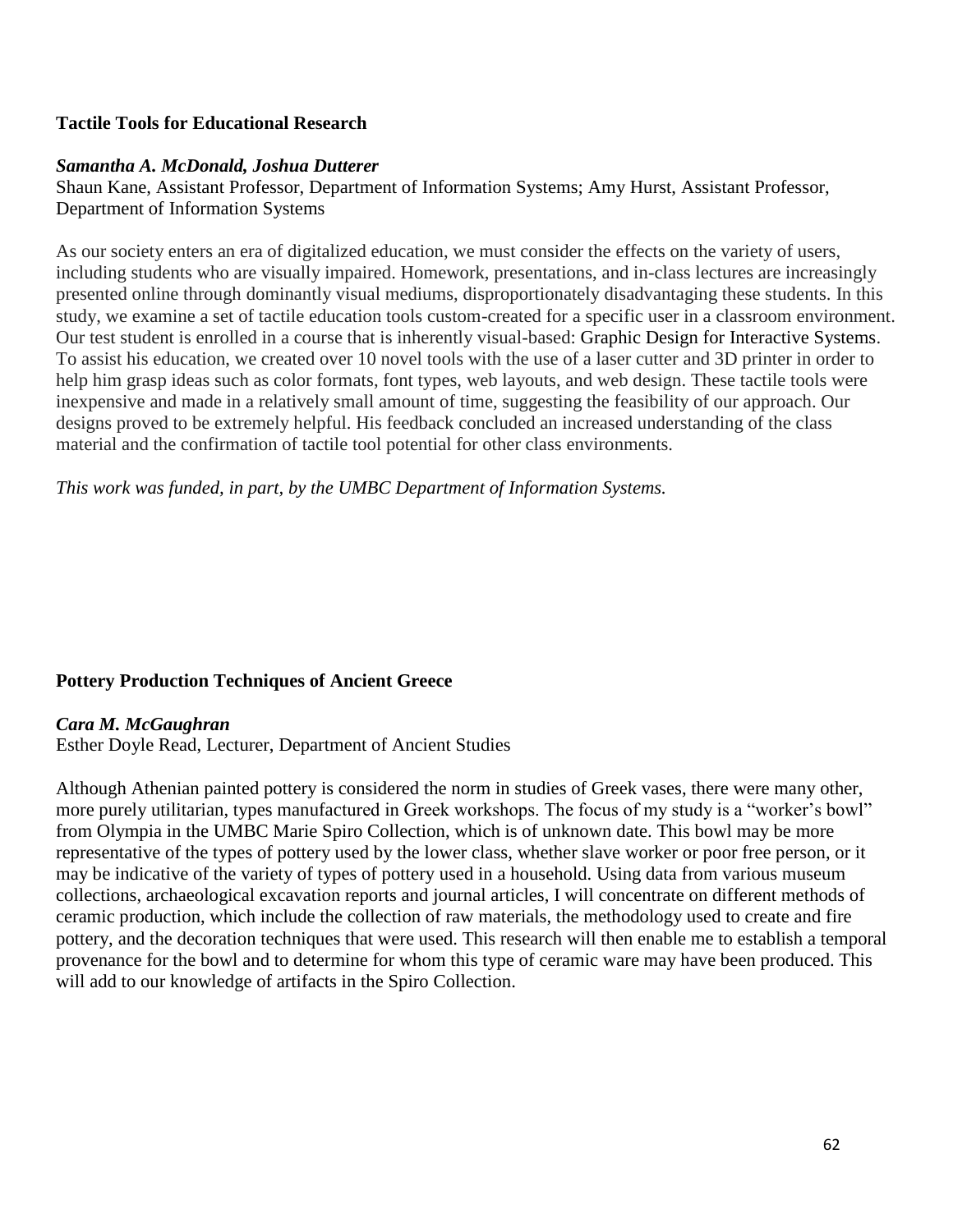### **"The Law Won Over Big Money": Tom Watson and the Leo Frank Case**

#### *Leslie McNamara*

Anne Sarah Rubin, Associate Professor, Department of History

In 1913, in Atlanta, Georgia Leo Frank, a Jewish factory superintendent, was convicted and sentenced to death for the murder of thirteen-year-old Mary Phagan. This project focused on the sensationalization of Phagan's murder as covered by *The Atlanta Constitution* and the coverage of Frank's subsequent trial. After Frank's conviction, the Frank case garnered national attention from the media, which questioned Frank's conviction. The questioning of Frank's conviction led Tom Watson, a Georgia Populist leader, to write various articles about Leo Frank. I analyzed Watson's rhetoric as it appeared in his two publications, *Watson's Magazine* and *The Jeffersonian.* I concluded that Watson's rhetoric was rooted in Populist ideology, but contained aspects of anti-Semitism. Watson viewed the campaign to overturn Frank's conviction as impeding Georgia's right to self-governance, which Watson alleged was due to Jewish control of the financial industry. In 1915, Governor John Slaton of Georgia commuted Frank's sentence and in the aftermath, Frank was lynched by a mob due to the perception that the commutation had stripped Georgia's citizens of their right to seek justice. The lynching of Frank was subsequently defended by Watson since from his perspective, despite the "Big Money" interests that attempted to strip Georgia's right for justice in the end, justice prevailed in the form of a lynching thus, "The Law Won Over Big Money."

### **Experience and Enjoyment of Videogames and Virtual Reality Distraction from Pain**

*Amy N. Mickhael, Alex E. Woo, Abigail L. Matthews, Emily C. Foxen-Craft* Lynnda M. Dahlquist, Professor, Department of Psychology

Virtual-reality (VR) videogames can distract from acute pain, although this effect is inconsistent. Positive emotional experience, but not videogame experience, has been associated with improved pain tolerance. Therefore, those who enjoy the videogame may derive an increased benefit from VR videogame distraction. UMBC undergraduates ( $n = 179$ , *M* age = 20.58 years, *SD* = 3.04, % male = 38.5) completed two cold pressor trials (i.e., exposure to ice cold water) to assess pain tolerance at baseline and during VR videogame distraction. Enjoyment of the videogame was rated on a scale from 0 ("I did not like it at all") to 100 ("I really liked it and want to play it again"). Amount of improvement in pain tolerance during VR distraction was positively correlated with enjoyment of the videogame  $(r = .16, p = .04)$ , self-reported days per week of videogame play  $(r = .16, p = .04)$ = .17, *p* = .02) and self-reported hours per week of videogame play (*r =* .22, *p* = .003). Enjoyment and experience with the videogame were related to improved pain tolerance during VR videogame play. Individuals who have more experience with and enjoy videogames may differentially benefit from videogame and VR distraction from painful medical procedures.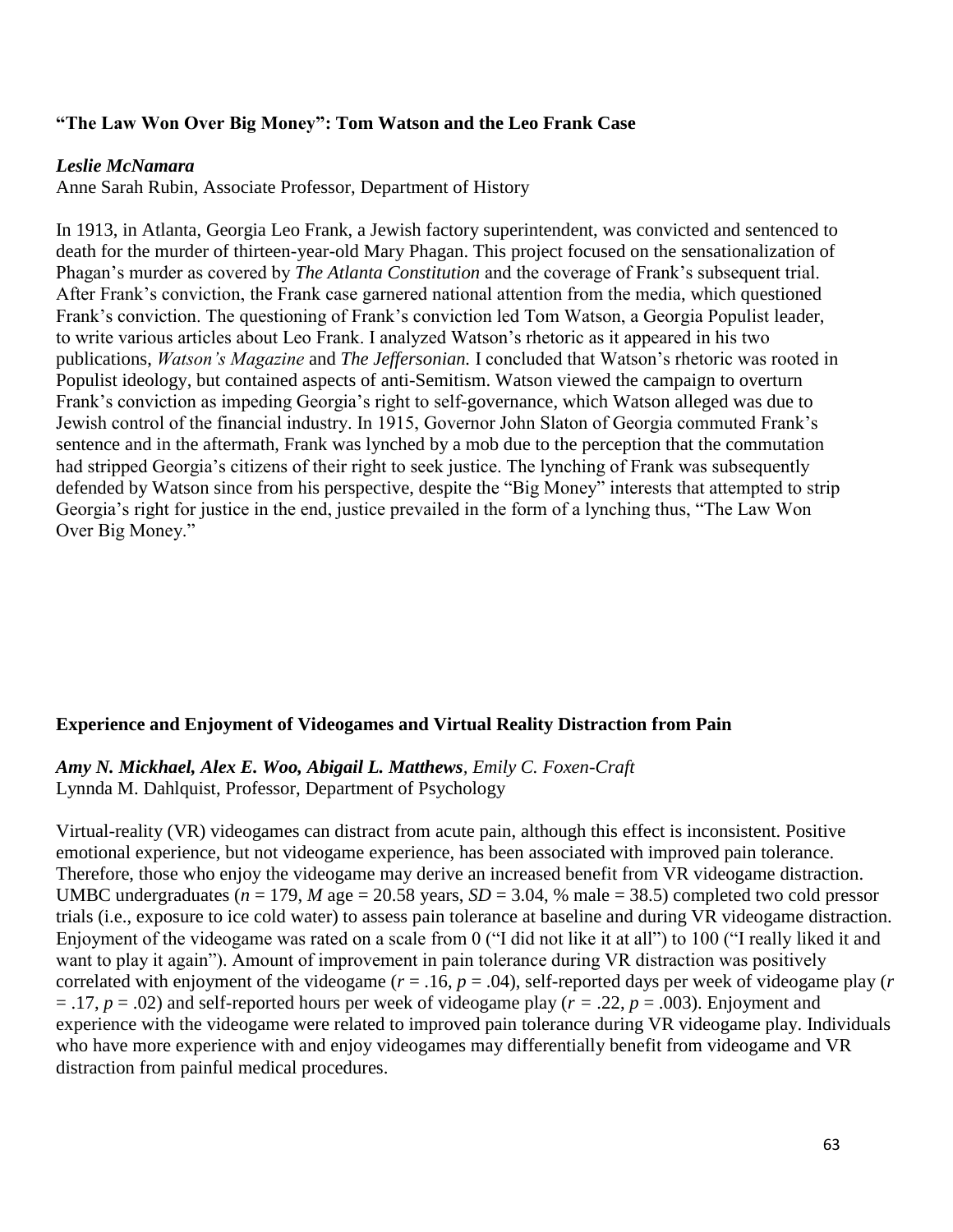# **Extraction of Interacting Orthologs from Literature**

### *Rajashree Mishra*, *Emily Doughty*

Maricel G. Kann, Assistant Professor, Department of Biological Sciences

Information about protein-protein interaction is essential to understand function within cells, pathways and relationship to diseases. Most interactions are not available in the databases. We hypothesize that protein interaction evidence conserved across species can be used to uncover the positive interactions missing from the databases. A novel methodology, Literature InteroloG ExtractoR (LIGER), was developed to retrieve interologs from the literature. LIGER retrieved mouse interactions using the human orthologs to direct the extraction from literature. A set of human protein interactions built from the Search Tool for the Retrieval of Interacting Genes/Proteins (STRING) database was used as a starting point (seed) to identify putative mouse interactions (target). We used HomoloGene to retrieve all mouse orthologs to human to build a database of putative mouse protein-protein interactions. LIGER performed a search for mouse interactions in PubMed defined by their orthology to human and has approximately a 74 percent precision rate after manual curation. We further evaluated LIGER's performance by comparing LIGER with a web-based tool that assists text mining of biointeractions. We performed the web-based tool, LIGER, and a combination of the two methods on 1000 randomly generated abstracts. We expect the combination of the two methods to have the strongest performance.

*This work was funded, in part by NIH/NIGMS MARC U\*STAR T34 08663 National Research Service Award to UMBC, NCI (1K22CA143148) and by a grant to UMBC from the Howard Hughes Medical Institute through the PreCollege and Undergraduate Science Education Program.*

## **Gold-Tip Nanoprobe Array Fabrication for Brain Characterization**

## *Larry L. Morton*

Gymama Slaughter, Assistant Professor, Department of Computer Science and Electrical Engineering

Being able to study the brain while a person or animal is alive could lead to breakthroughs in curing, preventing, or diagnosing neurological diseases before the onset of the diseases. An example would be mapping brain activity prior to and during a stroke, in order to enable the detection of the beginning of a stroke. However, this detection mechanism is limited by the size and weight of current probe technologies. We are therefore focusing on fabricating gold tips with a pitch of less than one micrometer. We have fabricated gold nanotips using inverted-pyramid silicon with a well-controlled, anisotropic wet etching process using different potassium hydroxide bath temperatures. The influence of the etchant concentration and temperature on the etch rate is being investigated. The realization of feature sizes as small as thirty nanometers will enable the miniaturization of the current technology that is needed to characterize and map brain activities. This technique has produced a high yield of molds. These molds will allow for different ways to put down gold and retrieve the gold in the shape of the tips.

*This work was funded, in part, by NIH/NIGMS MARC U\*STAR T34 08663 National Research Service Award to UMBC and the NSF.*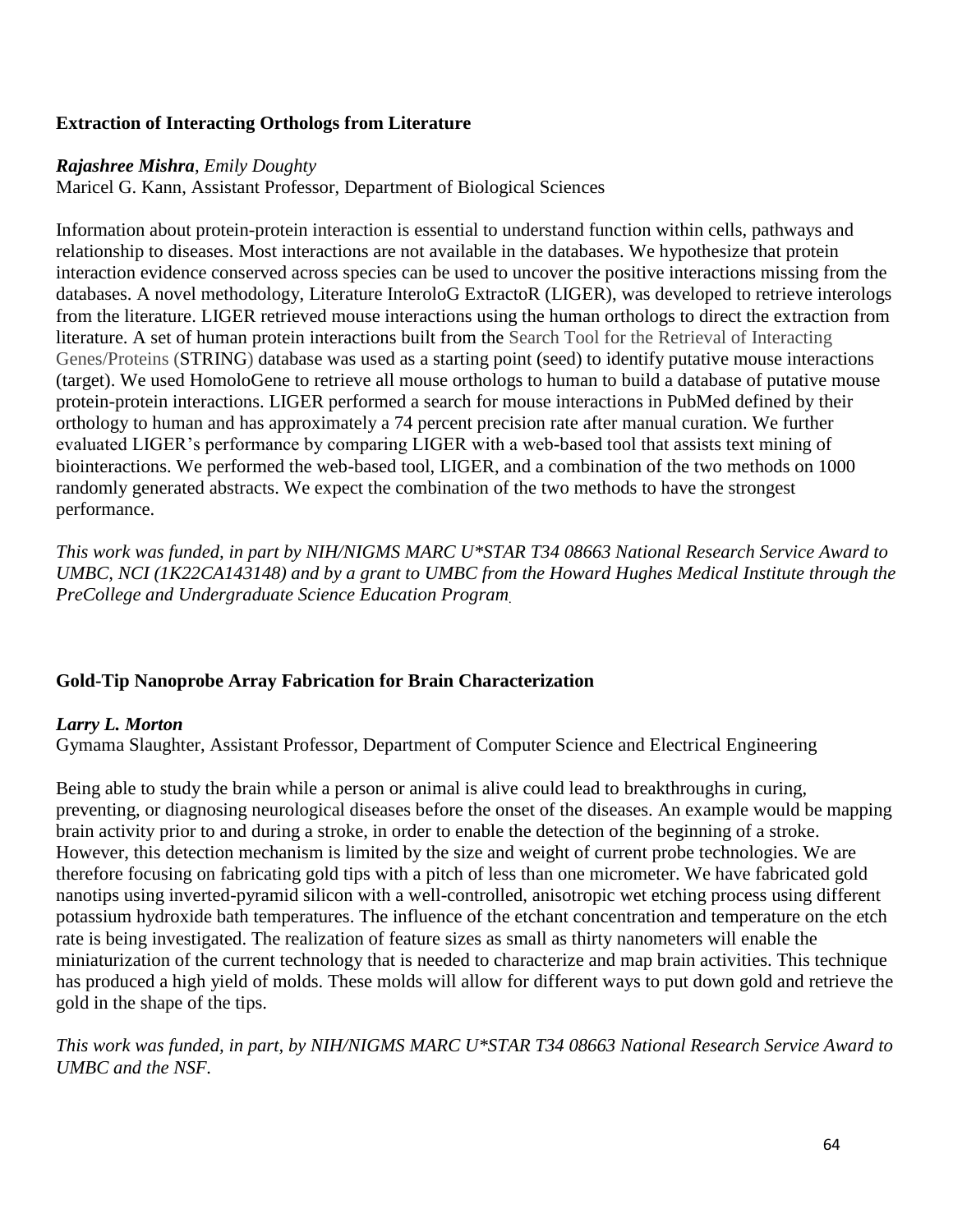## **Human Rights Violations in the Prison Industrial Complex**

### *Tim Mullaney*

Ilsa Lottes, Professor, Department of Sociology and Anthropology

Social scientists, legal researchers, and human rights advocates have expressed concern about the trend toward privatization of correctional facilities in the United States. The research presented here is the result of a comprehensive review of the literature regarding this concern. Following the emergence of private prison corporations in the 1980s, these corporations have implemented cost-cutting measures to maximize profits. Through the measure of outsourcing of medical treatment, private prisons have denied the basic human right of access to healthcare to prisoners in instances where treatment was seen to be too costly. Furthermore, prison corporations have lobbied for and supported legislation for harsher drug and immigration law, reflecting an interest in increasing the rate of incarceration. In the private prison industry, profit is dependent on incarceration. Thus, the profit-motive of prison corporations runs contrary to the human right that prisons should serve the purpose of rehabilitating criminals. This presentation concludes with suggestions for reducing human rights violations in private detention facilities.

## **Calcium Waves in the Neuronal Dendrite: Signal for Cellular Learning**

## *Danya Murali*

Bradford Peercy, Assistant Professor, Department of Mathematics and Statistics

The study of calcium is vital in understanding the cellular mechanism for memory development because of calcium's contribution to the plasticity within neurons. Neuroplasticity refers to the change in neural pathways and synapses in response to certain stimuli. Studies have shown intra-neuronal calcium waves in dendrites are related to physiologically relevant stimulus protocols that modulate messaging between neurons. We mathematically describe calcium dynamics using diffusion/reaction partial differential equations to capture the behavior of calcium, show its dependence on second messengers, particularly IP<sub>3</sub> (inositol 1,4,5-trisphosphate), and further simulate this behavior using the mathematical computational package MATLAB. Specifically, we seek to investigate the phenomenon of a resurgent calcium wave and understand its dependence on IP<sub>3</sub> by characterizing components of our previously existing model and adapting it to account for this phenomenon. Through understanding of these calcium dynamics, we hypothesize that  $IP_3$  diffusion is limiting to autocatalytic calcium propagation, forcing a pause and decline in calcium that recovers with  $IP_3$  spread.

*This work was funded, in part, by NIH/NIGMS MARC U\*STAR T34 08663 National Research Service Award to UMBC.*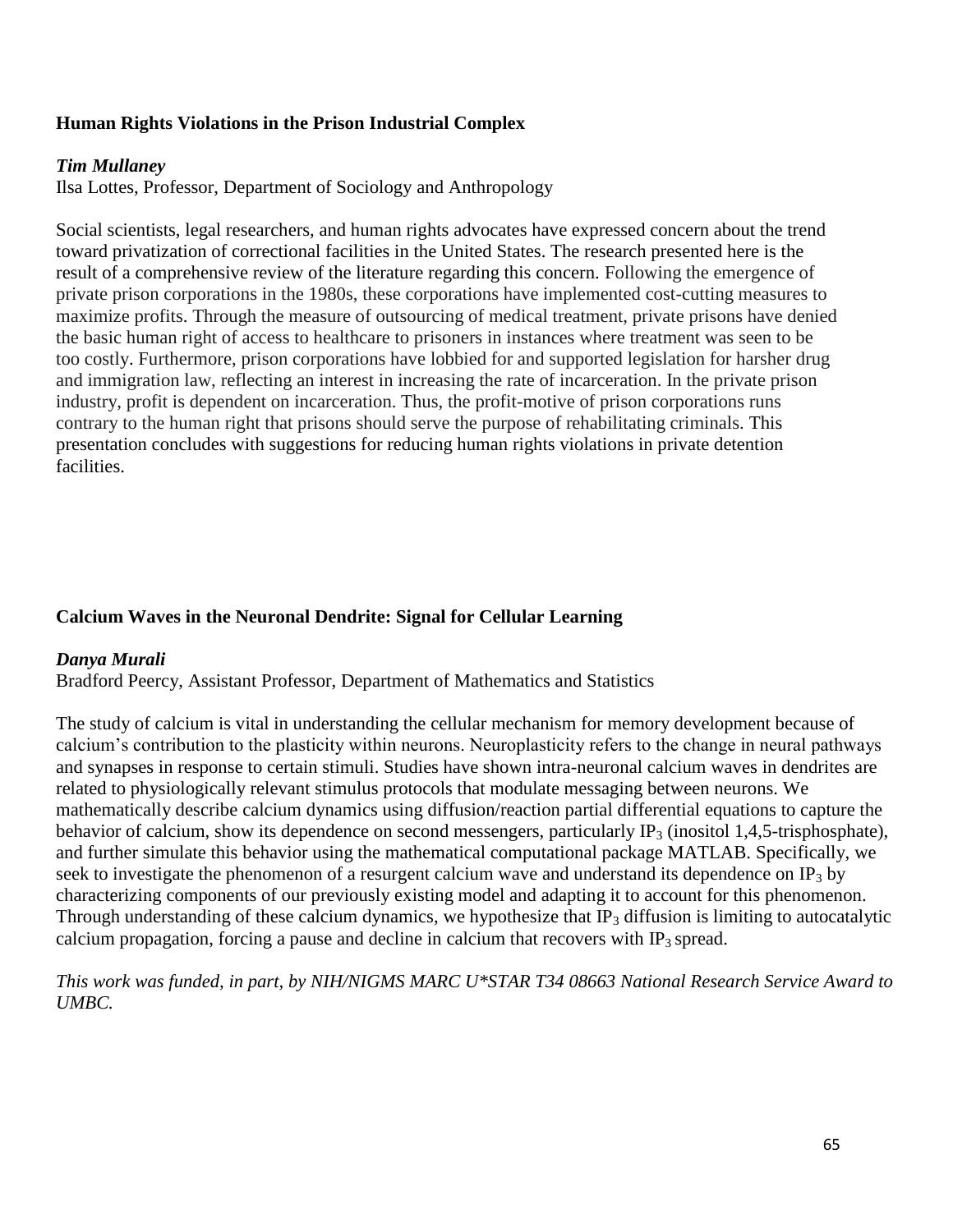### **United States Immigration Policy and Violations of Human rights**

#### *Steven Murcia*

Ilsa Lottes, Professor, Department of Sociology and Anthropology

Immigration policy in the United States has been highlighted as an important and controversial issue. Recently it has received more attention from politicians with varying views on this topic. This research analyzes the effects of current immigration policy and documents how this policy violates basic human rights of undocumented immigrants. In a poster presentation, I show how specific human rights as listed in the Universal Declaration of Human Rights, the International Covenant on Civil and Political Rights, and the International Covenant on Economic, Social and Cultural Rights are violated. Narratives and statistics are used to support claims of violations of rights. An example illustrating the violation of human rights is the basic right of assembly and association. The Obama administration's tough enforcement of immigration policy has led to the deportation of a record 1.1 million people in the last three years. This has caused intense suffering due to the millions of family members who have been separated. After documenting violations of human rights of immigrants, suggestions are listed for how these policies could be improved to reduce the scope of human rights violations. Social scientists have also highlighted how such policies would benefit the United States.

### **Empathy Reconceptualized as a Dynamic Skillset**

#### *Jonathan Neal*

Diane Alonso, Senior Lecturer, Department of Psychology

As a concept, empathy has lacked concrete definition, having been known in turn as sympathy and pity; terms that have proved vulnerable to semantic corruption over time. If one accepts that empathy can be decisive in the practice of compassion in social services and assumes that empathy is, in part, learned, then providing a mechanism for "teaching" empathy could be useful. This study sought to further support for a model of empathy based on neurocognitive evidence related to the discovery of mirror neurons as informed by social work practice wisdom. Sixty social science undergraduates completed a measure of empathic attitudes, the Empathy Assessment Index (EAI), with thirty participating in one of three standardized Cognitive Affective Workshops. These workshops explore five distinct components of empathy identified by cognitive neuroscientific research through lecture, demonstration, discussion and guided role play. Using a repeated measures design in which measurements collected after participation in the workshop are compared to those taken before participation, results are expected to show that participation in these workshops will inform future professionals' comprehension of empathy as a functional, teachable skill set including applications in affect mentalizing, perspective-taking, self-other awareness, and emotion regulation.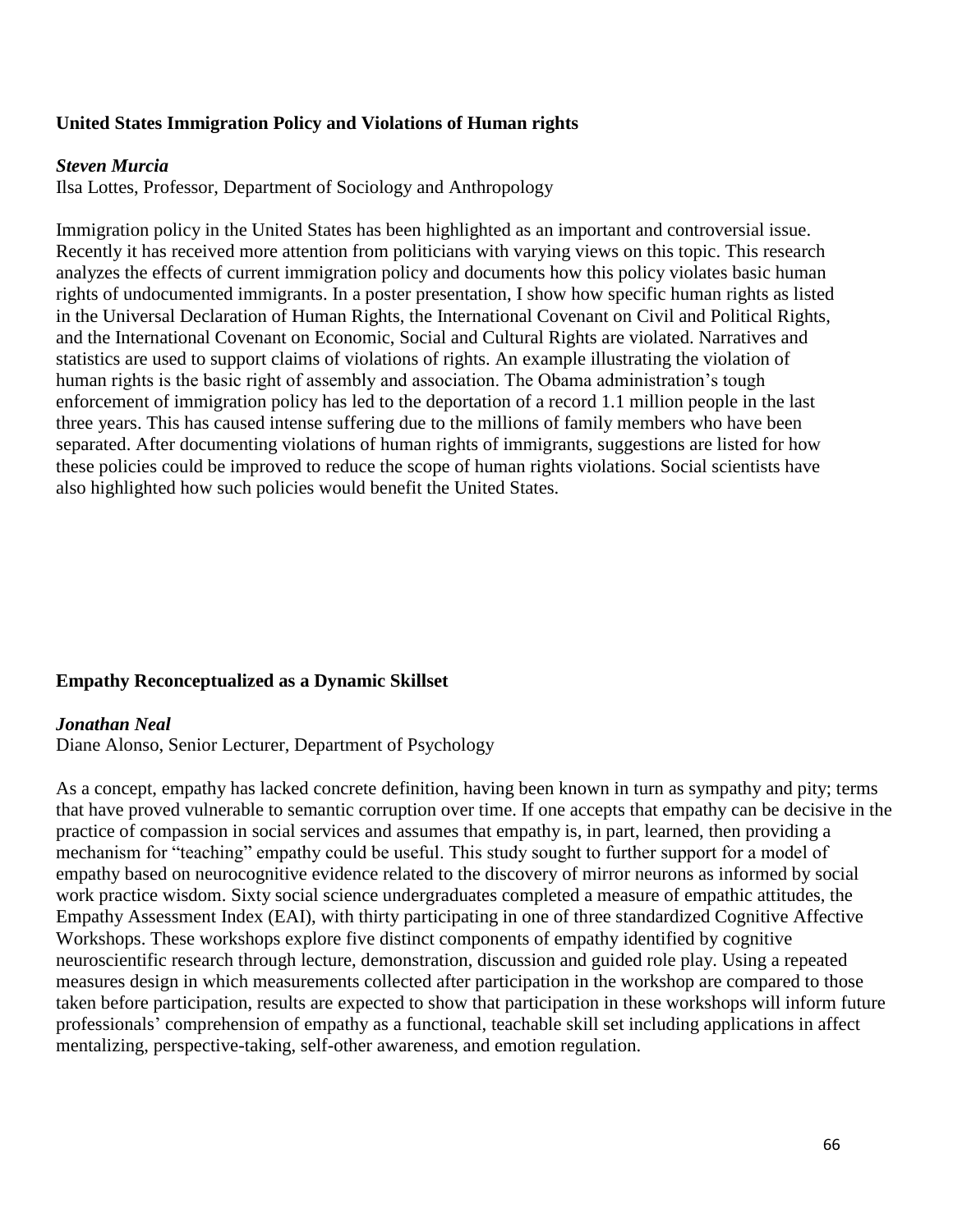# **Development of a Real World Screening Method for Nutraceuticals Using DSA-TOF**

*Rebecca L. Neubauer, Greg T. Winter, Joshua A. Wilhide, Suejane I. Tan, Ian W. Shaffer* William R. LaCourse, Professor, Department of Chemistry and Biochemistry

Nutraceuticals represent a rapidly growing industry dedicated to providing alternatives to traditional pharmaceuticals and healthcare practices. Defined as vitamins, minerals, herbal products or specially treated foods, nutraceuticals claim to improve health and are readily available in a wide variety of dosages and forms. However, despite their popularity, the term nutraceutical is not recognized by the FDA, and therefore they are considered dietary supplements without any unique regulations or standards. Direct Sample Analysis (DSA), a new commercially available ambient ionization source, coupled with a Time of Flight (TOF) mass spectrometer offers a quick and effective analysis of nutraceutical products. DSA uses principles of Atmospheric Pressure Chemical Ionization (APCI) to quickly screen for masses over a desired range from a sample requiring little to no preparation. Optimal DSA conditions, producing strong peak intensities for the desired m/z ratio and little additional noise, were determined for each of five nutraceutical standards: ascorbic acid, l-carnitine hydrochloride, co-enzyme Q, riboflavin and melatonin. These methods will be applied to analyzing a wide range of commercially available products in a variety of mediums (tablet, liquid, gummy) to confirm the existence of the active ingredients and identify any unexpected or potentially harmful compounds.

*This work was funded, in part, by the Molecular Characterization and Analysis Complex (MCAC) and PerkinElmer.*

# **Identifying Regulatory Sequences in Metagenomic Samples via Parallelized Search Algorithms and Permutation Analysis**

## *David Nicholson, Talmo Pereira*

Ivan Erill, Assistant Professor, Department of Biological Sciences

Advances in next-generation sequencing technologies have heralded a new age of "big data" in biology. Even modest DNA sequencing endeavors can generate massive amounts of data, creating a new challenge for researchers seeking to use genetic sequence information to answer questions of biological significance. This problem is exacerbated in the case of metagenomics – the study of the genome-level composition of microbial communities originating from a common environment. Metagenomic datasets may reach sizes of hundreds of billions of base pairs spanning thousands of different species, making the task of analysis and extraction of biological significance from such sequence data particularly non-trivial. For this project we analyzed 85 human gut metagenomes from the MetaHit database. We exploited the computational power of a graphics processing unit (GPU) to optimize a naïve sliding window search and used this optimized search to identify sequences that resemble a previously established binding motif for a bacterial stress response transcriptional regulator. To assess whether the identified sequences are biologically relevant, we leveraged the GPU processing power to perform a permutation test. We report the results in terms of comparison of computing times with alternative approaches and of the efficiency of permutation tests to infer biological relevance.

*This research was supported in part the Howard Hughes Medical Institute through the Precollege and Undergraduate Science Education Program, an Undergraduate Research Award from the UMBC Office of Undergraduate Education, and NIH/NIGMS MARC U\*STAR T34 08663 National Research Service Award.*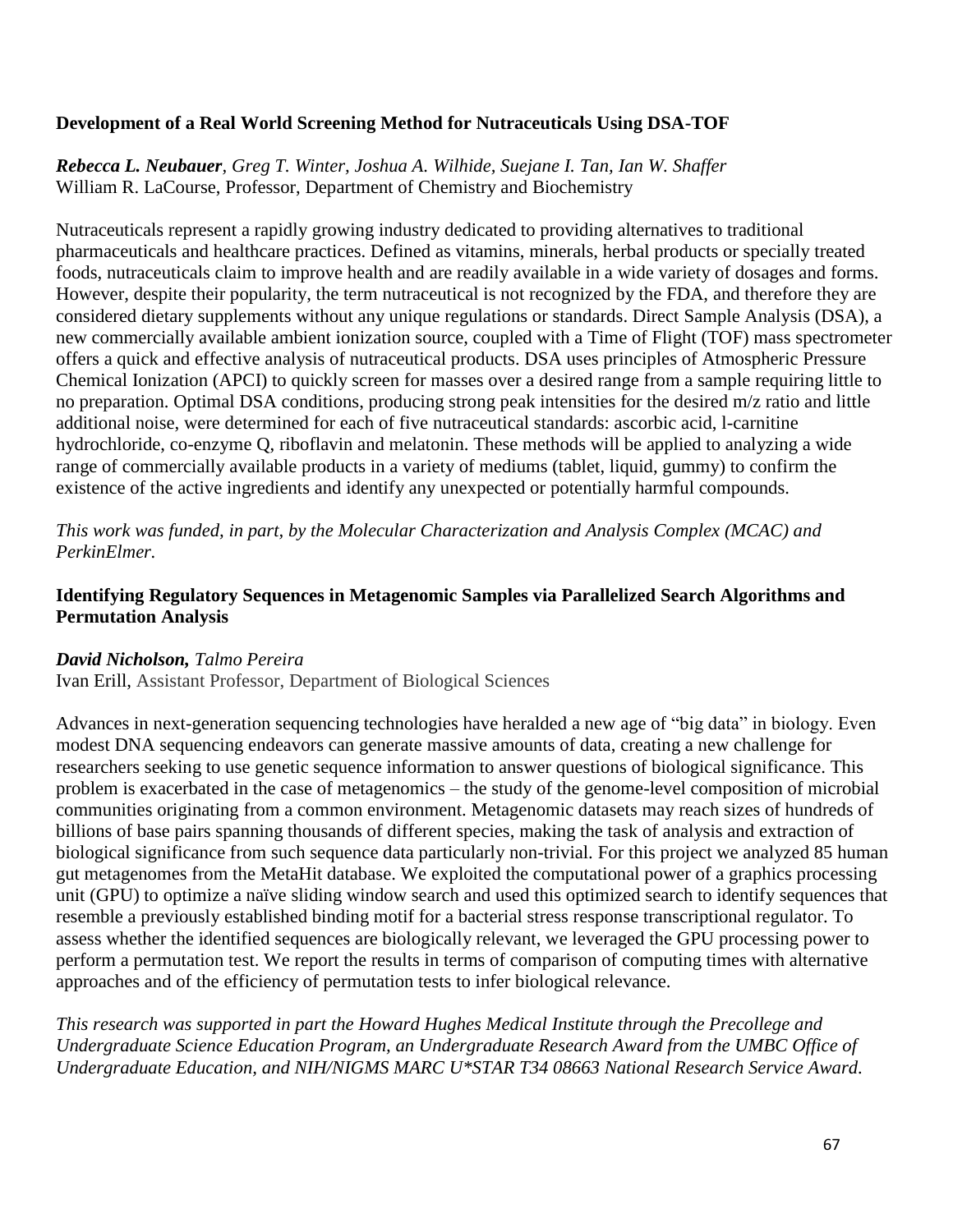## **Expression Profile of Putative Receptors involved in Xenobiotics Detection in Mouse Olfactory Epithelium**

#### **Akua Nimarko,** Aaron Sathyanesan

Weihong Lin, Associate Professor, Department of Biological Sciences

The main olfactory epithelium (MOE) detects environmental odors that are important for survival and transmits this information to the brain. To protect the MOE from environmental toxicants and pathogenic bacteria, cellular mechanisms to detect these xenobiotics are critical. However, data regarding such cellular mechanisms and the receptors involved are sparse*.* We previously reported that bacterial lysate and chemical irritants stimulate populations of non-neuronal cells that reside in the MOE (Ogura et al. *J. Neurophysiology*, 2011). To further investigate the expression profile of potential receptors involved in xenobiotics detection, we used realtime quantitative polymerase chain reaction (RT-qPCR) on total RNA obtained from freshly dissected olfactory turbinate tissue. Using specific primers designed against unique sequence fragments of 30 known receptors or receptor-associated protein transcripts, we found that the MOE expresses multiple receptors at varying levels. Using *Gapdh* as calibrator, we found an abundance of Rgs5, Tmem30b, Il13ra1, Tyro3, and Plag2a7. Our results suggest that cells within the MOE may respond to diverse chemical ligands and contain different biological pathways important to MOE function.

*This research was supported in part by the Howard Hughes Medical Institute through the Precollege and Undergraduate Science Education Program, an NIH/NIGMS MARC U\*STAR T34 08663 National Research Service Award to UMBC, and NIH/NIDCD 009269, 012831 to WL.*

## **Improving Students' Argumentative Writing Skills Using Informational Texts**

### *Allyson E. Norris*

Linda Oliva, Assistant Professor, Department of Education

The new Common Core standards emphasize informational reading and writing and the need to improve students' ability to analyze informational documents to craft essays. The adoption of rigorous Common Core standards was even more demanding for students with reading and writing difficulties. This study investigated the effectiveness of several months of instruction aimed to improve skills in argumentative writing using informational documents. The subjects were eleven  $7<sup>th</sup>$  grade students with Individual Education Plans due to their special needs. The students' writing skills were scaffolded using a variety of writing prompts and strategies. The students' argumentative writing was analyzed with a preassessment, a series of formative assessments, and a post assessment that was administered at the conclusion of the research. The target performance was for 85 percent of students to score a minimum of 70 percent on a post-unit argumentative writing question evaluating the effect of a culture on history.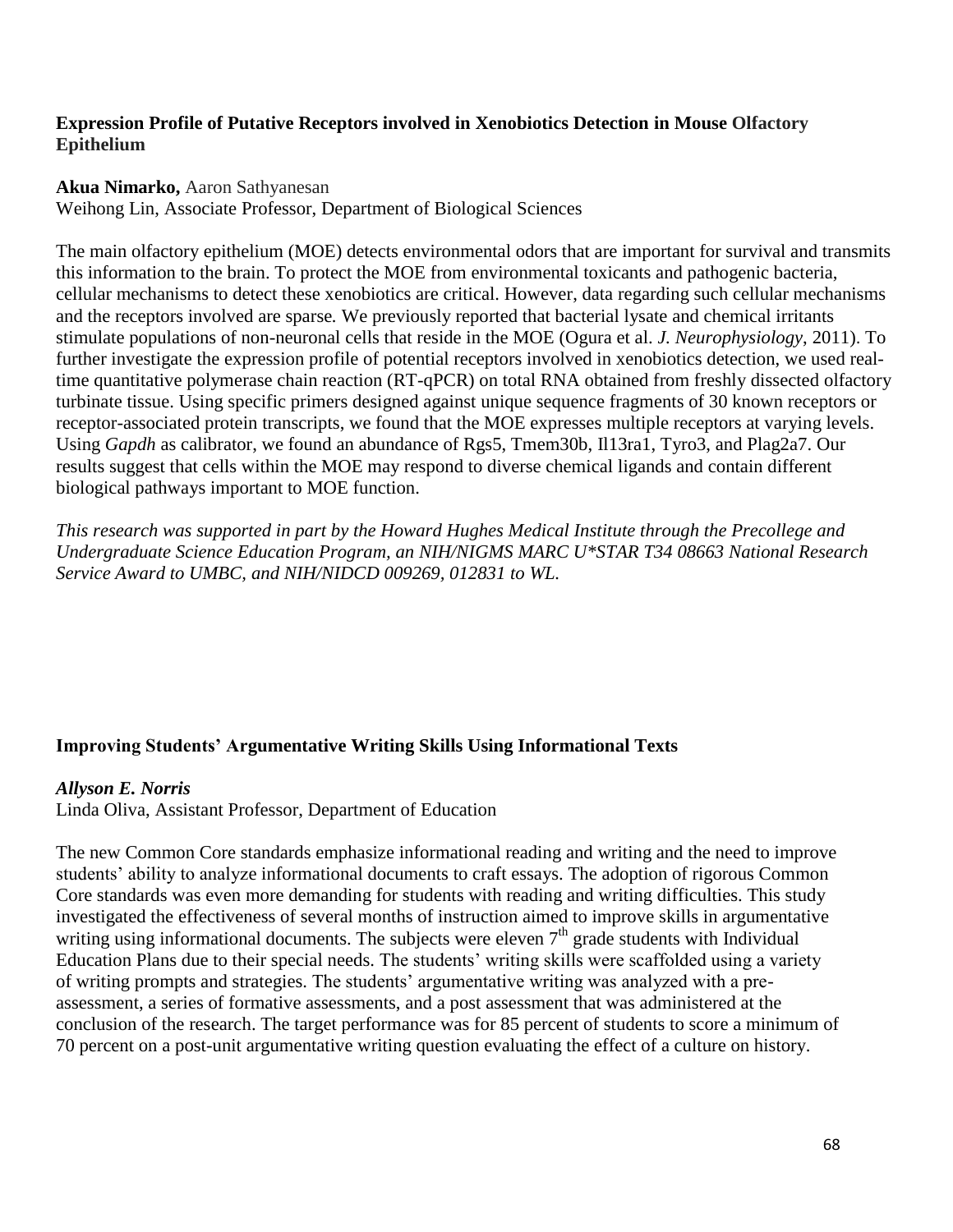## **The Minimal Important Difference in the Borg Dyspnea Score for Patients with Pulmonary Arterial Hypertension**

### *Chisom Nwaneri*

Stephen Mathai, Assistant Professor of Medicine, Division of Pulmonary and Critical Care Medicine, Johns Hopkins University School of Medicine

Pulmonary arterial hypertension (PAH) is a disease of the pulmonary vasculature that leads to right heart failure and death. Despite advances in therapy, PAH remains a chronic disease without a cure. Attention to patient symptoms such as dyspnea, which means shortness of breath, is an important part of assessing response to therapy. Little is known regarding clinically meaningful changes in dyspnea in patients with PAH. The purpose of this study was to estimate the minimal important difference (MID) for the Borg Dyspnea Score and Borg Fatigue Score. A study of 129 PAH patients was conducted. Baseline demographics, clinical characteristics along with six-minute walk test (6MWT), Borg dyspnea (BD) and fatigue (BF) scores at baseline and follow up after at least three months of PAH therapy were collected. Distributional and anchor-based methods (using 6MWT as the anchor) were used to determine the minimal important difference for the BD and BF scores. We estimated the MID for the BD in PAH is <1 unit and around one unit for BF. This MID is smaller than the reported MID for other pulmonary diseases such as COPD and may reflect differences in the perception of dyspnea between diseases. Further research is needed to determine the clinical utility of BD and BF in the assessment of PAH patients.

## **The Oxidative Stress Response Transcription Factor Nrf2 Does Not Impact the BM Progenitor Cell Differentiation into MDSC**

## *Maeva Nyandjo*, *Dan Beury*

Suzanne Ostrand-Rosenberg, Professor, Department of Biological Sciences

Nuclear factor (erythroid-derived-2) related factor 2 (Nrf2), is a transcription factor which regulates oxidative stress by controlling antioxidant enzymes that restore redox balance. Myeloid-derived suppressor cells (MDSC) are a heterogeneous population of immature white blood cells that accumulate in the presence of tumor. MDSC partially suppress anti-tumor immunity by making reactive oxygen species (ROS), which reduces the cytotoxicity of T cells. In contrast to T cells, MDSC are resistant to the ROS they produce. In addition to regulating genes that help cells survive oxidative stress, Nrf2 also regulates genes involved in the differentiation of white blood cells. To determine whether MDSC differentiation involves Nrf2, we isolated bone marrow cells from wild-type and Nrf2-deficient C57BL/6 and BALB/c mice and stimulated them in culture for five days. The resulting cells were then assessed by flow cytometry and immunofluorescence for the four dominant myeloid cell populations. Wild-type and Nrf2-deficient bone marrow had similar numbers of total cells, monocytic and granulocytic MDSC, macrophages, and dendritic cells, suggesting that Nrf2 deficiency does not affect the differentiation of hematopoietic stem cells into MDSC. Thus, Nrf2 is not implicated in MDSC differentiation; differences in MDSC function may be due to Nrf2-deficient MDSC being more susceptible to oxidative stress.

## *Sponsored by NIH/NIGMS MARC U\*STAR T34 08663 NRSA to UMBC, a grant to UMBC from HHMI through the Precollege and Undergraduate Science Education Program, and NIH R01CA84232 and RO1CA115880.*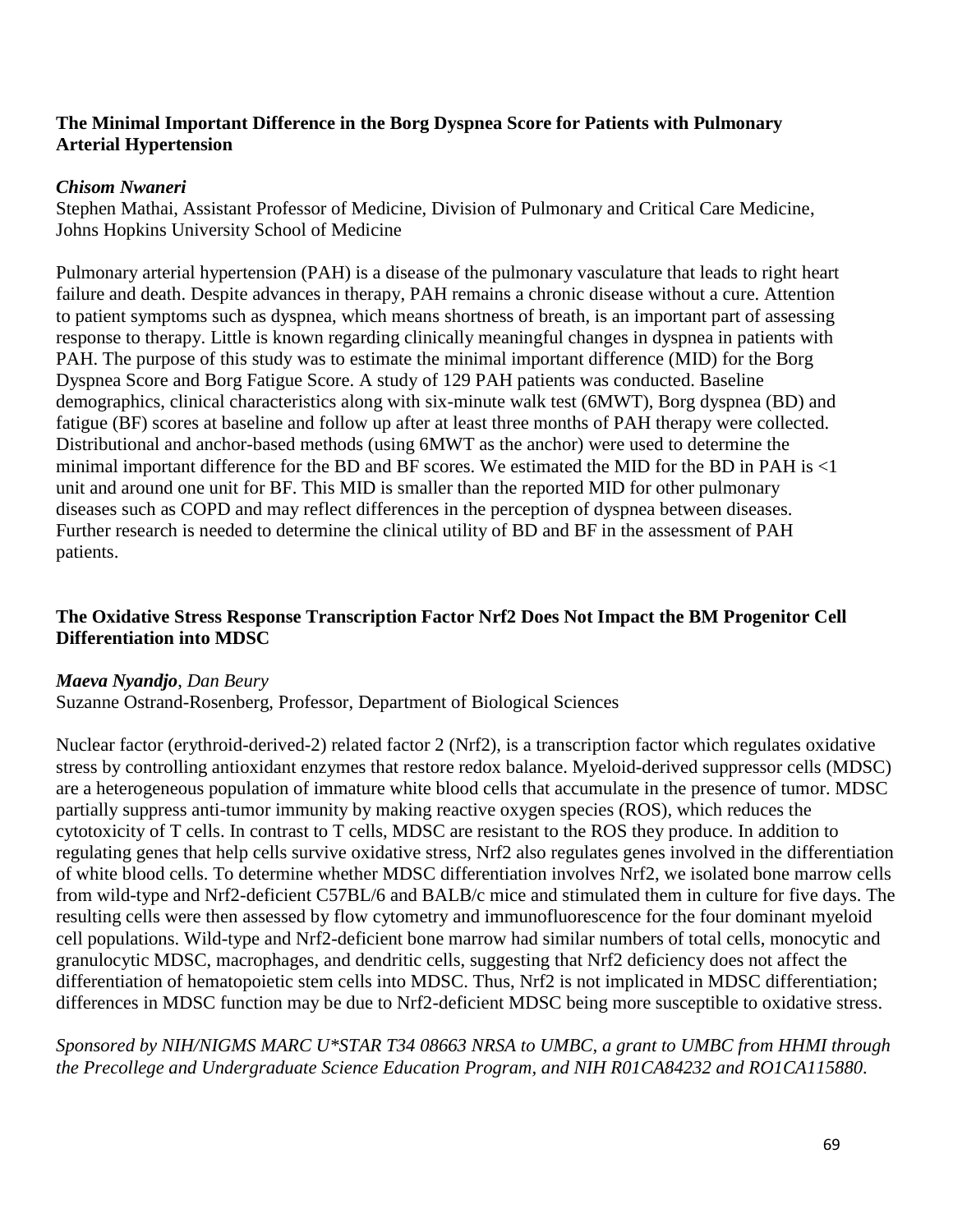## **Increasing Percent Survival of** *Drosophila melanogaster*

*Priyanka M. Ochaney, Mehnaz F. Ali Khan, Parsa Khosravian, Jeanice Hwang, Peter Abadir<sup>1</sup>* <sup>1</sup>Department of Geriatric Medicine and Gerontology, Johns Hopkins Bayview Medical Center Jeff Leips, Associate Professor, Department of Biological Sciences; Mariann Gabrawy, Department of Biological Sciences

In mammals, administration of an optimal concentration of a medication would function to reduce hypertension by inhibiting an enzyme of the Renin-Angiotensin System. If corresponding homologous mammalian genes were found in *Drosophila melanogaster*, then this medically induced-inhibition would lead to an increase in percent survivorship in the tested flies. Male and female fruit flies were treated with a 1- or 10-millimolar concentration of an antihypertensive medication, or left untreated, in order to observe drug effects on survivorship. It was hypothesized that the 1-millimolar concentration of the drug would result in a favorable outcome, leading to a relative increase in survivorship, while the 10 millimolar concentration would have adverse effects, decreasing survivorship. Compared to untreated groups, male flies treated with 1-millimolar drug concentration showed the largest increase in survivorship. Female flies treated with a 10-millimolar drug concentration showed consistently lower survivorship across all days of treatment compared to untreated groups. Through these results, we determined an optimal concentration of an antihypertensive drug to increase survivorship in fruit flies. Further studies must be conducted in order to verify if these results can be translated into mammalian studies, and thus improve methods of drug treatment and its effects on survivorship.

*This work was funded, in part, by NIH grant R01 DK 084219 to JL.* 

## **Characterizing the AC1-Exemestane Resistant Cell Line in Estrogen-Dependent Breast Cancer**

### *Joyce Ohiri, Armina Kazi, Amanda Schech*

Angela Brodie, Professor, Department of Pharmacology and Experimental Therapeutics, University of Maryland School of Medicine

Aromatase inhibitors (AIs) are used to treat estrogen receptor positive (ER+) breast cancer patients by reducing the levels of estrogen produced via the aromatase enzyme. We aimed to gain a better understanding of acquired AI resistance by developing and characterizing a novel breast cancer cell line (AC1-ExR) that mimics clinical acquired exemestane resistance. The cell line was derived from ER+ tumors of xenograft mouse models treated with aromatase inhibitors. The tumors initially regressed, but after long-term treatment, they became resistant to the AI inhibitor exemestane and began to grow. We characterized the AC1-ExR cell line by analyzing its drug sensitivity. Aromatase activity was measured in these cells *in vitro* following treatment with 10-6 M of exemestane. The aromatase activity in the AC1-ExR cell line was reduced relative to the AC1 parental cell line: average aromatase activity of 31.1 fmol/mg protein\*hr from average aromatase activity of 72.1 fmol/mg protein\*hr in the parental cell line. The interaction between the ER-alpha receptor and several growth factors increased the hypersensitivity of this receptor to estrogen stimuli. Identification of growth factor signaling pathways relevant to the ER+ pathway and crosstalk between ER-alpha and EGFR may reveal their potential role in aromatase resistance in ACI-ExR cells.

*This work was funded in part by NIH/NIGMS MARC U\*STAR T34 08663 National Research Service Award to UMBC and an RO1 CA-62483 Grant by the National Cancer Institute of the National Institutes of Health.*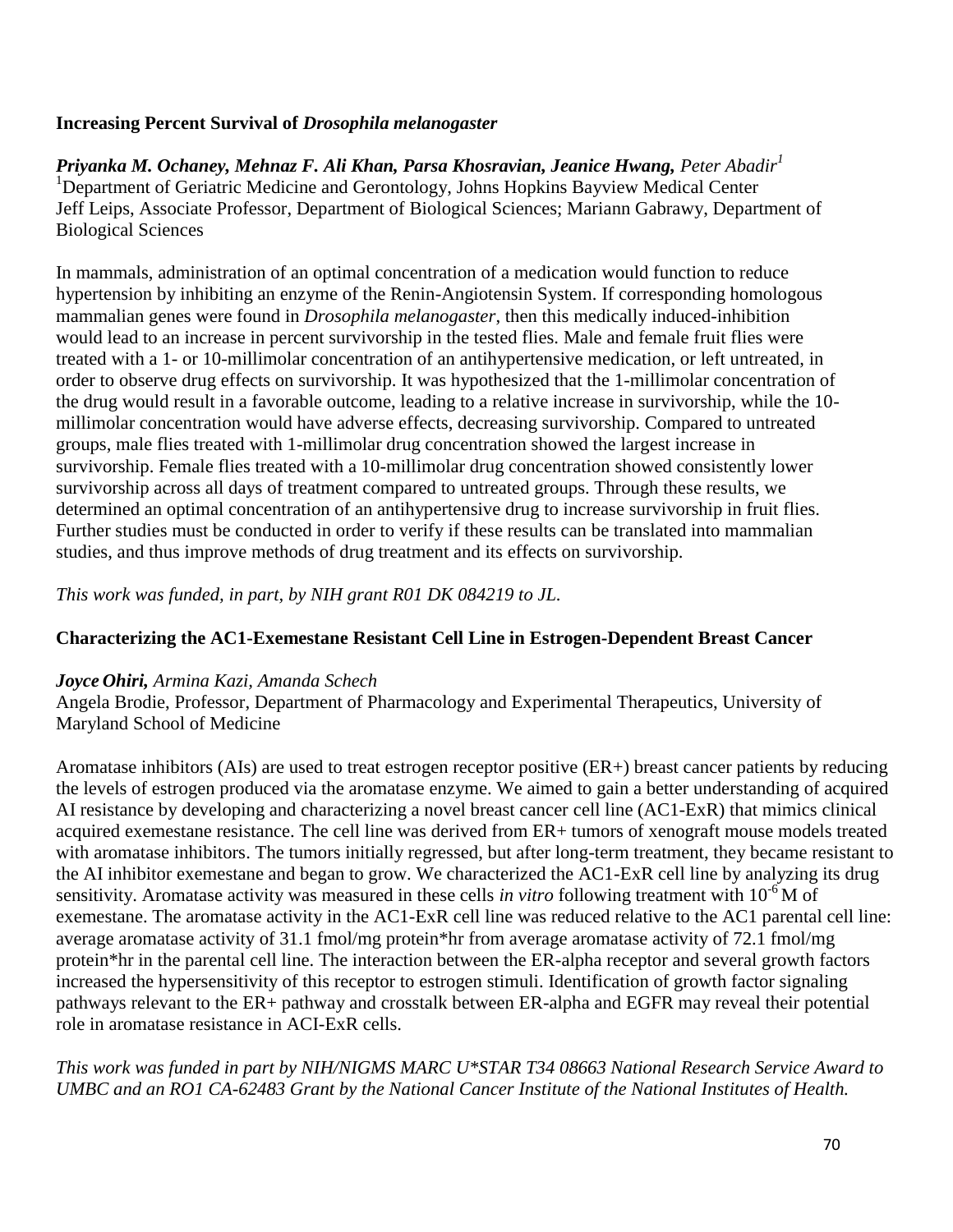### **An Analysis of SecM-induced Ribosomal Pausing in** *Escherichia coli*

*Oseogie Okojie*, *Maithri Kondapaka, Robert Nunn, Janice Zengel* Lasse Lindahl*,* Professor, Department of Biological Sciences

At the conclusion of translation, a process in which proteins are synthesized, all nascent peptides exit the ribosome through a narrow channel known as the exit tunnel. We are working with two peptides from *E. coli* that pause translation when passing through the tunnel: SecM and CrbCmlA. SecM is involved in regulation of SecA which pumps proteins into periplasmic space. CrbCmlA is involved in the regulation of chloramphenicol resistance. In *E. coli*, the L4 and L22 ribosomal proteins are closely associated with the exit tunnel. It has been found that mutations in the L22 protein that confer erythromycin resistance prevent SecM induced ribosomal pausing, whereas mutations in the L4 protein that confer erythromycin resistance prevent CrbCmlAchloramphenicol-induced ribosomal pausing. At the moment we are conducting experiments to study how erythromycin interferes with SecM-mediated pausing. To do so, we made a plasmid in which we inserted a copy of the pause sequence into a T7 expression vector. We transformed BDL-DE3 cells with the plasmid because this cell line has a promoter for T7. We are now inducing expression of the plasmid in the presence of erythromycin after which we will look at changes in expression patterns through western blot.

*This research was supported in part by NSF grant 0920578 to Janice M. Zengel and Lasse Lindahl, and NIH/NIGMS MARC U\*STAR T34 08663 National Research Service Award to UMBC.*

## **Flexible Guanine Nucleobase Inhibitors of the HIV-1 Nucleocapsid Protein NCp7**

*Uchenna Okoro, Royce E. Onyimba, Therese Ku, Mattia Mori<sup>1</sup> , Maurizio Botta<sup>1</sup>* <sup>1</sup>Departimento Farmaco Chimico Technologico, Università degli Studi di Siena Katherine Seley-Radtke, Professor, Department of Chemistry and Biochemistry

One of the most common antiviral treatments today employs nucleoside analogues. Nucleosides can act as enzyme inhibitors in viruses by competing with DNA or RNA for the active sites of important nucleic acid binding proteins. One of the most important obstacles these drugs must overcome is the development of resistance. Human immunodeficiency virus type 1 (HIV-1) is one of such viruses that has proven to be very challenging to treat due to the prevalence of mutations exhibited by viral enzymes. The HIV-1 nucleocapsid protein (NCp7) is a protein of interest because it is an essential protein involved in numerous processes of viral replication. This project specifically aims to synthesize flexible nucleobase analogues that can inhibit viral replication by binding to the nucleic acid binding site of NCp7 thus preventing DNA or RNA binding. A synthetic pathway was developed to reach a flexible analogue of guanine that could potentially inhibit NCp7. Currently, key intermediates have been realized along this synthetic pathway, but problems with stability and purification are impeding the finality of the complex synthesis. Once the synthesis is successful, introducing flexibility into these nucleobases may increase their efficacy as therapeutic agents and against HIV-1, even in the event of mutation.

*This work was funded, in part, through an Undergraduate Research Award from the UMBC Office of Undergraduate Education and by NIH/NIGMS MARC U\*STAR T34 08663 NRS Award to UMBC.*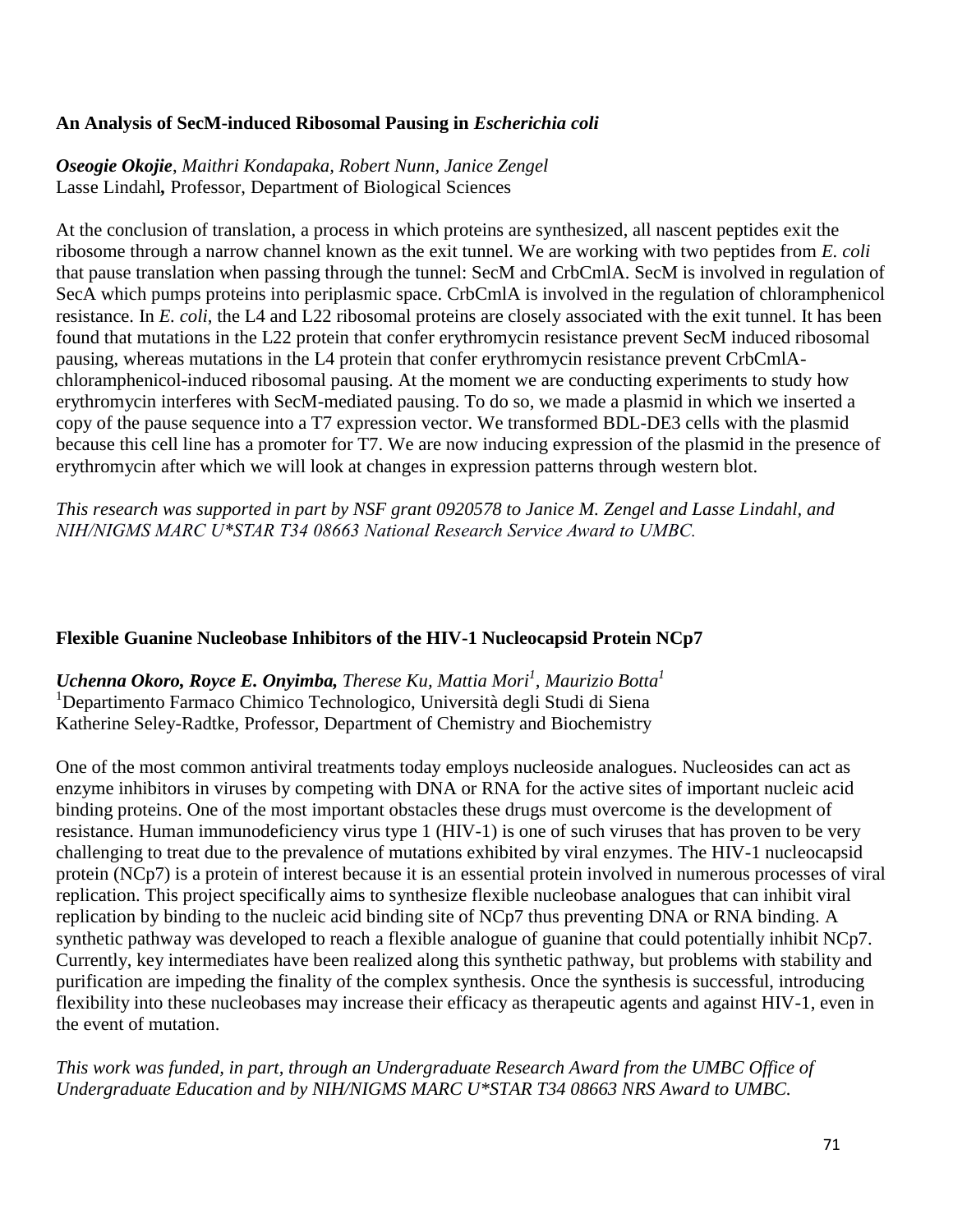### **Determining the Role of Melanopsin C-tail in Deactivation and Trafficking Using Chimeric Constructs**

# *Elelbin A. Ortiz, Preethi Somasundaram, Evan Cameron*

Phyllis Robinson, Professor, Department of Biological Sciences

Melanopsin is a unique non-image forming visual pigment expressed in intrinsically photosensitive retinal ganglion cells in the vertebrate retina. These cells are involved in many non–image forming functions such as the photoentrainment of circadian rhythm and the pupillary light reflex. Melanopsin is deactivated through the phosphorylation of the C-tail followed by the binding of a β-arrestin molecule. β-arrestin contains a signal on its C-terminus that allows for internalization of G-protein coupled receptors (GPCRs) after inactivation. However, preliminary data suggests that melanopsin is not internalized. We hypothesize that the C-tail of melanopsin plays an essential role in the prevention of internalization. Angiotensin II type 1A receptor (ATII1AR) and B2 adrenergic receptor (B2AR) are two GPCRs known to bind β-arrestin and undergo endocytosis. To study the role of the C-tail in melanopsin deactivation and trafficking, the C-tail of melanopsin is replaced with either ATII1AR or B2AR c-tail using cloning and PCR. Through the use of DNA sequencing, we have confirmed that several chimeric constructs have been created. Our next step is to introduce our plasmids into Human Embryonic Kidney (HEK) cells to assess the localization and signaling of the constructs. These results will help determine the role of the melanopsin C-tail in its deactivation and trafficking.

*This study was supported, in part, by the Howard Hughes Medical Institute program, the NIH/NIGMS MARC U\*STAR T34 08663 National Research Service Award to UMBC, and a National Eye Institute grant to P.R.R. (R01EY019053).*

### **Examining the RANK-L Inhibitor as a Potential Chemopreventative in BRCA1 Mutant Mouse Models**

### *Kwadwo E. Owusu-Boaitey, Nnamdi Edokobi*

Laundette P. Jones, Assistant Professor, Department of Pharmacology, University of Maryland School of Medicine

Women with mutations in the breast cancer susceptibility gene-1 (BRCA1) have an increased risk of developing breast cancer. Traditional hormone therapies against these cancers are often ineffective because the tumors lack receptors for estrogen and progesterone. Thus, new therapies targeting the specific mechanisms subverted in BRCA1 cancers are of clinical importance. The receptor activator of nuclear factor kB ligand (RANK-L) has emerged as a potential target as it's been shown to drive mammary gland growth. Here, we examined the effects of a RANKL inhibitor (RANK-Fc) in a mouse model with loss of *Brca1* function. *Brca1* mutant mice were treated five times per week with RANK-Fc or placebo at three months of age and euthanized at nine months of age. We found that RANK-Fc treated mice had significantly fewer ductal abnormalities than null-treated mice. Moreover, Immunohistochemistry assays revealed that ducts from RANK-Fc treated mice retained progesterone receptor expression, a favorable quality in breast cancer treatment. Future studies look to further characterize the effects RANK-Fc treatment has on ductal morphology in *Brca1* mutants. Overall, these data support the use of a RANKL inhibitor as a potential chemopreventative in BRCA1-associated breast cancers.

*This work was funded, in part, by NIH/NIGMS MARC U\*STAR T34 08663 National Research Service Award to UMBC, the HHMI Undergraduate Scholars Program at UMBC, and the Howard Hughes Medical Institute.*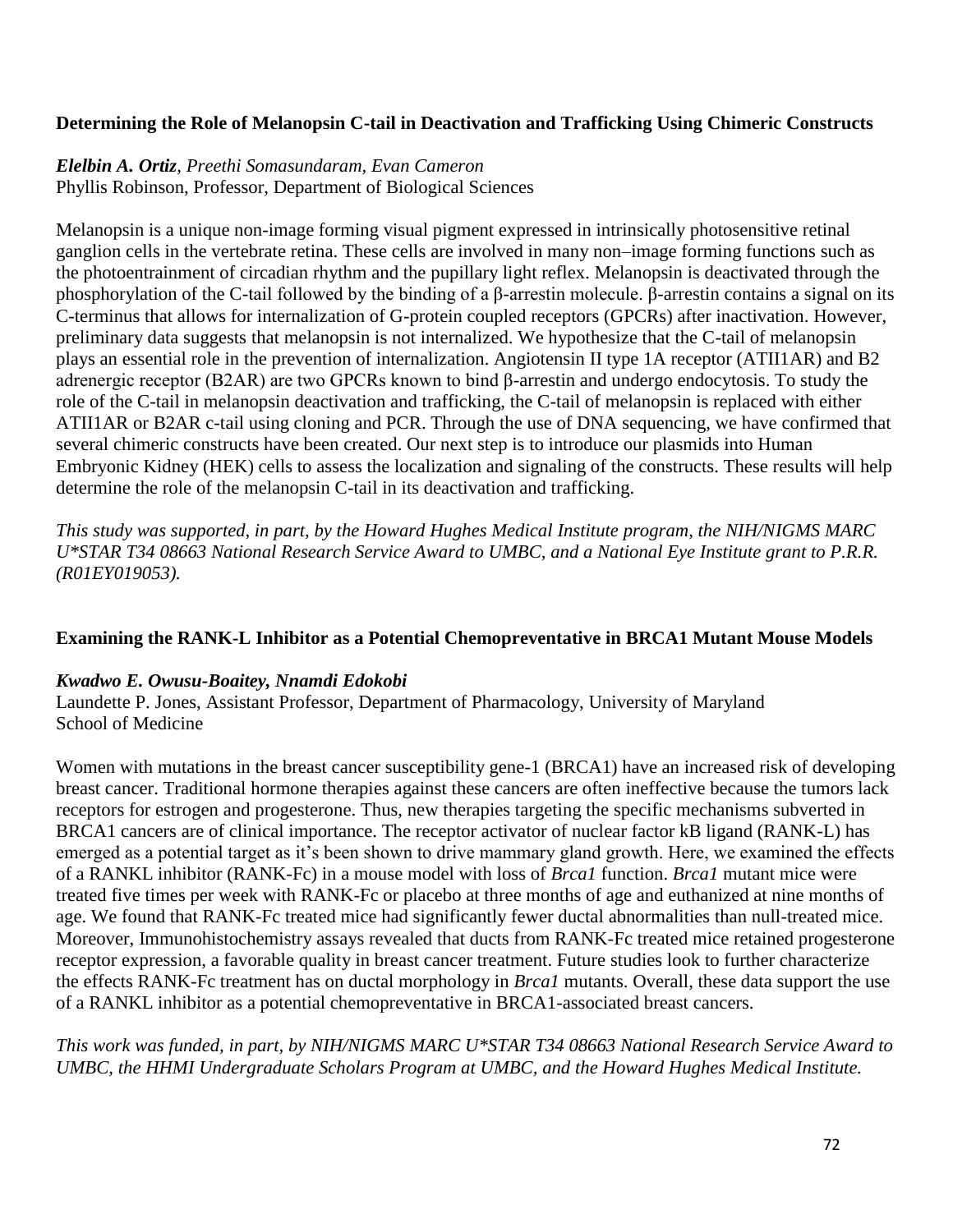## **Synthesis of a New Potential Inhibitor of the Hepatitis C Virus Helicase**

### *John Papanikos, Dan Talley*

Paul Smith, Associate Professor, Department of Chemistry and Biochemistry

The hepatitis C virus (HCV) is a worldwide health concern, infecting approximately two percent of the global population. The current FDA approved therapy for HCV produces harsh side effects and is very expensive, especially in third-world countries. As such, new treatments for HCV are desperately needed. Several compounds have recently been identified that inhibit HCV replication at low to sub-micromolar concentrations. Two of these novel inhibitors have been shown to target the HCV non-structural 3 (NS3) helicase enzyme. The objective of the present research project is to synthesize a new compound based on these lead structures that has the potential to show activity at nanomolar concentrations. Starting from resorcinol and succinic anhydride, a Friedel-Crafts acylation and a Clemmensen reduction were utilized to give the corresponding acid. Subsequent benzylation followed by hydrolysis has yielded a key intermediate *en route* to the target compound. The full synthetic scheme to achieve the target compound, along with results to date, will be presented.

*This work was funded through an Undergraduate Research Award from the UMBC Office of Undergraduate Education.*

### **The Diversity of Ribosomal Protein Function**

#### *Clarence G. Pascual, Lasse Lindahl, Mohamed Shamsuzzaman*

Lasse Lindahl, Professor, Department of Biological Sciences; Mohamed Shamsuzzaman, Department of Biological Sciences

Cells contain many small translational machines called ribosomes. Each ribosome has 80 ribosomal proteins (RP) and four rRNA in *Saccharomyces cerevisiae* (yeast) but their biogenesis requires hundreds of additional unique proteins. Our lab has reported that repression of RPs synthesis in yeast not only disrupted ribosome biogenesis, but it also caused arrested cells at different stages of the cell cycle. These experiments employed a genetically engineered galactose inducible system to control the production of each of 54 RPs that made it possible to observe and classify the events occurring after the repression of individual RP synthesis. To characterize the cell cycle further, we relied on cell cycle dependent proteins that change their location and/or structure based on the position of the yeast cell within the cell cycle. In combination with fluorescent proteins and confocal microscopy, we were able to determine the location of these proteins after repression of RP synthesis. In-depth characterization of cell cycle arrest phenotype will further elucidate our understanding of how ribosome biogenesis is linked to cell cycle progression.

*This work was funded, in part, by NIH/NIGMS MARC U\*STAR T34 08663 National Research Service Award to UMBC.*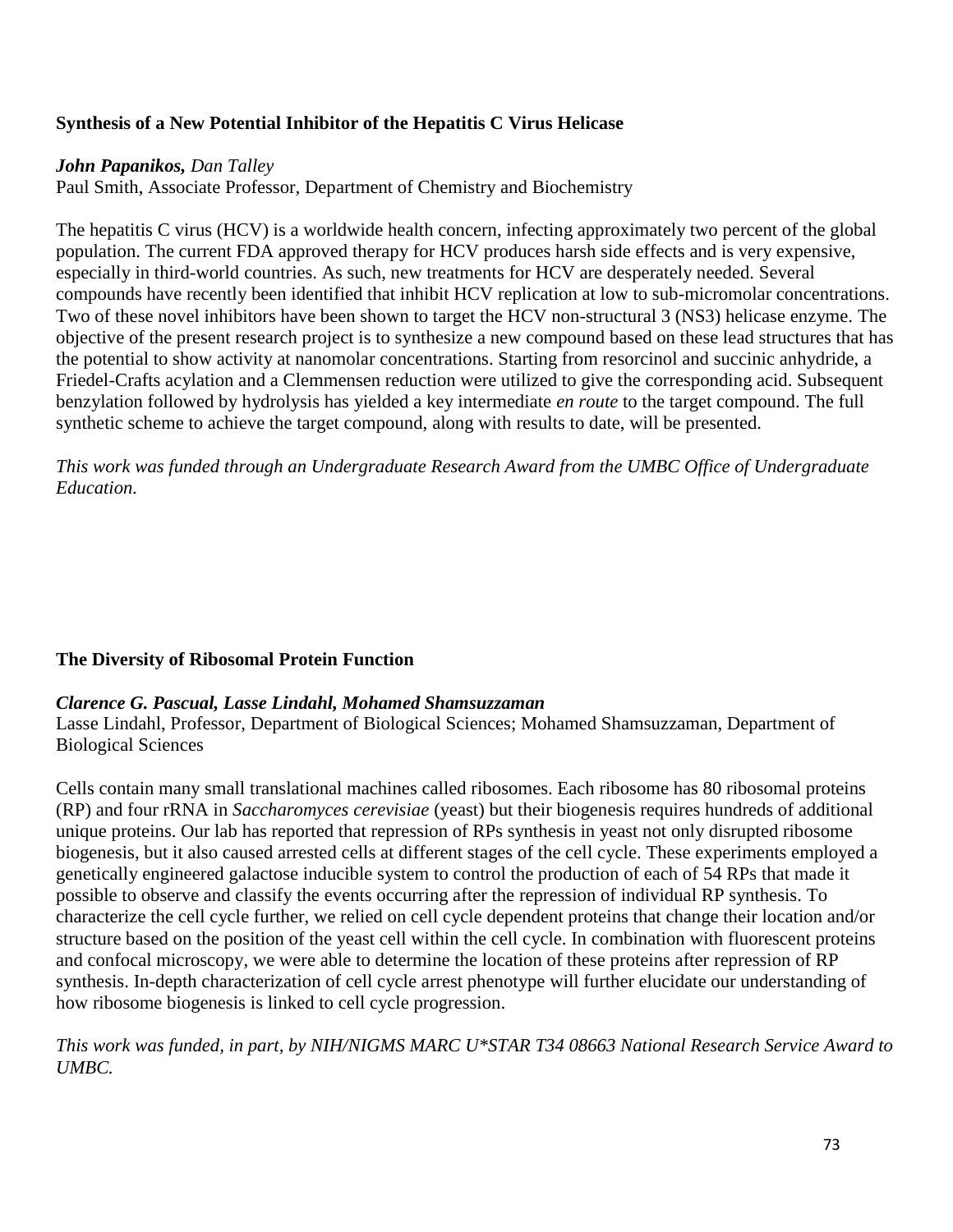### **Children's Views about How Math Is Used by Themselves and Others**

#### *Hinali G. Patel, Shari Metzger, Cassandra Simons*

Susan Sonnenschein, Associate Professor, Department of Psychology

Children's mathematical beliefs and understanding are often shaped by the math activities they engage in and see others do. Documenting children's beliefs about math is important for developing ways to improve children's math skills, an area of concern for educators and policy makers. However, there is limited research examining children's beliefs about math. The present study investigates children's awareness of how math is used in daily life, how others use math, and how these factors are associated with children's home math engagement. A sample of 99 children in first through fourth grade completed interviews detailing their uses of math and their beliefs about how others use math. Preliminary results show that children view math as something that is done primarily at school with teachers and classmates. That is, children do not see much of math's relevance to their daily lives. There are also grade-related differences in children's understanding of math and its uses. Discussion addresses how children's math development can improve by increasing their awareness of math's relevance for their everyday lives.

### **Building Egypt's Pyramid: A Lithic Past**

#### *Heather Perry*

Esther Doyle Read, Lecturer, Department of Ancient Studies

Lithic or stone tools have been used by human populations for thousands of years. This research considers the function of several lithics in the UMBC Spiro Collection that were recovered on the ground surface at the site of the Bent Pyramid in the necropolis of Dahshur which dates to 2600 BCE. In order to establish whether these lithics were stone tools, the debris from manufacturing stone tools, or the debris from masons shaping the stones used in the pyramid, I examined their physical composition and compared their structure and appearance to lithics in other regional collections, as well as to the types of stones used in the construction of the pyramid itself. My research included an overview of the history of the Bent Pyramid, general pyramid construction techniques, and a consideration of the stone tools used during this period.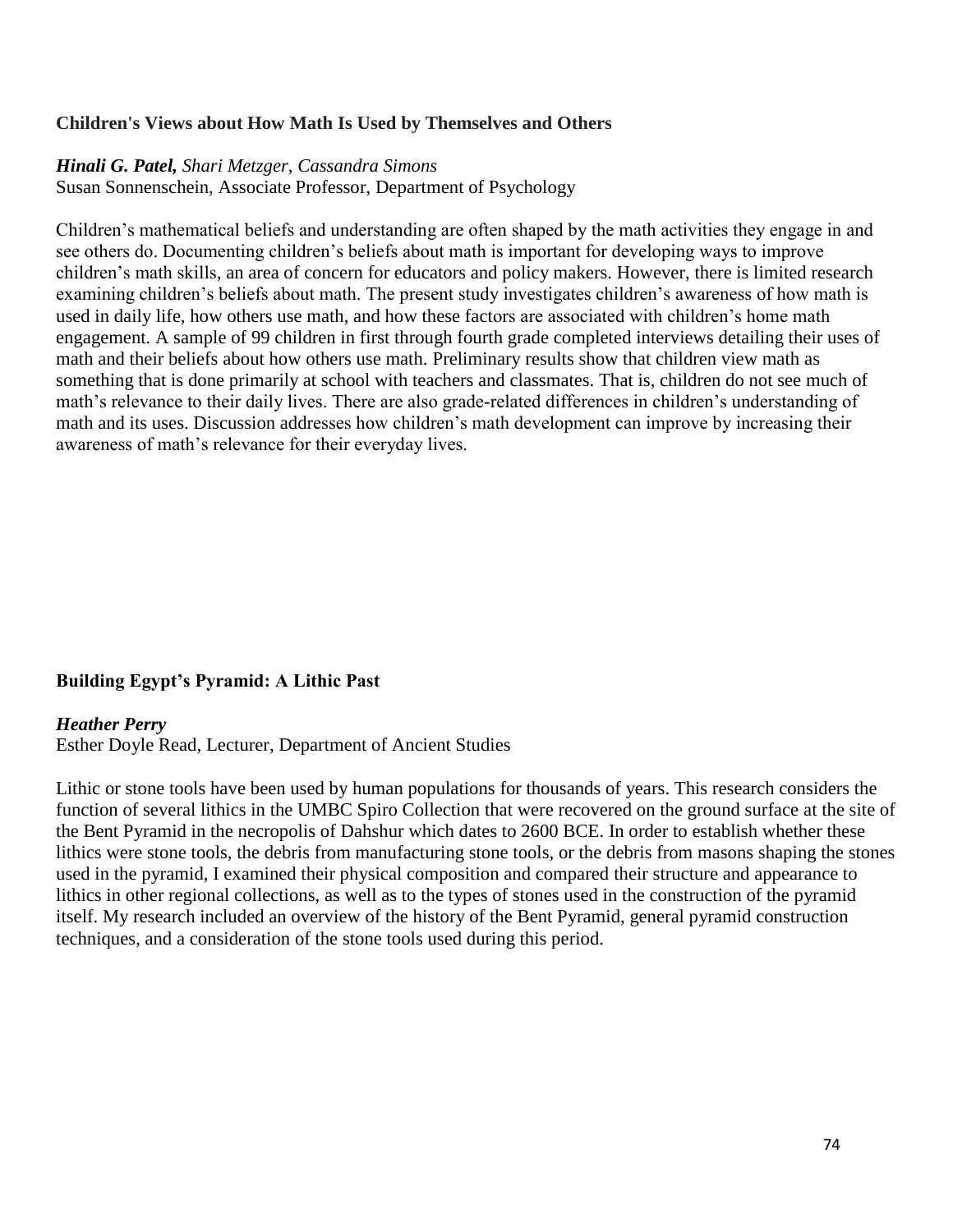### **Using Quasi-Phase Matching for Enhanced Terahertz Generation**

#### *Timothy S. Pillsbury*

L. Michael Hayden, Professor, Department of Physics

The goal of this project was to use a quasi-phase matching method to enhance the efficiency of difference frequency generation (DFG) to create terahertz (THz) frequency radiation in a layered nonlinear optical system. THz light has many applications from communications to medical and security imaging. Research has shown that applying femtosecond pulses of infrared light to poled nonlinear optical polymers creates THz light through DFG. It was found that as more layers of polymer were added, the THz generation increased. However, when the polymer becomes too thick, destructive interference of newly generated light with previously generated light causes a reduction of the total generated THz light. Theory suggests that by layering an inactive phase-matching layer between active layers of nonlinear polymers, this destructive interference can be diminished, and more efficient THz generation is possible. This project focused on providing experimental evidence to support the theoretical work. A system was created using layers of the nonlinear polymer DAPC in sequence with layers of fused silica. We observed an increase in the amount of THz light generated in this quasi-phase matched system as compared to the bulk DAPC system. Refinements to the theory were made based on comparison with the experimental data.

*This work was funded, in part by the National Institute of Science and Technology (NIST), an Undergraduate Research Award from the UMBC Office of Undergraduate Education, and the UMBC Department of Physics.*

#### **Empathy Scores of Alcoholics and Non-Alcoholics**

#### *Alexander B. Pilon*

Diane Alonso, Senior Lecturer, Department of Psychology

Limited research has been done measuring empathy in alcoholics. Previous research has shown that newly sober alcoholics (three to five weeks) have less empathy than non-alcoholics. The most effective treatments for alcoholism to date are 12-step programs. Essential to success in 12-step programs is helping other alcoholics. The empathy-altruism hypothesis suggests empathy motivates altruistic behavior – helping without conditions. A connection therefore can be suggested that links success in 12 step programs to empathy. The current study looks at empathy in alcoholics with long-term recovery (greater than five years), newly sober alcoholics (less than five years), as well as non-alcoholics. Both groups of alcoholics must regularly attend AA meetings (once or more per week). Empathy scores are determined by the Empathy Quotient (EQ) test. The current study tests the initial hypothesis that alcoholics with long-term sobriety will score higher on the EQ test, than non-alcoholics, who will score higher than newly sober alcoholics. The results will be used to evaluate AA's efficacy, and suggest possible improvements to be made in the field.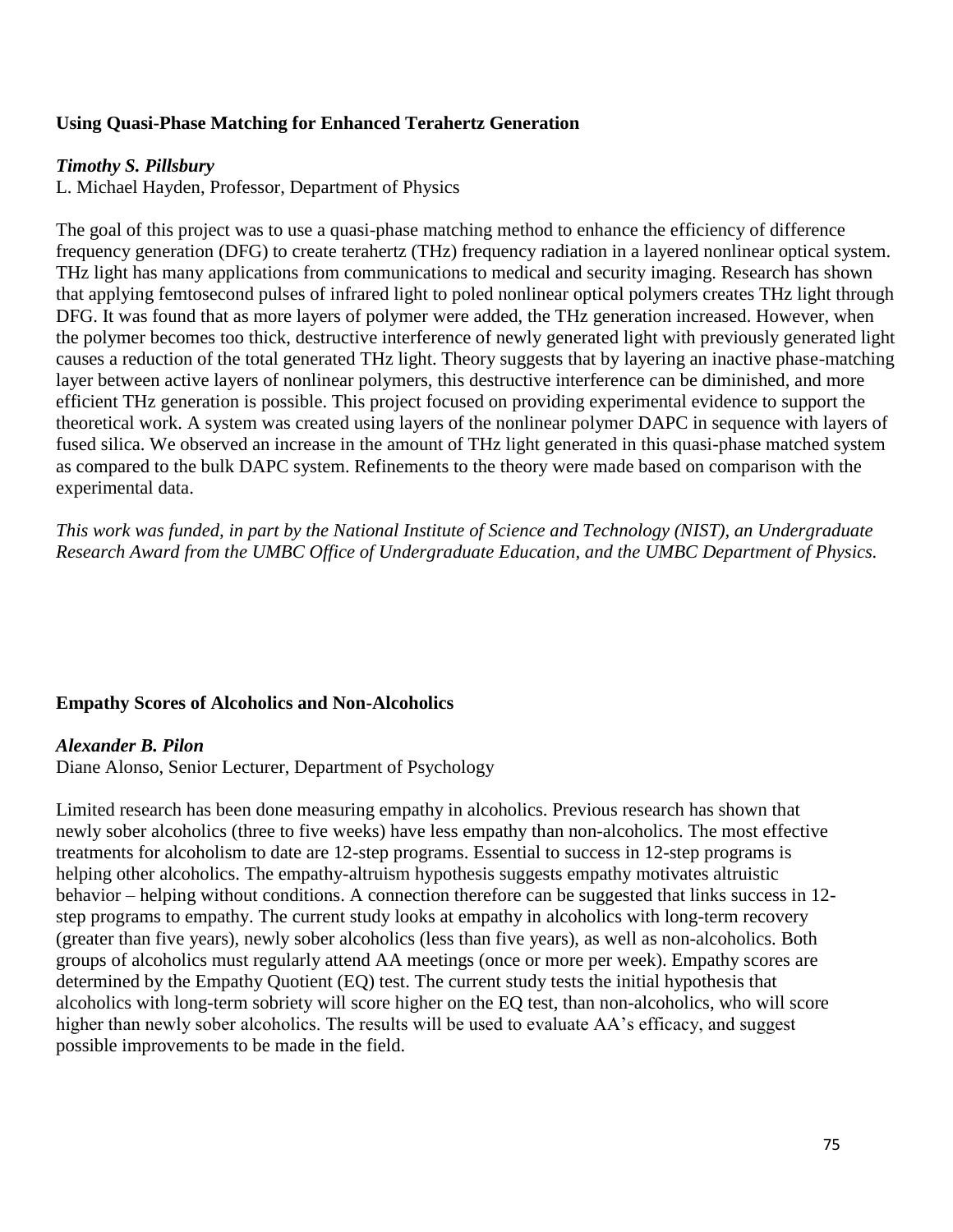### **Autonomous Capacitor Bank Controller: A Means for Distribution Line Voltage Regulation**

#### *Timothy Potteiger, William Heckert, Bradley Potteiger, Stephen DiBenedetto*

E.F. Charles LaBerge, Professor of the Practice, Department of Computer Science and Electrical Engineering

Among the concerns of an electricity-distribution company are losses in standard three-phase distribution lines due to a primarily inductive load. Capacitor banks are often used to counteract the inductive nature of the load on the lines, thus pushing the power factor on the line closer to the ideal value of 1.0. Existing capacitor bank controllers operate using a one-way paging system, with control messages coming from a central distribution center. Voltage drops due to reactive losses are detected at the distribution center and a control message is sent to a remote capacitor bank. After the control message is received the power factor is monitored to determine if the targeted bank switched correctly. We have developed a replacement to existing capacitor bank controllers that is capable of autonomously determining the need for capacitive compensation and verifying that the capacity bank switched successfully. In addition, our system is capable of independently controlling the bank corresponding to each phase of the distribution line, contrary to existing solutions where all three phases are switched together regardless of the needs of each phase individually. Together these solutions will help our system improve distribution efficiency and optimize resources involved in distribution maintenance.

*This project was supported by a grant from Baltimore Gas and Electric Company, and by the UMBC Department of Computer Science and Electrical Engineering.*

#### **The Role of Polycomb Genes in the Development of** *Volvox carteri*

*Munanchu Poudel, Salar Khaleghzadegan, Jose Ortega, Stephen M. Miller* Stephen M. Miller, Associate Professor, Department of Biological Sciences

*Volvox carteri* is ideal for studying the evolution of multicellularity because it has a simple type of multicellular development and is closely related to unicellular species. *Volvox* has two cell types: large immortal reproductive cells called gonidia that produce juveniles and small mortal somatic cells that live for several days. The somatic cell fate is maintained by the *regA* gene: *regA* mutant somatic cells dedifferentiate, enlarge and develop as gonidia. Interestingly, *regA* encodes a transcription factor (RegA) related to the trithorax group (TrxG) protein Ultrapetella1 from *Arabidopsis*. TrxG proteins are chromatin regulators that act in opposition to repressive polycomb complex proteins. To determine whether RegA might act like a TrxG protein, we are using RNAi to knock down the expression of two *Volvox* polycomb genes, *extra sex combs* (*esc*) and *enhancer of zeste* (*Ez*). We made RNAi hairpin constructs that target *E(z)* and *esc*, and will transform a *regA* mutant separately with them to determine if either can suppress the *regA* phenotype. We are also preparing a hairpin RNAi construct that targets a different region of the  $E(z)$  gene as a second test of the function of this gene. The phenotypes of transformants will be described.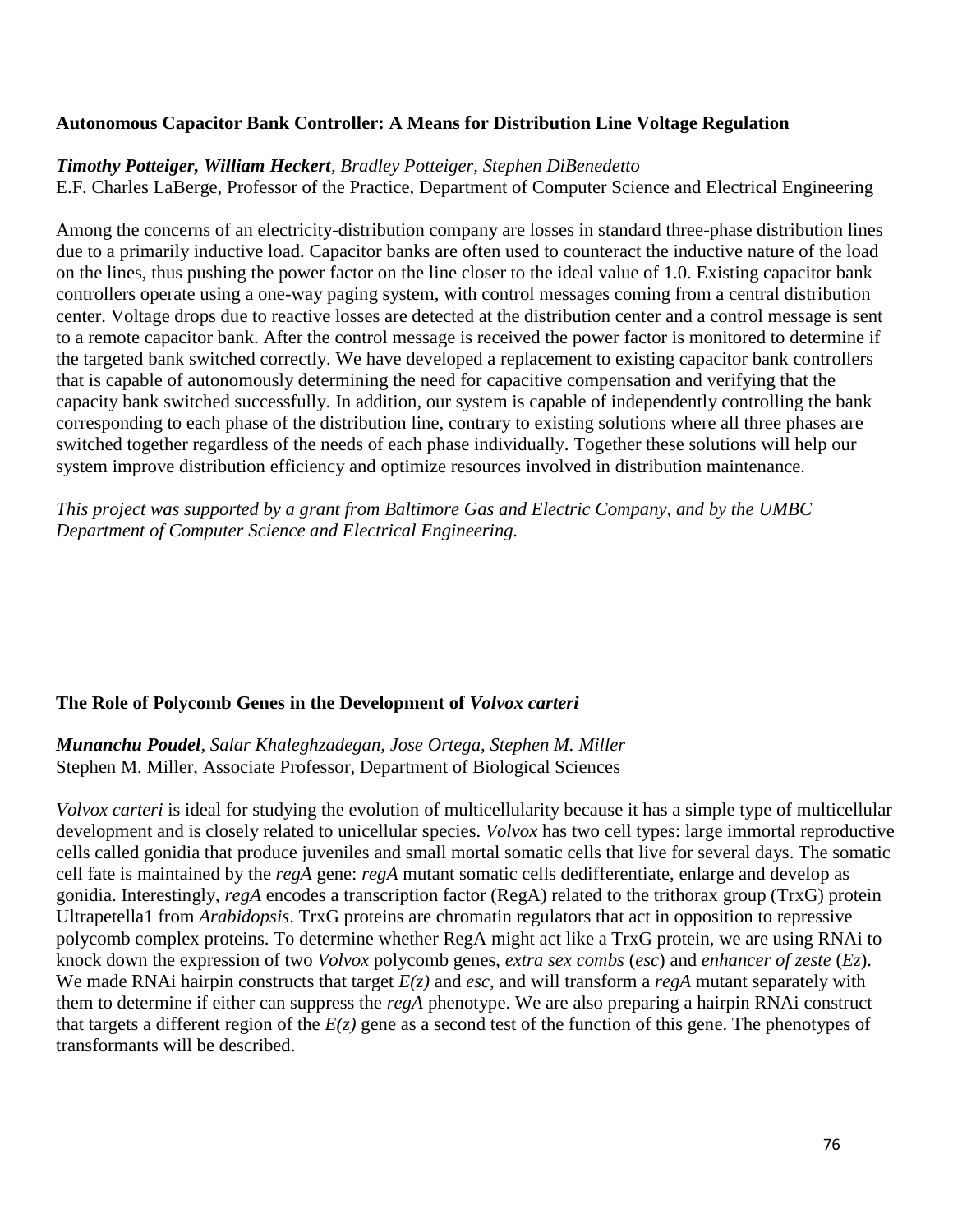### **Increasing Success in Honors Chemistry**

#### *Ryan Price*

Jonathan Singer, Associate Professor, Department of Education

This research targeted the achievements of tenth through eleventh grade Honors Chemistry students. The course was open to all students, allowing students with different backgrounds, learning styles, prior knowledge, and needs to enroll. Students enrolled in second semester Honors Chemistry have previously taken one semester of chemistry. As a result, they are familiar with their learning styles and recognize which methods do and do not result in their personal success. They articulated this to the teacher via journal entries collected on the first day. The instructor then incorporated real-life examples and group work/instruction, building from known vocabulary and ideas based on student journal entries. This study focused on Honors Chemistry students who scored less than 50 percent on the pre-test. Of those students, at least 75 percent are predicted to improve from the pretest to the Unit Assessment Test by 20 percent. Progression will be based on a mid-term quiz and finally the county-wide Unit Test.

## **Hardware Implementation of Support Vector Machine Learning Algorithm for Personalized Seizure Detection using EEG Signal**

#### *Alec Pulianas*

Tinoosh Mohsenin, Assistant Professor, Department of Computer Science and Electrical Engineering

With health sensors improving and computing speed increasing, the field is ripe for exploration and innovation that will improve a patient's life. With this project, we are hoping to detect an epileptic seizure as it occurs so the proper steps can be taken. We do this by using an advance headband embedded with sensors. The data from the sensors is processed and goes through a support vector machine algorithm to determine if a seizure is occurring. The support vector machine algorithm is modeled and verified in MATLAB, and then the coefficients and support vectors are loaded onto an FPGA's onboard memory. This approach allows for the fastest and most accurate results while still being optimized for low power and a small footprint. Since the algorithm looks up the loaded values from MATLAB, the algorithm can be tailored for each individual patient for personalized health monitoring. The algorithm is being developed in a generic manner using test data so that it can be easily adapted to the real world data we receive from individual patients.

*This work was funded, in part, through an Undergraduate Research Assistantship Support (URAS) Award from the UMBC Office of Research Administration.*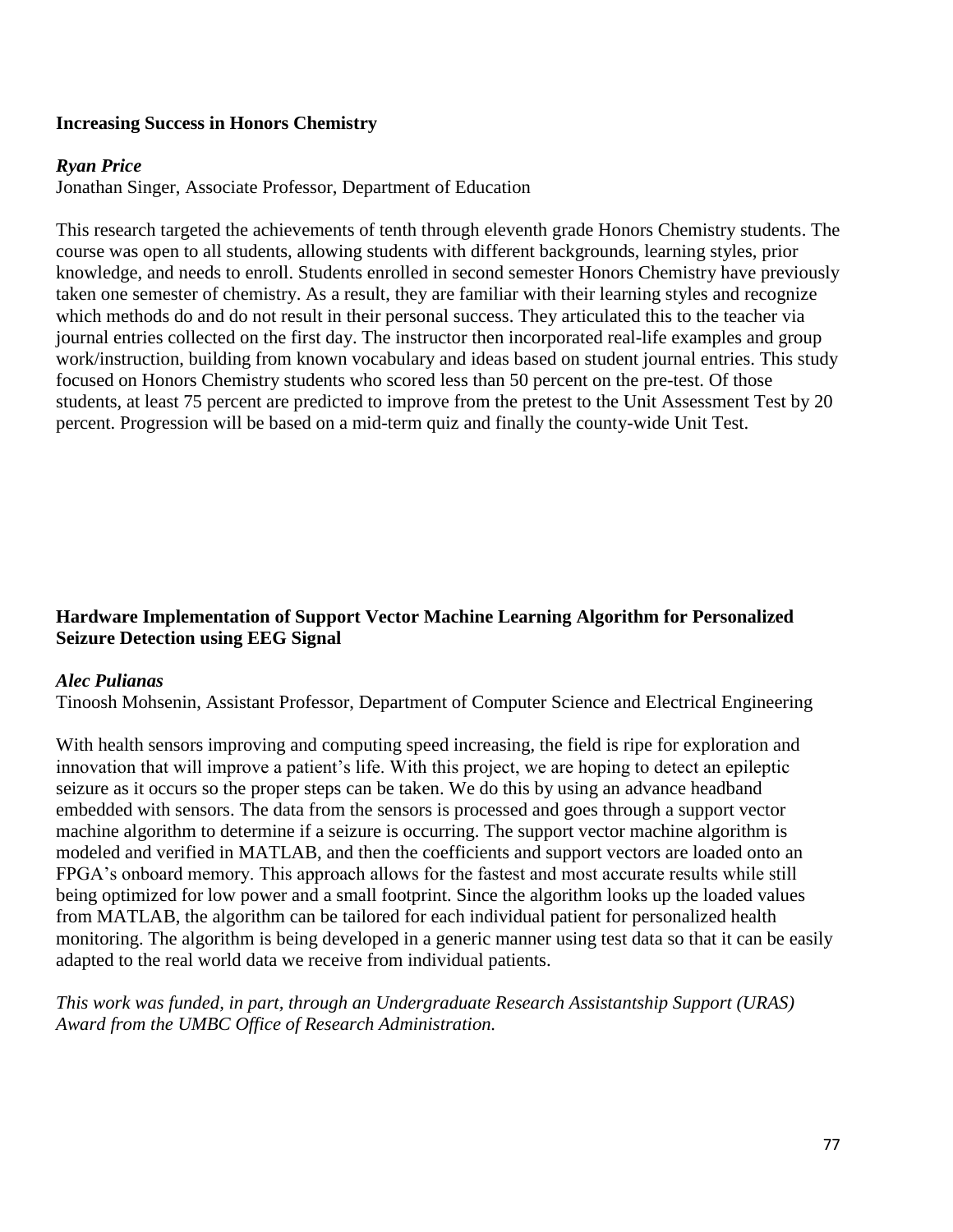### **Dance Literacy**

#### *Elizabeth Quinones*

Christopher Rakes, Assistant Professor, Department of Education

Discipline-specific literacy is an important component within a dance class. Dancers' vocabulary understanding must go beyond comprehension and be applied to the physicality of dance movement. The present study examined the efficacy of an intervention to improve dancers' understanding of six important dance vocabulary terms and their ability to apply that vocabulary to their dance movements. The terms were: isolation, improvisation, flexed feet, pointed feet, plié, and relevé. The sample consisted of fifth-grade students at an urban elementary school. The terms were introduced verbally, through physical application, and through visual representations. By the end of the dance unit, the students were able to identify, demonstrate, and perform the vocabulary terms. The results of the diagnostic, formative, and summative assessments demonstrated that the use of multiple representations within the classroom has the potential to enhance dance literacy.

### **Diagnosis in the first view: Dropped-Head Congenital Muscular Dystrophy Caused by** *de novo* **Mutation in the** *Lamin A/C* **Gene**

**Nicolas Quizon**, Pakize Karaoğlu<sup>1</sup>, Ayşe İpek Polat<sup>1</sup>, Ayca Ersen<sup>2</sup>, Erdener Özer<sup>2</sup>, Semra Hız<sup>1</sup>, Uluç *Yiş<sup>1</sup> , and Sebahattin Çırak<sup>3</sup>*

*<sup>1</sup>Department of Pediatrics, Division of Child Neurology, Dokuz Eylül University, School of Medicine; <sup>2</sup>Dokuz Eylül Department of Pathology, University, School of Medicine; <sup>3</sup>Children's National Medical Center, Research Center for Genetic Medicine*

Sebahattin Çırak, Research Professor, Center for Genetic Medicine, Children's National Medical Center

*Lamin A/C*-related dropped-head syndrome is a rapidly progressive congenital muscular dystrophy and may lead to loss of ambulation, respiratory insufficiency, and cardiac complications. Thus the genetic diagnosis of dropped-head syndrome as LMNA-related congenital muscular dystrophy (L-CMD) and the implicated clinical care protocols are of vital importance. This disease may be underdiagnosed, as only a few genetically confirmed cases have been reported thus far. Therefore, we report the detailed clinical phenotype and a novel mutation. A boy exhibited an inability to raise his head during infancy. He then developed progressive axial and limb-girdle weakness and eventually lost ambulation at two years of age. Upon investigation of the genomic sequence a heterozygous deletion was observed in the patient that was absent from both unafflicted parents, indicating a novel de novo mutation p.Glu31del in the head domain of *Lamin A/C*. Based on the patient's distinctive symptoms, and due to the fact that the deletion occurred within the exon in a region which is highly conserved across vertebrates, we diagnose this mutation as pathogenetic.

*This work was funded, in part, by the Muscular Dystrophy Association.*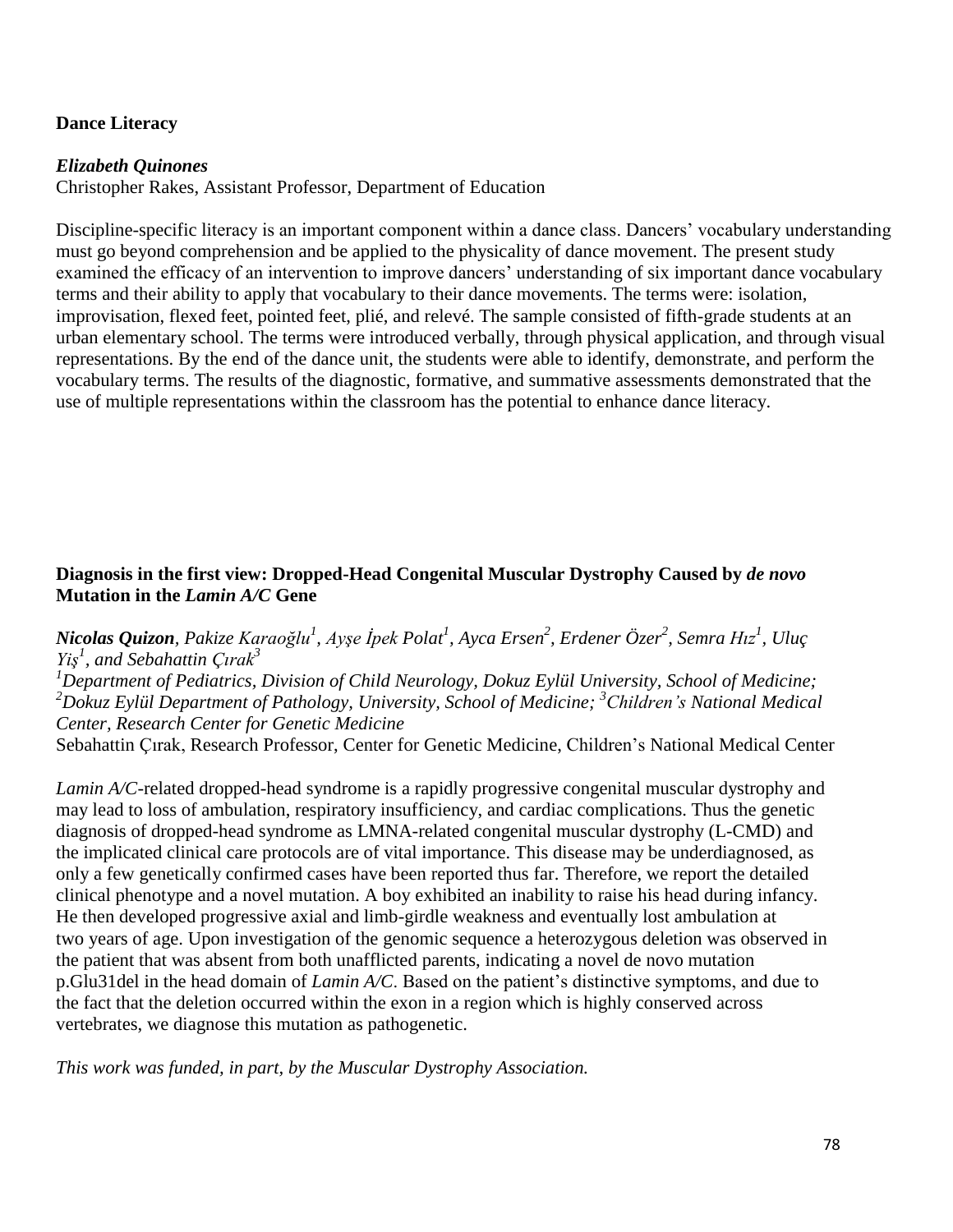### **The Correlation between Aural Musicianship and Accuracy of Instrumental Music Playing**

#### *Catina Ramis*

Jonathan Singer, Associate Professor, Department of Education

Students in a wind ensemble often cannot discern between correct and incorrect notes. This is due to the nature of the instruments; some jump octaves, intervals, and semitones with the slightest adjustment of embouchure. In order to address this situation, students participated in a series of ear-training and musicianship exercises every day in order to improve their performance of two county adjudication pieces. The ensemble was recorded playing those pieces at the beginning of March and during the rehearsal before adjudication three months later to evaluate success. The pre-assessment and post-assessment recording was compared to observe which portions of the pieces were improved over time with musicianship exercises including learning sol feg, singing passages, matching pitch, and using classroom instruments. The results of this particular class of 23 students were also compared to that of another class of seven students with relatively the same playing abilities and were not given specific musicianship training.

#### **Carbon Monoxide Analysis in the Baltimore Area**

#### *Rosalind K. Ramsey*

Christopher Hennigan, Professor, Department of Chemical, Biochemical, and Environmental Engineering

Carbon Monoxide (CO) is a criteria air pollutant due to its detrimental impacts on human health. Its main source in urban environments is fossil fuel combustion by motor vehicles. The goal of this research was to deploy a CO analyzer (Model 48C, Thermo Scientific) to make continuous highly time-resolved measurements in Baltimore, Maryland. Many steps needed to be taken before the analyzer could be deployed though. When the lab first received the analyzer, it was unable to work properly due to additions and broken parts. The CO analyzer works by measuring the attenuation of light at 4.6 µm, where CO strongly absorbs. After repairs were made the next step was to calibrate the instrument using zero and span gases. Once calibrations were completed, the data acquisition system and protocol were set up. The analyzer was then deployed on the roof of the UMBC Engineering Building to measure CO down to ppb levels in the Baltimore atmosphere. These results were be analyzed and are displayed at URCAD.

*This work was funded, in part, by the Department of Chemical, Biochemical, and Environmental Engineering and through an Undergraduate Research Award from the UMBC Office of Undergraduate Education.*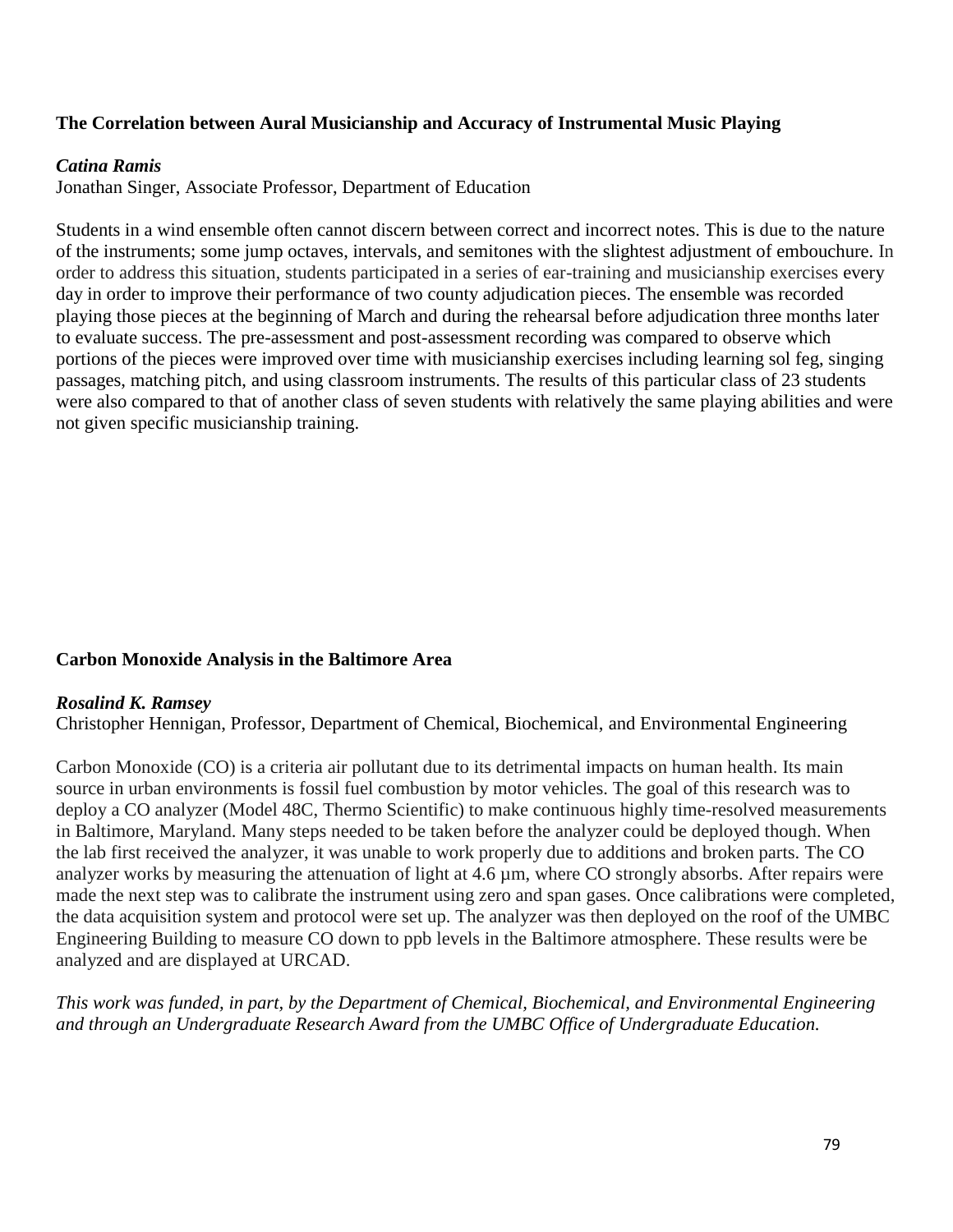#### **Increase in Efficiency for Noise Cancelling in a Spin Qubit Array**

#### *Muhed Rana*, *Fernando Calderon*

Jason Kestner, Assistant Professor, Department of Physics

Quantum computing has the potential to perform difficult computations at significantly greater speeds than classical computing. The primary form of data representation in quantum computing is a quantum bit ("qubit"). A classical bit exists in only two states ("0" and "1") compared to a qubit which can exist in infinitely many states allowing for greater processing power. In our approach, the qubit is defined by the spin states, singlet and triplet, of a two-electron system in a double quantum dot. The fluctuations of the background nuclear spin bath and fluctuations in electrostatic quantum dot confinement potential affects the precise manipulation of the qubit. Our goal is to be able to cancel out these errors without knowing their quantitative value. We created an identity operation that would eliminate these errors to first order by forcing rotations of a certain speed and length on the qubit. Previously, the identity operation would correct both errors relatively slowly. To speed up these results, we chose one error to cancel under the constraint that this error was significantly greater than the other. As a result, we halved the time of error-canceling.

### **Do People with Antisocial Personality Disorder Engage in Different Patterns of Abuse than Other Partner Violent Men?**

#### *Casey A. Rezac*

Chris Murphy, Professor, Department of Psychology

Most research on Antisocial Personality Disorder (ASPD) examines how current treatment methods are not effective in treating the disorder. One likely reason that treatment methods have limited effects is that people with antisocial personalities have different motivations and reactions to their problematic behaviors. This study examined how men with ASPD behave differently before and after committing intimate partner violence (IPV) in contrast to men without ASPD. Specifically, antecedent behaviors including steps to prepare for abuse, and emotional reactions and behaviors after the abuse were examined. Participants were males who were recruited from the Domestic Violence Center of Howard County during treatment for an IPV incident, and data were collected from surveys completed before treatment. Results showed that men with ASPD took more steps to prepare for abuse than men who did not have ASPD. In addition, men with ASPD reported different emotional reactions after abuse than those without ASPD. This is significant for treatment of this subset of abusers because if motives are different for abusing, as seen by behaviors before and after, then treatment programs currently designed for the general population may need to be adapted to address the abusive behaviors found among people with ASPD.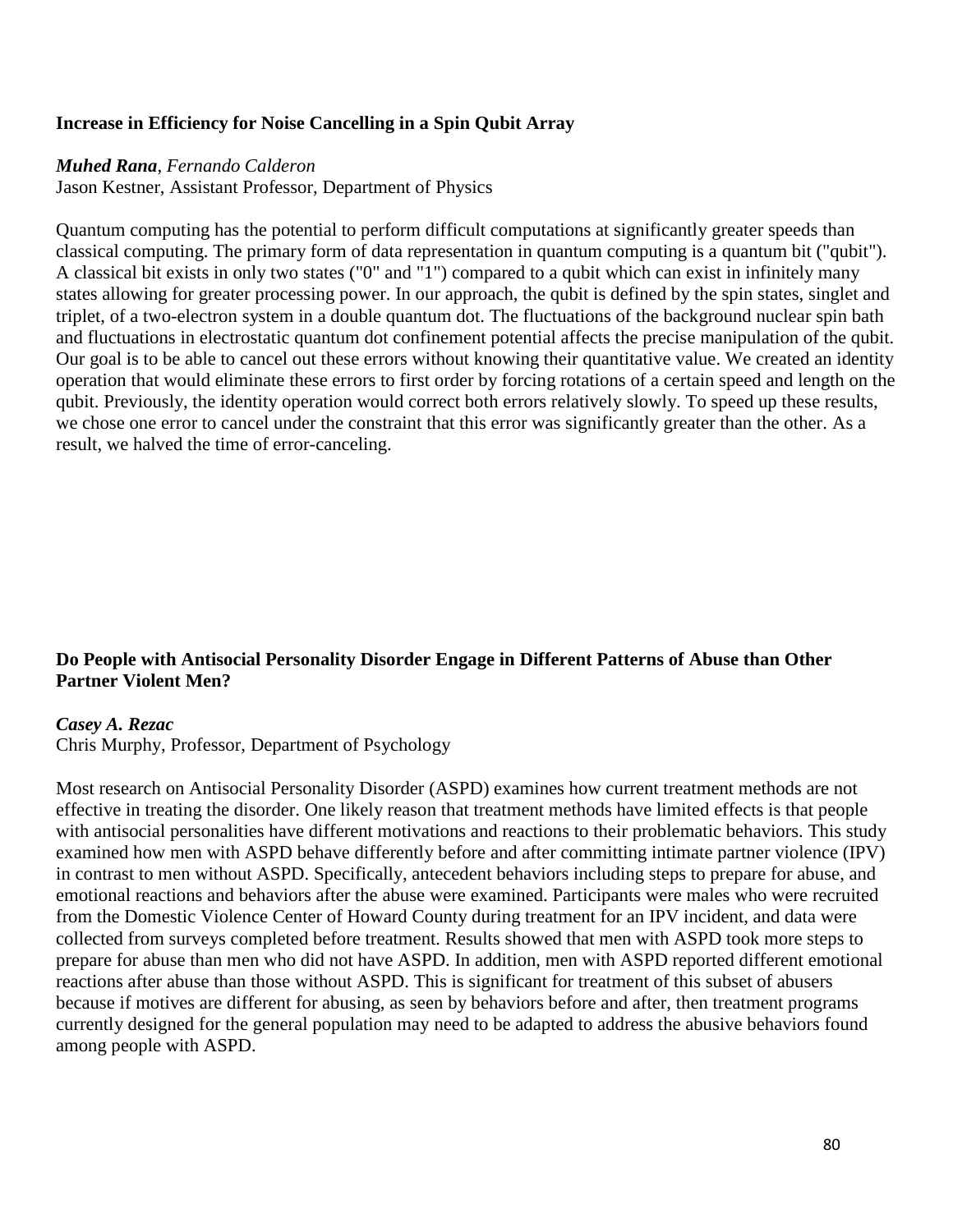### **The Evolution of Trades and Occupations in Industrial England**

## *William Henry Thomas Rice*

David Mitch, Professor, Department of Economics

Many occupations have evolved over the span of centuries. Whilst some have been enhanced dramatically over the course of time, others have come to be totally outdated. This research investigates how job responsibilities and wages evolved during England's Industrial Revolution. In order to gain insight regarding the development of different positions, I utilized contemporary guides written for parents and young people. These guides explained potential occupations and trades by providing rich detail on occupational job content. I looked at these guides from various time periods and traced out changes as well as aspects that remained the same. When investigating these trends I needed to take into consideration the motivations of those who published the information. Some were interested in educating middle class families, others wanted to provide clear job expectations for the working class, and a few seemingly published their work to gain favor with the upper class. My presentation features a few contrasting occupations including professions that did not change during the Industrial Revolution as well as some that only emerged for the first time during this period. The aim of this presentation is to clearly depict how wages and vocational responsibilities evolved in Industrial England.

*This work was funded, in part, through an Undergraduate Research Assistantship Support (URAS) Award from the UMBC Office of Research Administration.*

### **Development of a Cell Migration Model to Characterize Clustered Movements**

#### *Donald B. Richardson, David Stonko, Bilal Moiz, Ann Marie Weideman*

Michelle Starz-Gaiano, Assistant Professor, Department of Biological Sciences; Bradford Peercy, Assistant Professor, Department of Mathematics and Statistics

A main issue in developmental biology is how cells transition from a stationary to a migratory phase. Many factors determine a cell's movement through complex and changing environments. We aim to understand how the adhesive, repulsive, migratory, and stochastic forces are involved in the initiation of motility, and the subsequent rearrangement of non-migratory cells. Our group uses egg development in Drosophila to study cell movement because it is well-characterized and amenable to molecular and genetic analysis. We developed a mathematical model defining computationally identical mathematical cells (IMCs), which represent motile cells *in vivo*. Sets of IMCs make up large non-motile biological cells. Using this dynamic cell model based on force balance, we can simulate the impact of different forces to determine how they contribute to cell movements. We hypothesize that the initiation of motion follows two steps: 1) increased adhesive force causing cell clustering followed by 2) increased sensitivity to chemical gradients causing migration. These two steps allow a cluster of cells to migrate out of a tissue, while promoting the re-closure of the gap left behind. Understanding this process could potentially help further studies in other contexts such as the metastasis of tumor cells throughout the human body.

*This work was funded, in part, by NIH/NIGMS MARC U\*STAR T3408663 National Research Service Award to UMBC.*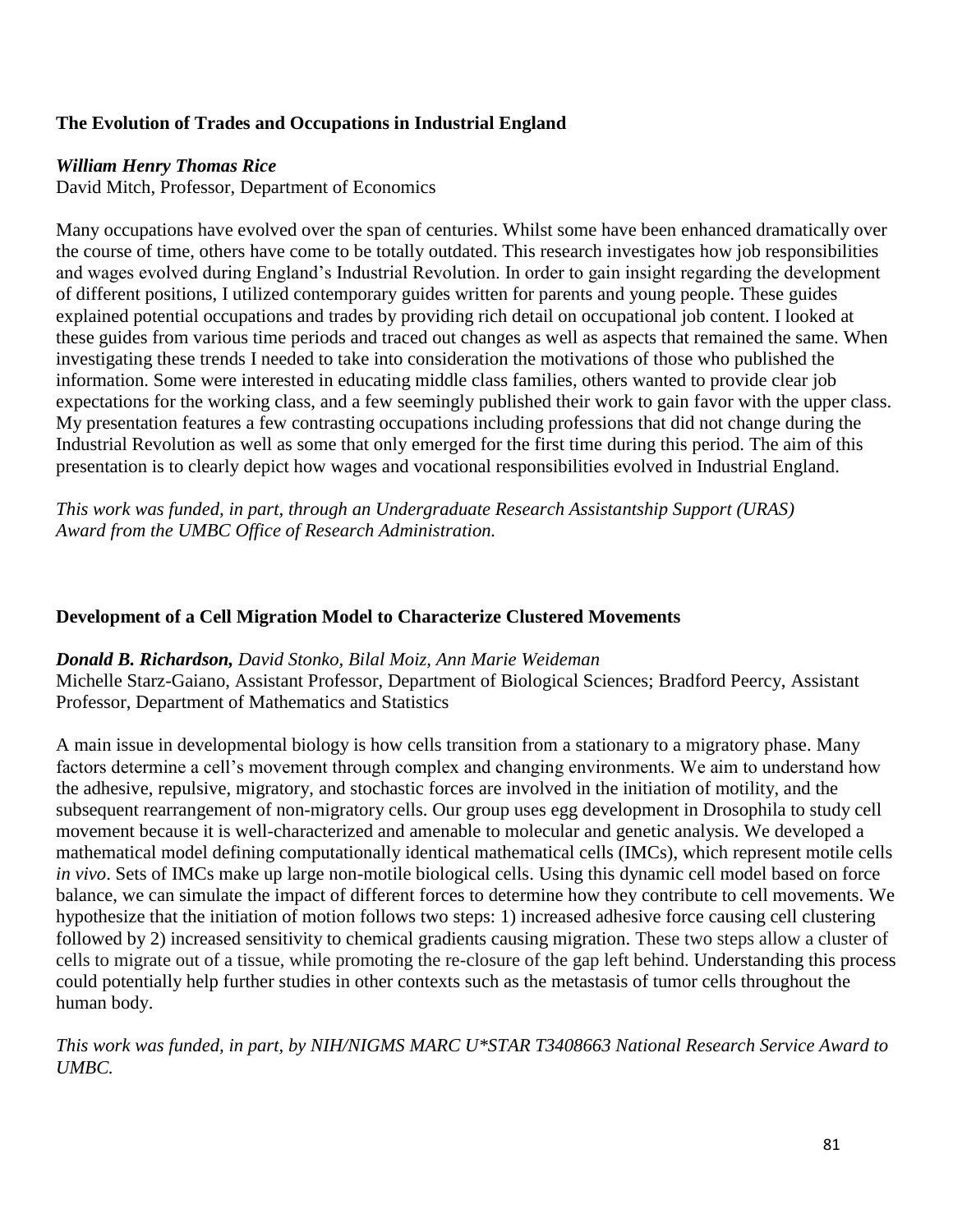### **Determining the Degree of Radiative Deceleration of Blazar Jets Due to Inverse Compton Scattering from Seed Photons in the Molecular Torus**

### *David Rivas*

Markos Georganopoulos, Associate Professor, Department of Physics

Although superluminal jets have been observed propagating outside the pc-scale molecular torus region in some blazars, there remains a question as to whether these jets actually originate inside the molecular torus or at larger distances from the nucleus. One way to resolve this question is to determine the degree to which these jets will slow due to inverse Compton (IC) scattering from infrared photons produced in the molecular torus. Calculating the deceleration of these jets as a function of distance provides a method for determining whether or not jets produced inside the torus are capable of sustaining the highly relativistic speeds routinely observed with radio interferometry. Using the IC deceleration model, we have determined the jet speed as a function of distance using a power-law electron energy distribution and a non-radiating contribution to the total energy content of the jet (the baryon loading factor). The degree of deceleration is highly dependent on this factor, but can be very significant for ratios of electron energy to non-radiating energy less than or equal to approximately 0.5, a value that we have inferred to be reasonable for the bright flares of quasar 4C 21.35. The characteristics of this quasar may also be shared with other blazars and therefore provide broader implications.

*This work was funded through an Undergraduate Research Award from the UMBC Office of Undergraduate Education*

### **The Search for DNA Binding Sites on Crotamine through Protein Chemical Modifications**

### *Amy S. Rizkallah, James T. Han*

Richard Karpel, Professor, Department of Chemistry and Biochemistry

Crotamine is a protein that is a toxic component of the venom of *Crotalus durissus terrificus*, the South American rattlesnake. Previous research has shown that crotamine has a high specificity for actively proliferating cells and could potentially serve as a drug carrier, because of its binding affinity for DNA. Analysis of the DNA binding surface on crotamine is of interest and is the key point of this project. Previous research conducted in Dr. Karpel's lab showed that there are at least three pairs of basic residues, arginine and/or lysine, which form ionic bonds to DNA. In addition, previous studies have shown that tryptophan fluorescence quenching occurs after DNA binding, possibly due to the  $\pi$ -stacking of the aromatic ring. The purpose of the study is to conduct specific protein chemical modifications on the arginine amino acid residues of crotamine and to determine where DNA-crotamine complexes are formed. Use of mass spectrometry will ascertain which of these residues contribute to DNA binding. The discovery of the significant DNA binding sites on crotamine could be used for drug design and medical applications in the future.

*This work was funded, in part, by DRIF funds from UMBC.*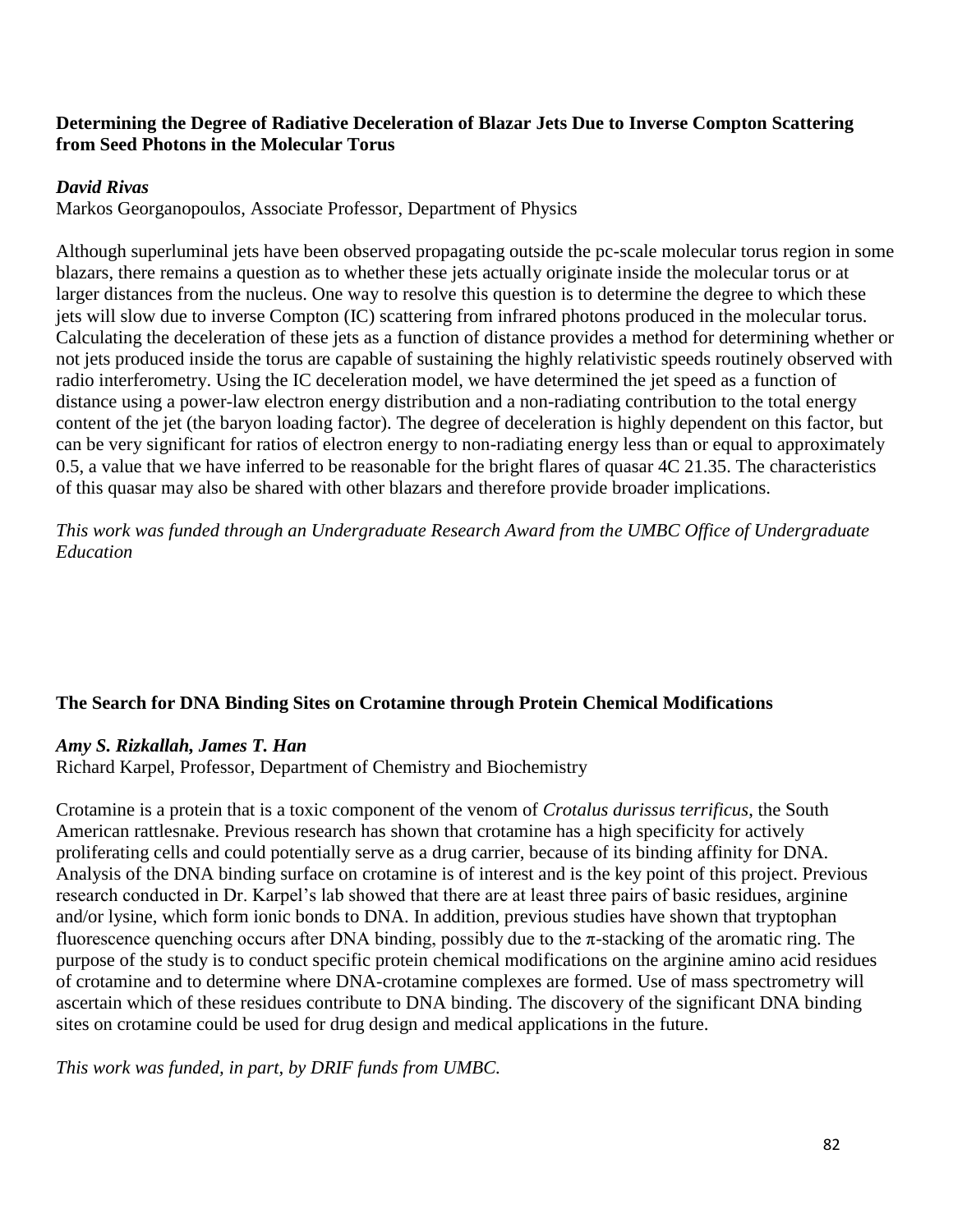### **A Perspective of BMX Culture in Baltimore**

### *Dustin F. Roddy*

Kathy Scales Bryan, Senior Lecturer, Department of American Studies

BMX bike riding is an activity that takes place in public spaces such as city streets, skateparks, and wooded trails, where individuals perform stunts and engage in a community. This participantobservation study examines reasons why individuals participate in this sport and the culture of the sport in the Baltimore area. Qualitative research methods were used, which included video recorded interviews, as well as video recording of the participants performing their activity and participant observation. The interviews were conducted with individuals that were 18 and up to gain a range of insights, and concentrated on their viewpoints on riding BMX bikes. The analysis was incorporated into a short documentary film showing the skills of the participants and providing a perspective into the microculture of BMX bike riding in Baltimore.

### **Retention of Computing Majors**

#### *Patrick Roderick***,** *Rebecca Chhay, Nicholay Topin*

Marie desJardins, Professor, Department of Computer Science and Electrical Engineering; Megean Garvin, Research Associate, Department of Computer Science and Electrical Engineering

The number of students declaring a Computer Science or Computer Engineering major at UMBC has risen recently; however, many incoming students do not finish with a computing degree. In addition, there is a significant lack of gender and racial diversity in the student population entering and succeeding in the computing majors. Utilizing data gathered from UMBC's data warehouse, we analyzed what factors are most significant in identifying students who would struggle in the computing majors. We extracted relevant variables from this data and then applied machine learning algorithms and data visualization tools in order to rate and analyze these factors for their potential to impact student success in the major. By analyzing the student cohort as subgroups, we were able to discover which factors had the highest real impact on retention overall. One goal is to determine which classes are most critical in forming a student's foundation for learning and what are the "keystone" courses in which students may have difficulty, possibly causing them to lose interest in the computing fields. These findings will enable us to reevaluate our curriculum and tutoring resources in order to better serve our students and more efficiently use educational resources.

*This work was funded in part by NSF REU Supplement CNS-1340444.*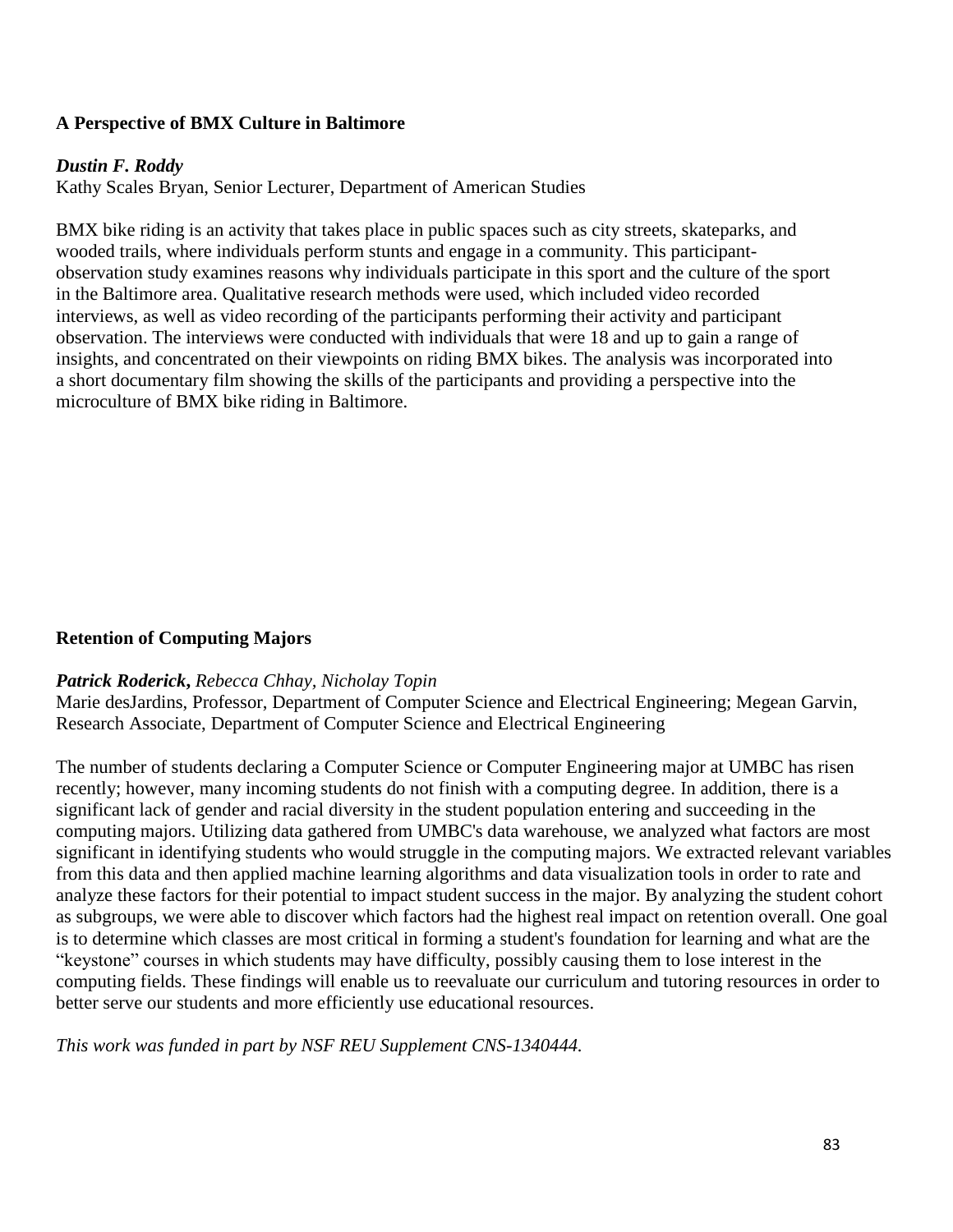### **Production and Characterization of** *Aspergillus nidulans* **Mutants for Increased Protein Secretion**

*Nicholas M.K. Rogers, Victoria Taylor, Karthik Boppidi, Mark R. Marten*

Mark R. Marten, Professor, Department of Chemical, Biochemical, and Environmental Engineering

Filamentous fungi are widely used in the biotechnology industry for production of therapeutics, commodity chemicals and enzymes, whose combined value exceeds \$10 billion annually. One of the challenges related to fungal production of recombinant protein has been inconsistent secretion of heterologous proteins. Since this big difference in secretion phenomena is poorly understood, the overarching goal of this project is to gain insight regarding various cellular mechanisms involved in fungal protein secretion. We hypothesize a relationship between aberrant morphology (i.e., highly-branched) and increased protein secretion. To test this hypothesis, roughly 700 highly branched, temperature-sensitive (Ts) mutants of the model fungus *Aspergillus nidulans* were generated and screened for increased α-amylase and cellulase protein secretion. Qualitative analysis of α-amylase secretion showed that 125 mutants secreted high amounts of α-amylase while analysis of cellulase secretion showed that only a few of them had higher cellulase secretion compared to wild type. Currently, in depth phenotypic characterization processes are being conducted on the 125 high secreting mutants. This allows categorization of mutants, 25 of which will eventually be sequenced. Understanding the genetic alterations leading to various phenotypes will provide a better understanding of the genomic causes for the resultant high secretion phenotype for α-amylase.

*This work was supported, in part, by NSF grant No. 1159973 to MRM, a grant to UMBC from the Howard Hughes Medical Institute through the Precollege and Undergraduate Science Education Program, an Undergraduate Research Award from the UMBC Office of Undergraduate Education, and the MARC U\*STAR Program at UMBC through the National Institute of General Medical Sciences.* 

### **Reading Tables and Graphs in the Science Classroom**

### *Nicole R. Ryan*

Jonathan Singer, Associate Professor, Department of Education

This study takes place in a high-needs middle school. Its focus is to improve students' ability to interpret tables and graphs. This is a skill that they will use in nearly every school subject and on every standardized test for the rest of their academic careers. It is also an essential life skill, as tables and graphs are used by all adults on a regular basis. In order to help students improve in this area, the teacher has infused regular course content with tables and graphs and has used warm-ups and exit tickets containing real-world examples for further practice. The teacher has modeled and used think-alouds to demonstrate thought processes when looking for trends, broken graphs into essential parts so that students understand the function of each piece of information that is presented, and helped students make graphs in order to better understand how to read them. The baseline data were established with a pre-test. Student progress was assessed using a midpoint test and a post-test. The goal of this study is to have 80 percent of students improve by 20 percent from the pre-test to the post-test.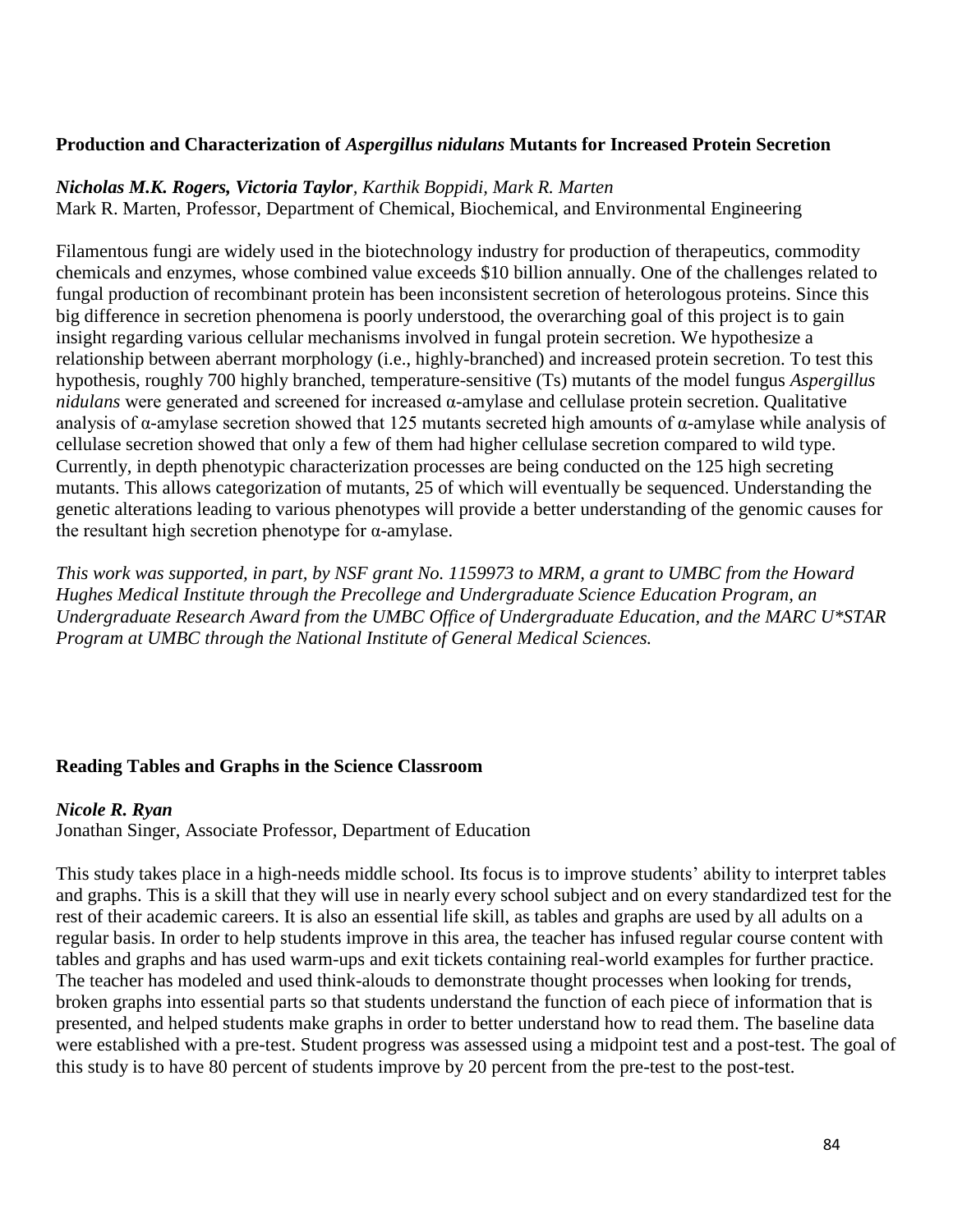### **Functional Response of Parasitoid Wasps to Host Density: Implications for Density Dependent Selection**

#### *Adam T. Rybczynski*

Jeff Leips, Associate Professor, Department of Biological Sciences

The functional response measures the influence of prey density on predator attack rate. The functional response elucidates the role of prey density on predator population dynamics and can shed light on the coevolution of predator and prey traits. Here we studied the functional response of the parasitoid wasp *Leptopilina boulardi* to the density of its host, larvae of the fruit fly *Drosophila melanogaster.* The interactions between *L. boulardi* and *D. melanogaster* larvae were examined through statistical analysis to measure the impact of varying larval density on both the survival of the host (with and without exposure to the parasitoid) and the number of parasitoid wasps that emerged from hosts. Our data will not only clarify the role of host density on parasitoid fitness, it will also reveal density dependent survival of hosts without parasitoids, setting the stage for future studies of how density dependent selection influences the coevolution of hosts and parasitoid traits.

### **Investigating the Association between Having a Same-Sex Relationship and Self-Reported Health in Europe**

#### *Becca Scharf*

Jamie Trevitt, Assistant Professor, Department of Health Administration and Public Policy

The purpose of this project is to examine the general association between homosexual relationship status and self-reported health. Self-reported health (SRH) is the measure of a study participant's general well-being that is based on their personal perception of their health status. SRH has been commonly used to investigate trends and inequalities in population health to identify disparities within subpopulations. This exploratory research analyzes data from the Gender and Generations Study (GGS), a large multinational harmonized dataset which allows for cross-country comparison. Specifically, this study focuses on data collected from Germany, France, Belgium, and The Netherlands and utilizes a probability sample that is representative of each country's noninstitutionalized population ages 18-79. Through the use of descriptive statistics we compare the self-reported health of study participants who reported being in a same sex relationship to those who reported having a heterosexual relationship or no relationship, while controlling for other demographic variables (sex, age, education, employment status, and number of children). Findings from this study can contribute to existing literature on homosexual health in order to help identify potential health risk factors within the homosexual population that could be addressed through public health campaigns and targeted programs.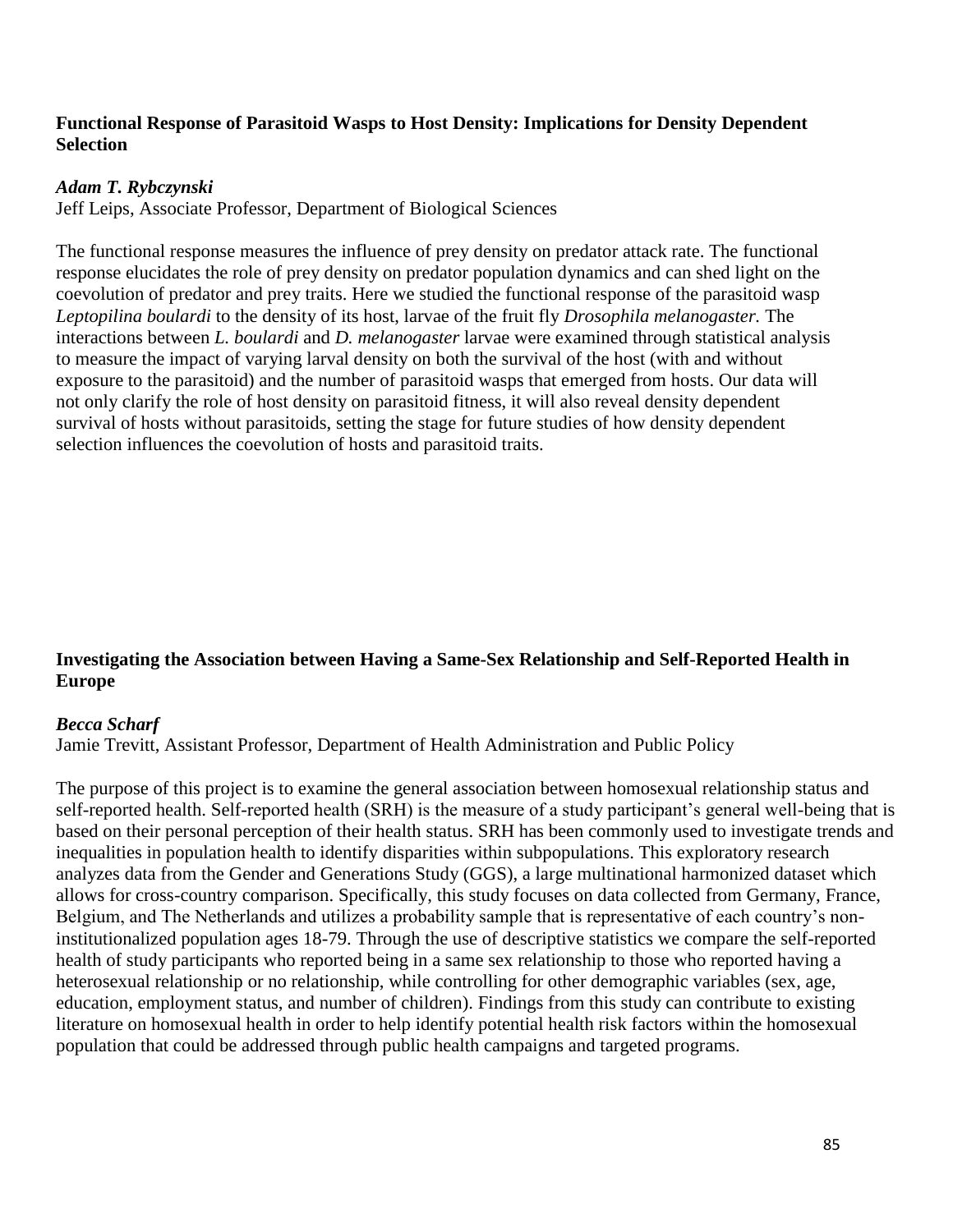### **College Students' Reading Comprehension Monitoring of Lexical and Semantic Violations in Think Aloud and Response Time**

### *Alicia Serrato, Keerthi Yarlagadda, Narcisse Fon, Allyson Nedzbala, Jonathan Shonk* Linda Baker, Professor, Department of Psychology

Comprehension monitoring, the ability to actively evaluate and construct while reading, is a critical skill for academically successful college students. The present study examined how college students monitored their understanding of passages containing lexical and semantic violations. Using either a think-aloud or computerized response-time procedure, participants read a passage and judged its comprehensibility. Passages varied in clarity on the basis of a single target word intended to be coherent, a slight violation of word knowledge, a blatant violation, or an unknown word. In both tasks, participants indicated whether the target word was a good completion for the sentence context. The think-aloud protocol allowed participants to explain their reasoning. Analysis of the computerized response times and accuracy data revealed coherent passages to have fastest response times and highest accuracy rates, whereas slight violation passages had the longest response times and lowest accuracy. Furthermore, blatant violation passages had shorter response times than non-word passages but also lower accuracy rates. Validated passages are currently being used in an fMRI study assessing individual differences in brain activation during cognitive monitoring. Results may reveal if training in comprehension monitoring can enhance critical reading abilities in college students, a vital skill for academic success.

*This work was funded, in part, by the UMBC Office of Research Administration*

#### **Investigation of Dimerization Mechanisms in the Simian Immunodeficiency Virus 5'-Untranslated Region**

#### *Michelle Seu, Thao Tran*

Michael F. Summers, Professor, Department of Chemistry and Biochemistry and Investigator, Howard Hughes Medical Institute

Simian Immunodeficiency Virus in chimpanzees (SIVcpz) and Human Immunodeficiency Virus Type 1 (HIV-1) are similar genetically and structurally in their viral genomic 5'-Untranslated Regions (5'-UTR). HIV-1 studies have shown that dimerization, the interaction between the Dimer Initiation Site (DIS) stem loops in the 5'-UTR of two copies of RNA, leads to genomic recognition by the Gag polyprotein. Because dimerization plays a major role in the genomic packaging during the late phase of the viral life cycle, it is our experimental focus. We hypothesize that the SIVcpz 5'-UTR has a dimerization mechanism similar to that of HIV-1. In the monomeric conformation, the DIS interacts with the unique-5' region (U5), while in the dimeric conformation, the AUG stem loop displaces the DIS, exposing DIS for interaction with the DIS of another viral RNA copy. We utilize timedependence, magnesium-dependence, and protein-RNA binding analyses through gel electrophoresis to work with three different SIVcpz RNA constructs: wild type (wt), truncated AUG (trAUG), and deleted AUG (dAUG). Thus far, we have found that each construct reaches their equilibrium within the first two hours of incubation, the amount of dimer increases as magnesium concentration increases, and protein-RNA binding tests have been inconclusive and are currently in progress.

*Funding was provided by NIH grant No. 5 R01 GM04265 and the Howard Hughes Medical Institute.*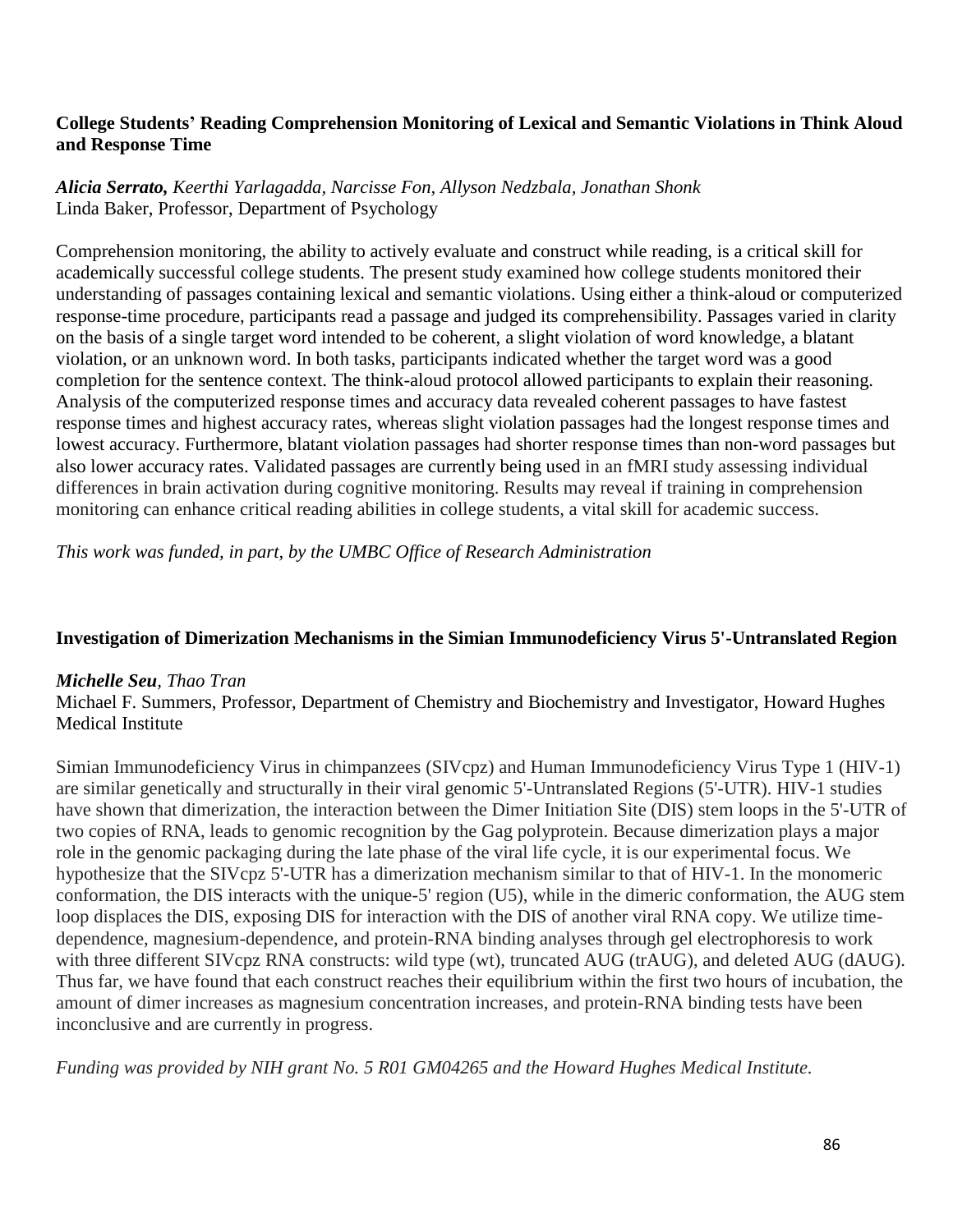## **A Multifaceted Approach for the Analysis of Electronic Cigarettes using DSA-TOF and Headspace GC-MS**

#### *Ian W. Shaffer, Suejane I. Tan, Rebecca L. Neubauer, Margaret E. LaCourse, Gregory T. Winter, Joshua A. Wilhide* William R. LaCourse, Professor, Department of Chemistry and Biochemistry

Electronic cigarettes have become increasingly popular as a proposed safer and cleaner alternative to conventional cigarettes. These electronic cigarettes have also been adopted as a tool to help people quit smoking. Electronic cigarette companies claim the produced aerosol is harmless; however, with the lack of FDA regulation and research in this area, more experiments are needed to conclusively refute or support this claim. DSA, an ambient ionization source for mass spectrometry, easily detects compounds in the aerosol that is produced. Additionally, headspace GC-MS will detect any volatile organic compounds present, helping to identify what is in the sample. The goal of this research is to analyze differences between the electronic cigarette aerosol compared to the liquid itself. Ultimately, DSA-TOF will be used as an initial screening tool of volatile and non-volatile molecules and headspace GC-MS will be used to confirm and quantify volatile molecules in the electronic cigarette aerosol. The research will explore the differences between the liquid and the aerosol by the use of the various techniques currently available.

*This work was funded, in part, by the Molecular Characterization Analysis Complex (MCAC) and PerkinElmer.*

## **Removal of Moxifloxacin from Wastewater by Adsorption onto Activated Carbon**

### *Apurva Shah, Ke He*

Lee Blaney, Assistant Professor, Department of Chemical, Biochemical, and Environmental Engineering

Antibiotic residuals have been widely detected in different environmental compartments (i.e*.*, wastewater, surface water, and sediment) due to the intensive use of pharmaceuticals for the past several decades. Moxifloxacin (MOX), a fluoroquinolone antibiotic used in medication prescribed for sinusitis and bronchitis, was routinely detected in raw wastewater and wastewater effluent with concentrations ranging from 17-125 ng/L. The incomplete removal of MOX in wastewater treatment plants and subsequent discharge of MOX into surface water represents a risk to human health and ecological function. To ameliorate this situation, we investigated treatment of MOX by adsorption onto powdered activated carbon (PAC). Batch equilibrium tests using buffered solutions demonstrated that PAC was capable of adsorbing MOX with capacities as high as 23 µg/mg at near-neutral pH and room temperature. Different wastewater matrices (i.e*.*, raw wastewater and wastewater effluent) and temperatures were also studied to elucidate adsorption equilibrium. Despite the fact that dissolved organic matter from these matrices decreased MOX adsorption onto PAC, PAC remains an effective solution to treatment of antibiotics in wastewater.

*This research was supported in part by a grant to UMBC from the Howard Hughes Medical Institute through the Precollege and Undergraduate Science Education Program. Additionally, this work was funded, in part, through an Undergraduate Research Assistantship Support (URAS) Award from the UMBC Office of Research Administration.*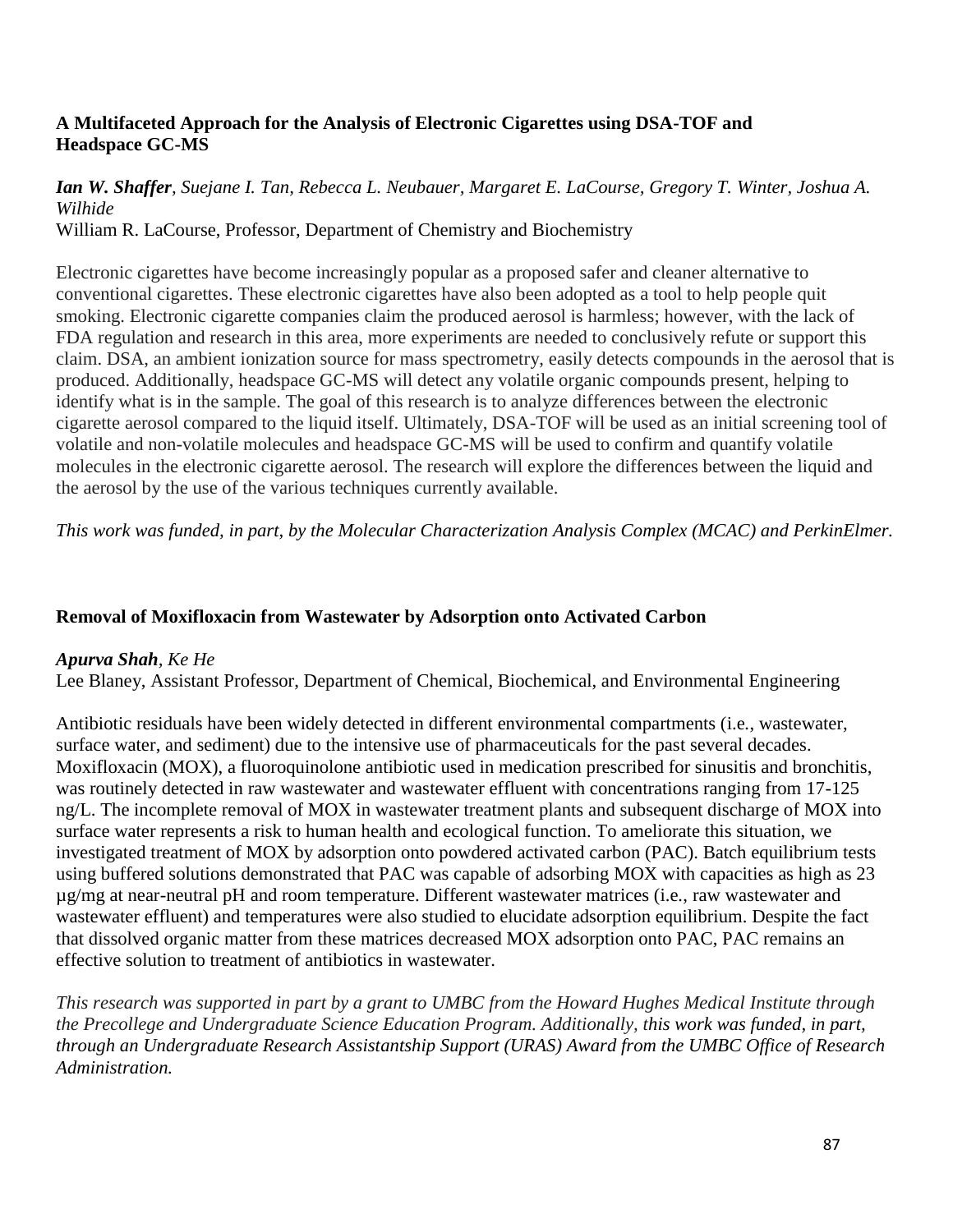## **Examining the Photoluminescence and Band Gap Energy of Gallium Arsenide (GaAs)**

# *Christian Sias, Victor Torres<sup>1</sup> , Jared Dixon*

<sup>1</sup>Atholton High School Anthony Johnson, Professor, Department of Physics, Department of Computer Science and Electrical Engineering

Gallium Arsenide (GaAs) is a useful III/V semiconductor material that can be used as a substrate and/or an active component for infrared optoelectronic devices in applications for health and the environment. GaAs has a direct band gap that can therefore emit light which is useful in LEDs and laser diodes. The purpose of this experiment is to examine the photoluminescence (PL) and the band gap energy of GaAs when undergoing large temperature changes by using a Titanium Sapphire laser, a cryostat to cool down the sample, and a spectrometer to measure the intensity and the wavelength of the PL. GaAs is excited with the Ti:Sapphire laser and the sample absorbs energy that is larger than the band gap energy. Electrons are excited from the valence band to the conduction band, leaving behind a positively charged hole. Electrons will lose some energy due to phonon scattering before coming to rest in the conduction band minimum. PL is the emission of the photon as the electron recombines with the hole. We are assuming that the PL intensity peak is the band gap energy, and the main purpose is to measure the temperature dependence of the GaAs band gap.

*This work is based upon work supported by the National Science Foundation under Grant No. EEC-0540832.*

### **Hungry Monsters: A Computational Model for the Evolution of Metabolic Gene Regulation**

#### *Caleb Simmons, Patrick O'Neil*

Ivan Erill, Assistant Professor, Department of Biological Sciences; Muruhan Rathinam, Associate Professor, Department of Mathematics and Statistics

Prokaryotic cells live in variable environments where information signals may fluctuate rapidly. These cells use transcription factors to regulate gene expression in response to these noisy signals. The interaction between transcription factors and genes form Gene Regulatory Networks, and these networks feature commonly repeated patterns known as network motifs. It has been hypothesized that many of these motifs have evolved because they efficiently deal with transient signaling from the environment. To test this hypothesis we have developed a computational model of the evolution of Gene Regulatory Networks that deals with sugar metabolism in a variety of environments. The model describes the dynamics of gene regulation and the evolution of network structure. The primary aim of this model is to identify efficient network structures and to determine how these structures are derived by natural selection.

### *This work was supported by the UBM program of the National Science Foundation under Grant No. DBI 1031420.*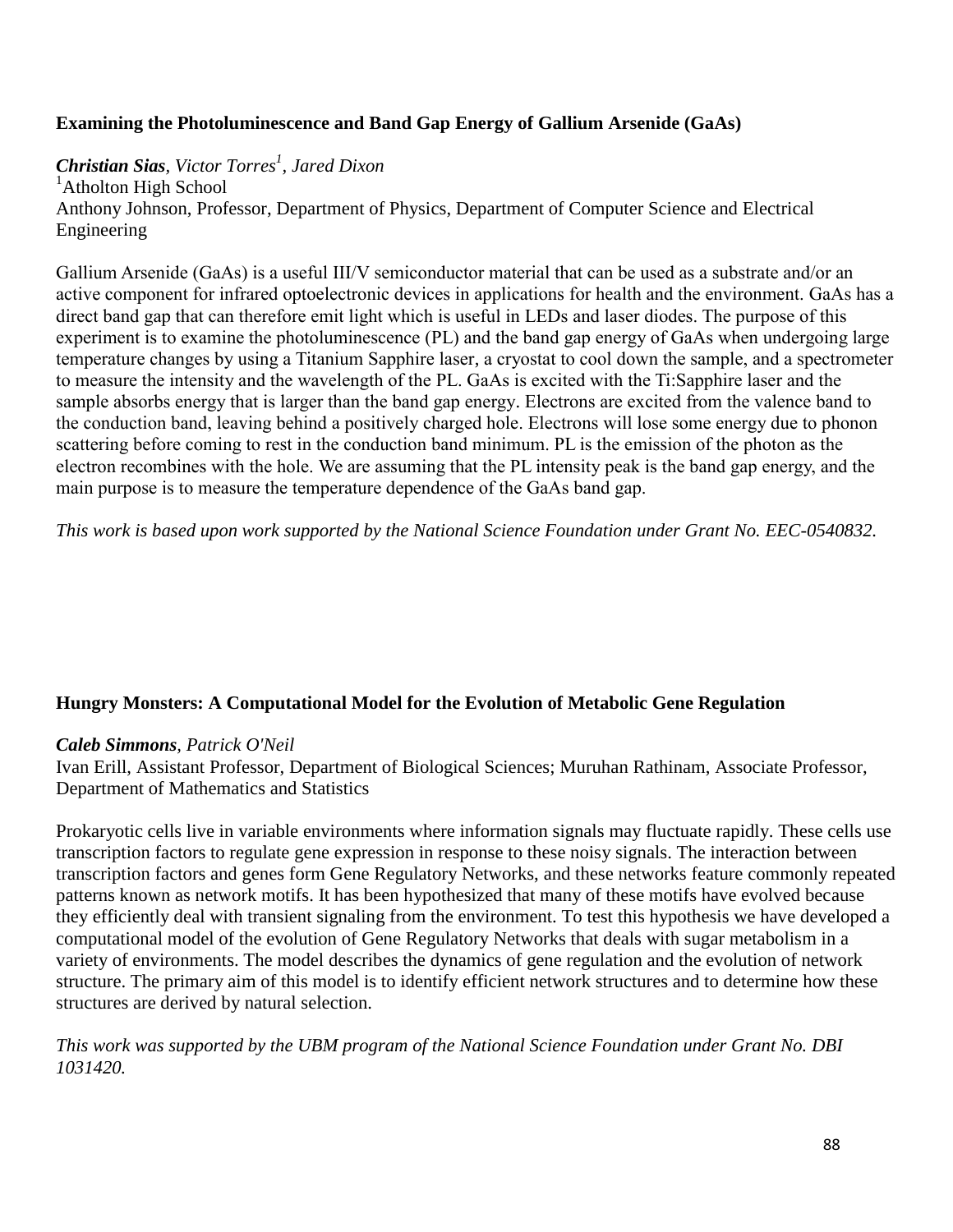### **ROS Mediators Control E-cadherin Expression in Drosophila Prohemocytes**

*LaTonya R. Simon, Hongjuan Gao<sup>1</sup> , Xiaorong Wu<sup>1</sup> , Nancy Fossett*

<sup>1</sup>Center for Vascular and Inflammatory Diseases and the Department of Pathology, University of Maryland School of Medicine Nancy Fossett, Center for Vascular and Inflammatory Diseases and the Department of Pathology, University of Maryland School of Medicine

Pluripotent stem cells play a critical role in the treatment of many diseases and disabilities due to their characteristic ability to produce many cell types in the body. However, although they serve as a vital tool to understanding the cell biology of various diseases, many of the molecular mechanisms that regulate stem cell multipotency and differentiation remain unknown. Previous studies have shown that E-cadherin inhibits embryonic stem cell differentiation and induces pluripotent stem cells. Additionally, increased levels of reactive oxygen species (ROS) are concomitant with differentiation. However, whether ROS controls E-cadherin levels to regulate stem cell differentiation has not been established. We are using the model organism, *Drosophila melanogaster*, due to the many conserved regulatory pathways that exist, to determine if ROS downregulates Ecadherin to promote differentiation. Our results indicate that antioxidants superoxide dismutase 2 (SOD2) and catalase (Cat) maintain E-cadherin expression. These findings suggest that E-cadherin is downregulated in response to elevated ROS levels. Better characterization of these regulatory networks responsible for stem cell multipotency and differentiation will allow for improved stem cell based regenerative therapies.

*This work was funded, in part, by NIH/NIGMS MARC U\*STAR T34 08663 National Research Service Award to UMBC, the HHMI Undergraduate Scholars Program at UMBC, and the Howard Hughes Medical Institute.*

### **Mathematics Instruction in Mendelian Genetics**

#### *Callison C. Sims*

Jonathan Singer, Associate Professor, Department of Education

This research project was developed at a local technical high school in order to improve students' mathematical and probability skills, as a basis for increasing student learning of Mendelian genetics. Past data indicated students had difficulty manipulating and drawing conclusions from mathematical data, affecting their performance in understanding genetic concepts. The research focused on a class of 14 ninth-grade boys, five of whom had Individualized Education Plans (IEPs). To determine baseline data, students were given the Genetics Benchmark exam and a test on Punnett squares. In order to increase student learning, intervention strategies such as explicit mathematical instruction in probability and inquiry-based learning activities were enacted. Instruction was also differentiated to accommodate the needs of all students, including those with IEPs. After five weeks, students were given the same tests as a post-assessment measure.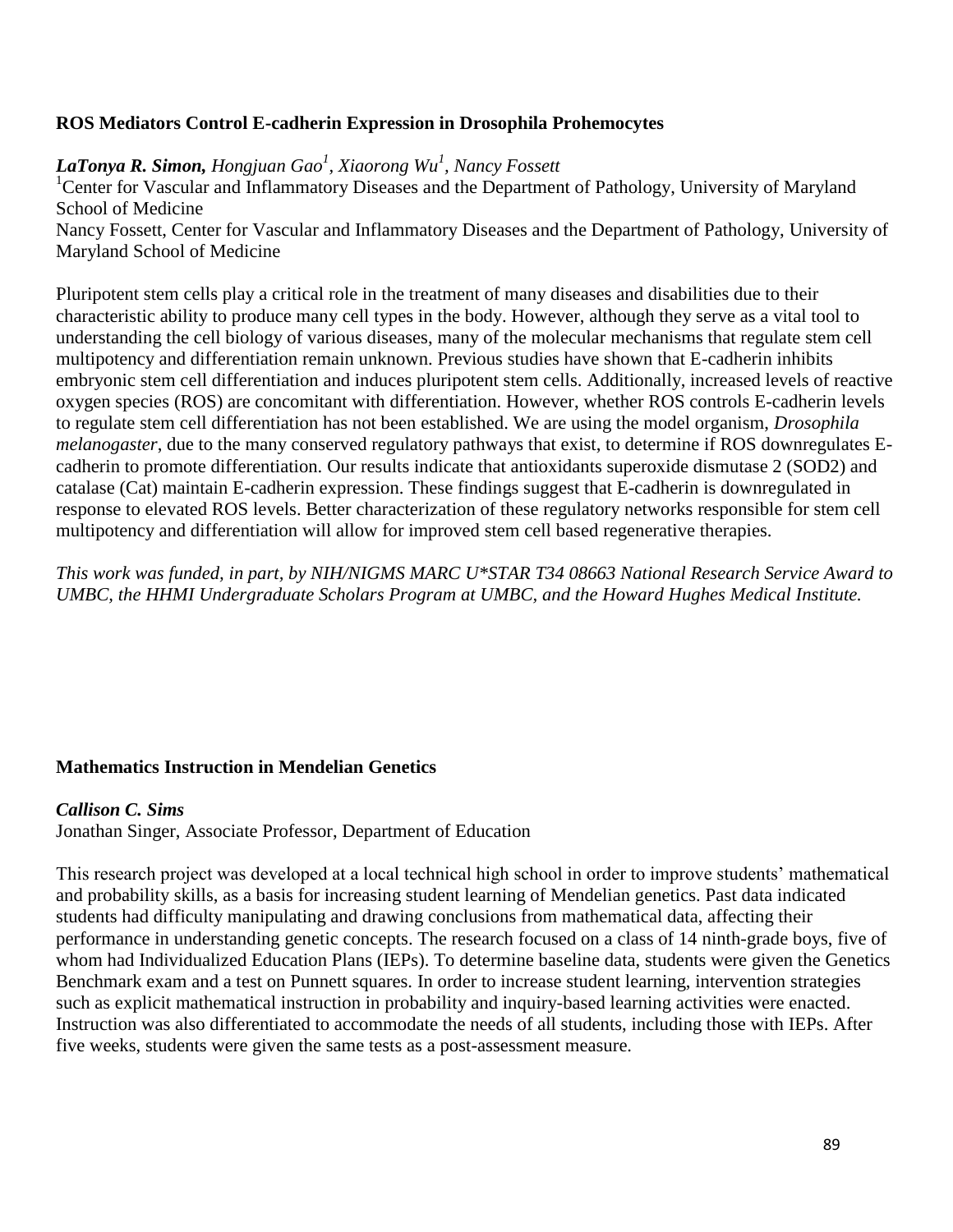### **A Simplified Mathematical Model to Predict Activation of Migration of Drosophila Egg Chamber Border Cells**

### *Pranjal Singh, Dominick DiMercurio II*

Bradford E. Peercy, Assistant Professor, Department of Mathematics and Statistics; Michelle Starz-Gaiano, Assistant Professor, Department of Biological Sciences

Cell migration is a critical phenomenon in developmental biology. In particular, egg chamber development in the model organism *Drosophila melanogaster* provides an optimal opportunity to observe the migration of epithelial border cells that plays a role in the development of the embryo. A key pathway in this process, the Janus Kinase/Signal Transducer and Activator of Transcription (JAK/STAT) pathway, involves the uptake of the ligand Unpaired (Upd) by follicle cells, which causes the activation of this signaling pathway. We used a previously derived system of differential equations that modeled the JAK/STAT signaling pathway. We simplified this system and coupled it with a spatio-temporal model of Upd to quantify the number of cells that migrate. Going forward, we will visualize STAT signaling *in vivo* and use genetic mutants to address the requirement of this pathway on cell movement. At the same time, we will advance our mathematical model to simulate the biological situation and predict the variation in cell activation patterns due to mutations. This research will help to understand cell migration, which may lead to the discovery of migratory pathways for the metastasis of cancer and the occurrence of other developmental defects.

*This work was funded by a grant from the National Science Foundation for the Interdisciplinary Training for Undergraduates in Biological and Mathematical Sciences (UBM Program).*

### **Plain Ware Artifacts from Israel**

#### *Alexandra Slepushkina*

Esther Doyle Read, Lecturer, Department of Ancient Studies

The Spiro Collection comprises ancient artifacts from the Mediterranean Region. One group in particular, SP-362, contains a number of small sherds from Israel that, according to the notes in the Spiro catalog, may be "plain ware." My research attempts to determine whether the sherds are domestically made, what time period(s) the sherds are from, and what type of ceramic ware(s) is represented by these sherds by comparing images of plain ware of known provenience from Israel and images of typical elite wares from the same time period to the sherds that are in SP-362. Plain wares are conventional vessels that would have been used to cook or consume food every day by non-elites. As such, these sherds may indicate different class structures in the civilization that used them. By determining whether the sherds are domestically made or imported, we can learn about the civilization's economy and trade.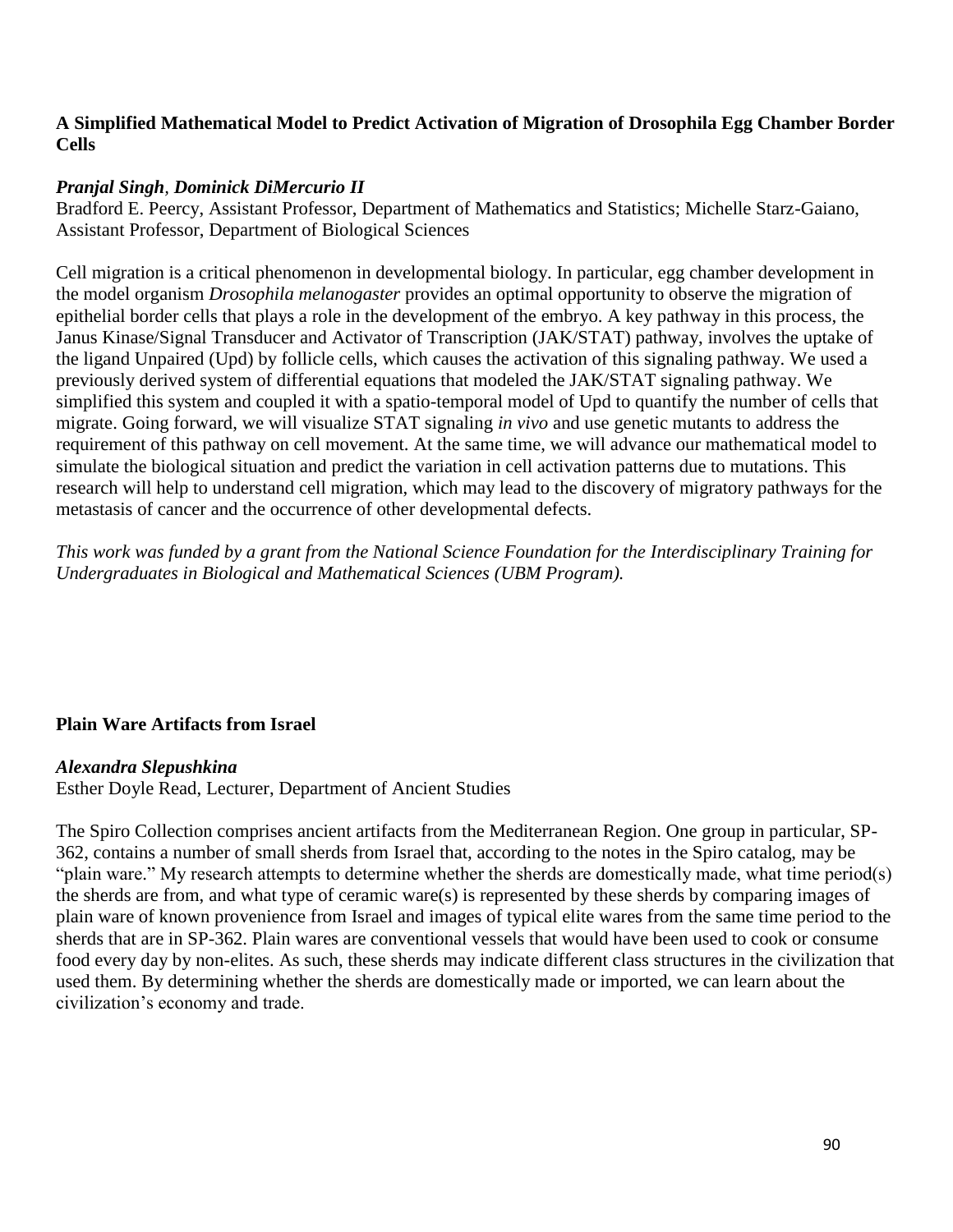### **Design of a Non-invasive, Low-cost Brain-Computer Interface to Communicate Emotional State**

### *Eric Sluder, Nicole Whewell, Stephen Moore, Xuanzhu Zhu*

E.F. Charles LaBerge, Professor of the Practice, Department of Computer Science and Electrical Engineering; Fow-Sen Choa, Professor, Department of Computer Science and Electrical Engineering; Kaleb McDowell, Branch Chief, Translational Neuroscience at Army Research Laboratory

Brain-computer interfaces (BCIs) are mechanisms that facilitate direct communication between an individual's brain and an external machine, with emergent technologies now making practical and commercial applications viable. The goal of this project was to design a BCI system that communicates the emotional state of one user to another. Our design collects, in real time, data from a user by means of electroencephalography (EEG), the measurement of current flows of the brain's neurons via the scalp. The system then uses the recorded electrical data to statistically determine the emotional state of the user over a period of time. Lastly, the system haptically and visually communicates the state to another individual via an electromechanical device worn around the wrist. The design incorporates commercially available EEG hardware for data collection, a custom smartphone application, a microcontroller for data processing and reception, and light emitting diodes (LEDs) with a vibrating motor for emotional state communication. Potential uses of such a system include the development of more robust lie detection methods, warning and prevention of adverse behaviors influenced by strong emotion, and cost effective aids to therapeutic counseling.

*This work was funded, in part, by UMBC Department of Computer Science and Electrical Engineering.*

## **Identification of Potent Transformation Products of Fluoroquinolone Antibiotics formed during Water Treatment**

### *Sebastian J. Snowberger*

Lee Blaney, Assistant Professor, Department of Chemical, Biochemical, and Environmental Engineering

Increases in worldwide consumption of pharmaceuticals have resulted in unprecedented pharmaceutical concentrations in wastewater. Fluoroquinolones (FQs) are a commonly prescribed group of antibiotics that are regularly detected in wastewater streams. Previously, we investigated the transformation of FQs using ultraviolet (UV) light as a potential wastewater treatment method. While FQs have been experimentally degraded by UV light, we hypothesized that some transformation products were not environmentally benign. Liquid chromatography tandem mass spectrometry analyses indicated that decreasing concentrations of treated FQs coincided with the generation of structurally similar FQs, which suggested the potential for treated wastewater streams to retain antimicrobial potency. These transformation products were degraded, along with the original compound, with continued UV exposure. An *Escherichia coli* assay was used to investigate the antimicrobial activity of treated solutions by comparing the inhibition profile of a standard FQ solution to that of treated solutions containing the FQ of interest and transformation products. Three pairs of FQs were investigated: enrofloxacin, which degraded into ciprofloxacin; difloxacin to sarafloxacin; and pefloxacin to norfloxacin. The maximum observed yield was approximately 25 percent, and the required treatment objective was up to 30 percent greater when accounting for antimicrobially active transformation products.

*This work was funded, in part, through an Undergraduate Research Assistantship Support (URAS) Award from the UMBC Office of Research Administration and an Undergraduate Research Award from the UMBC Office of Undergraduate Education.*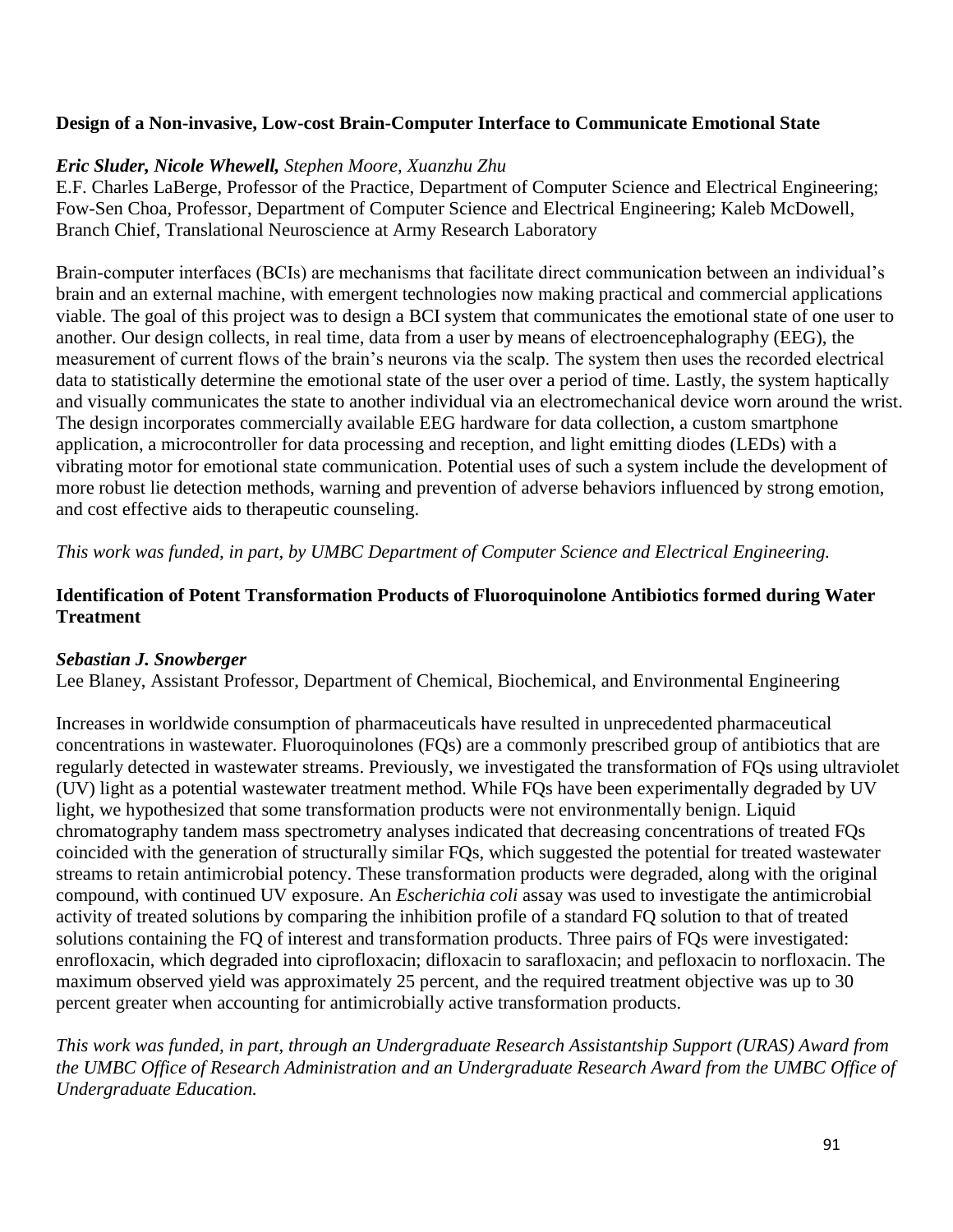### **The Impact of Free Writing on Formal Writing Assignments**

#### *Amanda A. Sockriter*

Cheryl North, Assistant Professor, Department of Education

Research in the area of writing pedagogy focuses on how to promote student achievement on formal writing assignments because students must be able to write in a way that is appropriate to task, purpose and audience. This study contributes to this area of research by analyzing the effect of completing informal writing before formal writing to determine if pre writing activities have a positive effect on students' formal writing in the areas of organization and clarity. Eleventh grade English II students at an urban high school who struggle in these two areas responded to exit tickets, wrote free verse poetry, took notes from class discussion and wrote Friday Free Writes. These assignments acted as pre-writing activities before the formal writing and the prompts were similar to what will later be included in the formal assignment. These students were given a formal timed prompt for the pre and post assessment and their writing was graded using a rubric by two people to determine if pre-writing helped improve their writing on timed prompts found on tests.

### **Anticipatory Ethics in Engineering Regarding the Future of Powered Exoskeletons for Social, Explorative, and Military Use**

#### *Joshua Standiford, Daniel Abid*

Richard Wilson, Lecturer, Department of Philosophy

A fundamental component of being an engineer is the ability to predict the impact of releasing a new technology on the world. Using the tools of anticipatory ethics, this research project will delve into what effect powered exoskeletons will have on the future. This project focuses on using different paradigms of ethical analysis such as contractarianism, consequentialism and deontology. Using the ethical paradigms listed we made predictions on how previous technologies akin to this were used upon their release. We first looked at the impact that powered exoskeletons would have on the military. Our first topic conclusion was that powered exoskeletons will become weaponized and change the way war is waged. Therefore, this technology should be released with constraints that prohibit its usage in warfare. Our research also looked into the usage in social and explorative affairs. We used the same research methods on explorative and social applications and concluded that this technology will have significant impacts on how we explore space and the ocean, as well as how we assist the elderly and sick and how we perform our jobs.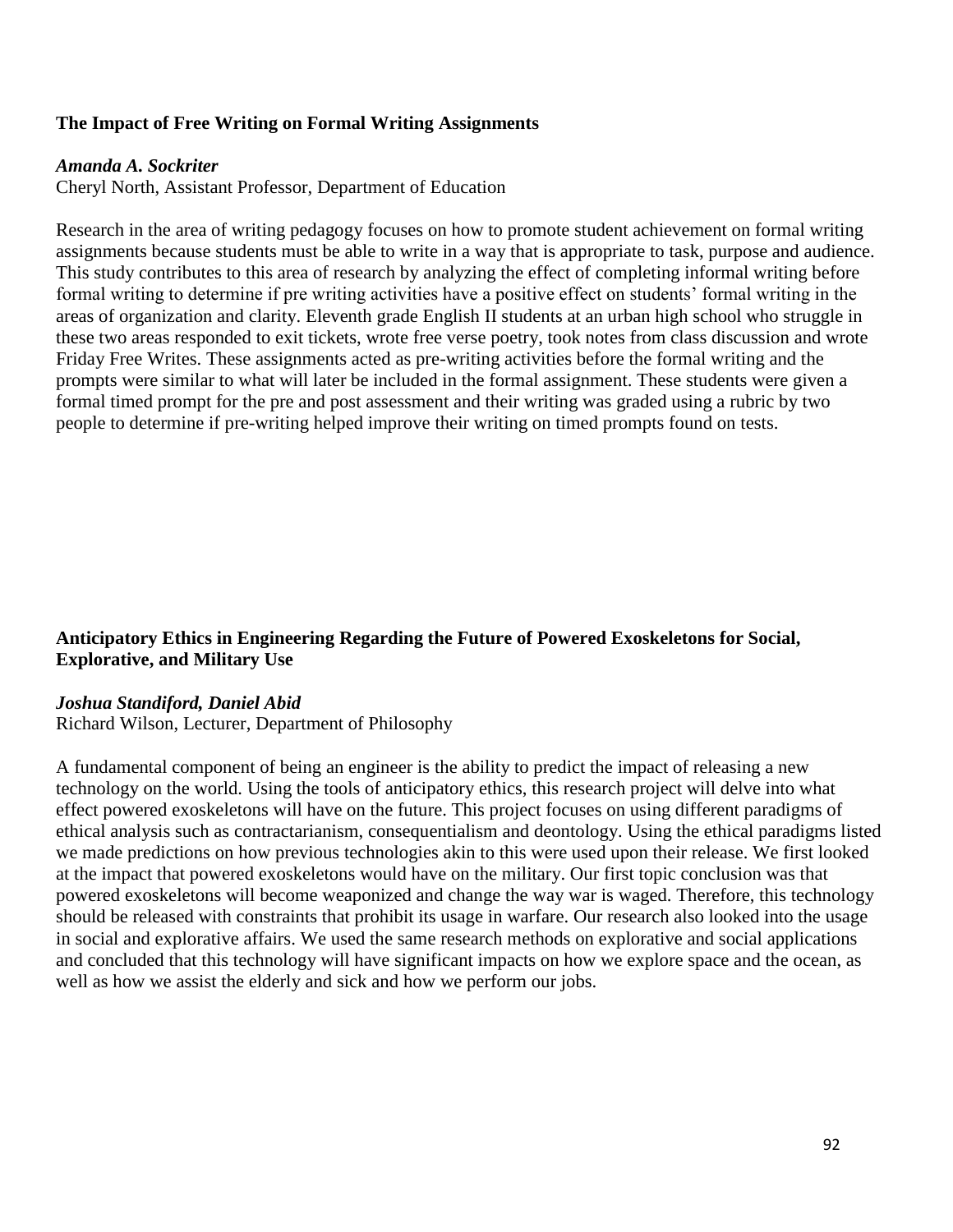### **Targeting the Nucleocapsid Protein of HIV-1 (NCp7) With Nucleobase Flexibility**

# *Natalie Steenrod, Therese Ku, Mattia Mori<sup>1</sup> , Maurizio Botta<sup>1</sup>*

<sup>1</sup>Departimento Farmaco Chimico Technologico, Università degli Studi di Siena Katherine Seley-Radtke, Professor, Department of Chemistry and Biochemistry

One of the challenges in medicinal chemistry is the development of drug resistance to current therapeutics through various mechanisms. Our laboratory is focused on overcoming point mutations to amino acid residues that are critical to inhibitor binding in an enzyme's active site. The human immunodeficiency virus type-1 (HIV-1) can develop drug resistance at a rapid rate and circumvent available treatments, thus there is a need for more efficacious drugs. To overcome this challenge, we will endow the nucleobase with flexibility, allowing the molecule to "wiggle and jiggle" in the binding site and engage secondary amino acid residues that are not normally involved in the enzyme's mechanism of action, thereby retaining its biological activity. We will use this approach to target the highly conserved nucleocapsid protein of HIV-1 (NCp7), which is essential for proper viral packaging and replication, making it an ideal drug target. Using existing NMR spectroscopic data, our collaborator Dr. Maurizio Botta performed computational studies of NCp7 using a series of flexible guanine nucleobase analogues as potential inhibitors. We hope to realize one of these targets through a series of synthetic steps to build the requisite nucleobase.

*This research was supported in part by a grant to UMBC from the Howard Hughes Medical Institute through the Precollege and Undergraduate Science Education Program.*

#### **Using Structural Parameters in Transcription Factor Binding Site Prediction**

#### *Nicholas Stewart*

Ivan Erill, Assistant Professor, Department of Biological Sciences

This project addresses the problem of identifying transcription factor binding sites using physical parameters, as opposed to current methods that only use nucleotide sequences to predict possible binding sites. Proteins called "transcription factors" bind to sites on the DNA strand and control whether the transcription of genes will be promoted or inhibited. Identifying the sites where they bind gives researchers a clearer picture of how genes are being regulated. Typically, prediction is done by analyzing DNA sequences, using a sequence-based model of transcription factor binding. Research has shown that some transcription factors will bind to specific sites at one genomic location, but not to another location with the same nucleotide sequence. This shows that some transcription factors are dependent (for binding) on the structure of the DNA molecule and not just nucleotide sequence. The goal of this project is to calculate structural parameters from a nucleotide sequence, and then use those parameters to enhance the prediction of binding sites. This project builds on previous research by creating portable libraries for the inference of structural parameters that can be deployed inside of existing prediction programs. It is currently being used to analyze the structural preferences of well-known transcription factors in bacteria.

*This work was funded, in part, through an Undergraduate Research Assistantship Support (URAS) Award from the UMBC Office of Research Administration.*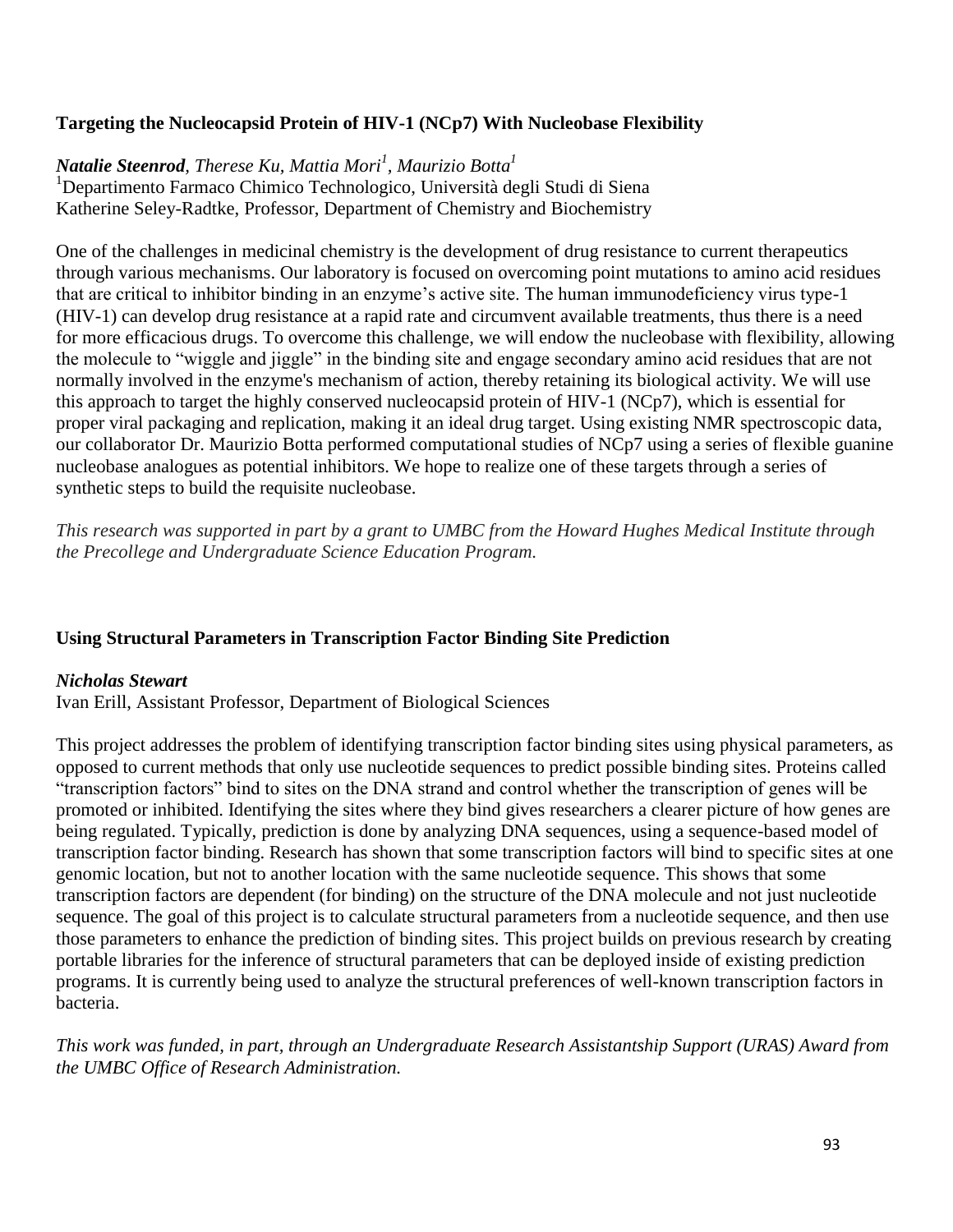### **Optimization of Triacylglycerol Production in** *C. zofingiensis* **and Enzyme-based Conversion for Biodiesel Production**

### *Stephanie D. Stookey*

Yantao Li, Principal Investigator, Institute of Marine and Environmental Technology; Jin Liu, Research Assistant, Institute of Marine and Environmental Technology

Microalgae are promising feedstock for biodiesel production due to their rapid growth and high lipid accumulation. This study examines growth and triacylglycerol production in the unicellular microalga *Chlorella zofingiensis* under nitrogen-rich (1.5 g/L NaNO3) and nitrogen limited conditions (0.15g/L NaNO3) for eight days. The results showed that *C. zofingiensis* grew slower in nitrogen-limited media while accumulating a higher amount of Triacylglycerol (TAG). This study also analyzes enzyme-based and chemical conversion of algal oils into biodiesel, and optimizes the method for enzyme-based conversion. The results indicate that an enzyme-based method can completely convert algal lipids into biodiesel without the need of acid as a catalyst. A 1:5 oil to *t*-butanol ratio and six-hour incubation at 45° C with algal lipids was found to be optimal for enzyme-based conversion. Our results suggest that *Chlorella zofingiensis* is suitable for biodiesel production while enzyme-based conversion provides an efficient and environmentally friendly alternative to chemical based conversion for biodiesel production.

*This work was funded, in part, by Institute of Marine and Environmental Technology, The Living Marine Resources Cooperative Science Center, Dr. Yantao Li and Dr. Jin Liu.*

## **Optimization and Exploration of Sampling Methods Affecting Ionization Efficiency for Direct Sample Analysis (DSA)**

## *Suejane I. Tan, Ian W. Shaffer, Rebecca L. Neubauer, Margaret E. LaCourse, Gregory T. Winter, Joshua A. Wilhide*

William R. LaCourse, Professor, Department of Chemistry and Biochemistry

DSA is a recent innovation by PerkinElmer that streamlines the way samples are ionized for mass spectrometric analysis while providing rapid, continuous sampling with high throughput. DSA is currently in a class of its own with an expanding scope of applications, creating a need to explore and optimize conditions affecting sample ionization to enhance productivity and performance in both the real world and laboratory settings. Caffeine and rhodamine-6G standards are applied to the sample screen of the DSA and exposed to the ionization source to study instrumental parameters and environmental variables predicted to affect ionization. These factors include: dryness of a sample, screen materials, surface area covered, distance between the screen and source, and voltages applied. Each variable was tested independently and in different combinations, producing mass spectra that can be compared using multiple factors including signal-to-noise ratio and peak area. After preliminary trials, we observed that dried samples showed better peak intensities and signaling to noise ratios compared to wet samples and that increasing the voltages applied to the needle resulted in spectrum with higher resolution. With continuing efforts to develop optimal methods, we hope that understanding and producing efficient sampling methods will lead to improved quality of spectrum data.

*This work was funded, in part, by the Molecular Characterization Analysis Complex (MCAC) and PerkinElmer.*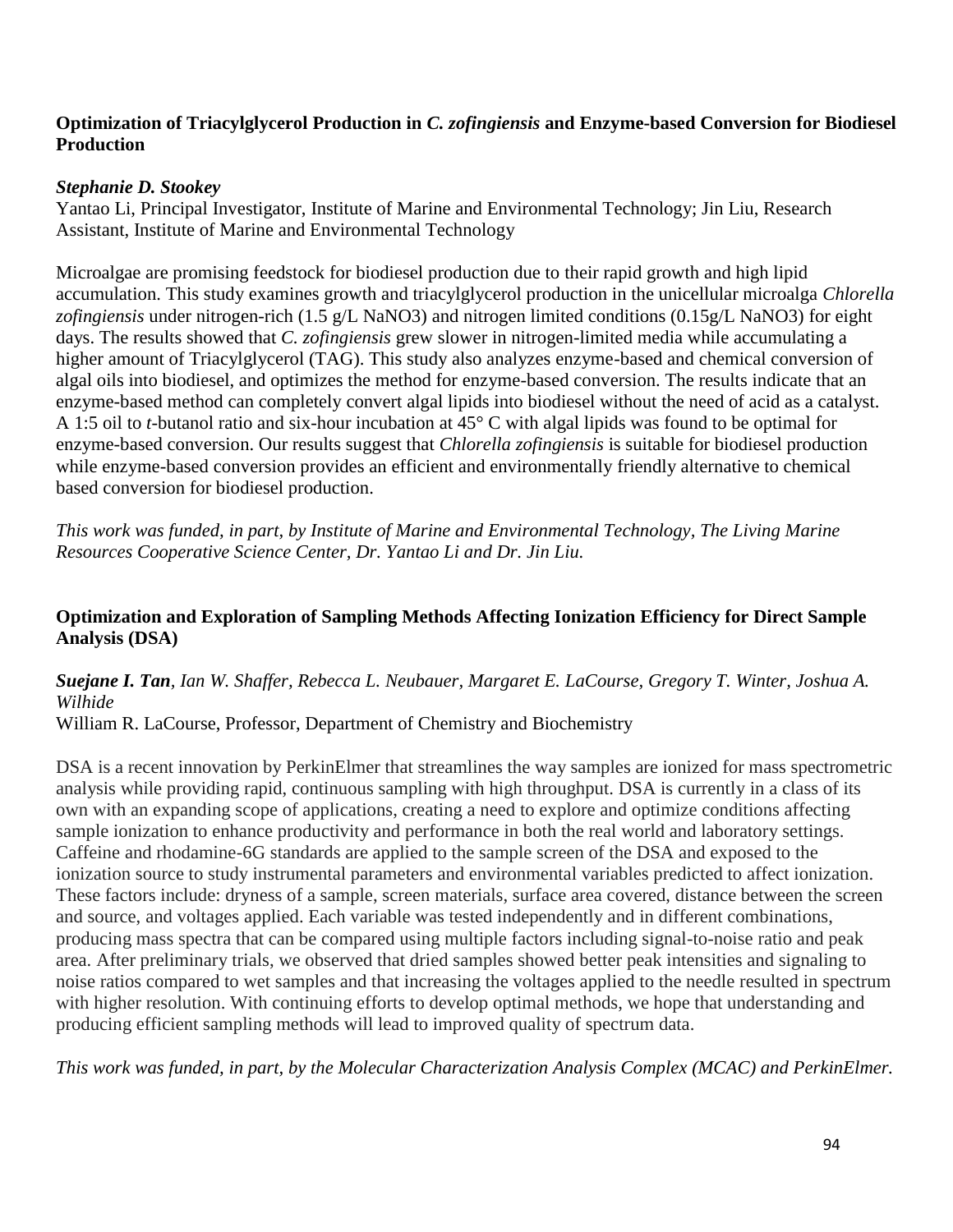## **From the Lion's Mouth: the Syrian Refugee Crisis from a Jordanian Perspective**

### *Ke Tang*

Brigid Starkey, Lecturer, Department of Political Science

The Syrian civil war has raged over the last three years, sending the country and its neighbors into a state of prolonged humanitarian crisis. Jordan, one such neighbor, has suffered greatly in the face of the growing number of Syrian refugees flowing across its borders. During my stay in Jordan from January to August of 2013, I had the opportunity to work with the displaced Syrian population as part of Jordanian non-governmental organization work inside refugee camps. The focus of my subsequent research has been on Jordanian expert public opinion on the ramifications of the refugee crisis. I sought out members of Jordanian civil society – a sampling of the country's intellectual elite – and interviewed them on their perspectives of the crisis and the Jordanian response to it: specifically, how they saw their country's level of preparedness, its response, and their outlook for the future – during a time when the crisis seems indefinite and tensions between Syria and Jordan are very high. Through these filmed interviews, I was able to tap into a voice that has not been heard to any great extent. The project ultimately showcases Jordanian civil society and its positioning vis-à-vis the ongoing Syrian refugee crisis.

*This work was funded through an Undergraduate Research Award from the UMBC Office of Undergraduate Education.*

#### **The Effect of Microgravity on the Intestinal Tight Junction Proteins**

*Devin Taylor, Ron Marchelletta, Kim Barrett, Declan McCole* Ron Marchelletta, University of California San Diego School of Medicine

After exposure to microgravity, or weightlessness, the human body becomes more susceptible to digestive diseases such as inflammatory bowel disease (IBD) and diarrhea. Prior research has shown that this is due to the combination of attenuated barrier function of the epithelial lining in the small and large intestines, along with the proliferation of pathogenic bacteria, such as Salmonella, when exposed to microgravity. Tight junction proteins, such as occludin, E-cadherin, and ZO1, are responsible for maintaining the barrier properties of the intestine. The focus of this study is to investigate alterations on tight junction protein levels in cells exposed to microgravity by examining cells incubated in normal gravity versus simulate microgravity. We predict that the presence of tight junction proteins will be decreased in cells that undergo microgravity. This can be measured by performing western blots to measure the amount of tight junction protein. Preliminary data show that the presence of the protein ZO1 might be decreased under microgravity exposure, although the other proteins of our interest have not shown any change in expression. The project will continue to target these tight junction proteins, along with other proteins in the family, as we continue with the research. We hope that our data will eventually help address digestive disorders in individuals exposed to microgravity once the mechanism responsible for the disruption of barrier function of the intestines has been found.

*This work was funded, in party by NIH grant AA019708-01 to Declan McCole.*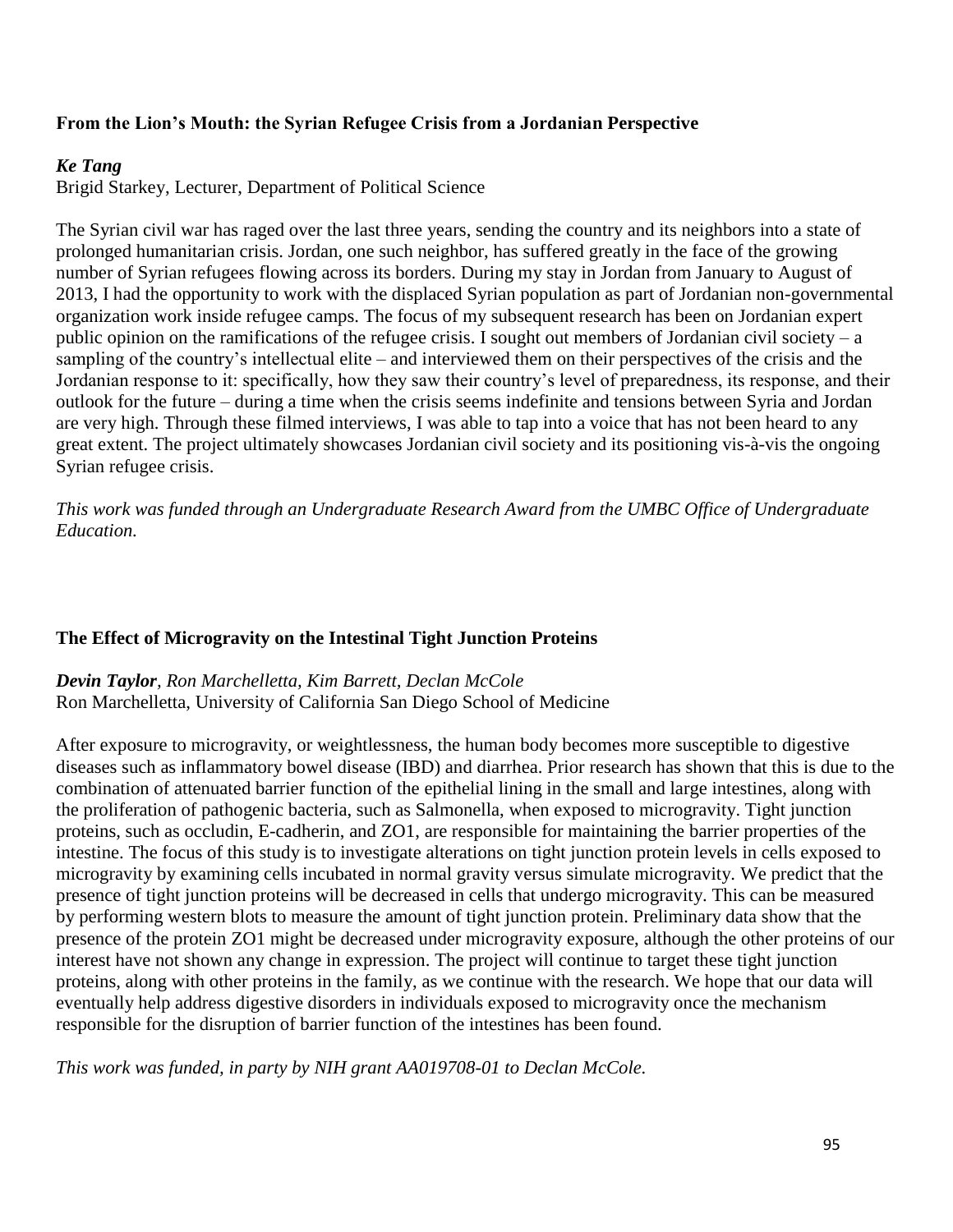### **Effects of Irritant Exposure on Mice**

#### *Doris Taylor, Imad Aoude,*

Weihong Lin, Professor, Department of Biological Sciences

Long-term irritant exposure is believed to damage the nose and adversely affect the sense of smell. To test this hypothesis, we exposed an experimental group of mice to a mixture of 1 mL triethylamine, 1 mL propanoic acid, 1 mL ammonium hydroxide and 1 mL ethyl acetate and chitin for 10 minutes, 5 times a week (for a varying number of weeks). We hypothesized that continuous exposure to an irritant would cause an impaired sense of smell; the longer the mice are exposed, the worse their ability to smell will be. In each mouse cage, we placed a vile with a Kim wipe inside and soaked the Kim wipes with either the irritant mixture (experiment) or water (control). To get a sense of how impaired sense of smell became, we conducted behavior tests. We hid a piece of cookie in the mouse cages and timed how long it took for the mice to locate the cookie. The mice were eventually euthanized and their Main Olfactory Epitheliums were collected to observe structural disparity. In the future we plan to correlate changes in morphology and behaviors to evaluate the effect of nasal irritation on sense of smell.

*This work was funded, in part, by NIH/NIGMS MARC U\*STAR T34 08663 National Research Service Award to UMBC, the HHMI Undergraduate Scholars Program at UMBC, and the Howard Hughes Medical Institute.*

#### **Characterizing Extractables in Polymers**

*James B. Taylor, Kedar M. Perkins, DeLauren McCauley, Joshua A Wilhide,* William R. LaCourse, Professor, Department of Chemistry and Biochemistry

Extractables are small molecules that can seep out of a container into whatever product is contained within when it is put under stress (e.g., heat). These molecules often include monomers, plasticizers, stabilizers, and antioxidants, and usually afford useful properties to the container. However because these molecules have the tendency to contaminate the contents of the container, they are becoming an increasingly alarming issue, especially in product safety and drug compatibility. Medical products in particular are often sterilized at high temperatures before use in healthcare, allowing extractables to enter vaccines, medicines, and other sealed fluids. The aim of the project is to characterize the diffusion of common extractables (including n-nonanoic acid and ε-caprolactone) by calculating their diffusion coefficients and the associated activation energies. In doing so, we hope to understand to what degree common extractables would contaminate healthcare products through sterilization, providing insight on how their presence can be minimized.

*This project was funded in part by Baxter Healthcare and the NIH/NIGMS MARC U\*STAR T34 08663 National Research Service Award to UMBC.*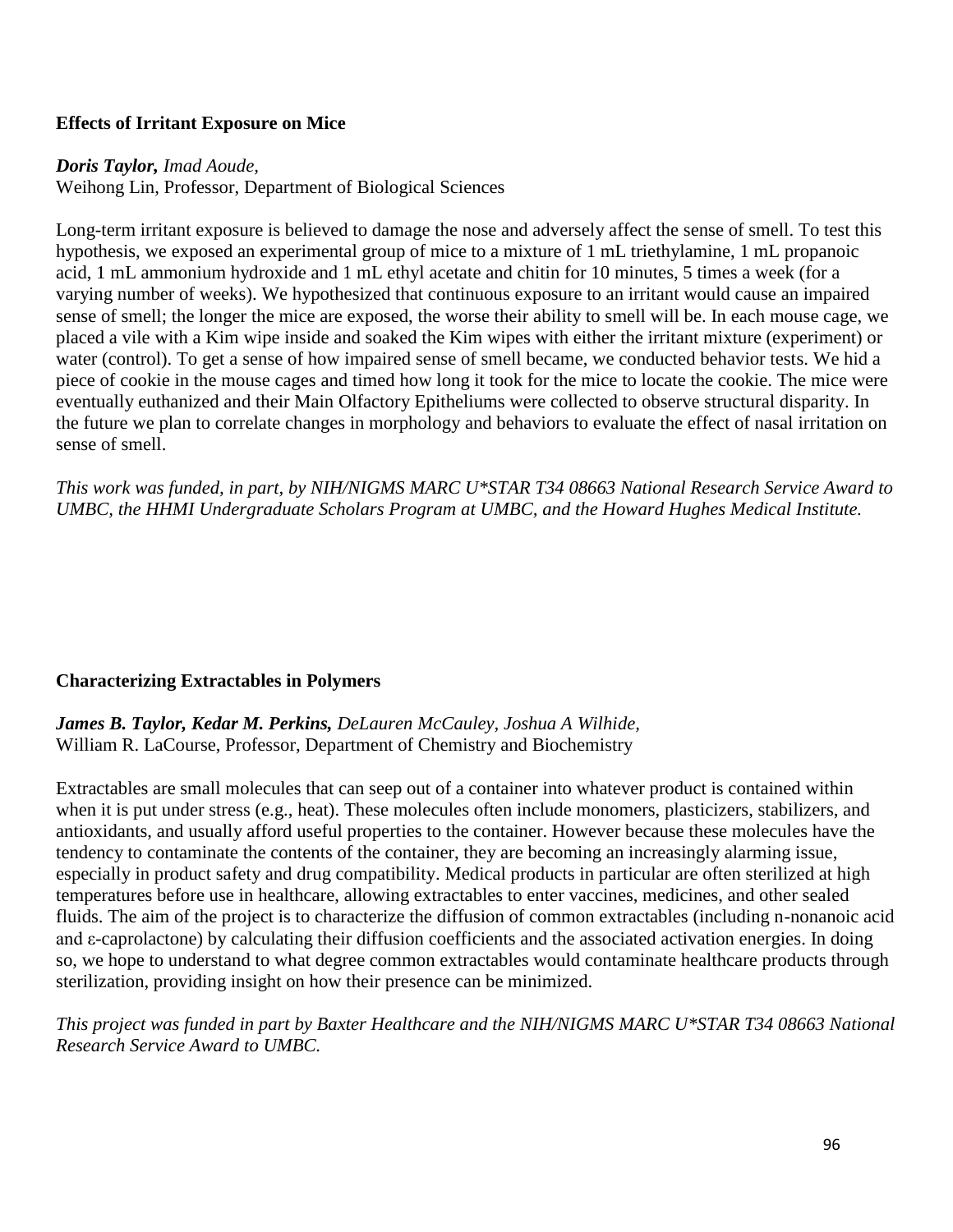## **Creating Extended Temporal Actions through State Abstraction Techniques**

### *Tenji Tembo, Michael Bishoff, Nicholay Topin*

Marie desJardins, Professor, Department of Computer Science and Electrical Engineering, James MacGlashan, Department of Computer Science, Brown University

Artificial intelligence allows us to represent the environment around us in multiple ways. With these representations, we can study how intelligent agents can solve a wide range of problems. An object-oriented domain representation describes the task environment as a set of objects with associated attributes. Previous research has described how to use learning algorithms to solve problems in object-oriented domains, but the information learned cannot be transferred to other tasks in similar environments. We present a novel method for option discovery in object-oriented domains that enables agents to identify options, or subgoals in the task space, and to transfer this learned information to solve similar tasks more quickly. Our research demonstrates how an agent can automatically discover options in environments represented by object-oriented Markov decision processes (OO-MDPs) by extending the Policy Blocks algorithm by Pickett & Barto (2002). As part of this work, we introduce novel techniques for state abstraction during policy merging, and for domain space sampling when developing abstractions from different OO-MDPs.

### **Identification of a Novel Alternatively Spliced mRNA Isoform of the Human Taste Receptor TAS1R3**

# *Blossom A.Z. Tewelde, Stephan Vigues*<sup>1</sup> , *Steven D. Munger*<sup>1</sup>

<sup>1</sup>Department of Anatomy and Neurobiology, University of Maryland School of Medicine Steven D. Munger, Professor, Department of Anatomy and Neurobiology and Department of Medicine, University of Maryland School of Medicine

Members of the TAS1R family of G protein-coupled receptors (GPCRs) function orally as receptors for sweetand umami-tasting stimuli as well as in extraoral tissues where they are implicated in post-ingestive nutrient detection. Each member contains a large extracellular venus-flytrap domain (VFTD) with sites for several TAS1R agonists including sugars, sweeteners and/or amino acids. To better understand the functions of TAS1Rs, we used RT-PCR to assess expression of the gene for TAS1R3, the receptor subunit common to the sweet and umami taste receptors in human tissues and in the NCI-H716 human enteroendocrine cell line. Transcripts for two different TAS1R3 isoforms were amplified from human tongue and intestine as well as from NCI-H716 cells: one encodes a full length TAS1R3, while the other lacks 121 bp encoded by exon 5. Expression of both transcripts was confirmed by ribonuclease protection. RT-PCR indicates that the shorter transcript is expressed at levels two-to-six-fold lower than the full-length variant. The exclusion of exon 5 in the short TAS1R3 transcript leads to a frame shift predicted to encode a truncated protein consisting of the full VFTD but lacking transmembrane domains. Such a protein could be secreted or membrane-bound and could act as a co-receptor or help regulate extracellular ligand concentrations.

*Funded by the National Institute on Deafness and Other Communication Disorders (DC010110, SDM), NIH/NIGMS MARC U\*STAR T34 08663 NRSA, and the HHMI Undergraduate Science Education Program.*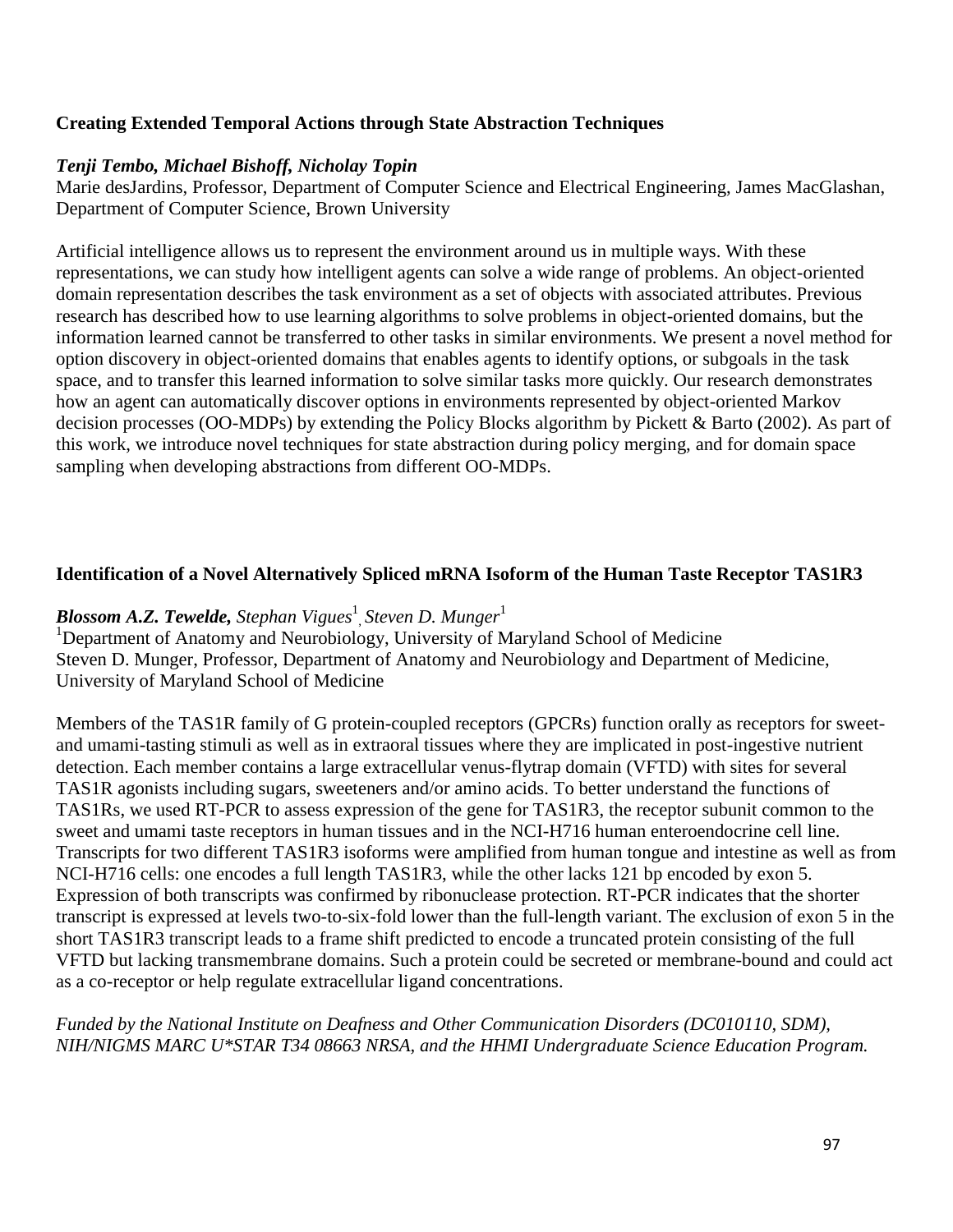### **Comparison of Electrophysiological Biomarkers in Rodents and Humans under Acute and Chronic NMDA Receptor Antagonism**

*Patricia Timi, Elyse Sullivan<sup>1</sup> , L. Elliot Hong<sup>2</sup> , Patricio O'Donnell<sup>1</sup>* <sup>1</sup>Department of Anatomy and Neurobiology, University of Maryland School of Medicine, <sup>2</sup>Maryland Psychiatric Research Center, University of Maryland School of Medicine Patricio O'Donnell, Adjunct Professor, University of Maryland School of Medicine

Electroencephalograms (EEG) are highly used for translational psychiatric research. Whether translation between rodent and human EEG is valid has yet to be seen. We tested whether rat skull EEG was similar to the observed spontaneous and evoked oscillations in humans under an acute N-methyl-D-aspartate receptor (NMDAR) antagonist. We recorded EEG from the skull surface and also local field potentials from the auditory cortex and hippocampus during a paired-click auditory paradigm. Evoked oscillations and potentials were recorded at baseline and after acute or chronic NMDA receptor antagonism (MK-801; 0.1 mg/kg i.p). The MK-801 acute treatment showed an elevated evoked gamma band power but a reduced beta band power. The same effect was not observed after chronic daily MK-801 injections while the rats were drug-free. This suggests that MK-801 oscillatory effects are only seen during acute treatment. When compared to human scalp EEG, it is seen that rat skull EEG recordings are similar. The effects of acute MK-801 treatment on a rat skull EEG were similar to those of a healthy human volunteer with an acute ketamine treatment. These results help to support the translation between rodent and human EEG studies.

*This work was funded by the grant R01 MH85646.*

### **Dietary Restriction and the Effects of the** *Syndecan* **Gene on Life Span in** *Drosophila*

### *Thanhlong Gilbert Tran*

Jeff Leips, Professor, Department of Biological Science; Maria De Luca, Professor, Department of Nutrition Sciences, UAB School of Health Professions

In natural populations, the average life span varies a great deal among individuals. This variation results from genetic differences among individuals as well as the environments that they are exposed to. For this study, we use the fruit fly, *Drosophila melanogaster,* to identify genes contributing to natural variation in life span. A previous genome-wide association study identified *Syndecan* (*Sdc*) as a candidate gene regulating life span. Follow up work in the De Luca lab found that reduced *Sdc* expression in the head increased the metabolism rate in *Drosophila*, which may be linked to lifespan. In this study, we used the GAL4/UAS – RNAi system in *Drosophila* to validate the effects of the *Sdc* gene on life span. We found that reducing *Sdc* gene expression in the antennae (the main organ of the olfactory system), and (v) gustatory sensilla of the labellum increases life span. Recent work in the De Luca lab found that *Sdc* knockdown in these tissues reduces food intake, suggesting that the life span enhancing effects result from a reduced caloric intake, a well-known mechanism of life span extension.

### *This work was funded through an Undergraduate Research Award from the UMBC Office of Undergraduate Education and the NIH Grant R01 DK084219 to MDL and JL.*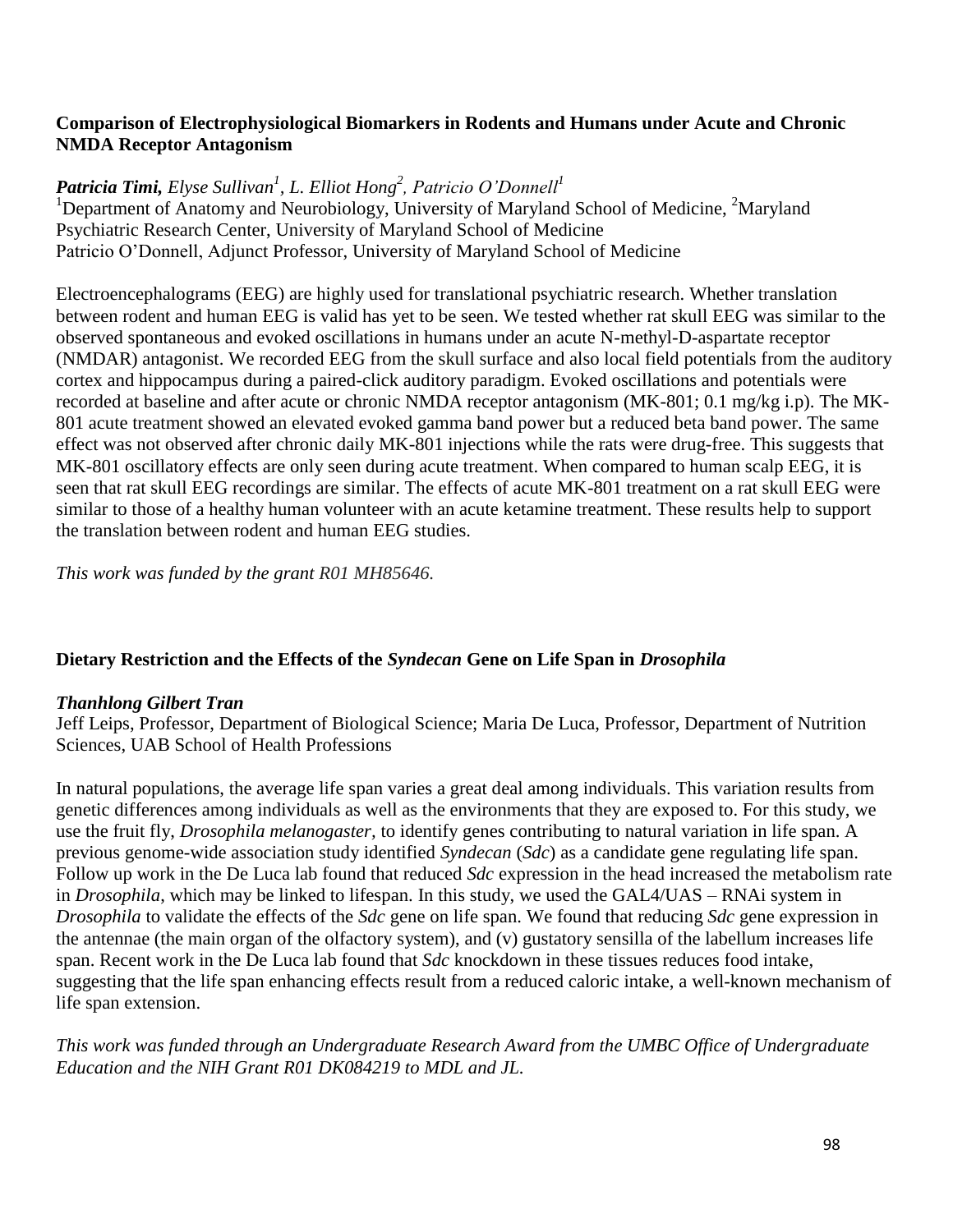## **Synthesis of Dendritic System for the Delivery of Chemotherapeutic Agents**

### *Phoebe S. Tsoi*

Marie-Christine Daniel, Associate Professor, Department of Chemistry and Biochemistry

Ideal drug treatment combines accurate targeting with high efficacy. While chemotherapy has been used to treat cancer, the treatment is far from ideal. Many healthy cells are affected by the chemotherapeutic agent, leading to severe side effects that limit the dosage of treatment that can be given to each patient. Drug delivery systems, in particular nanocarriers, offer advantages (e.g. passive targeting) which make them ideal candidates for optimizing chemotherapy. The main objective of the project is the design, construction, and evaluation of new dendritic drug delivery systems for pancreatic cancer chemotherapy. This specific project focuses on functionalizing the dendron with gemcitabine and ensuring that the connecting pH-sensitive bond remains stable during circulation. Thus far, the backbone dendron has been prepared and attached to a tetra(ethylene glycol) spacer in order to increase its versatility for incorporation into more complex systems. Each product was characterized by proton NMR and mass spectrometry. The next step is to conjugate gemcitabine to the dendron. The final compound will be sent for evaluation to the Translational Laboratory at the University of Maryland School of Medicine Greenebaum Cancer Center.

*This work was funded, in part, through an Undergraduate Research Award from the UMBC Office of Undergraduate Education.* 

### **Capital Stigma: Fundamental Human Rights Violations of Transgender Persons in the Baltimore-Washington Metropolitan Area**

### *Carlos Turcios*

Ilsa Lottes, Professor, Department of Sociology and Anthropology

In the DC area, transgender people experience institutional discrimination and social marginalization. This study examines how persistent assertions of orthodox gender roles do more than perpetuate a gender normative system; they quietly violate the fundamental rights of transgender people asserted by the Declaration of Human Rights and the Declaration of Sexual Rights. This study builds upon the work of queer theorists, adding unique perspectives of transgender individuals living in the nation's capital. A diverse group of 12 individuals, located using convenience sampling, participated in 30-40 minute semi-structured interviews. They responded to questions about how external factors have helped or hindered their gender expression and overall well-being. Data collected in the study support and expand existing research findings. Human rights violations experienced by these participants are consistent with the current body of literature. They experience depression, attempted suicide and substance abuse. Additionally, because the transgender population in the area is marginalized, locating participants willing to participate proved more difficult than initially expected. The sample size of this study is therefore small and more focus was placed on qualitative analysis. This study clearly shows that despite the body of literature regarding transgender experiences, this topic unquestionably and imperatively requires more research.

*This work was funded, in part, through the DOER from the UMBC Department of Sociology and Anthropology.*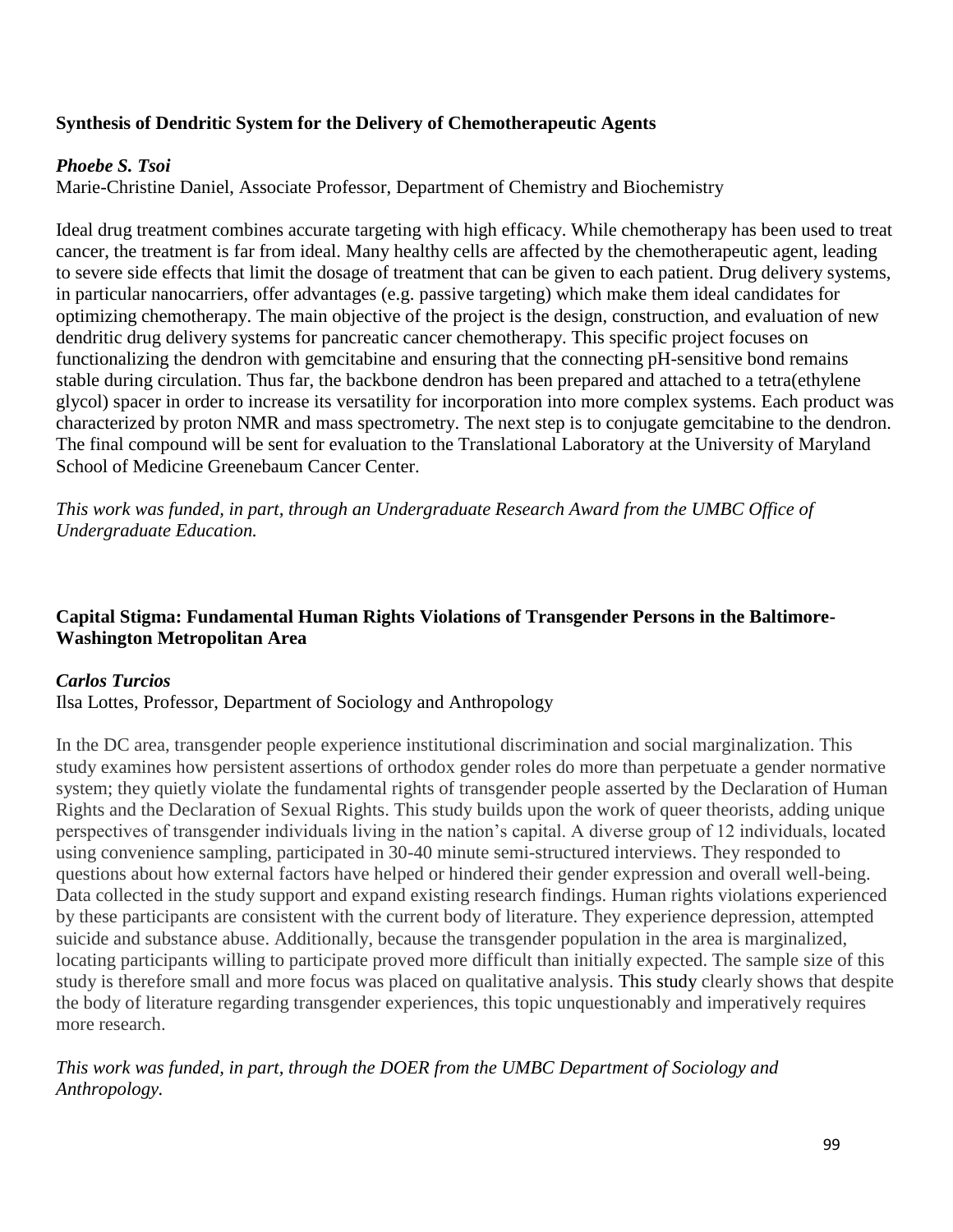## **Characterization of Microvillous Cell Function in the Murine Main Olfactory Epithelium**

# *Danielle P. Tyson, Ariana Smith<sup>1</sup> , Imad Aoude*

<sup>1</sup>Department of Biology, Jackson State University Weihong Lin, Associate Professor, Department of Biological Sciences

The main olfactory epithelium (MOE) of the olfactory system plays an important role in the sense of smell. In its supporting cell layer, the MOE contains putative sensory cells called microvillous cells, however much about the function of these cells remains unknown. This research aims to investigate whether the microvillous cells play a role in maintaining the integrity of the MOE. To do this, immunohistochemistry was performed on MOE tissues dissected from homozygous and heterozygous "jerker" mice, and wild-type mice. Jerker mice have a mutation in the *espin* gene coding for a structural protein in the microvilli, causing them not to function properly. Using an antibody against olfactory marker protein (OMP), the thickness of the MOE was measured to determine if there was deterioration. An antibody against cyclooxygenase-1 (COX-1) was used to label COX-1 expressing cells, including microvillous cells, to determine whether the body would stop producing them when they cannot properly function. Preliminary results show that without properly functioning microvillous cells, the olfactory epithelium becomes thinner and microvillous cell count decreases. These results will serve as a baseline for future experiments in which we monitor MOE morphological and functional changes in mice under exposure to various chemical irritants.

*This research was funded, in part, by NIH/NIDCD research grants 009269 and 012831 to W. Lin and a grant to UMBC from HHMI through the Precollege and Undergraduate Science Education Program.*

### **Detection and Discrimination of Botrytis Species Using Quantitative Polymerase Chain Reactions Melting Curve Analysis**

*Krizia-Ivana T. Udquim, Mohammad Arif<sup>1</sup> , Lindsey J. du Toit1,2* <sup>1</sup>Department of Plant Pathology, Washington State University, <sup>2</sup>Mount Vernon NWREC Brenda K. Schroeder, Assistant Professor, Washington State University

The onion (*Allium cepa* L.) is an important crop in the United States. Bulb rots cause significant losses to growers with the *Botrytis* species being the most common causal agents. A cost effective, early, and rapid detection and discrimination method of the *Botrytis* species for onion bulbs is needed for timely management because infection symptoms are not evident at the time of harvest and curing. Isolates of *Botrytis cinerea*, *Botrytis byssoidea*, *Botrytis squamosa*, *Botrytis allii*, *Botrytis aclada*, and *Botrytis porri* were cultured on one-half V8 media agar from colonized filter paper. DNA from each isolate was obtained after three to seven days of growth. Agarose gel electrophoresis confirmed DNA isolation. qPCR melting curve analysis used primer set BA2f and BA1r which targets the L45-550 gene region. Preliminary results demonstrated that qPCR melting curve analysis was able to differentiate three of five *Botrytis* species: *B.allii*, *B. aclada*, and *B. squamosa*. *B. byssoidea* and *B. cinerea* PCR products had the same melting point. This work suggests applications for accurate and rapid detection and discrimination of closely related *Botrytis* species as well as in disease outbreaks, sanitation, and breeding programs. It can also be applied to develop similar assays for bacterial pathogens.

*This work was supported by the National Science Foundation's REU Program in Plant Genomics and Biotechnology - Grant Number DBI-1156880, USDA-NIFA- SCRI Project No. 2010-01193, and the USDA-NIFA-WRIPM Project No. 2010-02955.*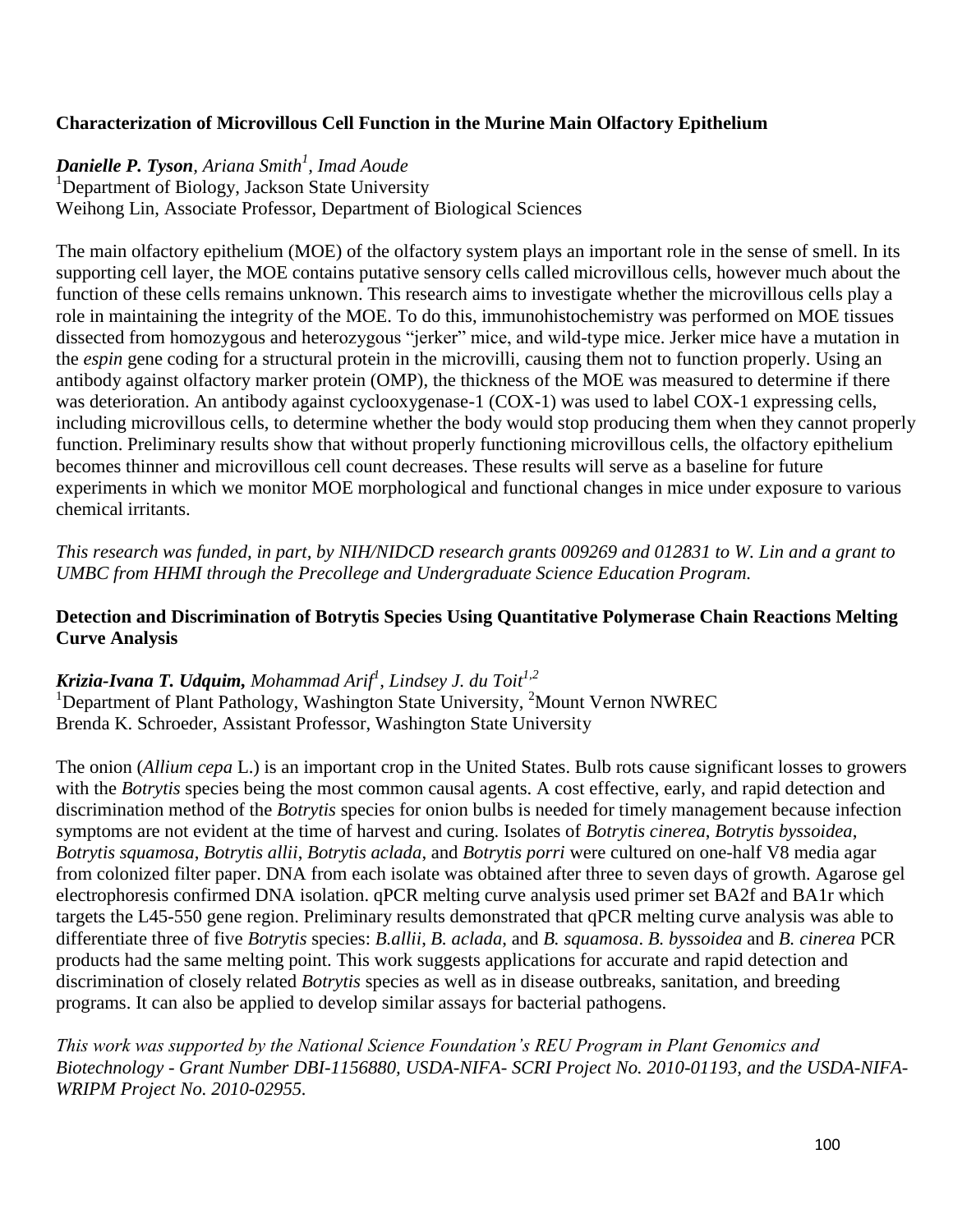### **Development of an Inexpensive, Portable Seawater pCO<sup>2</sup> Analyzer for Estuarine Waters**

### *Michael J. Valerino*

Christopher Hintz, Assistant Professor, Department of Marine Science, Savannah State University

Estuaries play an important role in the global carbon cycle by acting as sources of both organic and inorganic carbon to the coastal ocean. However the carbonate chemistry of these dynamic environments is understudied. Previous studies measuring partial pressure of  $CO<sub>2</sub>$  (pCO2) of seawater used membrane contactors to measure equilibrate gases in open ocean waters. The  $pCO<sub>2</sub>$  in these equilibrated gases was measured using very high precision, non-dispersive infrared (NDIR) absorption instrumentation. In contrast, estuarine  $CO<sub>2</sub>$  levels vary widely, and this high precision is not necessary. This study developed and tested a less expensive, lower precision NDIR pCO<sub>2</sub> sensor to approximately  $\pm$  20-50 ppm. Field testing conducted on the dock of Savannah State University during a three and one half hour flood tide recorded  $pCO<sub>2</sub>$  reducing from 3700 ppm to 2200 ppm. Given the magnitude of the variability in estuarine systems, the inexpensive sensors appear accurate enough to be used for monitoring estuarine environments. With some improvements such as a routine calibration procedure, this device will be able to take valuable carbonate data of the water a ship is traveling through, without the need for constant monitoring.

*This work was funded, in part, by National Science Foundation's Division of Ocean Sciences to T. Cox and C. Hintz NSF-OCE [1156525]*

## **Chinese Immigrant and European American Mothers' Parenting Beliefs: A Cultural Understanding of Parental Control**

### *Kathy Vu, Nan Zhou*

Charissa Cheah, Associate Professor, Department of Psychology

Different approaches have been applied to the operationalization of parental control. Psychological control refers to parental behaviors that are intrusive and manipulate children's psychological development, whereas behavioral control refers to behaviors that aim to achieve child compliance. Chinese parents are often described as more controlling than European Americans (EAs), and inconsistent associations between parental control and child outcomes are found in the Chinese context. The present study aimed to assess and compare Chinese-American (CA) and EA mothers' conceptualizations of parental control strategies and specific situations in which they utilize control over their preschool-aged child. Semi-structured interviews were conducted with 55 CA and 55 EA mothers regarding their controlling practices and the specific situations that warrant control. Results revealed that CA mothers engaged in higher levels of psychological control, whereas EA mothers practiced higher levels of behavioral control. CA mothers were more strict in areas involving children's reluctance to follow parents' requests, moral conduct, and not being careless or wasteful than EA mothers, who were in turn more strict in areas involving children's safety, and interpersonal behaviors, such as respect, sharing, and manners. The significance and implications of understanding parental control in different cultural contexts through an emic approach will be discussed.

*This work was funded in part by an Undergraduate Research Award from the UMBC Office of Undergraduate Education.*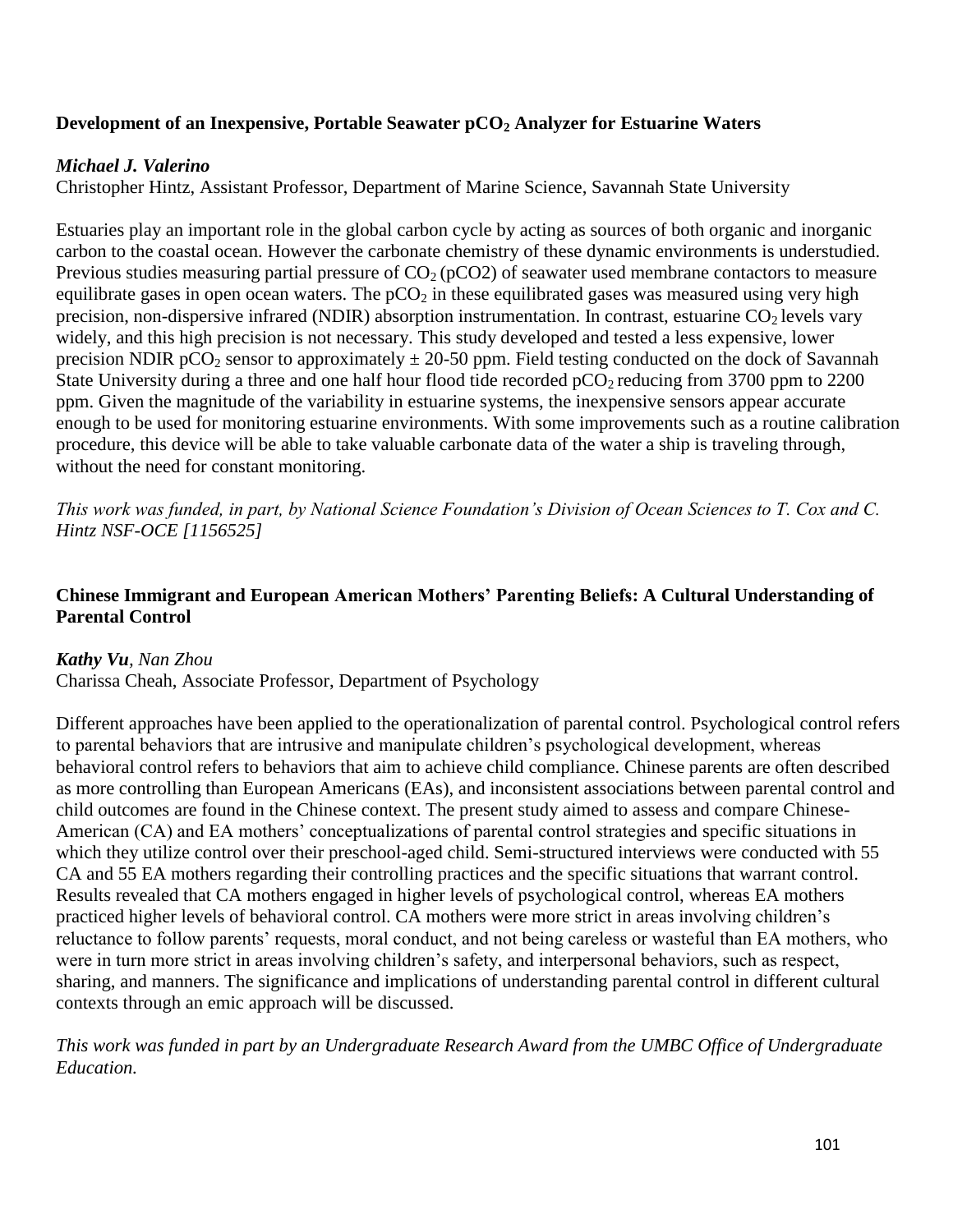### **The Role of Adiponectin in High-Fat Mediated Cardioprotective Programs**

## *Mashhood Wani, Lauren Haar<sup>1</sup> , Avni Amratia<sup>2</sup> , Christopher Gonzalez<sup>2</sup>*

<sup>1</sup>Department of Systems Biology & Physiology, University of Cincinnati; <sup>2</sup>University of Cincinnati W. Keith Jones, Professor, Department of Internal Medicine, Division of Cardiovascular Diseases, University of Cincinnati School of Medicine

The heart protects itself from injury through intrinsic mechanisms and understanding them is vital to limiting the damage caused by myocardial infarction. During infarction, there is ischemia (loss of oxygen) and reperfusion (return of oxygen), and these have adverse effects on the heart. The Jones Lab established that an acute high-fat diet elicits a cardioprotective effect in mice. Adiponectin may play a crucial role as it has been previously implicated as cardioprotective. This study will address the hypothesis that high-fat diet mediates cardioprotection through adiponectin acting through receptors in the heart that activate autophagic and antiapoptotic programs. To address this hypothesis, an *in vitro* model was established by simulating Ischemia/Reperfusion in HL-1 cells, and a surgical model that utilizes 30-minute occlusion of the LAD (Left Anterior Descending Artery) to create infarct. Beclin-1 expression was assessed in mice after a 24-hour high fat diet through western blot analysis. From these results, we established that adiponectin elicits a cardioprotective effect. Furthermore, the effect of the high-fat diet is lost in adiponectin knockout mice, implicating adiponectin as a key player in high-fat mediated cardioprotection. The upregulation of Beclin-1 after a high-fat diet suggests that the cells are being primed for an autophagic state.

*This work was funded by a Provost's Pilot Grant from the University of Cincinnati.*

### **Student Learning Outcomes for the Social Studies Middle School Classroom**

#### *William Weeks*

Linda Oliva, Assistant Professor, Department of Education

This research project measured student growth in social studies content and social studies literacy in a seventh grade middle school classroom. Students' growth in argumentative writing literacy skills and visual-source interpretation skills were measured. Writing an argument and supporting one's claims are vital life skills these students will need throughout their academic careers. Students also need to be able to interpret visual sources as our world continues to adapt visually. The students in this study are 25 seventh graders (aged 11-12) with ethnic and racial backgrounds including White, Hispanic, Middle-Eastern, and African-American. There were seven students with Individual Education Plans and seven students who were English Language Learners in this study as well. Students were given a pre-test, which included visual sources (maps and charts) and an essay prompt, to indicate the baseline measurement for data. To improve students' literacy and skills in this content, the teacher included direct instruction as well as guided practice for the visual source skills. Guided, modeled, and independent argumentative writing practice was also provided for students to increase their writing literacy skills.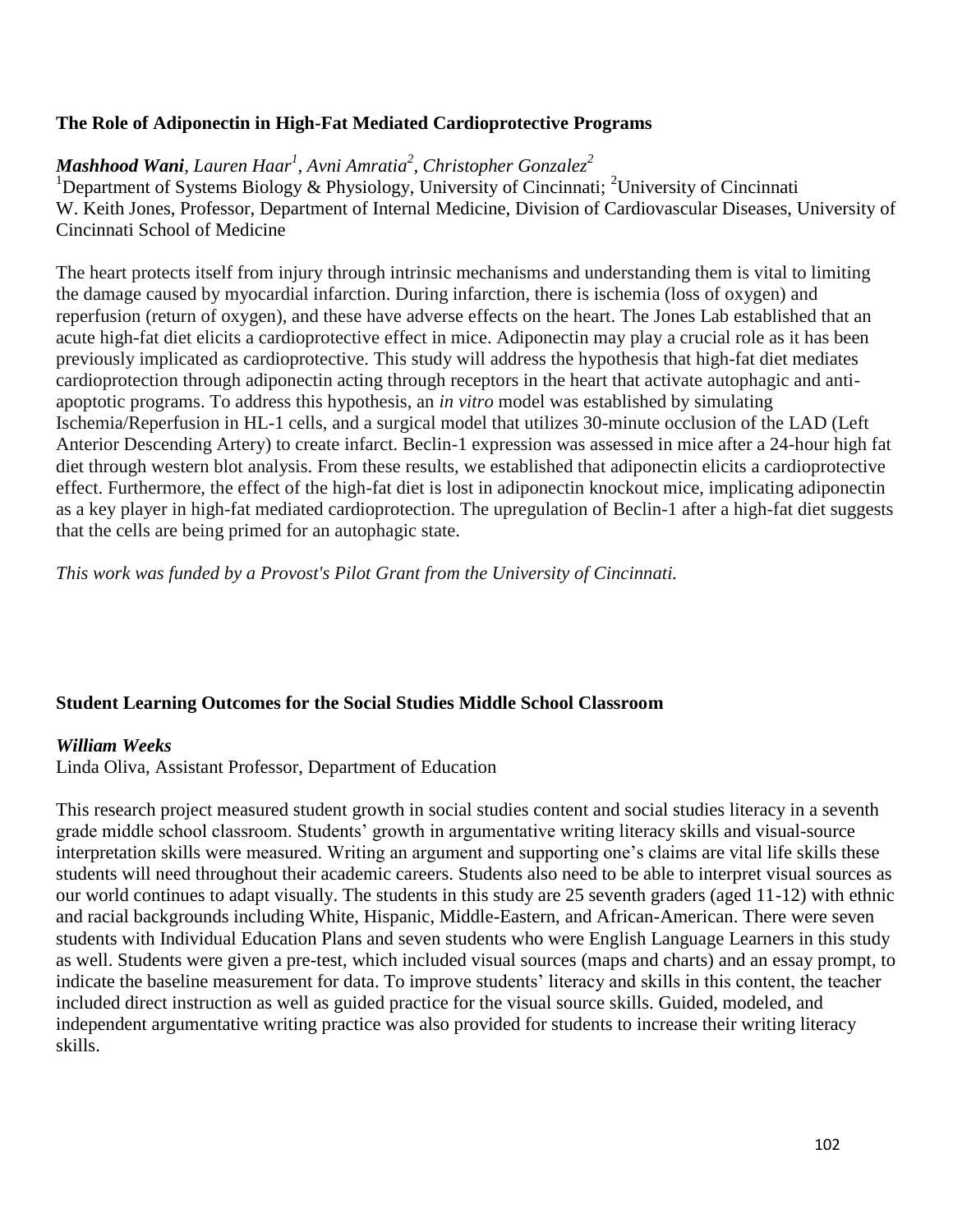### **Asymmetric Activation Patterns: The Impact of Extracellular Geometry on the Distribution of Signaling Molecules**

### *Ann Marie K. Weideman*, *Bilal A. Moiz*, *Lathiena A. Manning*

Michelle A. Starz-Gaiano, Assistant Professor, Department of Biological Sciences; Bradford E. Peercy, Assistant Professor, Department of Mathematics and Statistics

Morphogens are diffusible signaling molecules that influence embryonic cell identity through concentration differences. The formation of molecular gradients by diffusion and uptake allows for differentiation among otherwise homogenous cells located in spatial proximity. The dynamic effects of morphogens can be studied in the ovarian tissue of *Drosophila melanogaster*, where epithelial cells must be precisely determined to be either static or motile. The fates of the epithelial cells depend on their proximity to two signaling cells, the polar cells, and their secretion of a morphogen. However, we found that this cell fate determination does not always occur in the radially symmetric pattern expected. To elucidate this, we investigated the asymmetrical recruitment of border cells by modeling the secretion, diffusion, and binding of morphogens in an extracellular space delimited by an irregular landscape of juxtaposing cells. Computational experiments indicate that the asymmetric activation patterns observed can be explained by the relative position of extracellular gaps and the polar cells. Through a combination of biological techniques, including imaging and mutant analysis, we are analyzing this further and relating *in vivo* cases to three-dimensional mathematical models. We anticipate that our work will provide a better understanding of cell fate decisions in animal development.

*This work was funded through an Undergraduate Biology Mathematics (UBM) Research Award from the National Science Foundation under Grant No. DBI 1031420 and NSF Career Award1054422.* 

### **Do the Posters Match the Writings: Russian Civil War Leaders' Writings and Propaganda Posters**

#### *Paul Weisko*

Kate Brown, Associate Professor, Department of History

The purpose of my project is to trace the ideas espoused by Red and White Russian Civil War leaders in their memoirs and political tracts to Red and White Russian Civil War propaganda posters. I am interested in seeing how the ideas of xenophobia and anti-Communism, which are two of the main ideologies of the  $20<sup>th</sup>$  century, crystallized during the Russian Civil War. To do this, this project used the writings of important leaders on both sides of the Russian Civil War in an attempt to measure how consistent the propaganda posters from both sides are with the writings of each side's respective leaders. An example of an inconsistency would be Denikin's denials of anti-Semitism existing in the White Russian officer corps, yet Denikin's side produced anti-Semitic posters. The Red Russian leaders' writings and propaganda posters were more consistent. Trotsky's *Dictatorship vs. Democracy* makes the case for a dictatorship of the proletariat and that theme was present in some Bolshevik posters. Given the growing authoritarianism in Russia, and the rehabilitation of White and Red Russian leaders, it is important to see what their thoughts on certain issues were, as their ideas are going to influence Russian policy for the foreseeable future.

*This work was funded through an Undergraduate Research Award from the UMBC Office of Undergraduate Education.*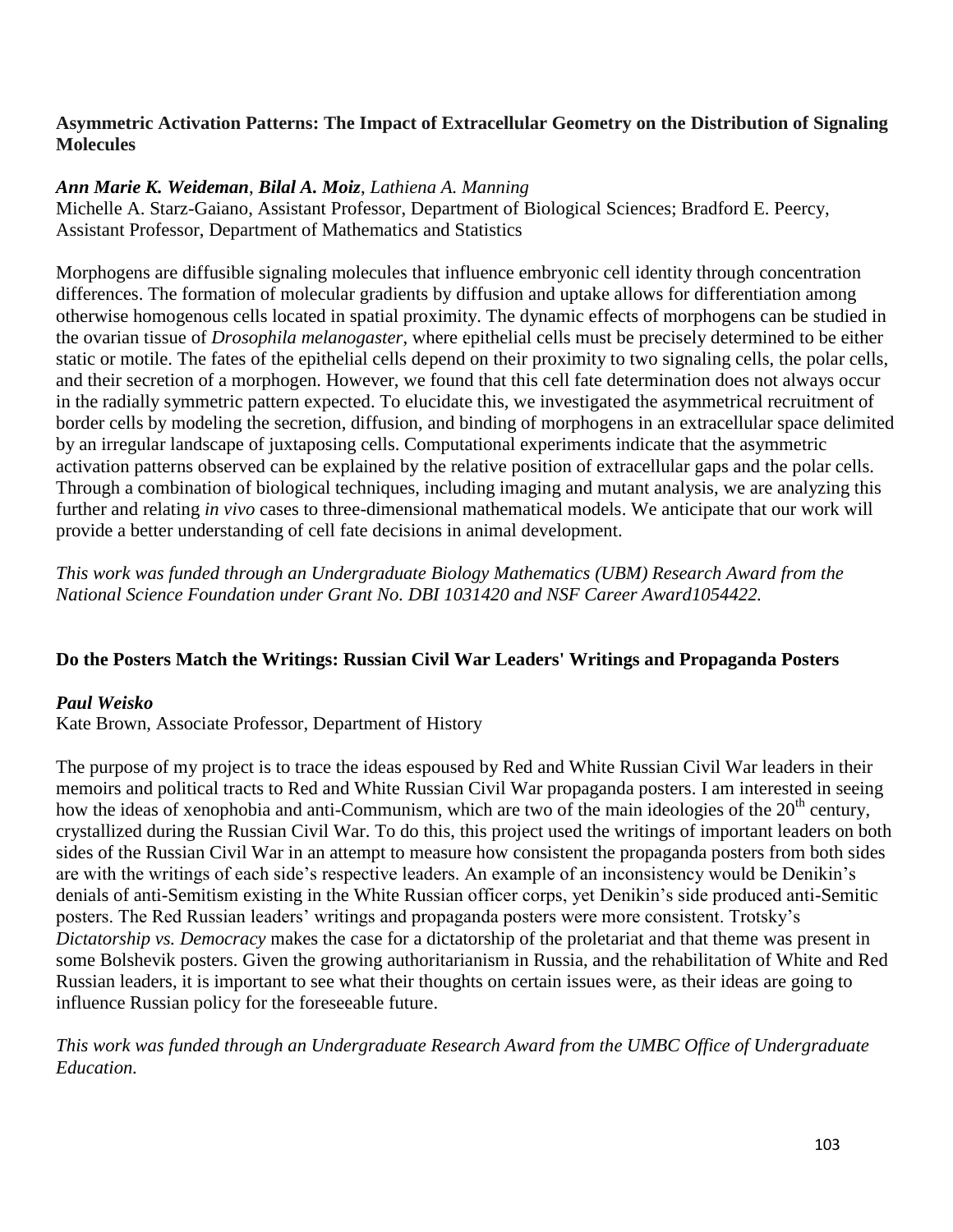## **Are College Women's Perceptions of Women Influenced by Skin Tone and Body Size?**

### *Bianca M. West*

Mariano R. Sto. Domingo, Adjunct Professor, Department of Psychology

Some research has suggested that there is perceived preference for women with light skin tone and thin body size. The aim of my mixed-method research was to discover whether media representations of women influenced how women perceive other women based on their skin tone and body size. The participants were 24 undergraduate women who identified as White, Asian/Pacific Islander, Black/African American or Biracial. The experimental portion of the study used a 2X2 between-subjects factorial design. Participants were asked to evaluate a model using a scale. The independent variables were the skin colors and body sizes of women. The dependent variable was the participants' ratings of the women's characteristics (friendliness, employability, ability to lead, ability to date, and perceived self-esteem). Qualitative data were collected through open-ended questions about the current portrayal of women in the media. No significant preference was found relating to skin color and body size. However, participants noticed patterns in media portrayals of women, both negative and positive. The overall results reveal that despite the absence of significant experimental findings regarding the influence of media images among women, the media emerged to be an important source of influence as dominant themes in media representations of women were observed.

*This work was funded by the UMBC McNair Scholars Summer Research Institute.* 

### **Determining Song Output in Song Birds**

#### *Charles White*

Bernard Lohr, Assistant Professor, Department of Biological Sciences

In territorial songbirds, such as Grasshopper Sparrows, a number of song characteristics may be subject to sexual selection. A software algorithm designed for performing choice tests with female birds using a modified operant conditioning chamber and procedure is being used for conducting tests to study song choice in this context. The circuits facilitate operant conditioning of the subject by providing auditory "rewards" for the subject after a selection. The choice test circuit measures the type and number of selections made to activate the playback of specific songs, and uses these results to determine song preference. The initial choice test in this study focuses on how the song output of male Grasshopper Sparrows is selected for by females. Female preference for varying song outputs is measured by using rate as a laboratory proxy for output; a higher song rate serves as a proxy for higher song output while a lower song rate serves as a proxy for lower song output. Prior to beginning the choice test trials, the hardware and software components underwent thorough testing to ensure that the choice circuits and sensors were fully operational.

*This research was funded by the UMBC Department of Biological Science and an Undergraduate Research Award from the UMBC Office of Undergraduate Education.*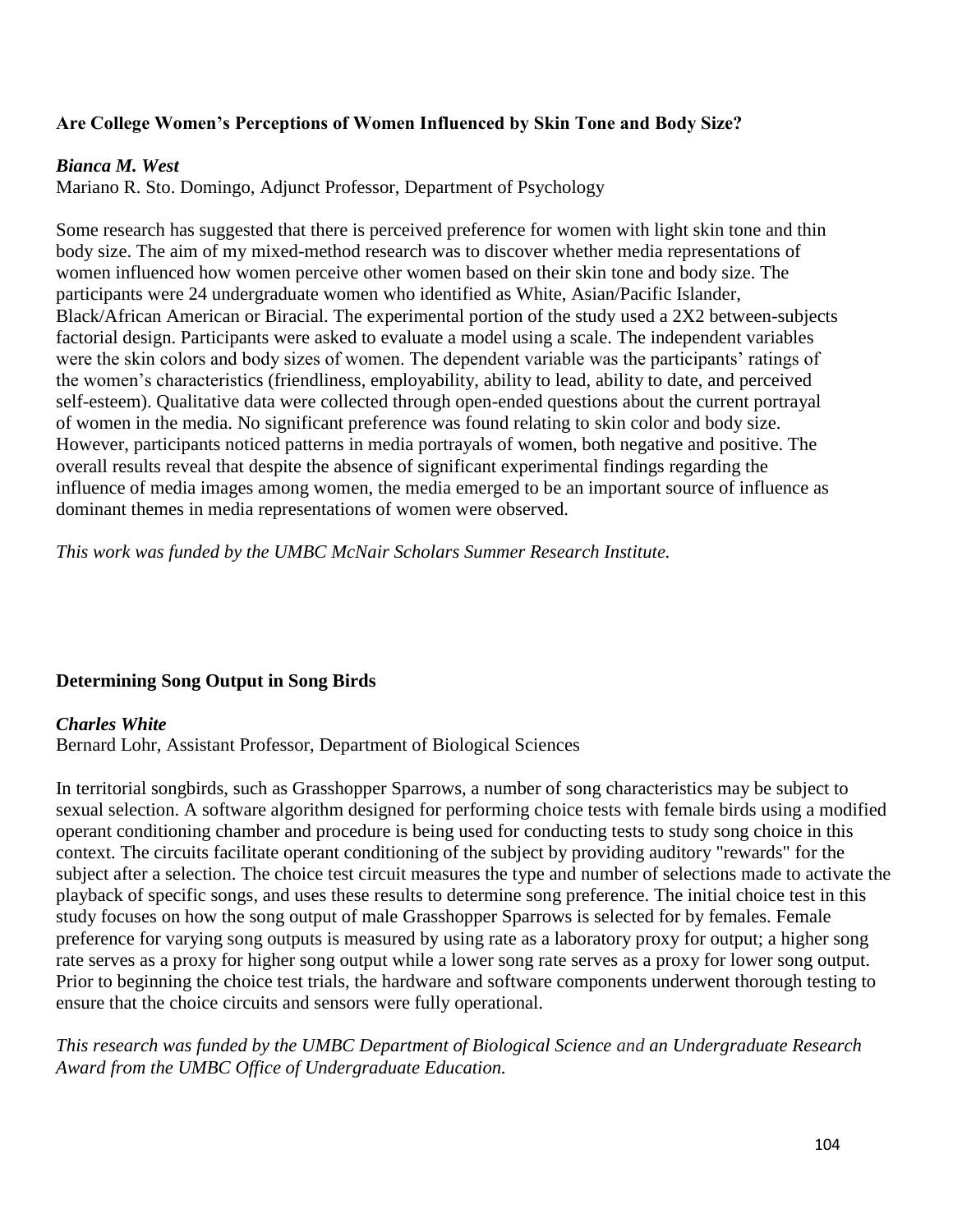### **A Regular Gig: Understanding the Benefits of Open Mic Performance**

#### *Jennie S. Williams*

Michelle Stefano, Folklorist in Residence, Department of American Studies

An open mic night is a scheduled, often weekly, activity at a nightspot where musicians, poets, comedians and storytellers come in, sign up on a list, and perform without a formal booking. This research identifies the communal properties of the musical open mic night events in the Baltimore area and applies them to the greater theoretical discourse concerning understandings of "community." This research required my regular attendance at three distinct open mic night venues in order to become familiar with the regular attendees, and to understand the benefits of producing and participating in open mic nights. In-depth qualitative research methods were used, which included the collection of 1-15 semistructured recorded interviews, as well as participant observation and detailed field notes. The interviews were conducted with performers, emcees, and the venue business owners. The questions focused on their individual experiences and reasons for attending, or hosting, their respective open mic nights. The result of this research addresses the commonly valued foundation of creative and artistic expression that open mic nights can provide support for the greater Baltimore network of amateur and professional musicians and poets.

*This work was funded through an Undergraduate Research Award from the UMBC Office of Undergraduate Education.*

### *I'm Here*

### *Caleb P. Williams, Hannah Korangkool*

Doug Hamby, Professor, Department of Dance

In a society that often defines gender as a strict binary, individuals who express anything other than their biological sex may be considered "deviants." Starting with this concept, we explore gender expression in our society with a focus on the male gender. Men typically follow what is known as the "male code," a set of standards that society has placed on them that directly influences their behavior in everyday life. *I'm Here* is a contemporary dance and film collaboration that deconstructs society's definition of gender and sexuality. As a partnership consisting of a male and a female, we use this work to explore the middle ground between the two genders. Through choreography and film, we use aspects of portraiture, abstract imagery, and text composition to create an atmosphere which reflects the intense social pressure put on gender-fluid males in our society. *I'm Here* aims to educate the audience and shine a light on a highly unrepresented demographic of the population.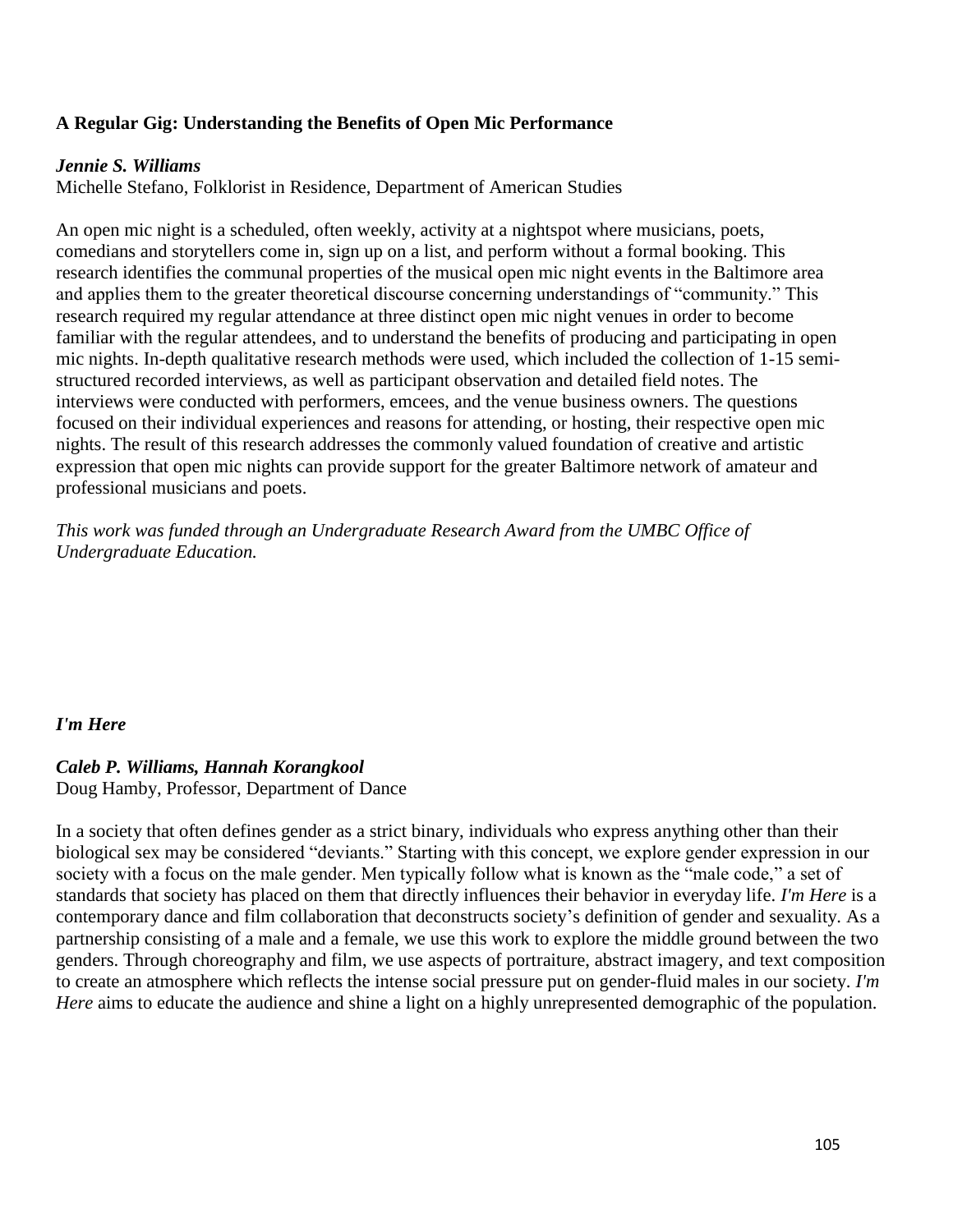### **The Addy Walker Stories: Studies of Enslaved Black Girlhood**

#### *Lacey Wilson*

Michelle Scott, Associate Professor, Department of History

Between the late 1980s and the 2000s, "The American Girl" series, historical fiction marketed to children ages eight to the preteens, gained a significant audience among preteen girls in the United States. These stories varied in historical timeframe and age of the main character, and by no means were these books meant to be taken as seriously as textbooks or primary sources. Yet the stories that focused on the slave and segregated lives of African American girls gave young readers a "peek into the past." I propose that the wave of young adult historical fiction novels in the 1990s came about as a result of the popularity of new social history and growing interest in African American women's history near the end of the  $20<sup>th</sup>$  century. Overall, I detail how the Addy Walker books informed young readers about black culture and the realities of slave and freed life.

*This work was funded by UMBC and the Department of History.* 

## **Mechanism of Post-Translational Modification of Glyceraldehyde-3-Phosphate-Dehydrogenase by Dithiolethione Compounds**

*Pauline Xu, John Chavis III, Christopher Switzer1,2, Thomas W. Miller3,4, David A. Wink<sup>1</sup> , David D. Roberts<sup>3</sup>* <sup>*1*</sup>Radiation Biology Branch, NIH, <sup>2</sup> Cardiovascular Research Division, School of Medicine, King's College London, *3* Laboratory of Pathology, NIH *<sup>4</sup>*Meso Scale Discovery, Meso Scale Diagnostics Elsa Garcin, Assistant Professor, Department of Chemistry and Biochemistry

Dithiolethione compounds are known to possess chemopreventive, cytoprotective, and antimitogenic effects. We have shown with our collaborators that these compounds interact with glyceraldehyde-3-phosphate dehydrogenase (GAPDH), an abundant and multifaceted protein involved in glycolysis. One compound of interest is ACS-1, the chemopreventive effects of which are thought to be in part due to inhibition of glycolysis via inhibition of GAPDH. Previous studies have suggested that ACS-1 can form covalent adducts with cysteine residues in proteins or induce disulfide bond formation in proteins with neighboring cysteines. Human GAPDH contains three cysteine residues susceptible to ACS-1 modification, leading us to hypothesize that ACS-1 could modify these cysteines and ultimately inhibit the enzyme. Human wild-type and cysteine mutant GAPDH proteins were overexpressed in bacterial culture and purified by ion-exchange, affinity, and size-exclusion chromatography. These proteins were modified with ACS-1 and cleaved into peptides by trypsin for analysis using tandem mass-spectrometry. Preliminary data analysis suggested that ACS-1 forms covalent adducts with cysteine residues in both types of proteins, but could not confirm or deny the presence of disulfide bonds. We are currently exploring the presence of disulfide bonds via iodoacetamide modification. These results will allow us to propose a detailed molecular mechanism of GAPDH modification by ACS-1.

*This work was funded, in part, through an Undergraduate Research Assistantship Support (URAS) Award from the UMBC Office of Research Administration.*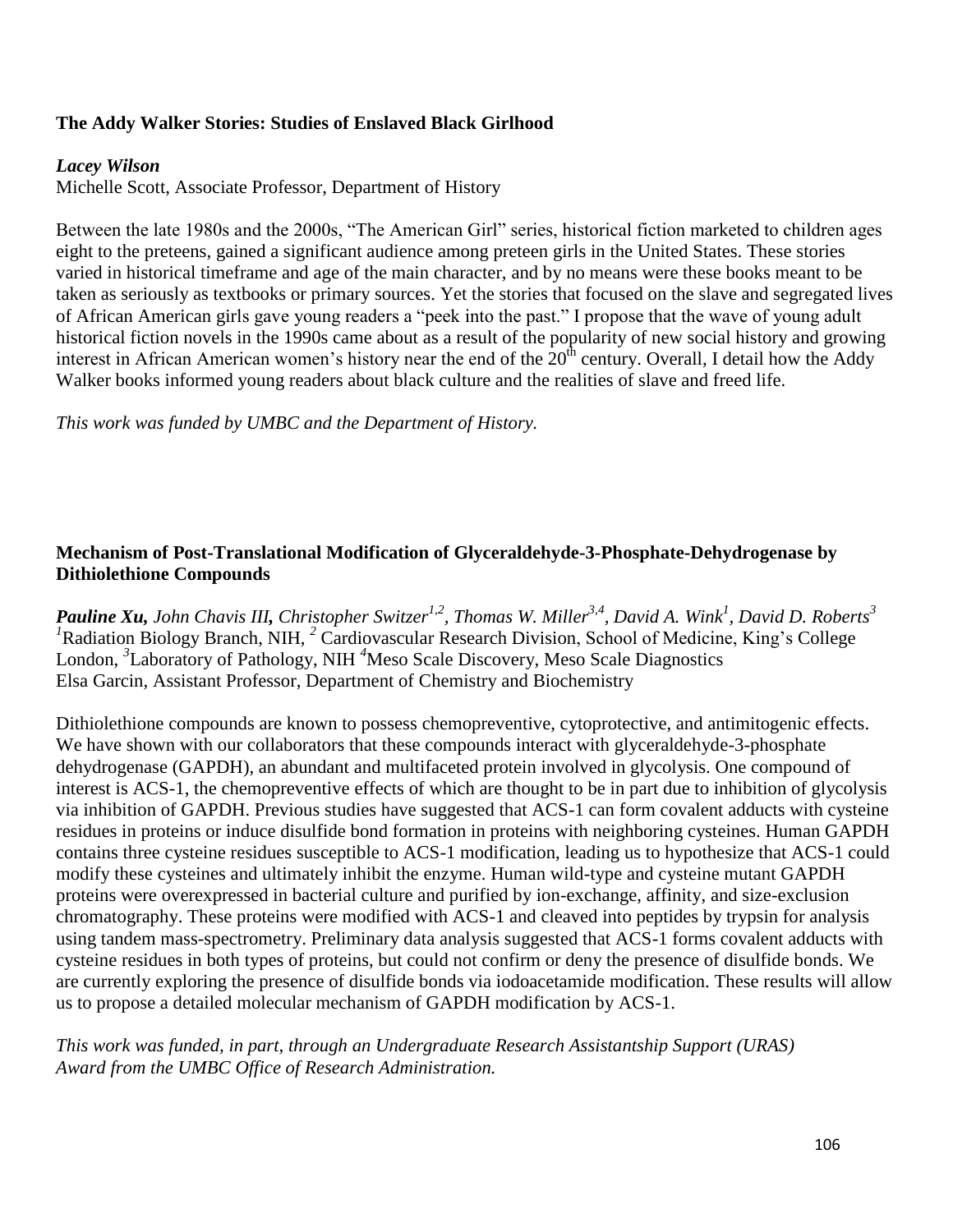### **Comprehension Monitoring of College Students Reading Inconsistent Texts in Think Aloud and Response Time Protocols**

### *Keerthi Yarlagadda, Alicia Serrato, Narcisse Fon, Allyson Nedzbala, Jonathan Shonk* Linda Baker, Professor, Department of Psychology

Comprehension monitoring, the ability to evaluate a passage as one is reading it based on prior knowledge and experiences, is an invaluable metacognitive skill for college students. The present study tested comprehension monitoring in college students who evaluated passages for consistency. Each passage consisted of three sentences, with the second sentence containing one of three levels of consistency. The consistent, resolvable, and inconsistent passages were rated for clarity in two ways, while participants "thought aloud" as they read them or while participants read and responded to them on a computer. The think-aloud protocols provided insight into the participants' reasoning when detecting inconsistencies in passages. The computer task revealed the slowest response times and lowest accuracy levels on resolvable passages, as expected. Consistent passages had the fastest response times and highest accuracy, whereas inconsistent passages were intermediate to these types. The validated passages will be used in a functional MRI study of individual differences in brain activation during comprehension monitoring. The results will provide information about what should be targeted when educating students about reading critically, an essential skill for college and beyond.

*This study was funded, in part, by the UMBC Office of Research Administration.*

### **The Great Escape: The Effects of Medication and Age on Drosophila Strength**

*Saiah Yates, Mariann Gabrawy* 

Jeff Leips, Associate Professor, Department of Biological Sciences

This research focuses on two medications and their effects on weakness in Drosophila. Frailty is a condition in which particular physical abilities deteriorate with age. There are a number of factors that indicate frailty, but the factor the current experiments will focus on is strength, which will be assessed in a Drosophila model. We will look at the independent effects of age and the combined effects of age and medication in order to determine the age at onset of weakness and whether the medications delay this age at onset, using virgin male Drosophila. The medications used have been known to increase lifespan in mammals and therefore may directly influence strength. Strength will be assessed at ages one, three, five, seven, and nine weeks. Strength decline is assessed by timing Drosophila escape from a sticky substance. This will enable us to measure the effect of the drug on strength in age-matched flies at several time points during the life span of the fly. In advancing this study, males will be tested to determine if the drugs have sex-specific effects on weakness.

*This work was funded, in part, by NIH/NIGMS MARC U\*STAR T34 08663 National Research Service Award to UMBC and NIH grant R01 DK 084219 to JL.*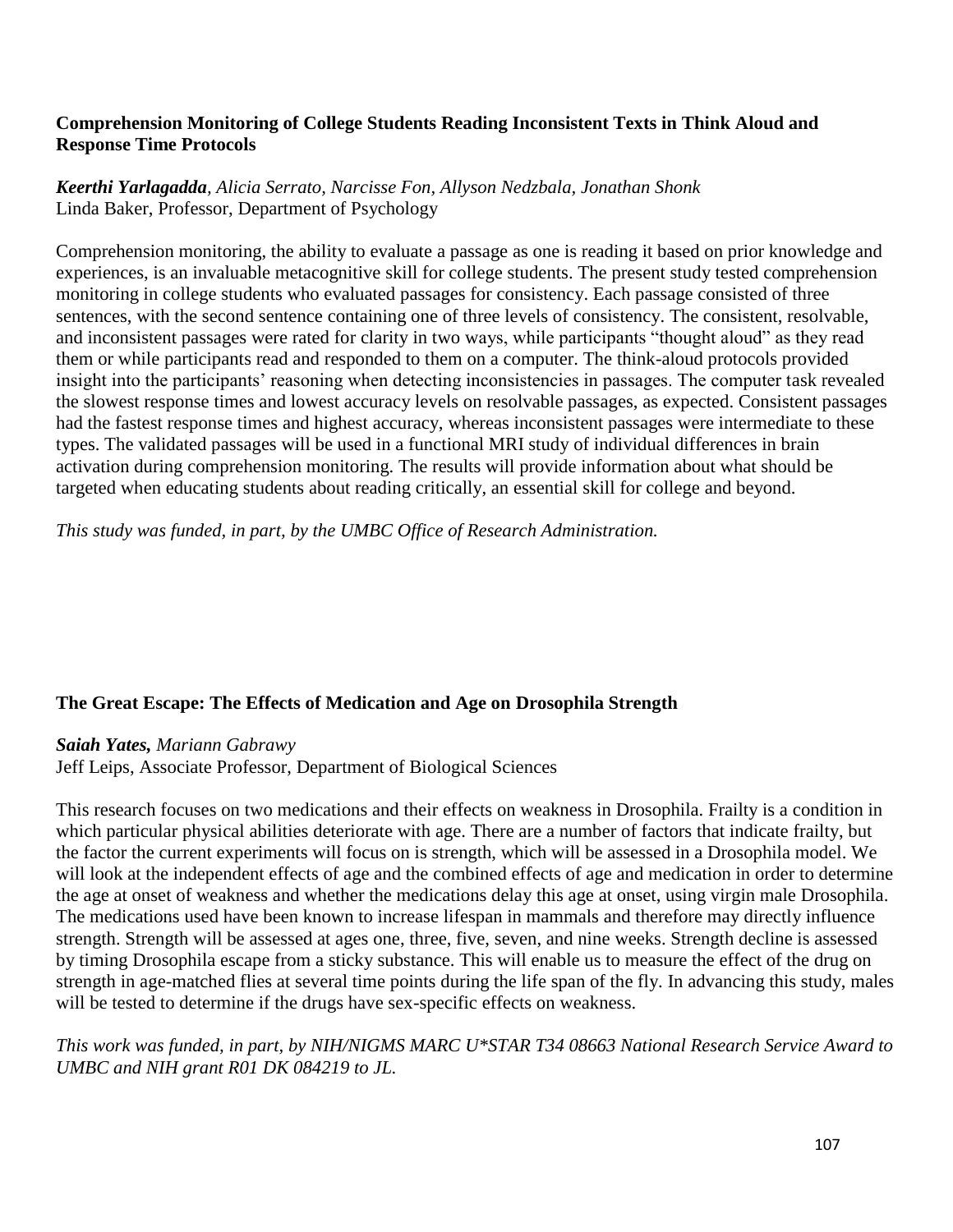# **The Quantification of Phospholipids in Cell Growth Media**

#### *Tamerat Yilma, Ian Shaffer, James Han, Joshua A. Wilhide* William R. LaCourse, Dean, College of Natural and Mathematical Sciences

Cell growth media (CGM) is a crucial component of a successful cell culture and gene expression in bioreactors. The composition of the CGM can greatly affect the overall production of a desired gene product as well as selectively growing only the cell of interest. With the importance of the composition of CGM comes the need to quantify the components of the media. Methods of quantification for phospholipids, which are added to some growth medias for the stimulation of cell growth, are limited. The goal of this project is to develop a method of separating and quantifying various phospholipids typically added to CGM using high-performance liquid chromatography (HPLC) coupled with mass spectrometry. HPLC will be used to separate components of the media while the mass detector will be used to quantitate and identify peaks. A triple quadrapole mass detector has been selected due to its high sensitivity which is needed for the detection of low phospholipid levels present within cell growth media. The validated method will ultimately allow for better quality control of CGM.

*This project was funded, in part, by BD Biosciences.* 

# **Improving Scientific Writing through Basic Writing Skills and Scaffolding**

#### *Joyce Yoon*

Jonathan Singer, Associate Professor, Department of Education

The writing capability of middle school students has been lacking and students have not been able to successfully communicate their aptitude to think critically and their ability to problem solve. The students in the magnet program at a suburban middle school have had difficulty analyzing technical readings and struggled to share their understanding of the text. This research project was designed to improve the student's scientific writing ability and comprehension of scientific content. Our goal was to have student's complete constructed responses with accuracy and support, while utilizing both argumentative and analytical skills as they relate to the content and text of the assignment. Students were provided with writing from scholarly journals and scientific articles as a model of how their work should appear. Students were also provided with various resources and workshops to improve their writing ability. After each lesson, students completed a writing assignment that addressed both their aptitude to communicate along with their understanding of the material. The assessment was graded based on a scientific writing rubric.